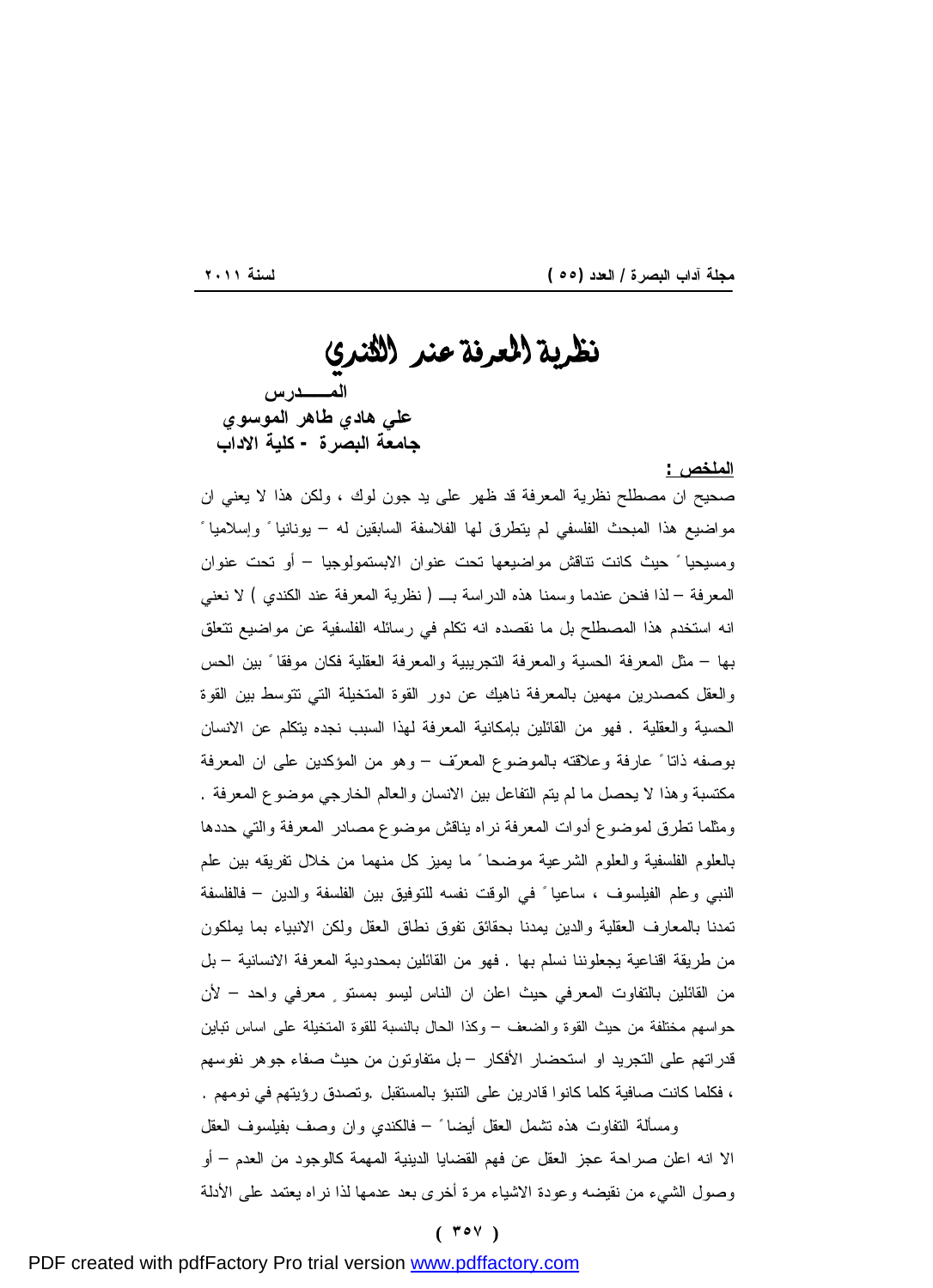<u> 1989 - Johann Barnett, fransk politik (</u> النقلية المأخوذة من القرآن الكريم محددا ً دور العقل فقط في بعض المسائل نظير البرهنة على وجود االله والاستدلال على وجوده من خلال مخلوقاته – بل الناس متفاوتون حتى في فهمهم للدين . الخلاصة انه من دعاة التفاوت المعرفي الذي ارجع سببه الى حكمه الهية متمثلة بدور موجبات احكام النجوم حيث كانت سببا ً في ايجاد البيئات الطبيعية المختلفة من حر او برد او اعتدال في الظروف المناخية التي تؤثر على امكانيات البشر من حيث قدرتهم على المعرفة وهذا من الأسباب الرئيسة في جعل من يسكن المناطق المعتدلة اقدر على التأمل والتفكر والمعرفة . وهكذا فالكندي قسم الناس أربع طبقات هي : -١ الانبيـــاء -٢ الفلاسفة الالهيون ذوي النزعة الصوفية -٣ رجال الدين -٤ عامة الناس

#### **Theory of Knowledge To AL- Kindi**

### **Abstract**

Its right that theory of Knowledge as a term is first used by John Lock , but this does not mean that the topics of this filed are not viewed and discussed by other Greek , Islamic and Christian philosophers before him . These to topics were discussed before under the term Epistemology, or Knowledge . In the title of this study we used the terms theory of Knowledge to AL Kindi only to mean that Al Kindi discussed many subjects in his philosophical letters related to his field , for example , The sensory Knowledge, The empirical Knowledge and the rational Knowledge but the did not use the same term which is firstly used by John Lock, Al Kindi integrated between the sensory and Rational forces as two important sources for Knowledge in addition to the imaginary forces the mediates between the two . He belives in the possibility of Knowing that is why to him man is a knowing being who interacts with that he knows . There fore he emphasize that Knowledge he is Acquired since man has interaction with the world around him , i.e.

The subject of Knowledge . He also deals with Knowledge tools and discusses its soursses which he thinks as philosophical and Religious sciences and who he Differentiates between these two sources in Distinguishing between the prophet Knowledge and the philosopher's in an attempt to reconciliate between philosophy and Religion . Philosophy provides us with rational Knowledge where Religion provides us with what is beyond reason . What makes us believe in what is beyond Reason is the strong convincing ways used by prophets . Al Kindi thinks that mean's Knowledge is limited and human beings are of Different Leveis of Knowledge because their senses are different in strength and weakness , it is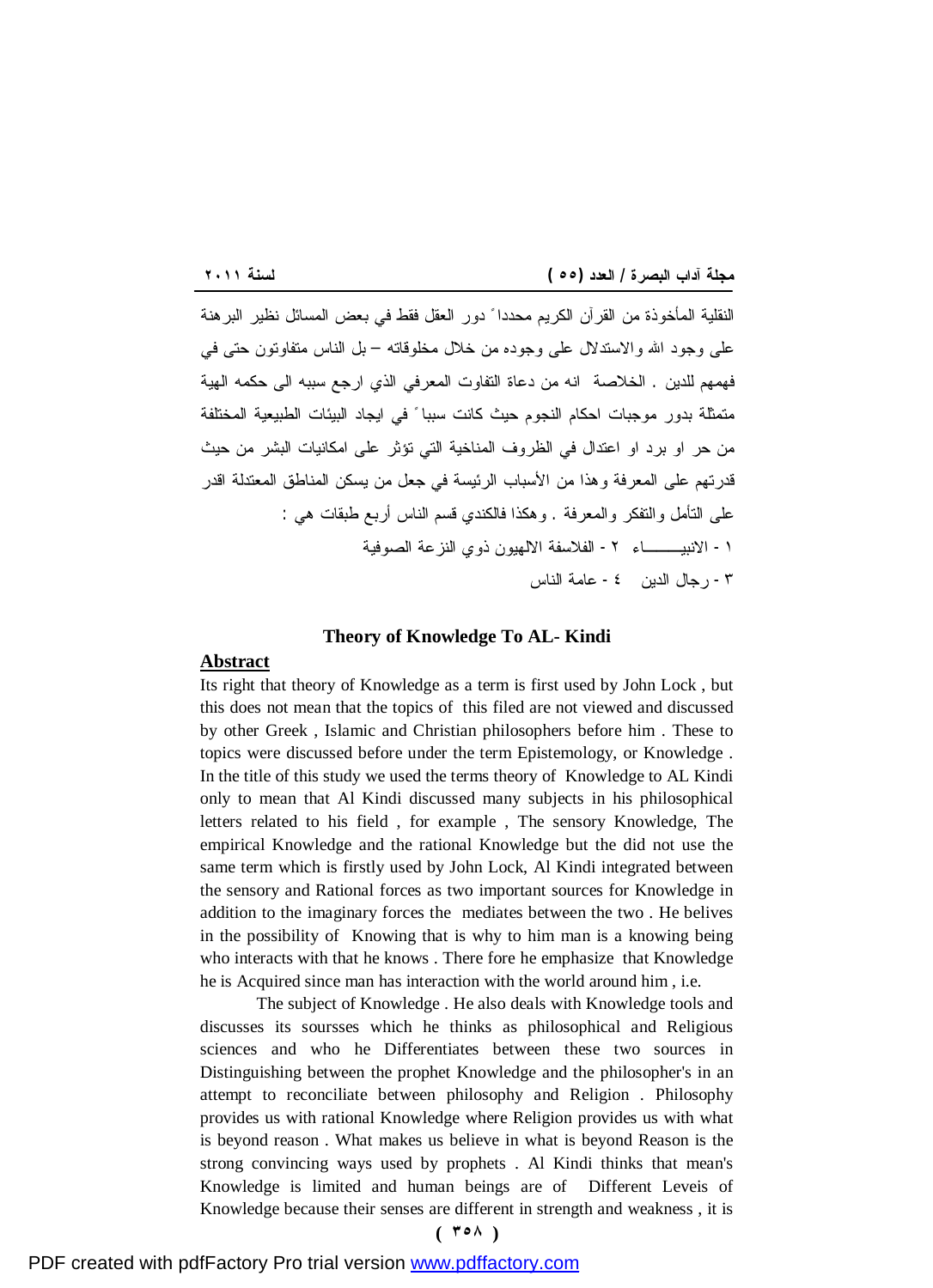**المقدمــة**

<u> 1989 - Johann Stoff, deutscher Stoffen und der Stoffen und der Stoffen und der Stoffen und der Stoffen und der</u>

also true that their imaginary forces in showing ability to think , metaphysical issues and Recalling ideas in the end, human beings are different in souls purity and the more they are pure the more they are able in anticipating future and their dream visions become true . Al though AL Kindi described As philosopher of reason , he believes that reason itself is variant from one person to an other and it is unable to understand some essential Religious issues such as existence and non existence or whether things happened or not , or the Existence of things after their no – Existence ! that is why we find that he also depends on some evidence taken from the Holy Qur'an . He uses Reason incertain crucial issues like proving the Existence of the AL mighty Allah and how he exists through his creation – Human beings there are different in their understanding of Religion too . Finally , AL Kindi stands for the idea that human beings are different in their knowledge of All aspects and the Reason behind that returns to AL mighty ALah through some natural factors like stars and how they affect the climate on earth such as heat , coldness and moderate weather , these climate changes affect human beings . Too in terms of their ability of knowledge that is why people who live in moderate regions are move able to think meditate , and know better than those who live in other region . As a result , AlKindi classifies human beings in to four groups :

1- Prophets 2- Divine philosophers whe have Sufism tendency . 3- Religious man . 4- Ordinary people .

مما لا يقبل الشك ان موضوع نظرية المعرفة Knowledge of Theory أو الابستمولوجيا Epistemology)١ (يحتل مكانة مهمة. فهي فرع اساس في الفلسفة تبحث في المعرفة، انواعها، وطبيعتها ومداها، وامكانيتها(٢). وعلى الرغم من اهميتها إلا اننا نجد اختلافاً واضحاً في مواقف المهتمين بها، في تعريفها والمواضيع التي تدرسها، فلالاند مثلاً يرى ان اسم نظرية المعرفة يطلق على مجموعة تنظيرات هدفها تحديد قيمة معارفنا وحدودها(٣).

وخلط غيره نظرية المعرفة بعلم النفس، وبفكرة العلم وقيام البراهين، فضلا عن البحث في مصدر المعرفة، فتمثلت بمجموعة متنوعة من المشكلات الفلسفية التي ليس بينها رباط وثيق تتعلق بأفكار من قبيل المعرفة والادراك، والتيقن، والتخمين، والوقوع في الخطأ، والتذكر والتبين، والاثبات، والاستدلال والتأكيد والتعزيز والتساؤل والتخيل والتأمل ورؤية الاحلام. . ألخ من العمليات الفكرية التي يمارسها الانسان.

## **( ٣٥٩ )**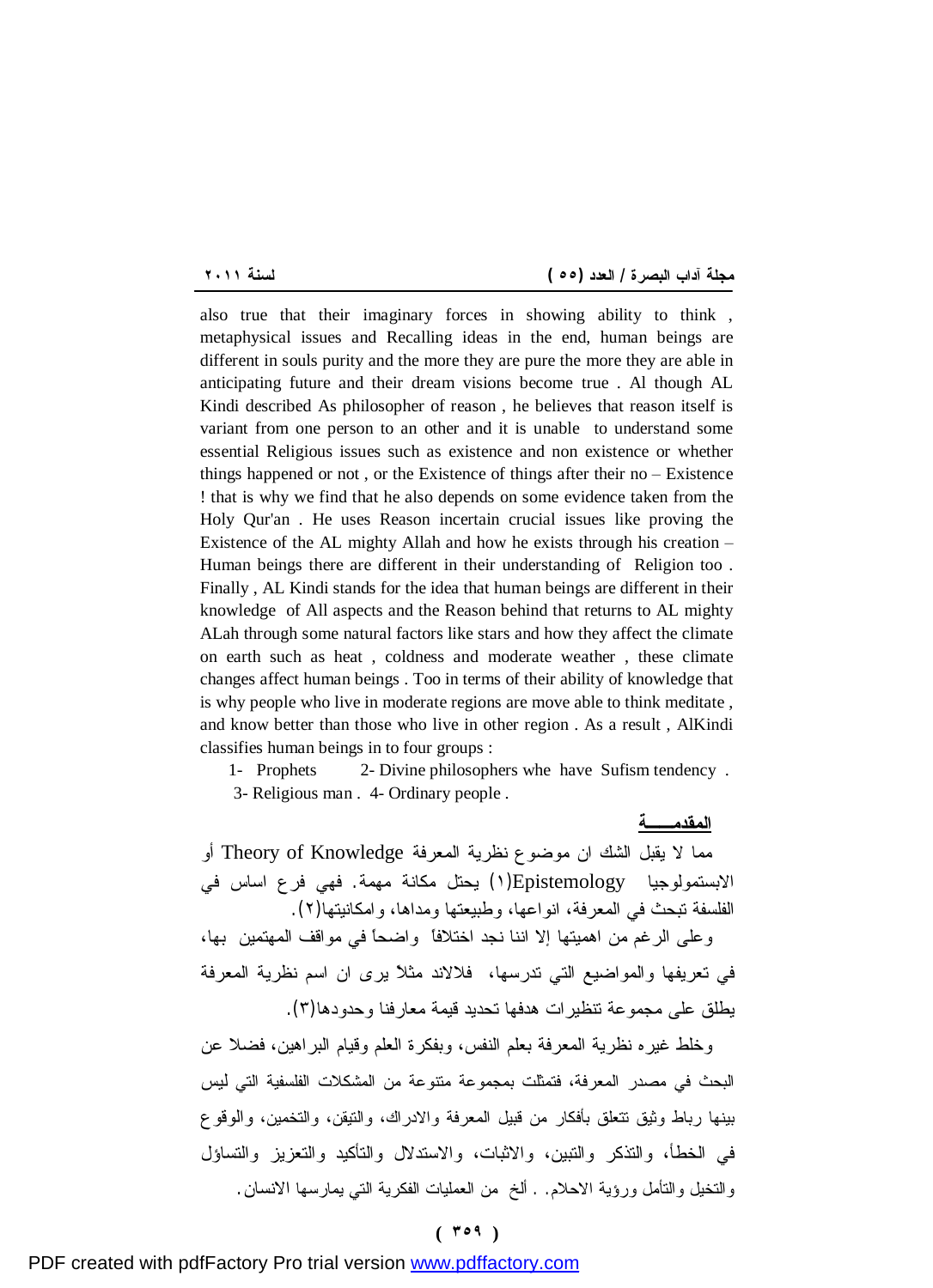<u> 1989 - Johann Stoff, deutscher Stoffen und der Stoffen und der Stoffen und der Stoffen und der Stoffen und der</u> اما عن العلم فدورها يظهر بمسألة قيام البراهين القاطعة على النظريات في الرياضة البحتة(٤) ناهيك عن الاسئلة التي اثارها الفلاسفة في حديثهم عن الابستمولوجيا مؤكدين موضوع مصدر المعرفة هل هو الحس أم العقل، وما اذا كانت اخطاؤهم ترجع الى حواسهم أم الى خيالهم ام الى العقل، فانقسموا حيال ذلك قسمين، فلاسفة تجريبيون أكدوا ان جميع معارفهم ترجع للخبرة ، مثل لوك، وباركلي، وهيوم وغيرهم. وفلاسفة عقليون أكدوا دور العقل، كأفلاطون، وديكارت، وسبينوزا وليبنتز وغيرهم(٥) وقسم ثالث وفق بين الحس والعقل كأرسطو، وفلاسفة المسلمين، وبعض فلاسفة الغرب كالفيلسوف الالماني عمانوئيل كانت وغيره.

وذهب بعض الباحثين الى جعل دور نظرية المعرفة يتمثل على نحوٍ كبيرٍ في بحث المشكلات الفلسفية الناشئة عن علاقة الذات المدركة بالموضوع المدرك أو بين العارف والمعرف، والتي حملت صورتين، قديمة اكدت درجة التشابه بين التصور الذهني والشيء الخارجي لمعرفة حقيقة المطابقة بينهما، وجديدة تهتم بالبحث عن طبيعة الذات المدركة لمعرفة الأثر الذي تتركه في تصور الشيء الخارجي(٦).

وعد باحثون أُخر أن محاولة الخلط بين نظرية المعرفة والمنطق وعلم النفس، ليست بالامر المرفوض وحسب، بل فيه اساءة للفلسفة، فمن جعلها تابعة لعلم النفس، قصر دورها على كيفية تحصيل المعلومات أو كسبها وعندها تصبح فرعاً من فروع علم النفس، وبناء على ذلك فهي علم مستقل، لأن الذي الحقت به اصبح اليوم في عداد العلوم الجزئية التي قطعت علاقتها بالفلسفة، فالنظر لنظرية المعرفة من هذا المنظار يعني انها قطعت علاقتها بالفلسفة ايضاً، وان عليها ان تخضع لصحة قضايا علم النفس وبدون ذلك سترفض العلوم الجزئية التسليم بها او اتخاذها اساساً لمباحثها. اما عن خلطها بالمنطق تحت ادعاء بعض الباحثين ان كلاهما يبحث في القوانين الصورية للتفكير الانساني، ففي ذلك التصور ضيق لأفق نظرية المعرفة كونها أوسع مجالاً مما أدعوا، فهي تبحث بمواضيع عدة، كإمكان المعرفة، والشروط التي تجعل الاحكام ممكنة حيث تبرر وصف الحقيقة بالصدق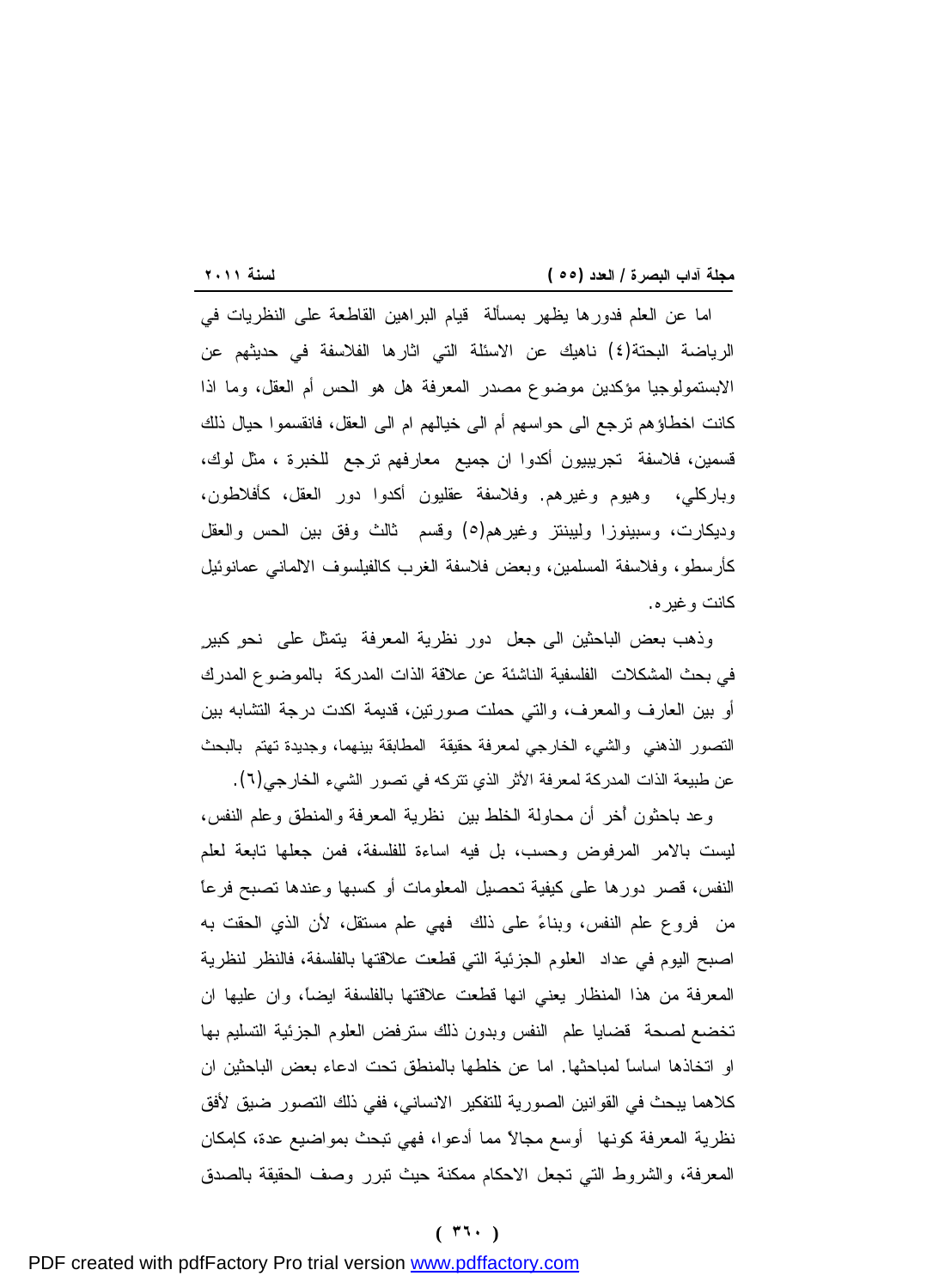<u> 1989 - Johann Stoff, deutscher Stoffen und der Stoffen und der Stoffen und der Stoffen und der Stoffen und der</u> المطلق إن كان هذا ممكنا، فضلاً عن اهتمامها بالادوات التي تمكننا من العلم بالاشياء مع تحديد مسالك المعرفة ومنابعها، ناهيك عن دراسة طبيعة العلم بما هو كذلك، اضافة الى توضيح علاقة قوى الادراك بالمدرك وبالعكس. فهي اذن اوسع من المنطق وعلم النفس، ومن أي علم جزئي، بل هي التي تهتم في بعض المعقولات التي تفرض كافة العلوم الجزئية صحتها وتستخدمها استناداً الى ذلك من غير ان تعرض لدراستها ومعرفة صوابها او خطأها(٧).

من خلال ما تقدم يتضح اختلاف مواقف بعض المهتمين بنظرية المعرفة، وعلى الرغم من هذه الاختلافات فان نظرية المعرفة تبقى الحقل الرئيس والمبحث الاساس من مباحث الفلسفة التي تدرس مواضيع شتى من قبيل طبيعة المعرفة وأنواعها وحدودها وقيمتها وأصلها ومصادرها وامكانيتها وادواتها فضلاً عن علاقة الذات العارفة بالموضوع المعرف، ناهيك عن علاقتها بشروط المعرفة العلمية والقوانين التي يعتمدها التفكير الانساني .

فاهمية نظرية المعرفة ومكانتها البارزة كانت سبباً رئيساً لأختيارنا. اما اسباب بحثنا هذا الموضوع والكندي(٨) تحديداً، كونه اول مفكر عربي مسلم(٩) تجشم عناء التعامل مع تراث غريب عنه فكراً ولغة، فكانت جهوده اللبنة الاولى التي شيد عليها فلاسفة المسلمين من بعده بناءهم الفلسفي الذي اصبح تراثاً اسلامياً تميز في كثير من مواضيعه عن التراث الفلسفي الاغريقي .

فضلاً عن ذلك فالكندي يعتبر فيلسوف العراق لأنه ولد في العراق ومات فيه، حيث لا يجد المهتم بالتراث الفلسفي الاسلامي الذي ظهر على ارض العراق مندوحة من التعريج عليه فدراسته تعني إحياء لتراث عربي اسلامي من جانب، وتذكيراً بماضي العراق العلمي والفلسفي والانساني من جانب آخر(١٠).

اما عن العلة التي دفعتنا لمناقشة مسألة اختلاف مواقف الباحثين من نظرية المعرفة. فهي معرفة موقف فيلسوفنا قيد البحث من هذه القضايا، معتمدين على الرسائل الفلسفية التي حققها الدكتور محمد عبدالهادي أبو ريده مستنبطين من نصوصها الافكار التي تتعلق بنظرية المعرفة، وان كانت المهمة شاقة نوعاً ما ولاسباب عدة:

#### **( ٣٦١ )**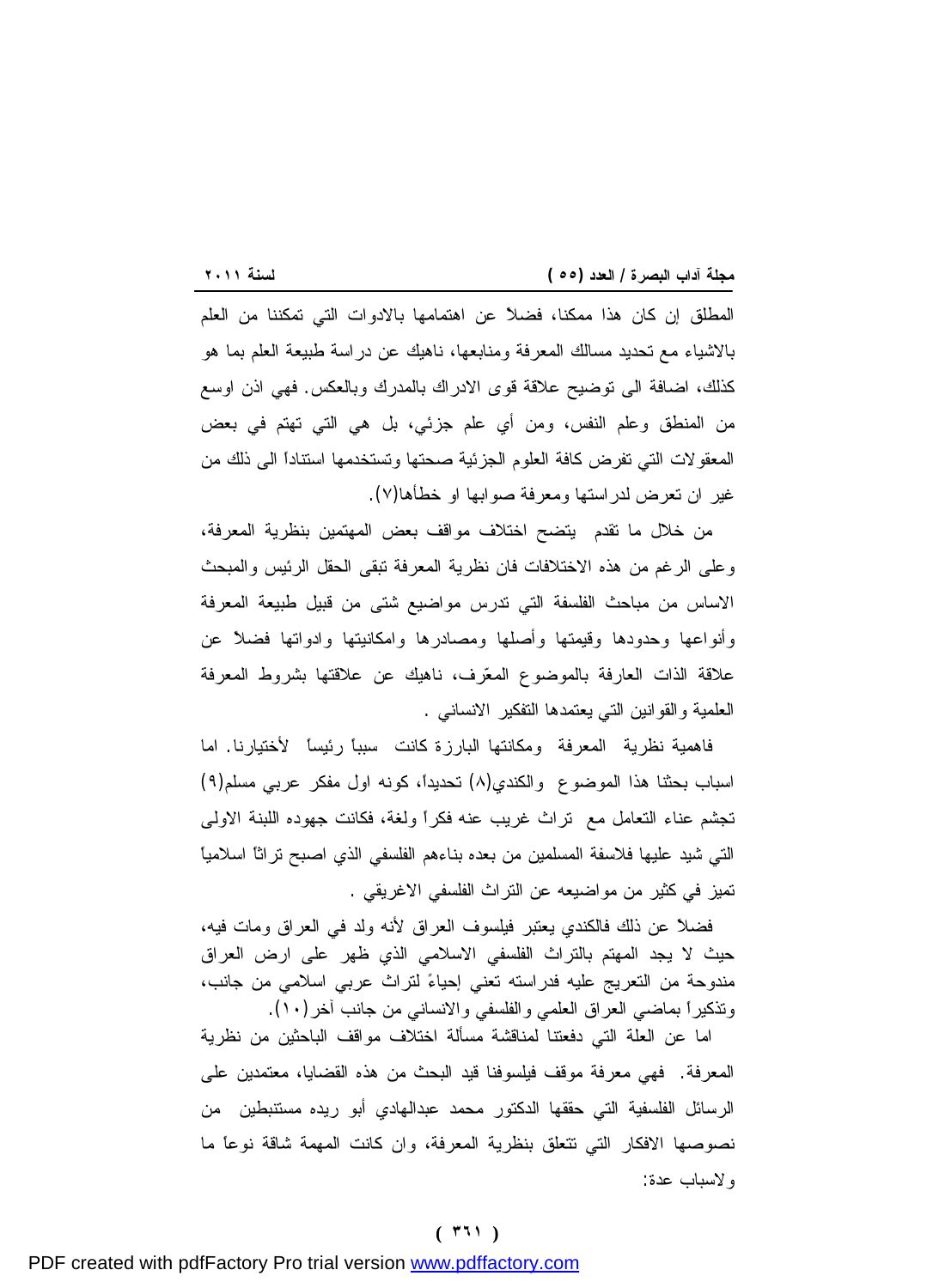<u> 1989 - Johann Stoff, deutscher Stoffen und der Stoffen und der Stoffen und der Stoffen und der Stoffen und der</u> **اولاً:** انه لم يضع رسالة مستقلة خاصة بهذا الموضوع، حيث نشر آراءه في رسائل متفرقة .

**ثانياً:** ان النصوص المعتمدة لا يتسم بعضها بالسلاسة والوضوح، ناهيك عن تعرض الكثرة الكاثرة من الكلمات الموجودة في الرسائل المخطوطة للتلف، وأخرى سقطت من النص، وغيرها حرفت وكثيرة بلا تنقيط، مما اضطر الدكتور

أبا ريده الى تعديل بعض الكلمات كي تستقيم وسياق الكلام او تنسجم والفكرة. **ثالثاً:** إن المصطلحات التي استخدمها الكندي تجعل قارئها يتأملها بدايةً كي يفهمها، ويربطها بالمصطلحات الفلسفية التي هذبت فيما بعد عند الفلاسفة الذين تلوه . ولا نريد ان نعيبه في ذلك، بل هو معذور ومشكور في الوقت نفسه، لما قدمه من مؤلفات شملت ضروب المعرفة شتى في المنطق والفلسفة والرياضيات والموسيقى والهندسة والنجوم...الخ(١١).

**رابعــاً :** ضياع عدد كبير من الرسائل فضلاً عن بقاء بعضها كمخطوطات لم تحقق وتنشر، بل ظلت متفرقة في اماكن مختلفة من بقاع المعمورة، ناهيك عن نقل بعضها الى اللاتينية حيث لم تترجم الى العربية.

**خامساً:** اختلاف الباحثين حول آرائه الفلسفية، بل يكاد الاختلاف يحصل حتى في النص الواحد فنجدهم ينظرون له من رؤى مختلفة.

ولكن هذه الصعوبات لا تمنحنا مبرراً يدعونا الى عدم الكتابة عن هذا الفيلسوف او الاستسلام واللجوء الى غيره، بل تمنحنا تشجيعا الى دراسته والتأمل في نصوصه وفي جهود الباحثين الذين تقدمونا حاملين لهم الشكر والعرفان لما بذلوه من اجل ايصال افكار الكندي لنا سواء الذين اعتمدنا مؤلفاتهم، او الذين لم نعتمدها لا لسبب سوى عدم حصولنا عليها.

ومن خلال ما توافر من مصادر قدمنا بحثنا الموسوم ب( نظرية المعرفة عند الكندي ) الذي أبتدأناه اولاً بالذات العارفة، وبأدوات المعرفة ثانياً وبمصادرها ثالثاً وبموضوع التفاوت المعرفي رابعا على ان هناك مواضيع كثيرة بيناها في جنبات هذه العناوين، سائلين المولى التوفيق والنجاح واالله من وراء القصد.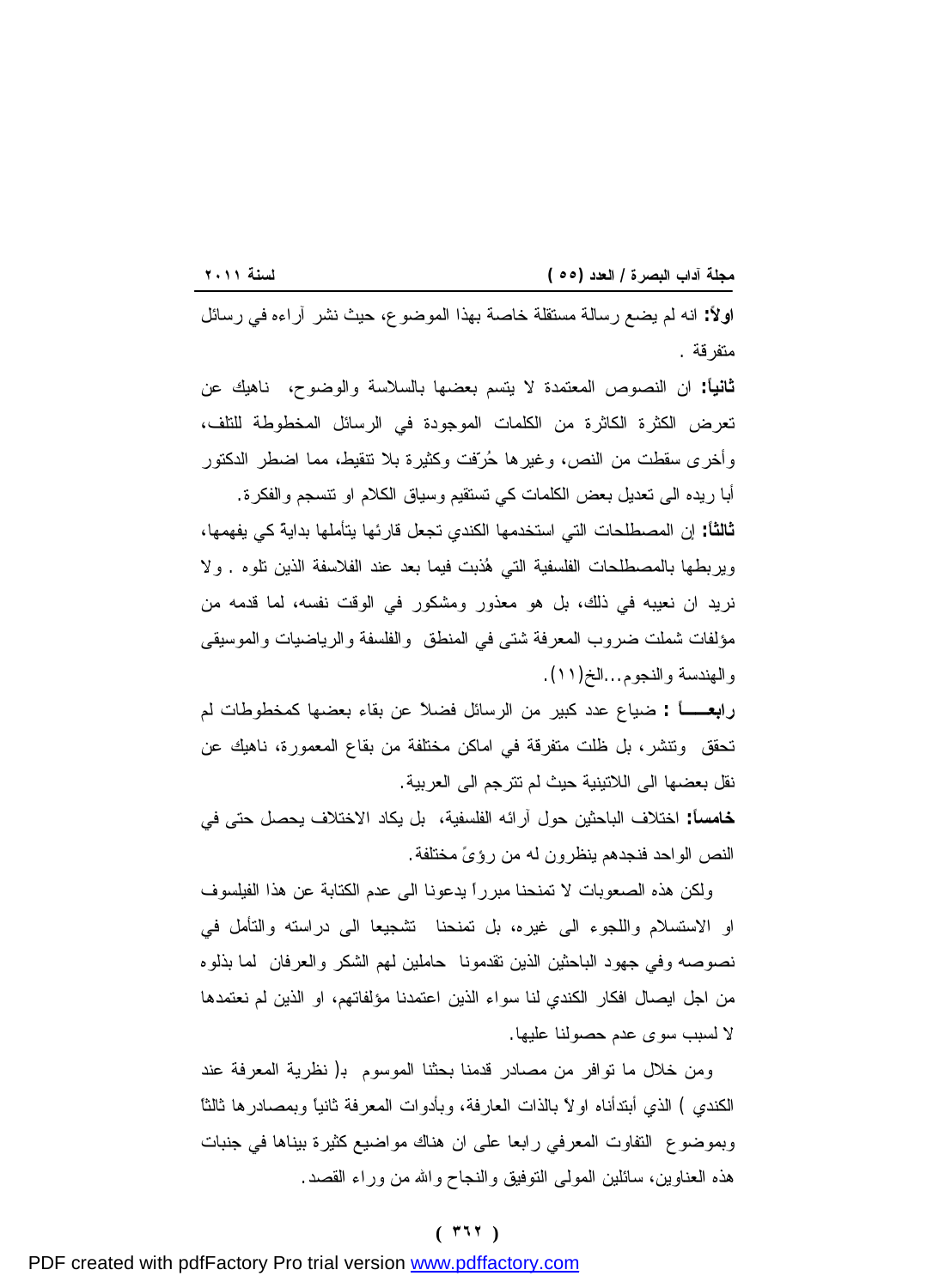**أولا – الذات العارفة : أ**كد فيلسوفنا دور الانسان بالمعرفة، وعرف الانسانية بأنها الحياة والنطق والموت، وهي وسط بين الملائكية التي حدها الحياة والنطق، والبهيمية التي حدها الحياة والموت(١٢). والانسان مركب ثنائي من جسد ونفس، وكلاهما يشترك في عملية المعرفة حيث اعطا لكل منهما دوره، إلا انه من المعظمين لدور النفس اذا ما قارناه بالجسد، وهذا الامر يتضح من خلال تتبعنا لافكاره حول النفس.

النفس تمامية وهي جرم طبيعي ذو آلة قابل للحياة. وهي استكمال اول لجسم طبيعي ذي حياة بالقوة ، وهي ايضاً جوهر عقل متحرك من ذاته بعدد مؤلف(١٣) من القوى. وهي المدبرة للبدن، حيث يحس ذلك من آثارها فيه، وبما ان للانسان ذاتاً، فانه اذا عرفها، عرف الجسم باعراضه، فضلاً عن العرض الاول والجوهرالذي ليس جسماً. وعندما يعلم ذلك فانه يعلم الكل، ولهذا سمى الحكماء الانسان بالعالم الأصغر(١٤).

فهو جعل من معرفة الذات معرفة لكل شيء، المادي وغير المادي. ولم تقف المسالة عند هذا الحد وحسب، بل تظهر اهميتها بالمعرفة ايضاً في حديثه عن قواها. حيث بين ان للنفس عدة قوى بعضها مسؤول عن المعرفة، وبعضها للحفاظ على الجسد، والذي يهمنا بالتأكيد هو القوى الاولى التي قسمها ابو يوسف الى (الحسية، المتخيلة، العقلية، النطقية، المنطقية ).

اما الحسية فالكندي في حديثه عنها قدم مفاهيم عدة تتعلق جميعها بالقوة الحسية وهي(الحاس، الحس، القوة الحسية، القوة الحساسة، المحسوس).الحاس فقوة نفسانية مدركة لصور المحسوس مع غيبة طينته أي مادته. اما الحس فهو إنّيه إدراك النفس صور ذوات الطين في طينتها بأحد سبل القوة الحسية؛ ويقال هو قوة للنفس مدركة للمحسوسات.

اما القوة الحساسة– فهي التي تشعر بالتغير الحادث في كل واحد من الاشياء، ومثالها ان تشعر به من اعضاء البدن ومما كان خارجاً عنه(١٥).

فالكندي جعل من عملية الادراك الحسي Perception خاضعة بالدرجة الاساس لدور النفس وهذا واضح من المفاهيم التي ذكرناها في اعلاه، ولكن هذا

**( ٣٦٣ )**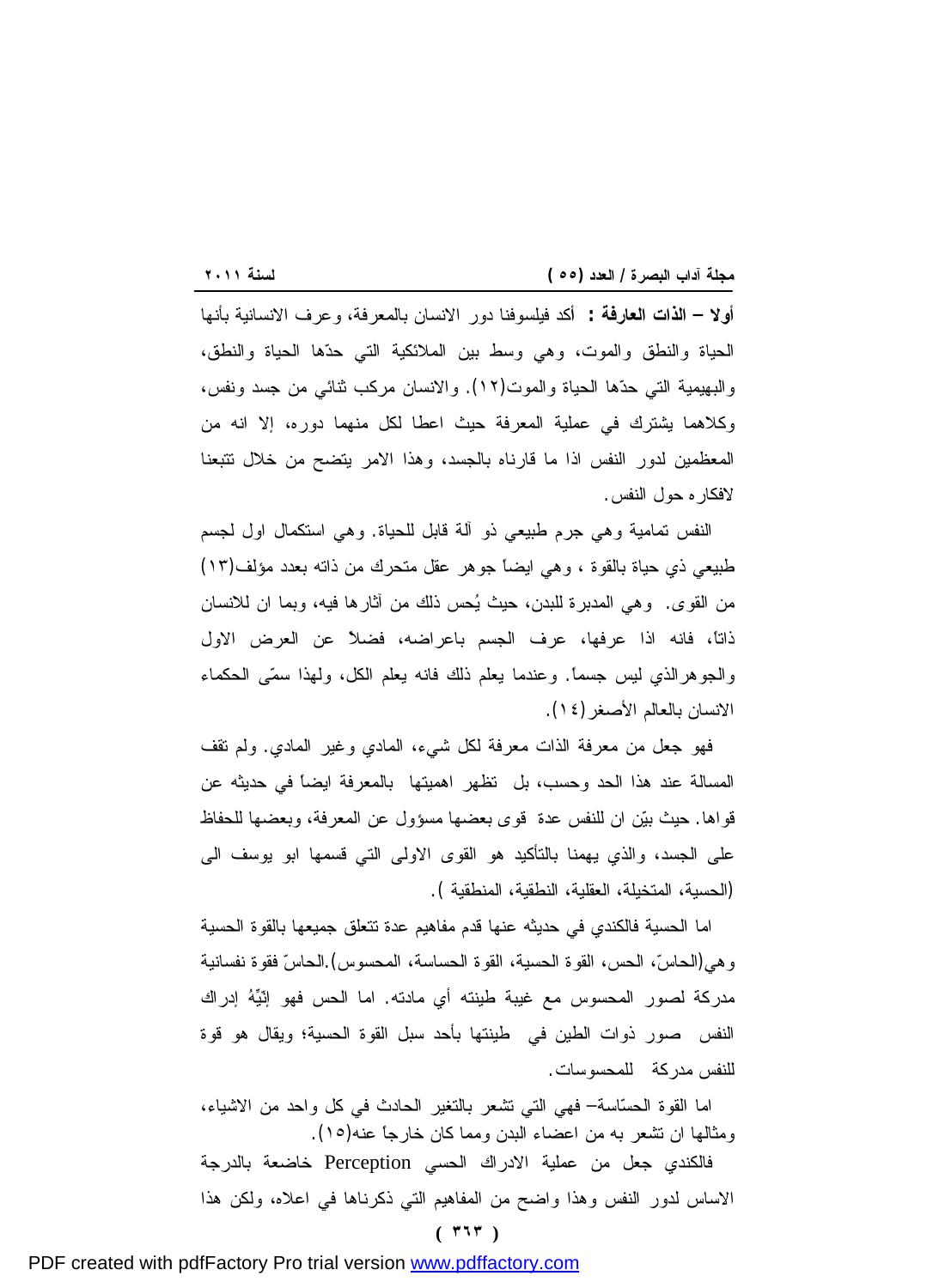لايعني انه لم يؤكد دور الجسد لأنه اكد مكانته في القوة الحساسة المرتبطة باعضاء البدن والتي تكون على مساس مباشر بالمحسوسات. فأوضح بأن الحواس المرتبطة بالبدن بعضها آلات وجدت في النامي للنمو لا لغير، كاللسان للمذاق والانف للشم، وحتى حاسة اللمس التي سماها بآلة المجس(١٦).

اما حاستا السمع والبصر فعدهما اعلى الحواس، فهما الحسان الشريفان لانهما؛ سبب العلوم الحقية حيث ينال بهما الانسان الفضائل، وبهما جميع التعاليم المطرقة الى علم الفلسفة التي تعطي كل فضيلة. فضلاً عن كونهما عظيمتي الغناء في النمو وان كانتا ليستا بآلتين للنمو (١٧) .

اما المتخيلة، فهي القوة التي تتوسط بين الحسية والعقلية، وتسمى المصورة او الفنطاسيا حيث عرفها:(( التوهم. هو الفنطاسيا، قوة نفسانية مدركة للصور الحسية مع غيبة طينتها، ويقال الفنطاسيا، وهو التخيل...))(١٩).

اما العقلية، فأوضح ان العقل جوهر بسيط مدرك للاشياء بحقائقها(٢٠) والادراك العقلي عنده اقرب للطبيعة أي طبيعة الاشياء او حقائقها وماهياتها المعقولة ولكنه ابعد عنا، أي عن ما نألفه بالادراك الجسدي الذي يكون قريبا منا في حالة ادراكه حساً. والادراك العقلي يتعامل مع الكليات فهو بخلاف الادراك الحسي، الذي يتعامل مع الجزئيات المتغيرة لذا فهو غير ثابت كون المحسوسات غير ثابتة، سياله على حد قوله متغيرة خاضعة للحركة مختلفة في خصائصها من حيث الكم بين الاكثر والاقل، والمتساوي وغير المتساوي. ومن حيث الكيف، بين الاشد والاضعف والمتشابه وغير المتشابه. وبعد ان تتم عملية الادراك ستنقل صور المحسوسات الى المصورة فتؤديها الى الحفظ. ومن خصائص هذا الادراك أي الحسي انه عند الكندي اقرب منا ولكنه بعيد عن طبيعة الاشياء فهو بخلاف الادراك العقلي الذي كما وضحنا انه قريب من حقائق الاشياء كونه يتعامل مع الكليات مع الاجناس للانواع والانواع للاشخاص(٢١). اما القوتان النطقية والمنطقية، فالاولى تستخدم للتمييز بين الاشياء، وهي المميزة لنوع الانسان بوصفه ناطقاً. اما الثانية، فوظيفتها إتمام الفضيلة.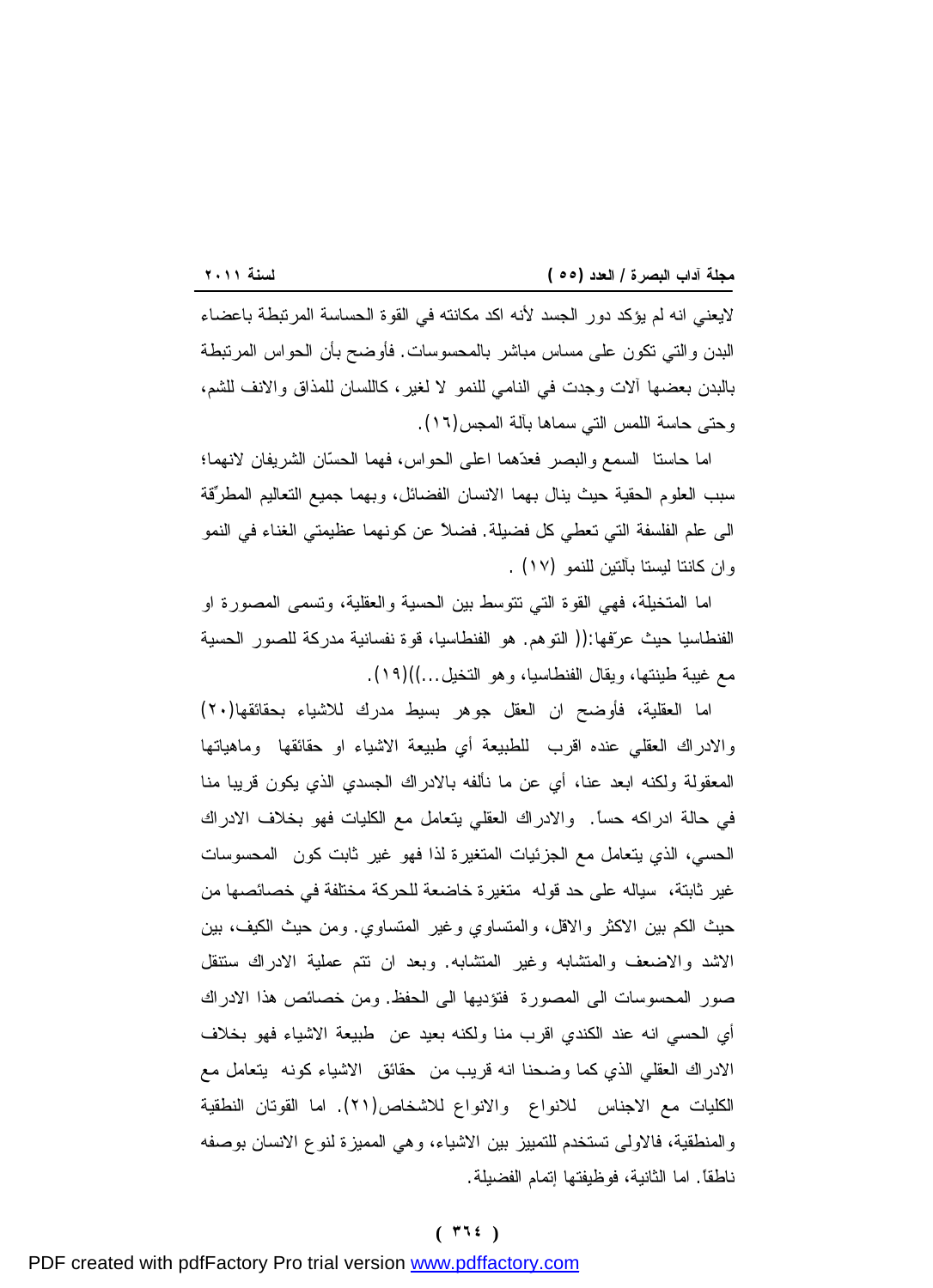<u> 1989 - Johann Stoff, deutscher Stoffen und der Stoffen und der Stoffen und der Stoffen und der Stoffen und der</u> وللنفس قوى اخرى اكدها فيلسوفنا هما القوة الغضبية، والقوة الشهوانية اللتان يحتاجهما الحي لبقاء صورته، ولإخلاف ما سال من جسمه لتعويض ما تحلل وخرج، وهما كما يرى عارضتان للكائن الفاسد عرضاً لاصلاح الخلل فيه(٢٢). وهاتان القوتان وان لم يكن لهما دور في عملية المعرفة لكننا ذكرناها كي تكتمل الصورة حول قوى النفس عند الانسان بوصفه ذاتاً عارفة.

ومما سبق يتضح لنا امور عدة-:

**( ٣٦٥ )** إنه من القائلين بإمكان المعرفة، ولم يكن من المشككين فيها، بل هو لا ينتمي للمذهب الشكي Sceptism لا من قريب ولا من بعيد، لا الشك من أجل الشك يعنيه، ولا الشك من اجل اليقين خاض فيه(٢٣) ان الكندي اكد دور العلاقة بين الذات والموضوع في المعرفة، فهو قريب من المفكرين الذين جعلوا من علاقة الذات العارفة بالموضوع المعرف، القطب الذي تدور حوله قضايا نظرية المعرفة. وقريب ايضا من الذين اكدوا دور النفس الانسانية بوصفها الموئل الرئيس في المعرفة، فهو من المعظمين لدورها المعرفي فحتى المحسوسات التي هي بالفعل محسوسة جعلها موجودة بالنفس بالقوة وتصبح بالفعل عند مباشرتها موضحا انه وعلى الرغم من ذلك فانها أي المحسوسات لاتصير في النفس كالشيء في الوعاء، لانها ليس بجسم ولا متجزئة، بل هي في النفس والنفس شيء واحد لاغير، وكذا القوة الحاسة فانها عنده ليست شيئاً غير النفس، ولا هي في النفس كالعضو في الجسم، بل هي النفس وهي الحاس، وكذا الصورة المحسوسة ليست غير النفس، وعندها اعلن ان المحسوس في النفس هو الحاس(٢٤). وهكذا قضية تنطبق على المعقولات ايضاً حيث قال:(( وكذلك يمثل العقل؛ فان النفس اذا باشرت العقل، اعني التي لا هيولىٰ لها ولا فنطاسيا، واتحدت بالنفس، اعني انها كانت موجودة في النفس بالفعل، وقد كانت قبل ذلك لا موجودة فيها بالفعل، بل بالقوة....))(٢٥). ان ما قاله الكندي عن دور النفس بالمعرفة الحسية والعقلية وما ذكره من آراء بيناها اعلاه فيه مثار لمشكلة مفادها، هل المعارف موجودة في النفس وان الذات هي التي تضفي معارفها على الموضوع أي هي التي تصنع عالمها المعرفي، ام ان الموضوع هو الذي يمد الذات بمعارفها؟.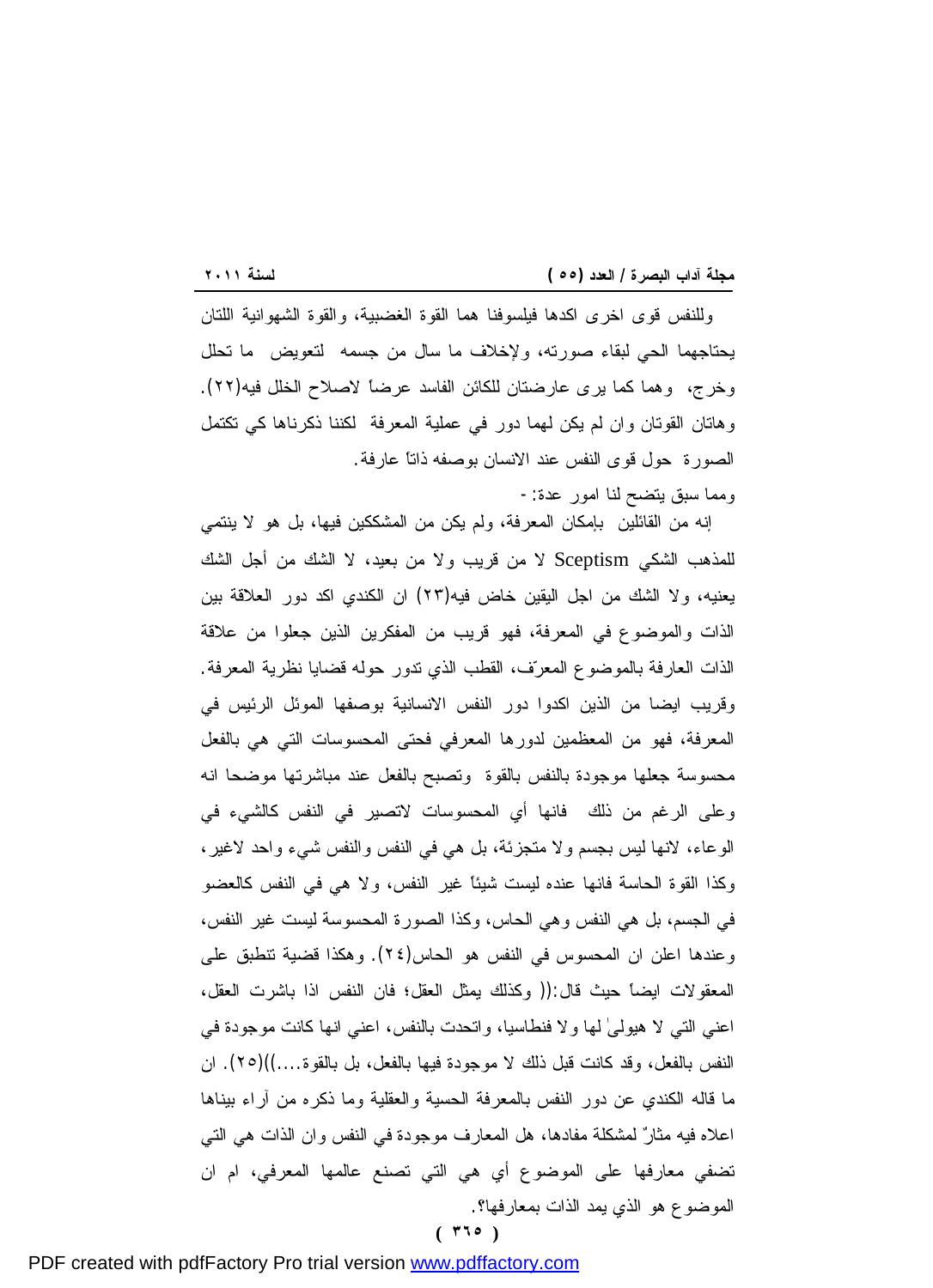<u> 1989 - Johann Stoff, deutscher Stoffen und der Stoffen und der Stoffen und der Stoffen und der Stoffen und der</u> في الحقيقة ان ما ذكره الكندي فُهم من قبل الباحثين بطرق مختلفة، فلجأ بعضهم الى مقارنته بأفلاطون خصوصاً نظرية المثل مختلطة برأي ستراتو في وحدة الاحساس والعقل او النفس. فقول الكندي:(( فاذا افادتها النفس، فهي في النفس، وانما تفيدها اذا كانت بالقوة)) يعيد الى الذاكرة معطاة أفلاطون في المعرفة التي تقول بوجود صور مسبقة للاشياء في النفس هي أثر مما كانت تعيشه في عالم المثل. وأن المعرفة تتم بحضور هذه الصور في الذهن، فالمعرفة عند الكندي ضرب من الاستعادة والتذكر الذي تمارسه النفس اثناء التعلم، اما قوله:(( فهي في النفس والتفس شيء واحد لاغير ولا غيرية لغير المحمولات )) فيريد به معطاة ستراتو القائلة بأن النفس والصور القائمة فيها شيء واحد، اذ المعرفة هي حركة النفس او هي النفس في حركتها وفعلها، فليس ثمة نفس في جانب، وصورة او علم في جانب آخر(٢٦).

واكد بعضهم صحة الفكرة التي تقول بان المعرفة تذكر وانه ساير أفلاطون بأن المعرفة حسية وعقلية وبصيرية وان الاخيرة اعلاها، هذا من جانب، ومن جانب آخر أن فيلسوفنا من المؤمنين بان النفس مجردة عالمة بجميع الاشياء وانها لما انحدرت الى هذا العالم نسيت بعض معارفها، وهذا الكلام لايدل على قدم النفوس كما عند أفلاطون، لانه يمكن ان تكون النفوس مخلوقة حادثة في عالم العقل ثم هبطت الى عالم الحس، ولا يوجد ما يعارض ذلك، بل يذكر له ابن النديم ان عنوان احد مؤلفاته هو( كتاب في ما للنفس ذكره )(٢٧). فضلاً عن ذكر الكندي لبعض الاقوال التي تجعل قارئها يقترب نوعا ما من هذا الرأي ففي رسالة ماهية النوم والرؤيا نجده يؤكد ما للنفس من العلم بالطبع وانها موضع لجميع الاشياء الحسية والعقلية ونسب ذلك لافلاطون وارسطو وبعدها قال: (...وانما قال ذلك افلاطون ، إذ كانت الاشياء المعلومة جميعا إما محسوسة واما معقولة، وكان للنفس وجدان المعقولات ووجدان المحسوسات وكان يقول إن النفس حاسة (اعني) انها تجد المحسوسات في ذاتها، ويقول عاقلة (أعني) انها تجد المعقولات في ذاتها.)(٢٨) فهذه الاقوال وغيرها جعلت من بعض الباحثين يؤكدون فكرة المعرفة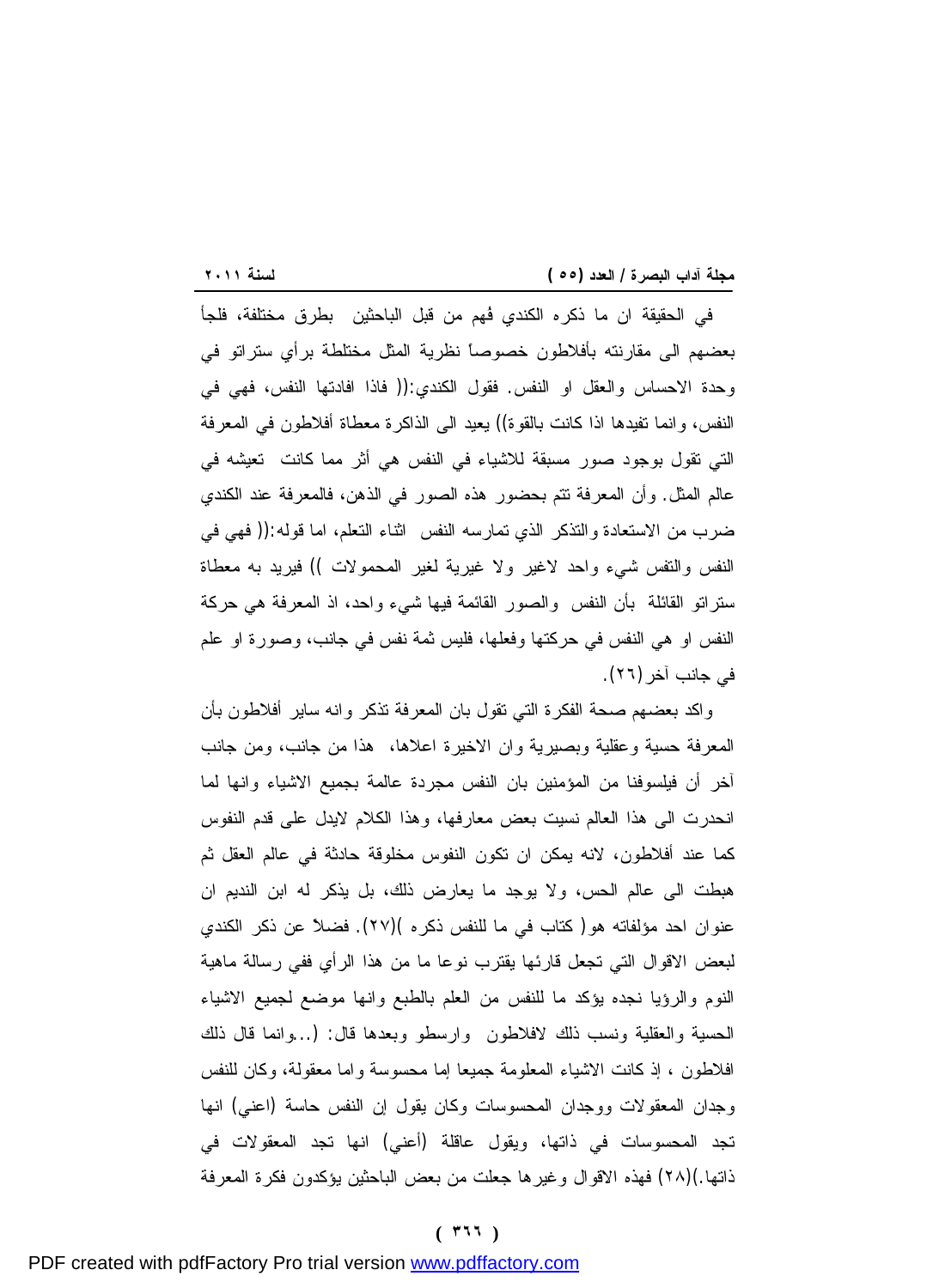<u> 1989 - Johann Stoff, deutscher Stoffen und der Stoffen und der Stoffen und der Stoffen und der Stoffen und der</u> تذكرعند الكندي. وبالمقابل نجد غيرهم ينظر لما قاله فيلسوفنا من منظار اخر فالدكتور حسام محيي الدين الآلوسي مثلاً يؤكد انه ينبغي الحذر من فهم النص في اعلاه كونه يوهم للقراءة الاولى ان الكندي يقول بالتذكر او بالعلم الفطري غير الاكتسابي على اساس استشهاده بأفلاطون فهذا استشهاد مشكوك فيه لانه يستشهد بأرسطو ايضا في نفس القول ، وفهم الكندي لافلاطون كان لصالح ارسطو، فما ذكره من ان النفس تعلم بالطبع وانها موضع لجميع انواع الاشياء الحسية والعقلية وانها تجد المحسوسات وتجد المعقولات، فمعنى تجد تدرك، أي انها مستعدة لادراك الحسيات وادراك المعقولات في ذاتها اما المحسوسات فتنطبع في النفس أي صور المحسوسات وهي الاشخاص الجزئية وانطباعها يكون بآله المخ– ومسألة ادراك الجزئيات المحسوسة يشترك بها الانسان والحيوان اما المعقولات فهي الانواع وما فوق الانواع وهذه القوة موجودة للانسان فقط(٢٩).

فنحن امام رأيين، الاول يجعل من الذات هي التي تضفي معارفها على العالم. والرأي الاخر يثبت ان الذات تعتمد على الموضوع المعرف فتكتسب المعارف منه. ولكن كلاهما على ما يبدو يحيلاننا الى رأي يكون بمثابة مركب القضية الهيجلي مفاده ان كلاهما يؤكد علاقة الذات بالموضوع فلو قلنا المعرفة تذكر فالتذكر لايحصل ما لم تؤثر اشياء العالم في النفس، واذا قلنا ان النفس أي الذات خالية من المعرفة فهي بالتأكيد لا تستغني عن الموضوع الذي يمدها بالمعارف فكلا قصد الامرين يعني عدم استغناء الذات عن الموضوع، فلا الذات وحدها قادرة على ذلك ولا الموضوع المعرف يمكن ان يمارس دوره بلا ذات تدركه. فعملية المعرفة ناتجة عن علاقة الذات العارفة بالموضوع المعرف. وبناء على ذلك فالرأي الارجح عندنا هو الثاني، فالكندي وان كان يؤمن بأن المعرفة حسية وعقلية وبصيرية كافلاطون، وان النفس كانت موجودة قبل ارتباطها بالبدن في العالم السماوي الا ان ذلك لا يعني ان المعرفة عنده تذكر فهوعندما اكد ان النفس توجد المحسوسات والمعقولات معناه انها تدرك وهذا امر سبق وان ذكرناه، فضلاً عن ذلك فهو اعلن وبشكل صريح ان النفس علامة بالقوة وفي حال ادراكها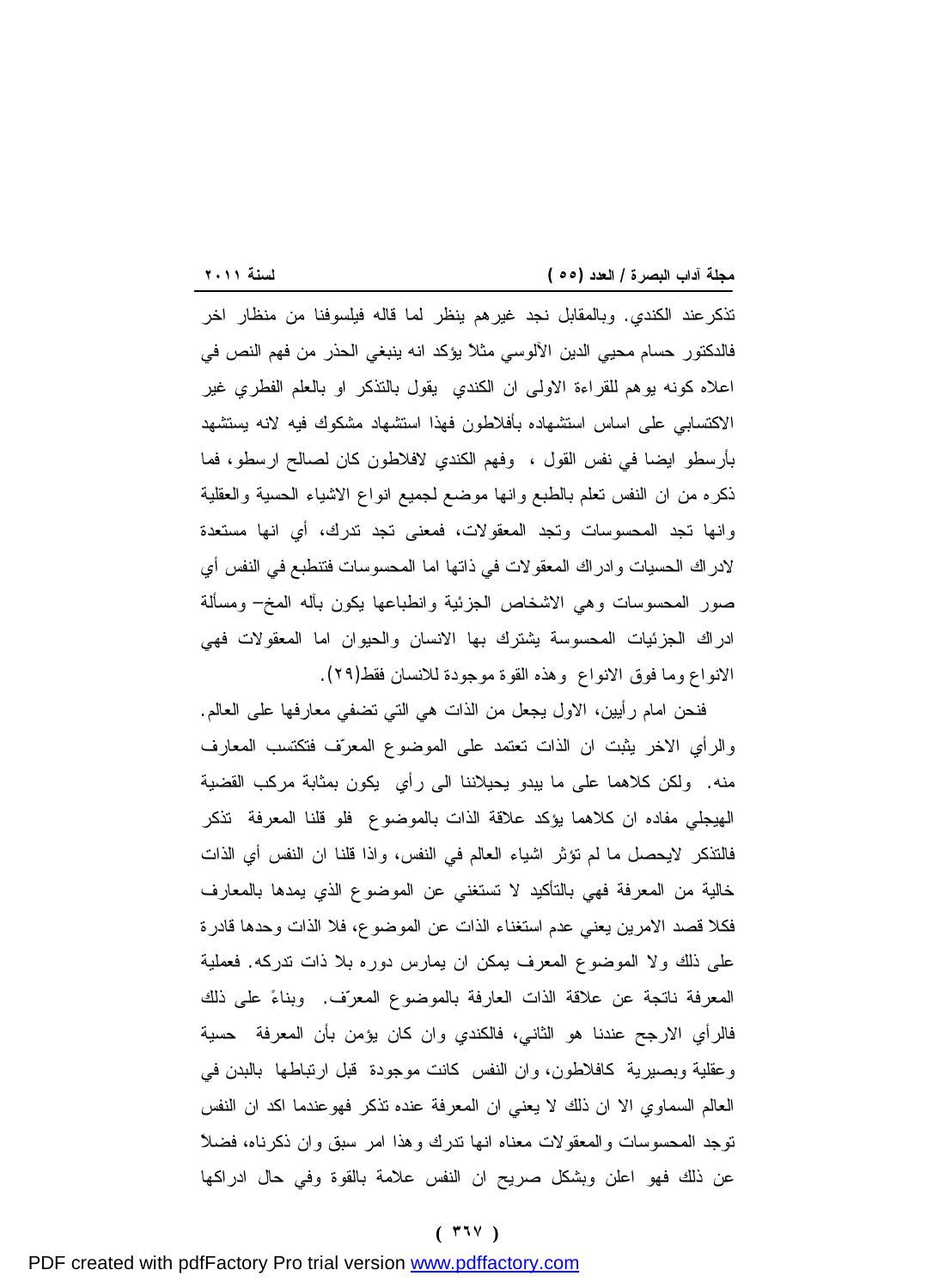PDF created with pdfFactory Pro trial version [www.pdffactory.com](http://www.pdffactory.com)

**-١ الحواس**: تعتبر المنبع الاول للمعرفة، وسمى الحواس بالآلات الثواني وهي (العين، الاذن، الانف، اللسان، وجميع الاعضاء المرتبطة بالعصب اللامس، اللهات، الحنك)....الخ حيث تربط بالدماغ عن طريق الاعصاب، وفي حال تعرض أي حاسة للضعف اوالاصابة فان عملها سيضعف بالتأكيد وقد يكون سبب ضعفها خارجي كالأصابة مثلاً، وقد يكون داخلي سببه دخول فساد يصيب العضو الحاس المرتبط بالدماغ(٣٤). ولكل حاسة عملها الخاص بها، ومن خاصية الحواس انها

موضوع لا يقل اهمية عن الاول هو: **ثانياً:أدوات المعرفة:** يلاحظ على بعض الكتّاب انهم يؤكدون على ان المعرفة عند الكندي تكون من طريق العقل، والحواس، ثم المتخيلة، ثم العقل(٣٢) بينما يرى غيرهم انها تأتي اولاً من طريق الحواس ثم المتخيلة، ثم العقل(٣٣) وهذا اصح لأن من تتبع كلام فيلسوفنا يجده قد سار على هذا التقسيم لذا سنتبعه .

هذه بإيجاز اهم المواضيع المتعلقة بالذات العارفة، وبعد ايضاحها سننتقل الى

<u> 1989 - Johann Stoff, deutscher Stoffen und der Stoffen und der Stoffen und der Stoffen und der Stoffen und der</u> للمحسوسات والمعقولات فانها تصبح عالمة بها بالفعل وهذا نص قوله:(.... فاذا كان المحسوس موجودا في النفس، فليس الحاس في النفس غير الحاس، وكذا العقل من النفس ليس هو غير المعقول في حال وجود النفس المعقول؛ فاذن العقل في النفس هو المعقول، والحس هو المحسوس، اذا كانا موجودين للنفس؛ فأما قبل ان يوجدا، فان المحسوس هو صور الاشخاص، والمعقول هو صور ما فوق الاشخاص اعني الانواع والاجناس، والاجناس والانواع والاشخاص هي جميع المعقولات....)(٣٠) ومن هذا النص يتضح ايضا ان المحسوسات والمعقولات خارج النفس وليس فيها اما في حال ادراكها فتصبح في النفس. فالنفس اذن لم تكن عنده هي علة معارفها بل هي تنتقل من القوة الى الفعل وعلى حد قول الكندي:(...لأن ما كان بالقوة فليس يخرج الى الفعل بذاته بل بآخر هو شيء بالفعل وهو العقل الاول، اذا باشرته)(٣١) فهو يوضح دور العقل الاول في نقل النفس من القوة الى الفعل فلا مجال اذن للقول بان النفس تأتي وهي مزودة بمعارفها، بل هي مزودة بامكانية المعرفة كقوة تتحول الى فعل في حال اتصالها بالعالم الخارجي

**مجلة آداب البصرة / العدد (٥٥ ) لسنة ٢٠١١**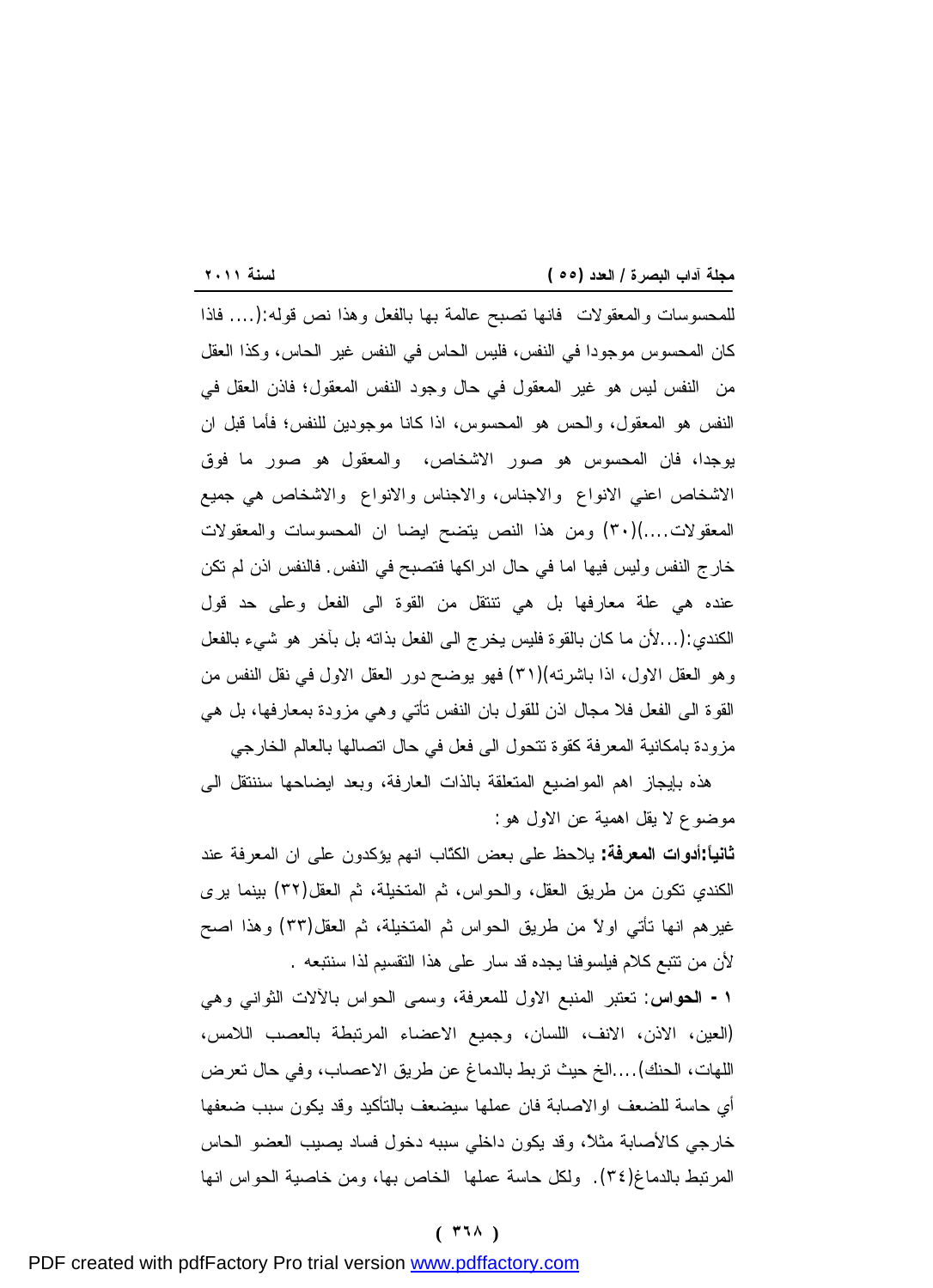<u> 1989 - Johann Stoff, deutscher Stoffen und der Stoffen und der Stoffen und der Stoffen und der Stoffen und der</u> تدرك المحسوسات بمادتها، حيث تتأثر بالاشياء التي تدركها نتيجة الاتصال المباشر بها، ولا تتعامل مع المجردات أو تجرد صور الاشياء المدركة، كونها تتعامل مع الموجودات الطبيعية في عالم الكون والفساد، المكونة من مادة وصورة المحتاجة الى مكان وزمان وحركة، فهكذا موجودات تخضع للادراك الحسي، ومثال ذلك السفينة، فهيولاها الالواح الخشبية، وصورتها الاركان الاربعة التي منحتها هذا الشكل الذي ميزها عن الباب والسلّم وبقية الاشياء المصنوعة من الخشب، وهي بالتأكيد تحتاج الى مكان وحركة، والحركة في زمان. وتجمع هذه الجواهر ادى الى تجمع السفينة، وهكذا بالنسبة لبقية الاشياء المادية التي تدرك حساً(٣٥). واعطى الكندي حاسة البصر دورا كبيرا بوصفها الآلة المهمة للتمييز بين الاشياء وخاصة الصورة التي عبر عنها بالفصل والذي ينفصل به الشيء المبصر عن الاشياء الاخرى ولها القدرة على تمييز انواع الحركات من كون وفساد، وإستحالة، وربو، وإضمحلال، ونقلة من مكان الى اخر(٣٦) فالانسان مثلا عندما يرى جسما طوله عشرة اذرع ثم صار تسعة سمى حركته إضمحلالاً، واذا صار ذاك الجسم بعد حركته أحدعشر ذراعا سمى تلك الحركة ربواً، أي تعرض من الناحية الكمية الى زيادة خلافا للأولى التي تمثل نقصا. اما بالنسبة لحركة الاستحالة فمثلها ما تراه العين من تغيرات كيفية ناجمة عن الحركة كتحول الشيء من البياض الى السواد، او من بارد الى حار، او من حلو الى مر.

اما حركة النقلة فلا تخفى على آلة البصر سواء كانت دائرية لا يترك فيها المتحرك مكانه، بل يدور حول نقطة وسطى هي المركز، كحركة الطاحونة مثلا. او تكون من النوع الذي يغير مكانه عند الحركة، كعجلة العربة، او مستقيمة من الاعلى الى الاسفل كحركة الماء والتراب، او من الوسط الى اعلى كحركة الهواء والنار، وهذه الحركة المستقيمة كلها تدرك حسياً في جهاتها الست( اليمين او الشمال او القدام او الخلف او الفوق او التحت)(٣٧) واذا تتبعنا آراء الكندي نجده يتكلم عن العلم الطبيعي والاشياء الطبيعة بانه علم الاشياء المتحركة، لأن الطبيعة هي الشيء الذي جعله االله علة وسببا لعلة جميع المتحركات الساكنات عن حركة(٣٨) فالطبيعة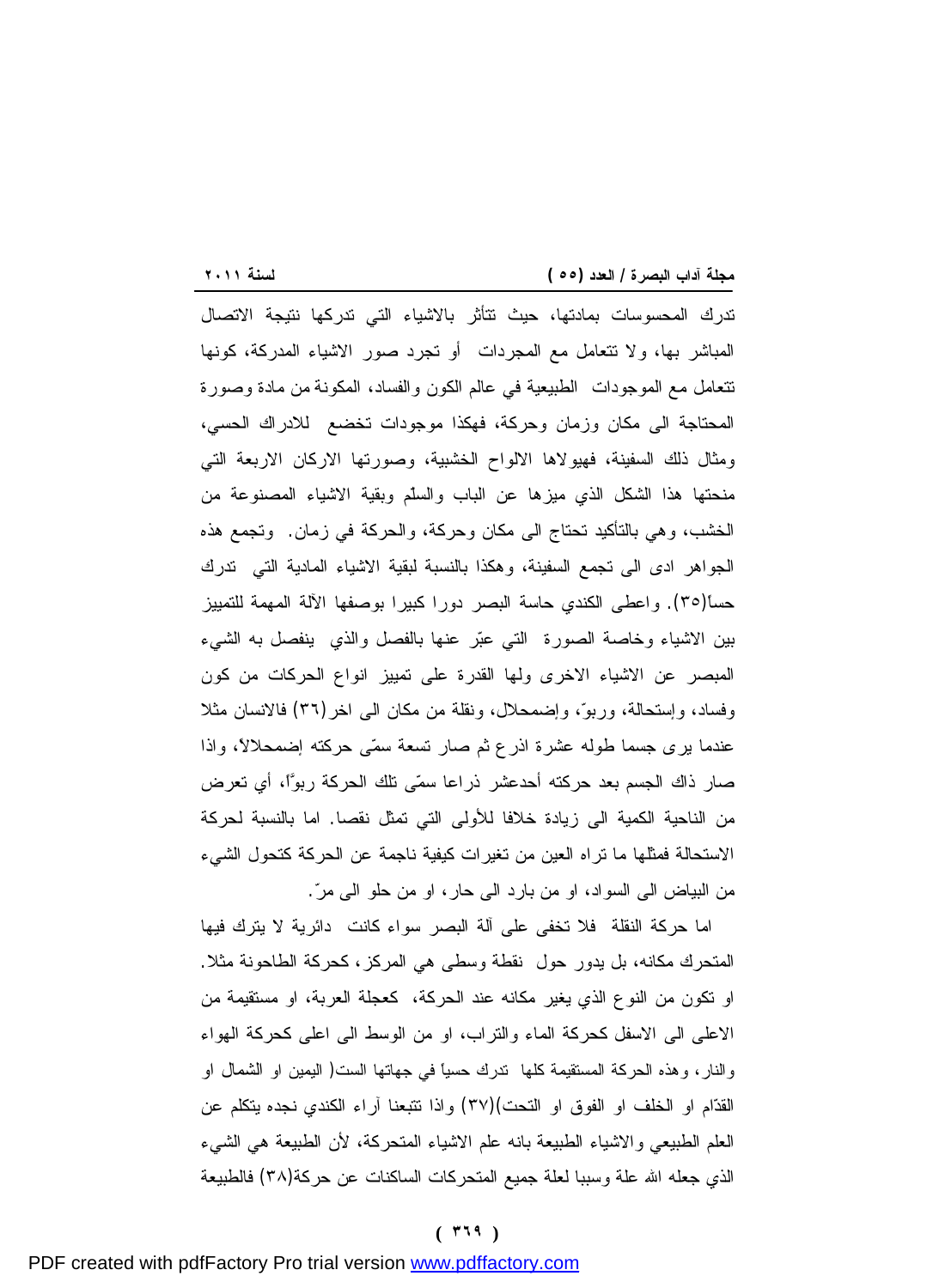<u> 1989 - Johann Stoff, deutscher Stoffen und der Stoffen und der Stoffen und der Stoffen und der Stoffen und der</u> عنده علم الاشياء المتحركة، والحركة تدرك حساً، فعلم الطبيعة خاضعة اشياءه للادراك الحسي بشكل عام وللادراك البصري على نحو الخصوص.

اما عن المكان وعلاقته بالادراك الحسي فأمر لايخفى على من قرأ نصوصه في هذا الشأن، فهو قدم امثلة لأثبات المكان، وبعدها عرفه، فاوضح ان الجسم في حالة حركته قد يزيد او ينقص، فهو لابد من ان يكون في شيء اكبر منه وهو المكان، لذا نحس وجود الهواء حيث يكون خلاء، كما ويكون الماء عادة حيث يكون الهواء، فضلا عن خروج الهواء من الشيء عند دخول الماء فيه، وعلى الرغم من ذلك فالمكان يبقى ولا يفسد بفساد او خروج أي واحد منهما. فالمكان موجود وهو من الهيولىٰ التي لها طول وعرض بدون عمق وهذه المائية(الماهية ) هي التي يتميز بها من بقية الاشياء التي ليست مكاناً(٣٩). ويلاحظ على فيلسوفنا ايضا انه يحيل قاريء افكاره الى القول بأن الزمان يدرك حساً. فالزمان مقياس الحركة، والبطأ والسرعة اللتان بالحركة لا يعلمان الا بالزمان، والاشياء التي تتحرك في زمان طويل تسمى حركتها بطيئة، وما يتحرك في زمان قصير تسمى سريعة(٤٠) والحركة تدرك في الاشياء المتحركة، ومن خلال حركتها نعرف سرعتها وبطئها ومقياسنا في ذلك الزمان، فهو بالتأكيد قابل للأدراك والاحساس بوجوده من خلال حركة الموجودات.

وبعد ان بينا دور الحواس في ادراك الاشياء الطبيعية الناتجة عن اجتماع المادة والصورة والزمان والمكان والحركة. نود التحدث عن مواضيع اخرى تتعلق بالمعرفة الحسية، كدور الكم والكيف، واهمية حاستي السمع والبصر، وتأكيد الكندي دور التجربة.

**أ- الحواس والكم والكيف** – يرى ابو يوسف ان اول جميع المعلومات عند من بحث الاشياء هوعلم الجواهر الاولى المفردة ومحمولاتها أي ( الكم والكيف ) فكل شيء يلحق الجواهر من محمولات اما ان يختلف بمثل ولا مثل أي خاصية الكمية، او يختلف بشبيه او لا شبيه أي من الناحية الكيفية.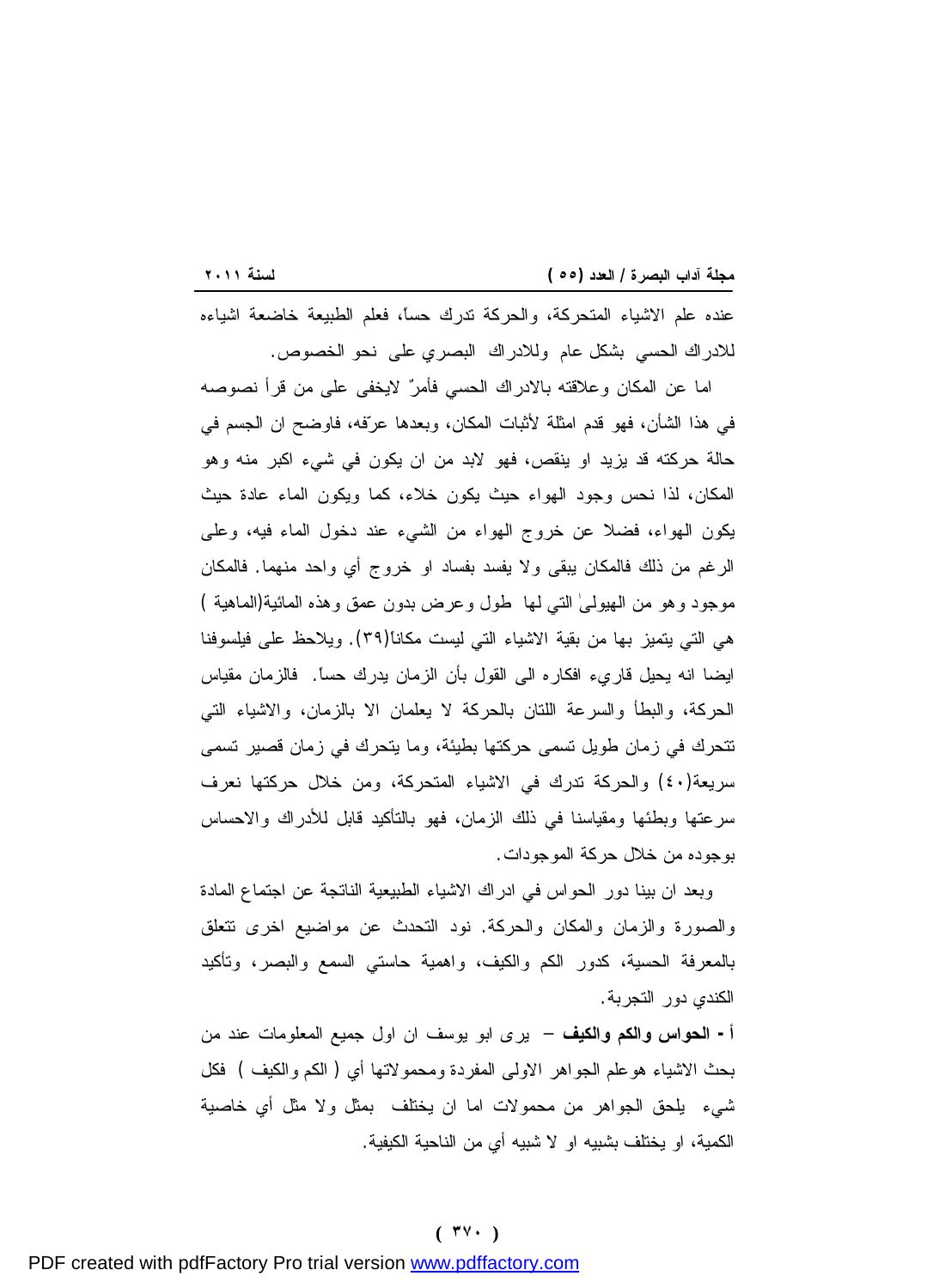<u> 1989 - Johann Stoff, deutscher Stoffen und der Stoffen und der Stoffen und der Stoffen und der Stoffen und der</u> وبمقابل المفردة من محمولات الجواهر توجد ايضا المركبة من محمولات الجواهر وهي اثنان، اما موجودة مع مادة او موجودة لا مع المادة. فالاولى مثلها المضاف كالابوة والابنية، والجزء والكل، فكل واحد منها موجود بوجود صاحبه. اما الثانية أي الموجودة مع مادة او طينة كما اسماها فتكون على ثلاثة اقسام؛ كم مع جوهر ( فكائن ) واين، أي فيها قوة جوهر ومكان والمكان كمية؛ وكذلك كائن ومتى، أي فيها قوة زمان مع جوهر والزمان كمية.

اما القسم الثاني، تركيب جوهر مع كيفية( كفَعل ) وفيها قوة جوهر مع فعل ايضا، والفعل كيفية؛ وكالمنفعل التي فيها قوة جوهر مع فعل ايضا والفعل كيفية.

اما الثالث فتركيب جوهر مع جوهر كملك، التي فيها قوة جوهر هو المالك، وجوهر هو الملك(٤١) والفكرة التي يريد فيلسوفنا ايضاحها هي ان المعلومة الاولى المحيطة بكل علم فلسفي هو الجوهر الاول المحسوس والكيفية والكمية. وهذا الجوهر لا تباشره الحواس إلا بتوسط الكمية والكيفية، وبناء عليه فمن عدم علمهما عُدم علم الجواهر الاولى، وعُدم العلم الثابت الحقي التام من علم الفلسفة وهو علم الجواهر الثواني التي لا زوال لعلمها، لثبات معلومها وبعده عن التبدل والتغير. بل ولا يستطيع ان يعلم شيئا البتة من العلوم الانسانية التي يكتسبها البشر بطلب وتكلف وحيلة مقصودة(٤٢) وهكذا فالكم والكيف هما الوسيلة الضرورية التي تعين الحواس على ادراكها.

**ب- السمع والبصر** – سبق ان قلنا ان الكندي أكد دور حاستي السمع والبصر بالمعرفة وسماهما الحسين الشريفين، والذي نناقشه الان كيفية تمييزه بين عمل هاتين الحاستين، فهو اكد ان البصر اسرع في ادراكه من السمع ومثال ذلك ان البرق والصاعقة والرعد كلها تحصل في وقت واحد إلا ان البرق والصاعقة يريان قبل سماع الصوت، لأن البصر يدرك محسوساته بلا زمان. فالانسان عندما يفتح عينيه نحو كوكب مثلاً في الفلك الاقصى، وعلى الرغم من بعد المسافة يراه مع فتح العين بلا زمان. اما السمع فعلى خلاف ذلك، لانه يدرك محسوساته بزمان، ومثال على ذلك ما نراه من الضارب خشبة او غير ذلك من الاجسام مما يعلو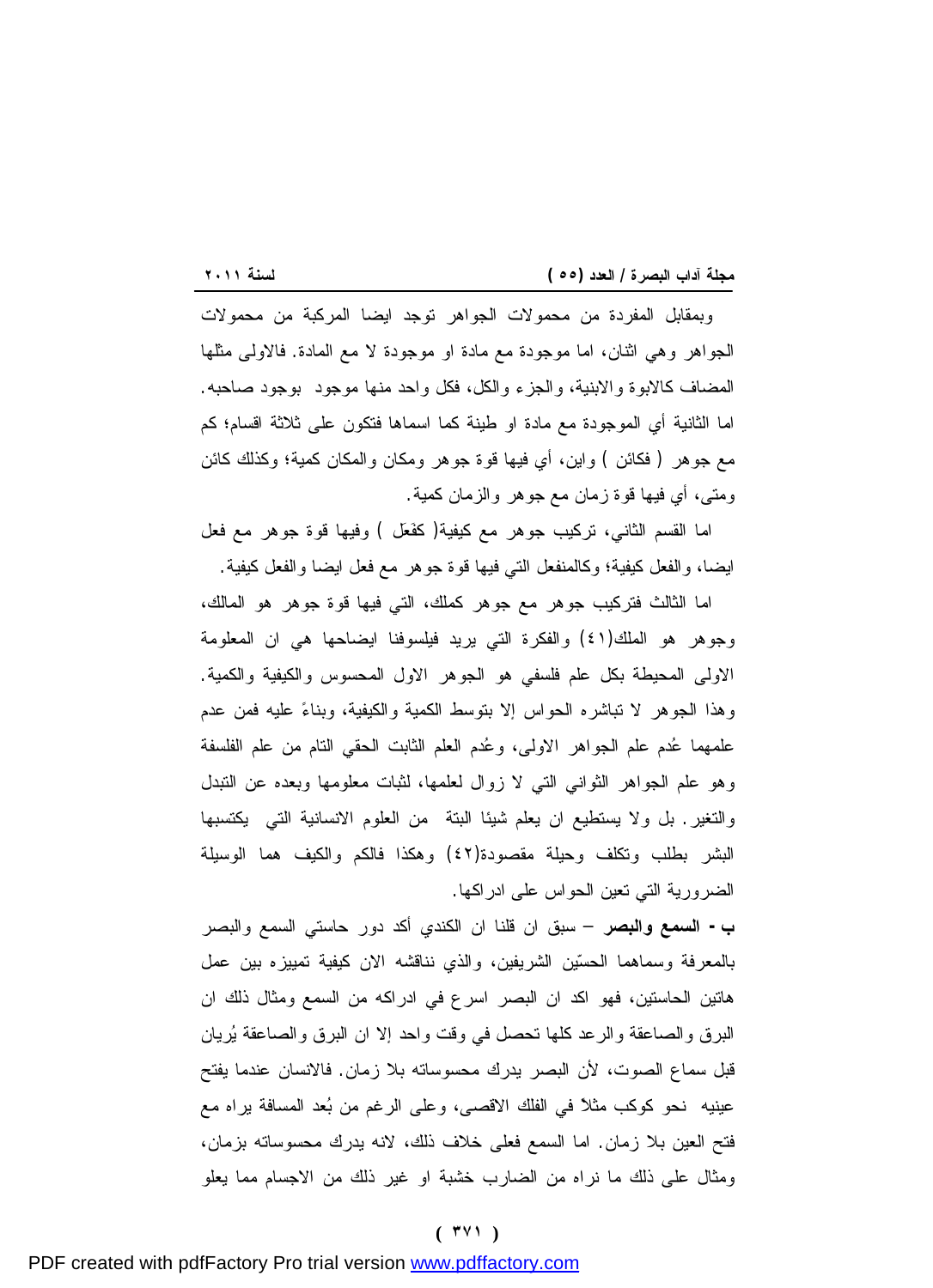<u> 1989 - Johann Stoff, deutscher Stoffen und der Stoffen und der Stoffen und der Stoffen und der Stoffen und der</u> صوته من بعد، يمكن ان ينال السمع ضرب المضروب منه، فإنا ندرك بأبصارنا ضربة الضارب، ولا نسمع صوتا الا بعد ذلك بمدة حسب البعد، ان كان كبيرا كان اطول، وان كان قليلا كان اقصر(٤٣). وتطرق ايضا لموضوع يتعلق بالادراك البصري مفاده انه يدرك الالوان وعرف اللونية: بأنها كيفية محسة للبصر بذاتها، وقسم الاشياء المبصرة قسمين. شفافة وغير شفافة. الشفاف هو ما احس البصر ما خلفه من محسوسات، كالهواء والنار والماء، فالشفاف لا لون له. اما المشف فما له لون والبصر يراه هو، ولا يرى ما خلفه كونه يحجز ما خلفه كالتراب فهو العنصر الاوحد الذي له لون خلافا للعناصر الاخرى. والمشف وان كان لا لون له إلا انه قد يحمل بعض الصفات من طعم ورائحة وملمس ومنقرع (أي صوت مسموع ). ويعتمد البصر في ادراكه على الهواء المضيء الذي يكون وسيطا بين العين والشيء المدرك(٤٤) فالهواء وان كان لا لون له إلا انه قادر على نقل الوان الاجسام التي وراءه. وهنا نطرح سؤالاً مضمونه اذا كان الماء والنار لا لون لهما فماذا نسمي اللون الذي نراه في الماء والالوان التي نراها في النار؟ ويجيب الكندي ان الماء شفاف ولا لون له وهذا يتضح انه اذا كان نقيا من الشوائب يلاحظ تبدل لونه مع تبدل الاشياء التي جاورته، وكذا الهواء فالذي ينقله الوان الاشياء التي خلفه اما هو فلا لون له. اما ما يرى من حمرة او صفرة او بيضاء او خضرة... الخ من الالوان في النار التي تشاهد وهي تتحرك نحو الاعلى هي بالحقيقة لون الاشياء التي انفصلت من الجسم المحترق واستحالت نارية(٤٥).

مما سبق يتضح لنا مدى تأكيد فيلسوف العرب والاسلام على اهمية المعرفة الحسية، وسنجده ايضا من المهتمين بالتجربة العلمية.

**ج- التجربة :** لجأ الكندي الى التجربة في أكثر من موضع وسنذكر بعضا منها على سبيل المثال لا الحصر. ففي حديثه عن بعض المسائل التي تتعلق بظاهرة المد الطبيعي الذي يحصل من زيادة جسم المادة زيادة طبيعية وليس بإضافة مواد عليها بل بإستحالتها، كاستحالة الهواء الى ماء بشدة البرد فاوضح ان ذلك يمكن اثباته بالتجربة او على حد قوله ان يوجد حساً على وجه الارض، وذلك بأخذ قنينة

#### **( ٣٧٢ )**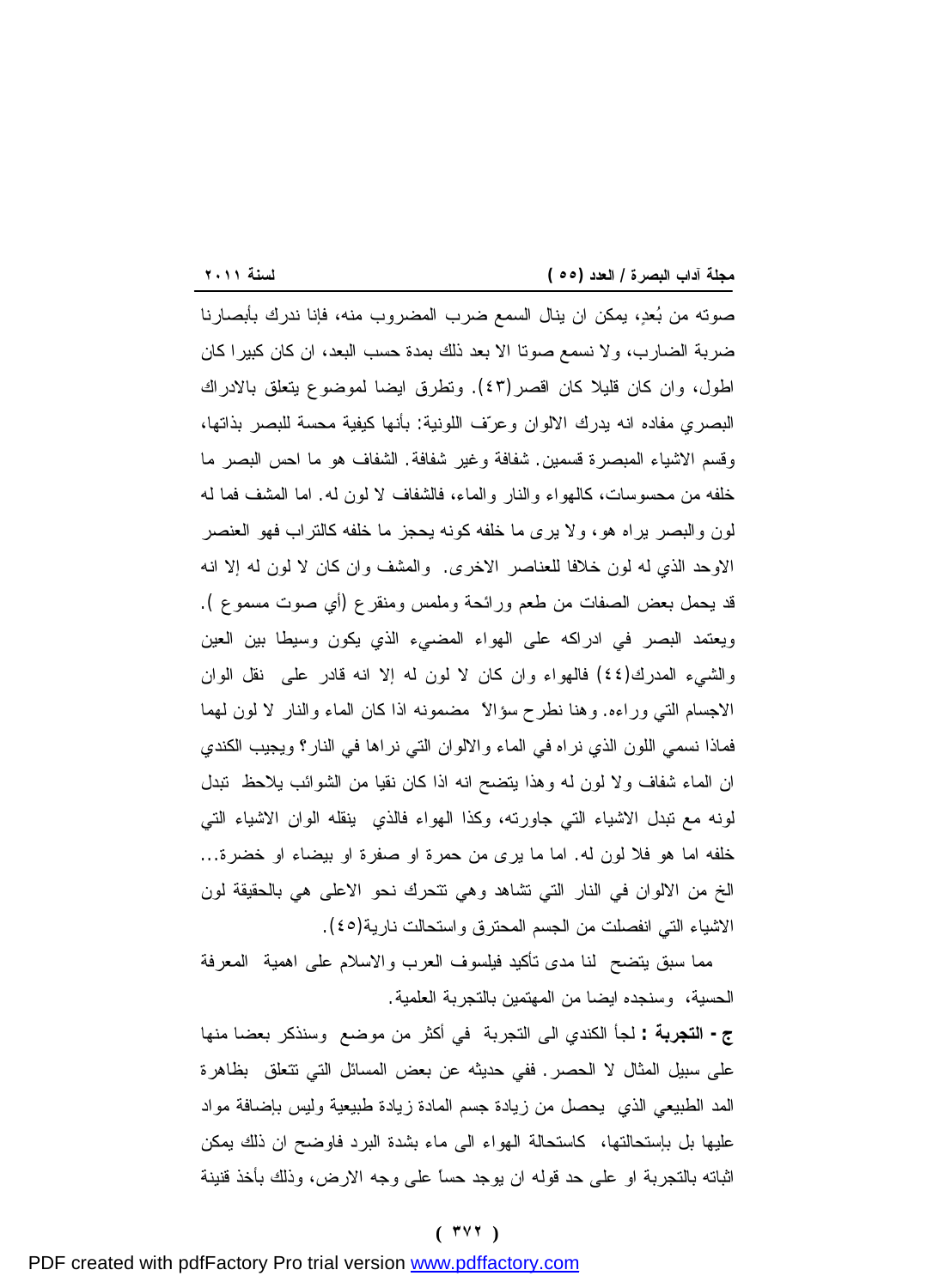<u> 1989 - Johann Stoff, deutscher Stoffen und der Stoffen und der Stoffen und der Stoffen und der Stoffen und der</u> زجاجية نحشوها ثلجا بشكل تام، ثم نستوثق من سد رأسها، ونلجأ الى وزنها لمعرفته وبعدها توضع في قدح تقرب ارجاؤه من ظاهرها، سنلاحظ الهواء يستحيل على ظاهر القنينة كالرشح على القلال، ويجتمع منه فيما بعد شيء له قدر في باطن القدح. فعندما يوزن الاناء والماء والقدح معا، نجد الوزن زاد على ما كان عليه من قبل. واضاف ايضا انه قد يظن بعض الاغبياء على حد قوله ان الثلج قد ترشح من الزجاج وهذا قول غير صحيح، الصحيح هو استحالة الهواء ماء)٤٦ (وكي يؤكد ان المد الطبيعي يكون بحمي الاجسام اولاً وينتج عن ذلك تمدد الاجساد التي تحتاج الى مكان أوسع ذكر هذه التجربة. نأخذ قنينة زجاجية طويلة العنق وتقلب على وجه سطح اناء فيه ماء، فعند ارتفاع درجة الحرارة ينقص مستوى ارتفاع الماء عما كان عليه قبل ارتفاع درجة حرارته، وعلة ذلك خروج الهواء الذي في القنينة، اذ تغير الهواء وتمدد فاحتاج الى مكان اوسع فدفع الماء الذي في الاناء وخرقه خارجاً، فكان لخروجه فقاعات صغيرة او نفاخات. وعند برود الهواء ينقبض فيحتاج الى مكان اضيق فيصغر جسمه في الاناء، فيحتاج الى جذب الماء ليملأ المواضع التي كان فيها قبل حميه فيرى الماء عياناً وهو يصعد في عنق القنية جائزا وجه سطح الماء علوا، اذ ليس في العالم فراغ من جسم، فمتى زال جسم عن موضع جذب اليه الجسم المماس له الى خلاف جهة حركته الطبيعية، أي الى الفراغ من احد الجسمين لا الفراغ المطلق(٤٧).

فالكندي يتميز في مباحثه الطبيعية بأسلوب علمي مرن، يعتمد اساسا التجربة الحسية، والملاحظة المباشرة اخذا بمبدأ(( ان الشيء اذا كان خبراً عن محسوس، فلا يمكن نقضه إلا بخبر عن محسوس، ولا تصديقه الا بخبر عن محسوس))(٤٨) وطبق مبدأه هذا على مسألة نُسبت لأرسطو جاء فيها ان نصول السهام اذا رمى بها في الجو، ذاب الرصاص الملصق بها، الموصل بالنصول. فلم يقتنع فيلسوفنا بذلك معتقدا ان الحكاية حرفت بعض التحريف؛ لأن ذوبان الرصاص الممسك لاجزاء الحديد المولد لها اندفاعا في الجو لا يمكن ان يحمي الهواء الى درجة اشد فيصير نارا، فضلا عن ذلك فالسهم عندما يخرق الهواء فهو

#### **( ٣٧٣ )**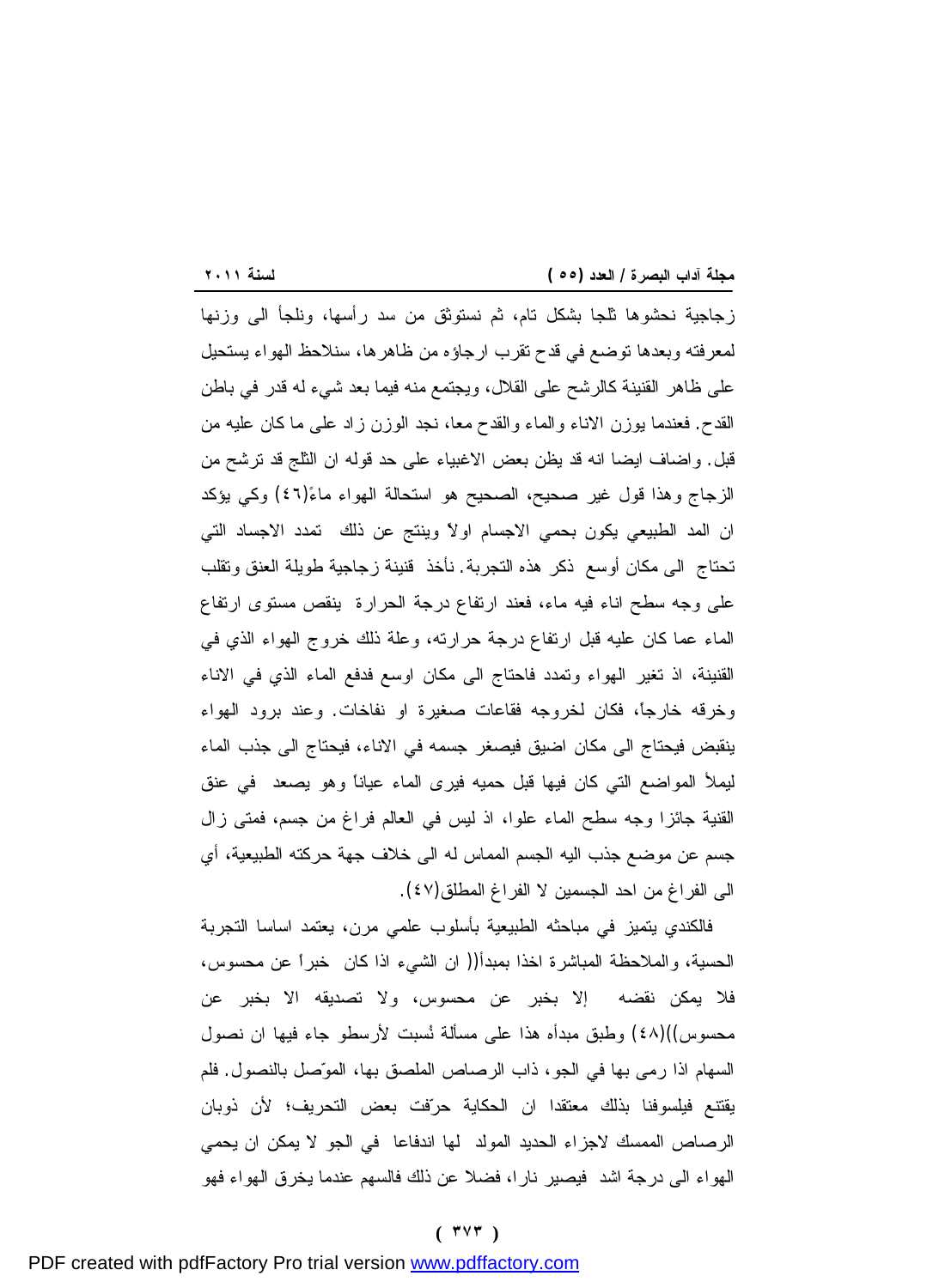<u> 1989 - Johann Barnett, mars eta industrial eta industrial eta industrial eta industrial eta industrial eta i</u> في كل حال يماسه هواء جديد. وكي يتحقق من صحة ذلك اجرى تجربة حيث عمل آلة كالسهم موضع نصلها كرة من قرن البهائم وثقب ثقبا خارقا الى الكرة موازية لطول السهم، ثم ملأ باطن الثقب برصاصٍ رقيق، وبعدها رمى السهم في الهواء من قوس شديدة، وعند وقوعها شاهدها خالية من الرصاص مؤكدا ان الهواء قلعة من غير اذابة. وعلة هذه النتيجة هي انه وجد رائحة حول الثقب كرائحة القرن الذي قد مسته النار. وهكذا اكد الكندي ان الحركة هي المحدثة للحرارة والتي تؤثر على الاشياء(٤٩) فهو تحقق من صحة ما افترضه عمليا وهذه خاصية المنهج التجريبي، فهو اذن فيلسوف يؤمن بالمعرفة الحسية اولاً وتجريبي ثانياً. وبما اننا بينا موقفه من الحواس بوصفها اداة من ادوات المعرفة المهمة فسننتقل للحديث عن اداة اخرى وهي:

**-٢ المتخيلة:** يتمثل دور المتخيلة او( الفنطاسيا Phantasia ( كما سماها القدماء من حكماء اليونان، بتجريد المدركات الحسية فتتعامل مع صورها، وعمل هذه القوة أتقن واكثر امكانية من عمل الحواس، فهي تدرك صور الاشياء بلا مادة مع غيبة حواملها عن حواسنا، أي الصور مجردة عن الكيف والكم بينما الحواس لا تفعل ذلك. وتختلف ايضا عن الحواس في عملها اثناء النوم واليقظة، بل يكون عملها في النوم اظهر فعلاً، اما الحواس فلا تعمل إلا في اليقظة.

وكمثال على عملها في اليقظة نذكر كلاما له، فحواه ان الانسان في حالة اليقظة عندما ينشغل بفكرة معينة وينغمر في التفكير فيترك استعمال الحواس وكلما تعمق بالفكرة فانه سيتصور، صورة ذلك الشيء وكأنه يراه او يشاهده حساً، وانسان هكذا حاله قد يمر امامه شيء فلا يراه او ينادى فلا يجيب، وعند انتهاء عملية التفكير هذه قد يسأل هل رأى ذلك الشيء الذي مر امامه او هل سمع صوت الذي ناداه فتكون اجابته بالنفي(٥٠) ولكن هذه الامكانية للمصورة وان كانت موجودة عند عامة الناس، الا انهم يتفاوتون في قوتها، فعند الخواص البارعين في الذهن والعقل وقوة التمييز على حد قوله، فقوة نفوسهم تجعلهم يستحضرون صور الاشياء مجردة، وان لم يتشاغلوا عن اكثر المحس او عن الجزء الاكبر من الحس.

#### **( ٣٧٤ )**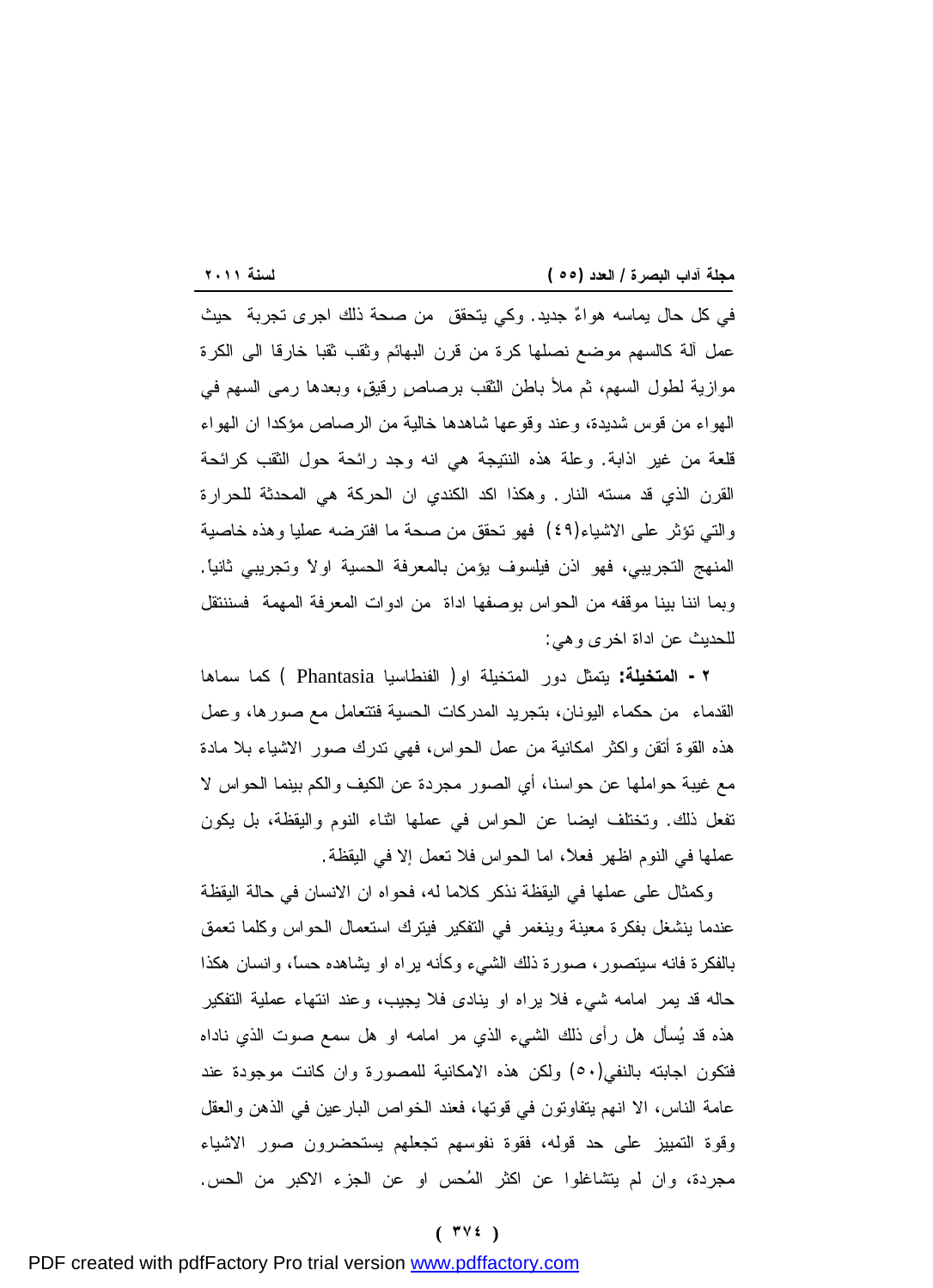<u> 1989 - Johann Barnett, mars eta industrial eta industrial eta industrial eta industrial eta industrial eta i</u> والانسان كلما تعمق بالتفكير انتهى به الفكر الى النوم فتصير المتخيلة قوية في فعلها فتظهر له صورة الفكرة مجردة ونقية، أبين وازكى من المحسوسة. لان الحواس تنال محسوساتها بآلة ثانية( العين والاذن ...الخ ) وهذه الآلات كما بينا معرضة للضعف والقوة من الخارج ومن الداخل، اما المصورة فتنال الصور بلا اعتماد على آلة ثانية بل بالنفس المجردة لذا لا يعرض لها ما يعرض للحواس من قوة او ضعف، ولا يعرض فيها عكر ولا فساد، وان كانت مقبولة عند الانسان بالآلة الاولى المشتركة بين الحس والعقل(٥١)أي ان المصورة تتعرض للفساد من جهة واحدة. اما الحس فهو عرضة للفساد من جهتين(٥٢) من الدماغ، ومن الحواس نفسها من الداخل او الخارج معا.

فالمصورة على كل حال تكون صورتها اوضح من المحسوسات لأن المحسوسات تتبع حوامل محسوساتها لذا نجد فيها الكدر والعوج وجميع اصناف الاختلاف التي تعرض لها من جهة المادة، والمصورة تختلف ايضا عن الحواس في قدرتها على تركيب الصور بعضها الى بعض، فالبصر مثلا لا يقدر ان يوجِد انسانا له قرن او ريش او أي صفة خلافا للواقع الحسي– اما من الناحية الفكرية فذلك ليس امرا ممتنعا فيمكن ان نتصور او نوهم كما ذكر الكندي، ان الانسان طائراً او ذا ريش او تصور السبع ناطقا وان كان ذلك مخالفا للواقع– فالقوة المصورة هي مصورة الفكر الحسية، واي فكرة تعرض لنا عند تشاغلنا عن الحواس تتمثل صورتها مجردة بلا مادة او بلا طينة(٥٣) .

وبما ان هذه القوة تعمل في اليقظة والنوم وترتبط بموضوع الاحلام والرؤيا فلابد من الاشارة الى ذلك كي تكتمل الصورة حول وظيفة المتخيلة او المصورة او الفنطاسيا.

**( ٣٧٥ )** نظر فيلسوفنا للرؤيا بقوله:((هي استعمال النفس الفكر ورفع استعمال الحواس من جهتها، فاما من الاثر نفسه، فهي انطباع صور كل ما وقع عليه الفكر من ذي صورة، في النفس بالقوة المصورة لترك النفس استعمال الحواس ولزومها استعمال الفكر))(٥٤) فالنوم والرؤيا كلاهما يعتمدان على انشغال الانسان بالفكر مع ترك استعمال الحواس، وهنا اخذ يناقش اسباب رؤية الانسان للاشياء قبل كونها؟ ولماذا نرى الاشياء بتأويل اشياء دالة على اشياء قبل كونها؟ ولماذا نرى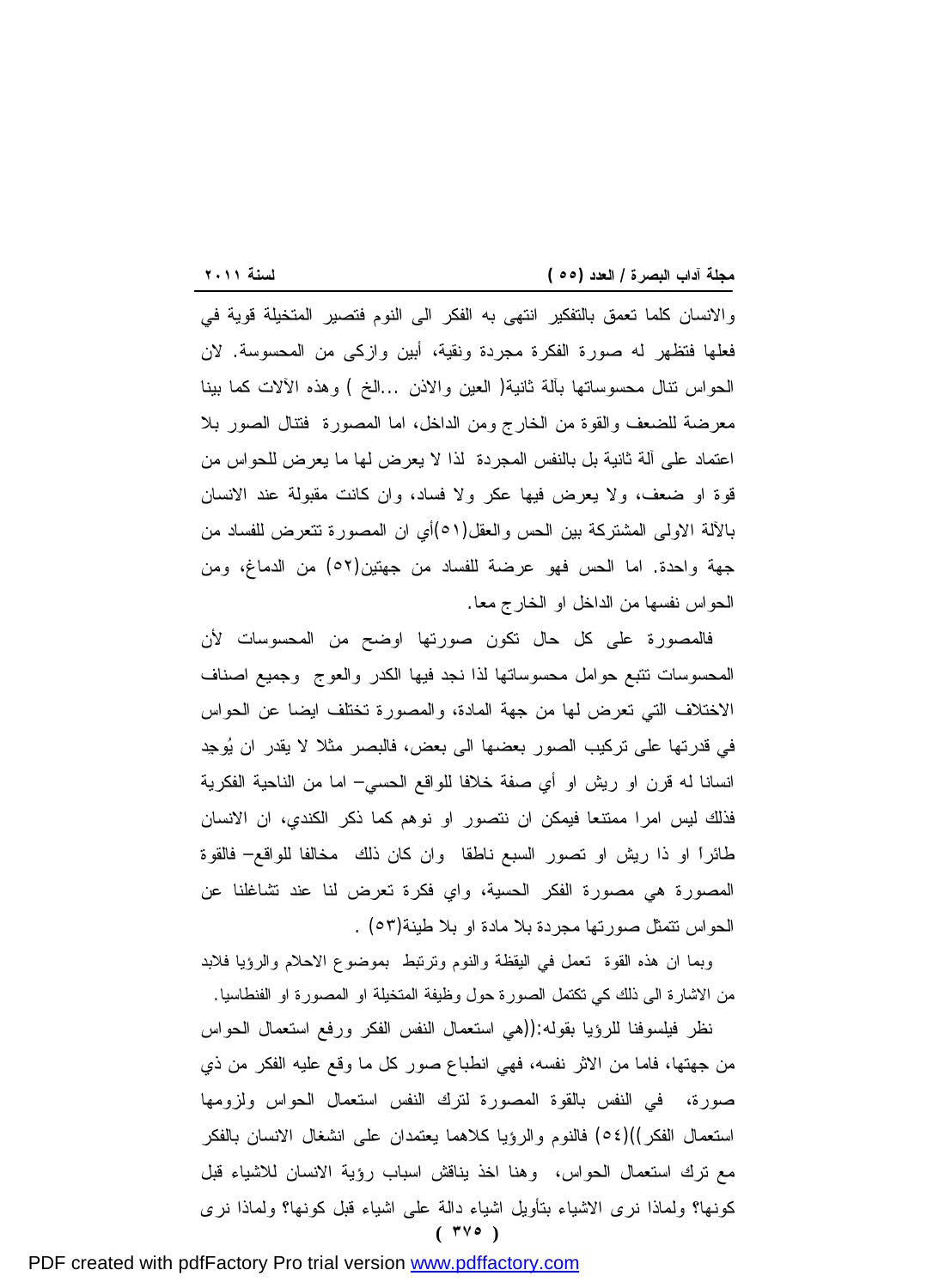<u> 1989 - Johann Barnett, mars eta industrial eta industrial eta industrial eta industrial eta industrial eta i</u> اشياء ترينا اضدادها؟ ولماذا نرى اشياء في النوم فلا نرى لها تأويلاً ولا نرى اضدادها البتة في اليقظة؟.

ان الرؤيا عنده سببها النفس فلها المكانة البارزة في المعرفة الحسية والعقلية وهي علامة بالطبع والموضع لجميع الاشياء الحسية والعقلية، حتى جعل من الحاس منها في حال حسيته ليس هو غير المحسوس، والمعقول اذا وجد فيها ليس هو غير المعقول(٥٥) وهذه مواضيع سبق وان ناقشناها في حديثنا عن الذات العارفة لذا سندخل مباشرة الى علة تفاوت الناس في الرؤيا. لقد ارجع علة التفاوت هذه الى صفاء جوهر النفس فكلما كان الانسان متهيئا لكمال القبول نقيا من الاعراض التي يفسد بها قبول النفس كلما كانت قدرتها اقوى على اظهار فعلها في الآلة المسؤولة عن الرؤيا فهكذا شخص عندما يرى شيئا في منامه سوف يراه يتحقق بشكل واقعي فيما بعد. فهذه الآلة اذن تختلف في قوتها من شخص الى اخر ومن زمان الى اخر فتكون تارة أقبل واخرى اضعف قبولا، تابعة في ذلك الى صفاء جوهر نفس صاحبها ومدى ابتعاده عن الاعمال التي تشوه هذا الصفاء. اما عن علة الرؤيا الرمزية التي ترمز للشيء بشبيهه فهكذا حالة تحصل عندما تكون آلة النفس( المصورة ) اقل قدرة من الحالة الاولى بحيث لم تقْو نفس الانسان على تقبل اسباب الفكر النقية لذا تكون رؤياه فيها رمزاً وتحتاج الى تفسير كأن ترمز للشخص بالسفر فتريه نفسه طائرا من مكان الى اخر بالنقلة. واسترسل الكندي حديثه حول هكذا قضية فذكر مثالا بين فيه ان الانسان في حالة اليقظة قد يفكر في شيء قبل حصوله معتمدا في توقعه هذا، افكارا صحيحة ومقدمات صادقة مؤدية لمثل ذلك الشيء فتأتي النتيجة مطابقة لما توقع او تنبأ به قبل حصوله. اما بعض الناس فتكون توقعاتهم ضعيفة وعندها تكون اعتقاداتهم ظنوناً، وهذه الظنون قد تقع وقد لا تحصل، كونها ذوات طرفين متناقضين، فأذا حصل الشيء طبقا لما توقعه كان صادقا وان وقع ضده كان كاذبا وكذا الحال ما يعرض في الرؤيا اذا قصرت عن نظم الفكر من المقدمات الصادقة(٥٦) فعندها تصير فكرتها ظنية، فما وقع على حقيقة الشيء كان تأويلا لما يرمز به، وما وقع على نقيض الحقيقة كان على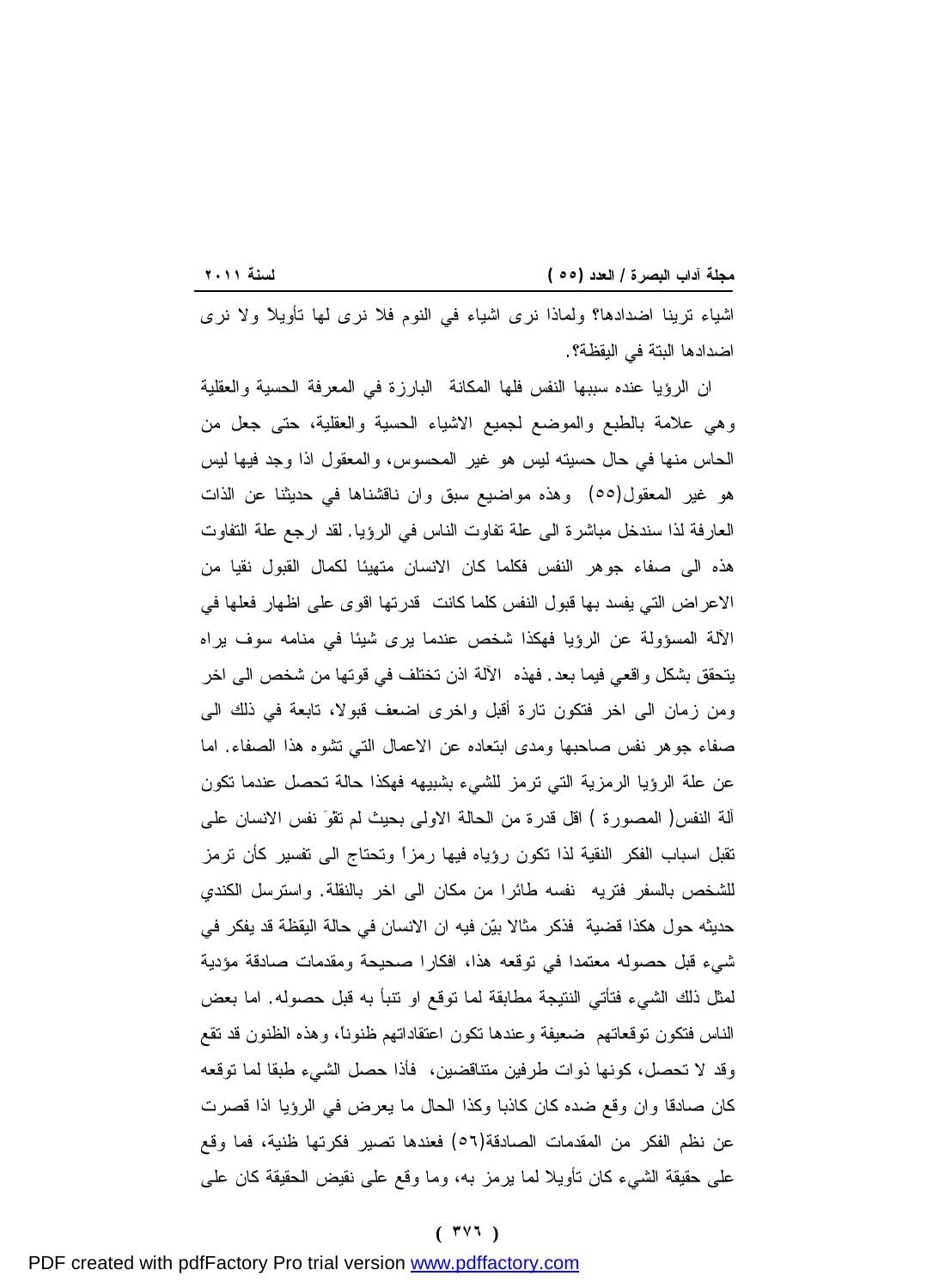<u> 1989 - Johann Barnett, mars eta industrial eta industrial eta industrial eta industrial eta industrial eta i</u> ضد ما يرى الانسان من رؤيا وبهذا المعنى تضطر النفس الى الرمز الذي هو التمثيل في المستيقظ. واضاف موضحا بما ان الحزر او الظن قد يصدق مرة ويكذب اخرى، فعندما تقوى الآلة على قبول الرمز الصادق، عندها يخرج الشيء صادقا كما يفعل الظان ظناً قويا الواقع بحقيقة الشيء، وان لم يعلم ذلك علما تاما مبرهنا فانه لا يقع بحقيقة الشيء، وهكذا فالضعيفة في الظن في حال النوم كالضعيفة في ظنها حال اليقظة، فهي قد توافق الحق تارة وقد توافق الباطل تارة اخرى.

اما عن الرؤيا التي تجعل صاحبها يرى في اليقظة ضد ما رآه في النوم فعلّة ذلك كما حددها فيلسوفنا هي ضعف آلة النفس عن قبول الرمز الذي يشبه قوة الظن فيأتي ما نراه بالضد لان الانسان اذا كان ظاناً دائما ظناً ضعيفا يكون مخطئاً، كون الضد عنده ابدا حق، ومن كانت هذه حاله قد يرى في منامه مثلا انسانا مات، فطالت مدته، او رأى شخصا افتقر فكثر ماله. وقد تصل الحالة عند بعض الناس الى ادنى من ذلك حيث تضعف آلة النفس عنده فتكون احلامه أضغاثاً، وهذه التسمية أُطلقت عليه بوصف الضغث هو عضو من شجرة ميتة، فهو وان كان مشاركا للشجرة بالاسم بالشبه البعيد، فكذلك هذه الرؤيا فهي مشاركة للرؤيا المنبئة بالاسم لا بصدق المعنى. ومثال على تشبيه حالتها باليقظة ذكر ان هذه الآلة اذا ضعفت فلا تقبل معه واحدا من المراتب حيث لا يكون لها نظم يحكى ولا شرائط توافق وتخالف، كالذي يعرض للمختلط المفكر في اليقظة، فهو قد يريد ان يؤلف لفظا، فضلا عما لطف من الكلام العام، فيلفظ بنكس القول وتخليطه وهم الذين تسميهم العامة كثيري السقط في اللفظ(٥٧).

من كلام الكندي عن المتخيلة يتبين لنا بانه نظر لموضوع نظرية المعرفة من باب ربطها بالتخيل من جانب ورؤية الاحلام من جانب اخر، مؤكدا دور النفس في ذلك. وسنجده يعول على مكانة النفس في حديثه عن المعرفة العقلية ايضا. **-٣ العقـــل :** تطرق فيلسوف العرب والاسلام لمواضيع متعددة تتعلق بالمعرفة العقلية، وهي بلا ريب تتسم بالغموض لذا فالباحثون معذورون في اختلاف وجهات نظرهم حول ما كتبه فيلسوفنا عن العقل. اكد الكندي ان العقل يتعامل مع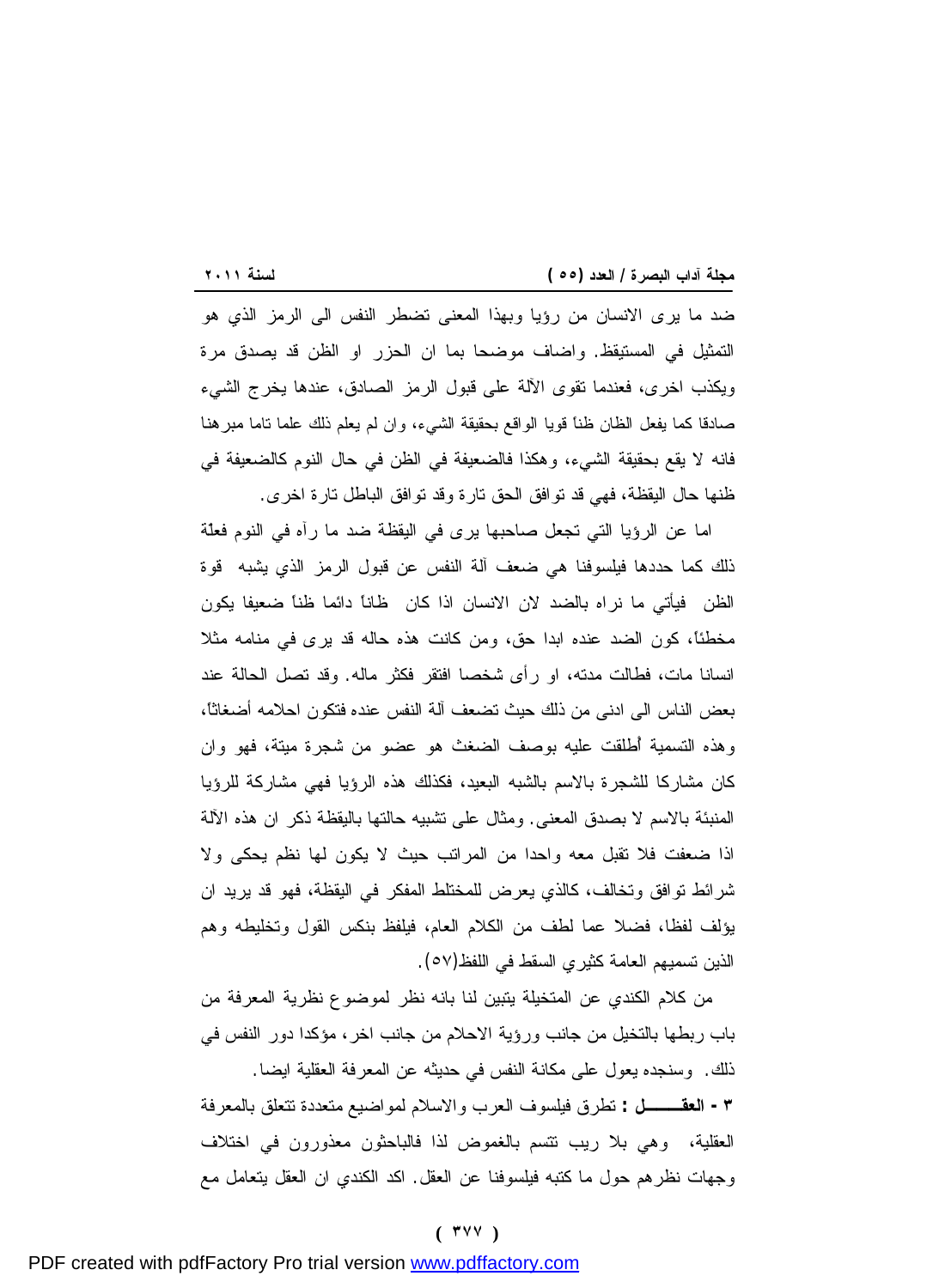<u> 1989 - Johann Stein, marwolaethau a bh</u> الكليات( الاجناس للانواع، والانواع للاشخاص ) وهذه الكليات لا تدرك حساً وما لا يدرك فلا تمثل له في النفس، فالنوعي وما فوق النوعي لا مثل لها في النفس كونها غير محسوسة. ولكن على الرغم من ذلك قال بوجودها تحت قوة من قوى النفس التامة الانسانية المسماة بالعقل الانساني وهي عنده مصدقة في النفس محققة متيقنة بصدق الاوائل العقلية، المعقولة اضطرارا، كهولاهو غير صادقين في شيء بعينه(٥٨) أي الحكم على الشيء نفسه بأنه كذا ولا كذا في وقت واحد غير ممكن، فهذا وجود للنفس لا للحس عنده بل هو اضطراري لا يحتاج الى متوسط ولا يتمثل له بمثال في النفس، لانه لا لون له ولا صوت ولا طعم ولا رائحة ولا ملموس لذا لا تمثل له. اما التمثل فيحصل في النفس مع الاشياء الهيولانية التي تدرك حسا. فالكليات نقول بوجودها اضطرارا كقولنا: أن جسم الكل ليس خارج منه خلاء ولا ملاء أي لا فراغ ولا جسم وهذه الفكرة يجب قبولها وان كانت لا تدرك بالحواس فهي شيء يجده العقل اضطرارا(٥٩) .

واضاف ايضا ان مسائل( ما فوق الطبيعة )(٦٠) لا تدرك حسا ولا تمثل لها بالنفس، فهي تعتمد على المعرفة والابحاث العقلية والمعقولات الواضحة، ومن يطلب تمثل المعقول مع وضوحه، لا يزيده ذلك إلا تشويشا وحاله كعشاء عين الوطواط، الذي لا يرى الاشياء الواضحة لنا في عز النهار، وهذا هو سبب حيرة بعض الناظرين بالمواضيع التي ترتبط بما فوق الطبيعة، حيث بحثوا عن مثل لها في النفس بمثال محسوس على قدر عاداتهم للحس. وهؤلاء مثلهم كالصبي الذي يعتمد في تعلمه على الاشياء القريبة للخبرة الحسية، فتراه سريعا في تعلم الخطب والرسائل والشعر او القصص، والاشياء الطبيعية(٦١) فهذه مسائل لا تخضع للحس ومن حاول ذلك فهو بالتأكيد لا يزيده ذلك العمل إلا تشويشا لذا حذّر الكندي المهتمين بهكذا امور، مؤكدا دور العقل بوصفه مصدرا فاعلا للتعامل مع مسائل ما فوق الطبيعة. وهنا يحق لنا الوقوف لتأمل ما ورد في اعلاه من افكار طرحها حول العقل موضحين ما فيها من اشكالات يجب اثارتها هي انه بين ان الكليات وان كانت لا تدرك حسا ولا تمثل لها بمثال في النفس إلا اننا نقبل بوجودها اضطرارا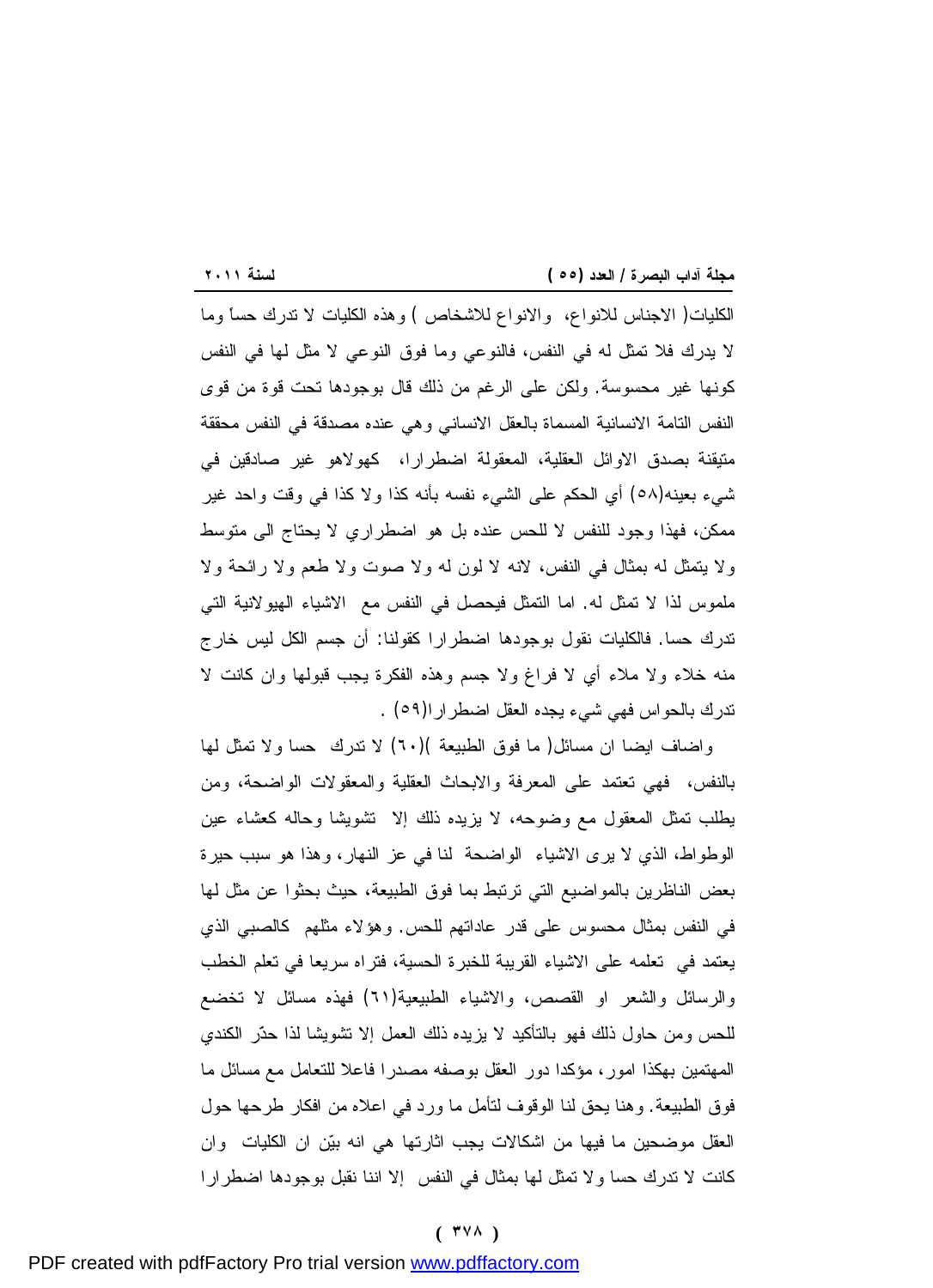<u> 1989 - Johann Barnett, mars eta industrial eta industrial eta industrial eta industrial eta industrial eta i</u> وهي من البديهيات الواضحة بذاتها كالهوية وعدم التناقض وان جسم الكل ليس خارجا منه خلاء ولا ملاء، هل يعني انها فطرية؟ واذا كان الكندي اعلن بأن الكليات مصدرها العقل هل يعني ان لها وجودا في الاذهان فقط ولا وجودا واقعيا لها فيقترب من المذهب الاسمي Nominalism ؟(٦٢). ام ان هكذا افكار يمكن فهمها بطريقة اخرى؟.

وللاجابة عن هذه التساؤلات او الاشكالات نقول: لو تميزت الامور فإننا نجد الكندي يقرر في صدد كلامه عن الاجناس والانواع بأن لها وجودا خارجيا، أي خارج النفس، وانها تكون العقل الاول الذي هو عنده نوعية الاشياء التي بالفعل ابدا. وهذا العقل خارج عنا، وهو صور الانواع والاجناس وهو لا يؤثر في أي كائن كيفما اتفق وانما يؤثر على الكائن العاقل المستعد لقبول الصور ويقصد به الانسان كونه عاقلا بالقوة، اما الحيوان فلا ينطبق عليه ذلك فهو لا يصل الى تحصيل المعقولات بل يدرك المحسوسات الجزئية فقط عن طريق اعضاء الحس. اما الانسان فعاقل بالقوة، ما دام في استطاعته ادراك المعقولات الكلية، وعقله بالقوة ليس خارجا عنه بل موجودا معه أي في نفسه ولذلك كان العقل بالقوة من جهة النفس، وهو اول العقول الموجودة للنفس. وبما انه بالقوة فانه لا يخرج بنفسه الى الفعل إلا بعقل من خارج وهو العقل الاول الذي بالفعل ابدا فينقل النفس من عاقلة بالقوة الى عاقلة بالفعل(٦٣) فالكليات اذن موجودة خارج النفس وليست فطرية فيها، فهي تملك استعداد اكتسابها كافكار مجردة بشكل مباشر من العقل الاول. وهكذا فالمعقول اذا وجد في النفس ليس هو غير المعقول وكذا الحس فهو المحسوس اما قبل ادراك النفس لهما نرى الكندي يبين ان المحسوس هو صور الاشخاص، والمعقول صور ما فوق الاشخاص( الانواع، الاجناس ، والاجناس والانواع والاشخاص هي جميع المعقولات) فهي اذن كانت للحاس العاقل أي موجودة لنفسه فهي جميعا في نفسه(٦٤) فهو اعترف بوجود للكليات متمثلا بالجنس والنوع، كما اعترف بوجود الجزئيات واذا تتبعناه في عملية الادراك فهي تبدأ من الجزئيات الى الكليات ما دامت المعرفة عنده يشترك فيها الحس والعقل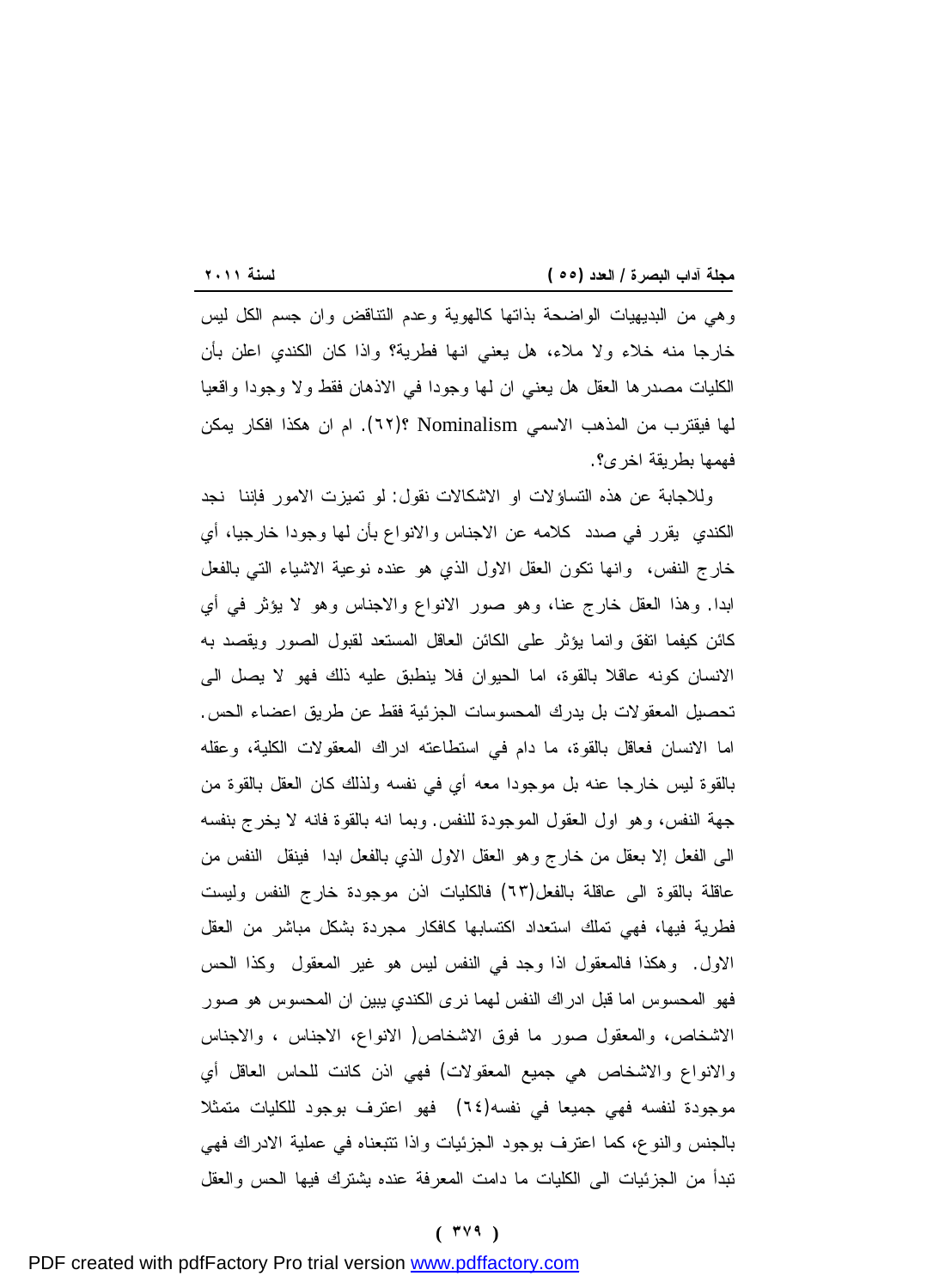$\frac{1}{2}$  and  $\frac{1}{2}$  and  $\frac{1}{2}$  and  $\frac{1}{2}$  and  $\frac{1}{2}$  and  $\frac{1}{2}$  and  $\frac{1}{2}$  and  $\frac{1}{2}$  and  $\frac{1}{2}$  and  $\frac{1}{2}$  and  $\frac{1}{2}$  and  $\frac{1}{2}$  and  $\frac{1}{2}$  and  $\frac{1}{2}$  and  $\frac{1}{2}$  and  $\frac{1}{2}$  a فهو لم يقل بالأسمية اذن لأنه أكد وجود الانواع للاشخاص واعترف بأن الحواس تدرك الاشخاص الجزئية وهذه الاشخاص تعود في نهاية المطاف الى نوع يوحدها وهذا النوع وان كان فكرة كلية مجردة الا ان له وجوداً جزئياً عينياً في الجزئيات. فالكندي هنا قريب من الفيلسوف الفرنسي بيير ابيلار(-١٠٧٩ ١١٤٢) الذي مثل الوجودية المعدلة، فهو وان شارك روسلان بأن الألفاظ انما هي كلية لاننا نقصد بها الى دلالة كلية إلا انه اعتبر ان للانواع والاجناس مقابلاً في الخارج وان هذا المقابل هو طبيعة الجزئي مجردة من الاعراض، وان الطبيعة واحدة في الجزئيات الحاصلة عليها، وهكذا فالاجناس والانواع ذاتية في الجزئيات، مجردة في العقل وبذلك خالف روسلان(٦٥). وبعد ان اجبنا عن الاشكالين نود ان نؤكد ان ما كتبه الكندي في الفلسفة الاولى لو اعتمد عليه الباحث فقط لثبت عنده انه يقول بأن الكليات مجرد افكار او الفاظ مجردة لا وجود لها في الواقع، ولو اكتفى ايضا بما ورد في رسالة ماهية النوم والرؤيا، ورسالة العقل لاستنتج انه من الرافضين للفكرة التي تقول ان الكليات لا مصداق لها بل هي موجودة خارج نفوسنا، اما من اعتمد على ما ورد في الفلسفة الاولى والرسائل التي ذكرناها سيتضح قوله بالكليات كأفكار مجردة من جانب ولكن لها وجود عيني وبشكل جزئي. لذا تجدنا اضطررنا لإعادة بعض الافكار التي سبق وان ناقشناها في موضوع الذات العارفة، وبعد هذه الوقفة مع الكليات سنذكر بعض المواضيع المهمة التي ناقشها فيلسوفنا حول العقل، كتقسيمه، وعلاقته بالشريعة موضحين بعض الاشكالات ايضا.

**-١ أقسام العقول:** قبل الحديث عن الاشكالات التي أُثيرت حول هذا الموضوع سنبدأ في عرض افكاره اولاً وبعدها نبينها بصورة مقتضبة تجنبا للإطالة والغموض. فأما اقسام العقول عنده فكانت اربعة هي:

**( ٣٨٠ ) أ-** العقل الذي بالفعل ابداً . **ب-** العقل بالقوة وهو للنفس . **ج-** عقل خرج في النفس من القوة الى الفعل . **د-** العقل الثاني او الظاهر الذي يمثل العقل بالحس، لقرب الانسان من الحس ولكونه عاماً عند كل الناس بوصفه خاصية مشتركة(٦٦).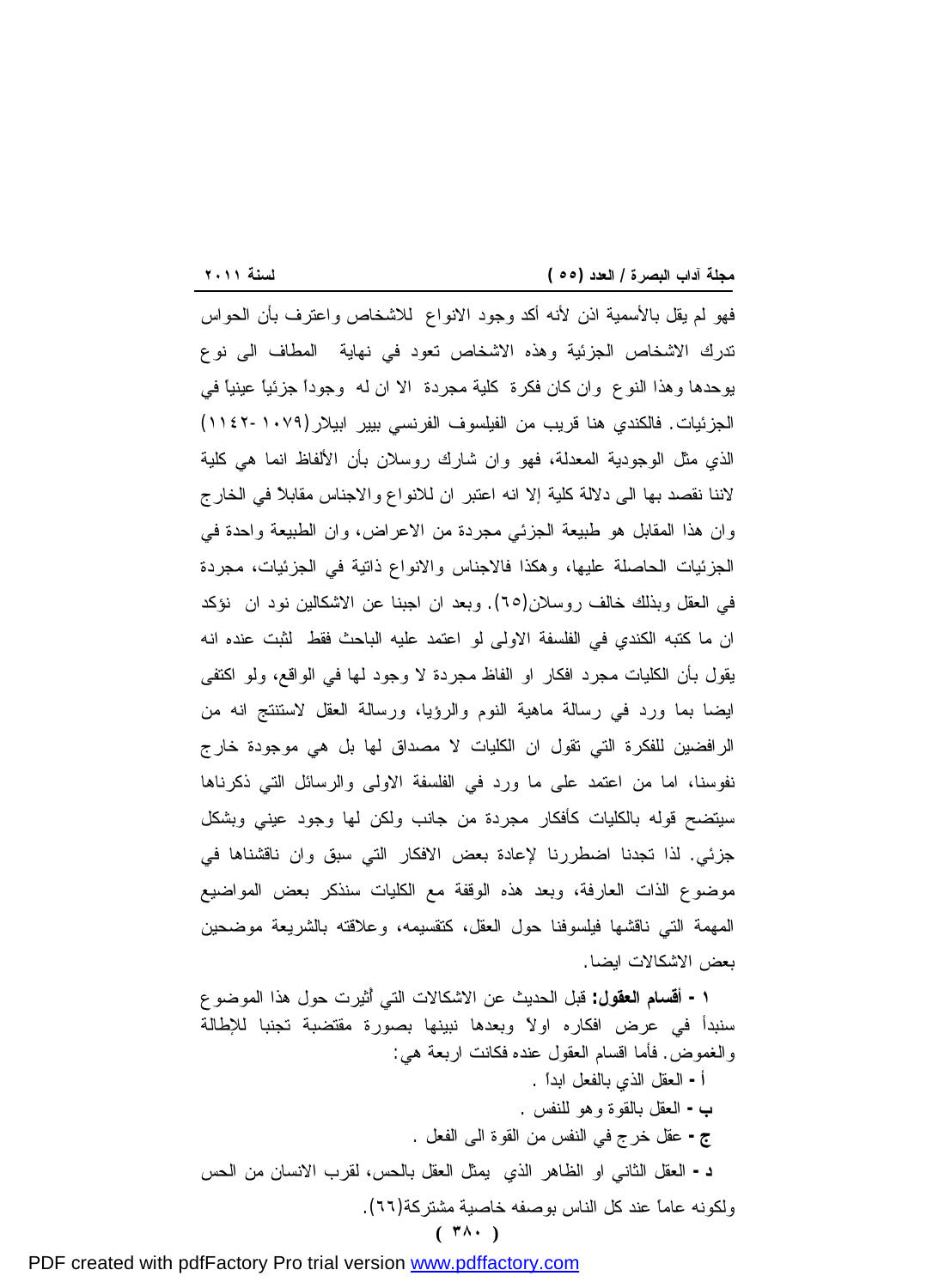<u> 1989 - Johann Barnett, mars eta industrial eta industrial eta industrial eta industrial eta industrial eta i</u> ولتوضيح معاني هذه العقول عنده نقول انه قسم الصور قسمين هيولانية مرتبطة بمادة ولا هيولانية أي غير مرتبطة بمادة، الاولى تخضع للادراك الحسي القائم على اتصال المحسوسات المباشر بها فتنتقل صورها الى النفس وبعد عملية الادراك تصبح النفس عالمة بها بالفعل بعد ان كانت بالقوة حتى يصبح المحسوس هو الحاس، والنفس هي الحاس.

اما الصور غير ذات الهيولى،ٰ فتقع تحت العقل وهي المعاني الكلية والنفس اذا باشرت هذه الصور التي لا مادة لها ولا فنطاسيا واتحدت بالنفس اصبحت معقولة بالفعل بعد ان كانت بالقوة وهذه الصور التي لا مادة لها ولا صورة خيالية تسمى بالعقل المستفاد للنفس، أي انه مستفاد من العقل الاول الذي بالفعل فهو المفيد للنفس والمخرِج إياها من القوة الى الفعل(٦٧) وهذا العقل أي المستفاد يمثل نوعية الاشياء وكلياتها(٦٨) فالعقل الاول يختلف عن النفس، في ان الصورة العقلية عندما تتحد بالنفس تصبح هي والنفس شيئا واحدا، كونها عاقلة ومعقولة وهكذا فالعقل والمعقول شيء واحد من جهة النفس. اما العقل الاول الذي هو بالفعل ابداً فليس هو ومعقوله شيئا واحدا فهو يختلف عن النفس بذلك بل هو الذي اخرج النفس من عاقلة بالقوة الى عاقلة بالفعل كما بينا مسبقا وانه اخرج العقل المستفاد(٦٩) والعقل الاول هو علة وأول لجميع العقول الثواني.

اما العقل الذي هو بالقوة، فهو بالقوة للنفس ما لم تكن عاقلة بالفعل ويعبرعن امكانية التعقل. اما العقل الخارج من القوة الى الفعل، فهو عقل قد اقتنته النفس وصار لها موجودا تستعمله وتظهره متى شاءت أي هو عقل بالملكة ومثاله ملكة الكتابة في الكاتب فهي معدة تمكنه من الكتابة متى شاء.

اما العقل الاخير، فهو الظاهر من النفس متى اخرجته كان موجودا لغيرها منها بالفعل. وميز ابو يوسف بين العقل الثالث والرابع، بأن الثالث اقتنته النفس منذ وقت مضى فأصبح وجوده فعلي وتخرجه متى شاءت. اما الرابع فهو في وقت الاقتناء اولاً ثم وقت ظهور ثانياً عندما تستعمله(٧٠) هذه بأختصار اقسام العقول عند الكندي وعلى الرغم من وضوح موقفه منها إلا ان بعض الباحثين اختلفوا في

#### **( ٣٨١ )**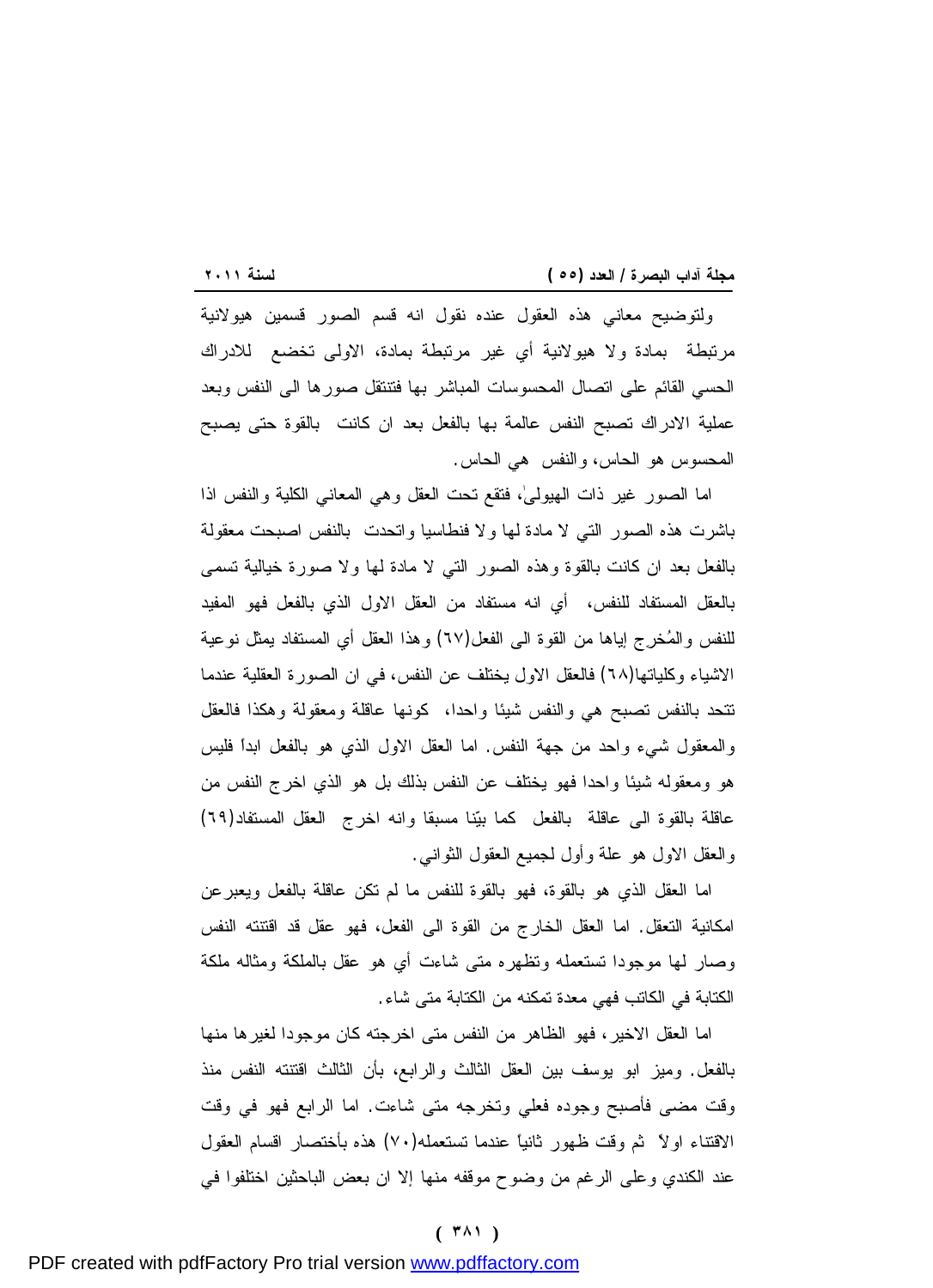مواقفهم تجاهها فأثيرت اشكالات عدة، أُولاها ان الكندي نسب هذا التقسيم الرباعي لأفلاطون وأرسطو علما بانه نسبه لأرسطو على نحو اوسع(٧١) فمن الباحثين من ذهب الى ان الكندي جمع في حديثه عن العقل بين أفلاطون وأرسطو وان العقل الذي بالقوة والعقل بالفعل والعقل المستفاد هذه العقول في النفس اما العقل الفعال كما اسماه فهو خارج النفس(٧٢) وبالمقابل نجد من وقف برأي يخالف الاول حيث اعلن ان الكندي نسب القسمة الرباعية لأرسطو، بينما أرسطو لم يقل إلا بعقلين، عقل فعال وعقل منفعل، وعلة ذلك ان مقالة العقل لارسطو وصلت الى العرب مثقلة بالشروح غنية بالاتجاهات المختلفة، فالعقل الذي كان عند ارسطو عقلين أضحى عند الاسكندر الافروديسي ثلاثة هي الهيولاني، والعقل بالملكة، والعقل الفعال، وصار فيما بعد اربعة عند الكندي، وهذه القسمة الرباعية ان لم يكن هو اول من قال بها فلابد من افتراض انه نقلها عن احد الشراح المتأخرين(٧٣). في الحقيقة ان ارسطو فعلا لم يقل بالتقسيم الرباعي بل تكلم عن عقلين عقل بالقوة حيث بين ان هذا العقل بالقوة وليس له عضو من اعضاء الجسم كقوة الحس مثلا ولا هو ممتزج بالجسم، وهذا العقل يدرك المعقولات وقادر على ان يعقل ذاته(٧٤) والعقل بالقوة يصلح ان يكون هيولىٰ لكل نوع وهو بالقوة جميع افراد النوع. اما العقل الاخر فهو العلة والفاعل لأحداث هذه الانواع في العقل الذي بالقوة وهو يشبه العلة الفاعلة لانه يحدثها جميعا وهوعنده شبيه بالضوء، لأن الضوء ايضا بوجه مايحيل الالوان بالقوة الى الوان بالفعل. وهذا العقل مفارق ولا منفعل وغير ممتزج لأنه بالجوهر فعل، والفاعل اسمى من المنفعل دائما كما ان المبدأ اسمى من الهيولى،ٰ واضاف ارسطو ان هذا العقل عندما يفارق فقط يصبح مختلفا عما كان بالجوهر وعندئذ فقط يكون خالداً وازلياً، وبدون العقل الفعال لا نعقل(٧٥) فالعقل بالقوة اذن هو كل المعقولات ويحتاج الى من يحول فيه هذه المعقولات بالفعل، وهذا العقل أي الذي بالقوة هو العقل الممكن الذي شاع بهذه التسمية في العصور الوسطى المسيحية، كما يطلق عليه في احيان اخرى اسم العقل السلبي، واطلق عليه ارسطو اسم العقل الهيولاني أي مادي وهو ليس ماديا بالمعنى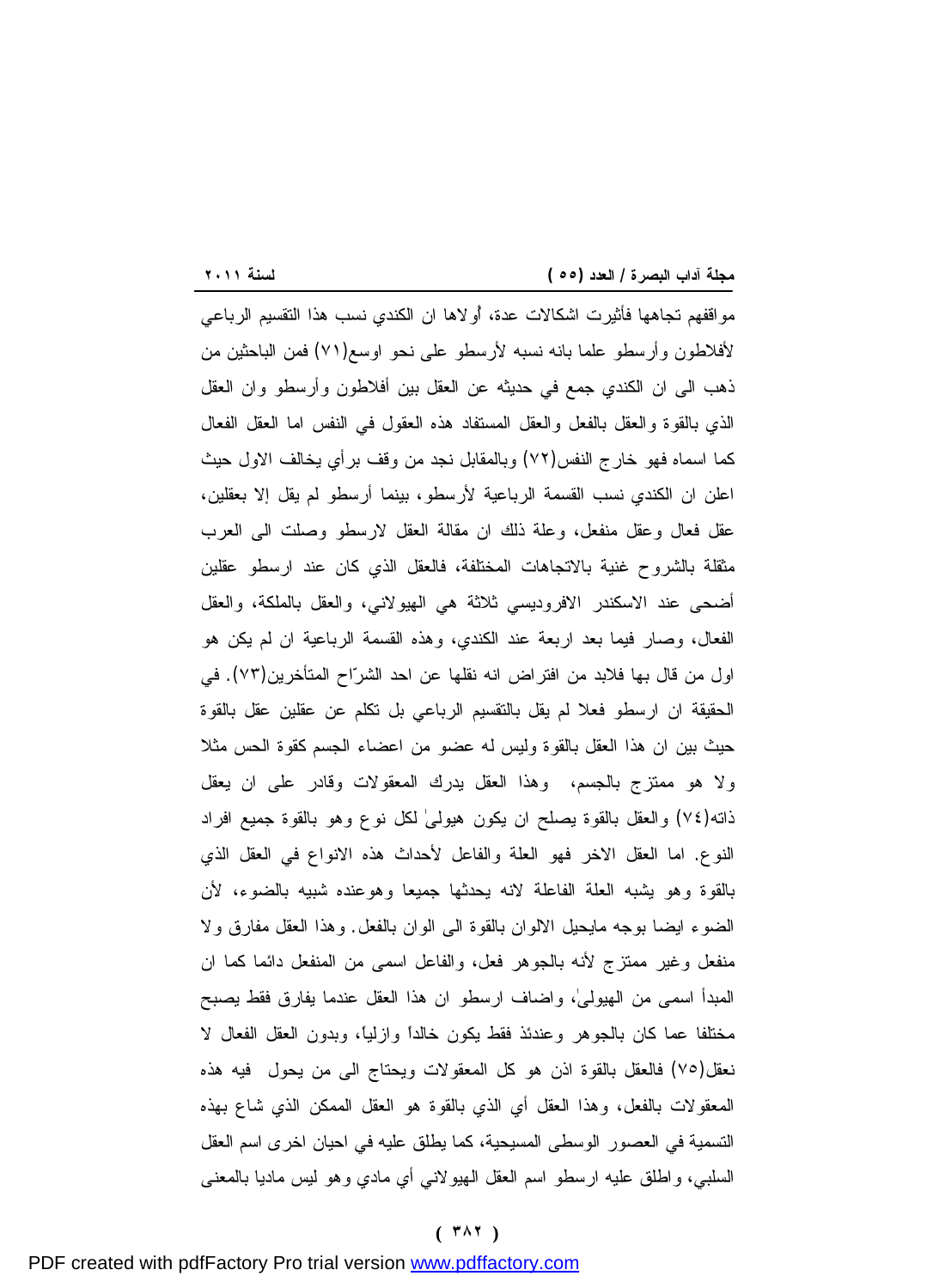<u> 1989 - Johann Barnett, mars eta industrial eta industrial eta industrial eta industrial eta industrial eta i</u> الحرفي للكلمة بل هو تشبيه له باستعداد المادة على تقبل الصورة. اما العقل الفعال فهو الذي يحول المعقولات من القوة في العقل السلبي الى معقولات بالفعل وهو لا يمتزج بمادة بل مفارق، وفي حال تعقل دائم(٧٦).

وبعد ان حددنا موقف أرسطو من العقل نؤكد بأن الكندي فعلا قال بتقسيم لم يذكره ارسطو ولكن هذه القضية يمكن ان ننظر لها من زاوية أخرى اقل حدة هي، حقيق ان فيلسوفنا قال بتقسيم رباعي للعقل وخالف ارسطو بذلك الا اننا لونظرنا لتقسيمه الرئيس نجده تكلم عن عقلين رئيسيين احدهما خارج النفس وهو العقل الاول بينما العقول الاخرى هي مسميات مختلفة لنفس العقل الذي هو قنية للنفس، واختلاف المسميات يعود لأختلاف المراحل التي يمر بها العقل في عملية تعقله هذا من جانب، ومن جانب آخر ان فكرة انتقال المعقولات من القوة الى الفعل قضية اثبتها ارسطو ايضا، فالقضية ليست حساسة جدا وان كنا لا ننفي انه قد اخذ في تقسيمه للعقول بآراء الشراح لارسطو. ومسألة اخرى نود مناقشتها ايضا وهي اكثر حساسية من سابقتها هي ان الكندي لما عظم من دور العقل الاول ووصفه بانه غير قابل للانفعال وغير مختلط او مشاب بغيره، وبالفعل أبدا وانه المخرج للنفس من عاقلة بالقوة الى عاقلة بالفعل، وهو علة واول لجميع العقول الثواني فضلا عن كونه هو نوعية الاشياء التي بالفعل ابدا المفيد للنفس بالعقل المستفاد وانه عقل بذاته( ٧٧) هذه الاوصاف أوهمت بعضا من المهتمين بدراسته للأعتقاد انه عنى بالعقل الاول االله تعالى(٧٨) والحقيقة ان هكذا استنتاج مرفوض لأن الكندي وفي صدد حديثه عن الواحد الحق لا الواحد بالمجاز بين ان الواحد ليس عقلا، فالعقل متكثر وهذا أمر واضح في التقسيم الرباعي، ولو تأملنا ما ذكره عن العقل الاول فهو يمثل كليات الاشياء وهذه الكليات متكثرة عند الكندي أي معقولات الاشياء الكلية فالعقل متكثر وبما انه كذلك فالواحد ليس عقلا(٧٩) ولو فرضنا جدلا ان من يعتقد ان هذا العقل هو االله معتمدا على وصف ارسطو له بانه أكثر الوهيه ولا ينفعل فهذا استنتاج غير صحيح لان ارسطوعندما ذكرهكذا كلام كان يتكلم عن مصير العقل الانساني في حال فساد الجسد مؤكدا ان الفساد يصيب الجسد المركب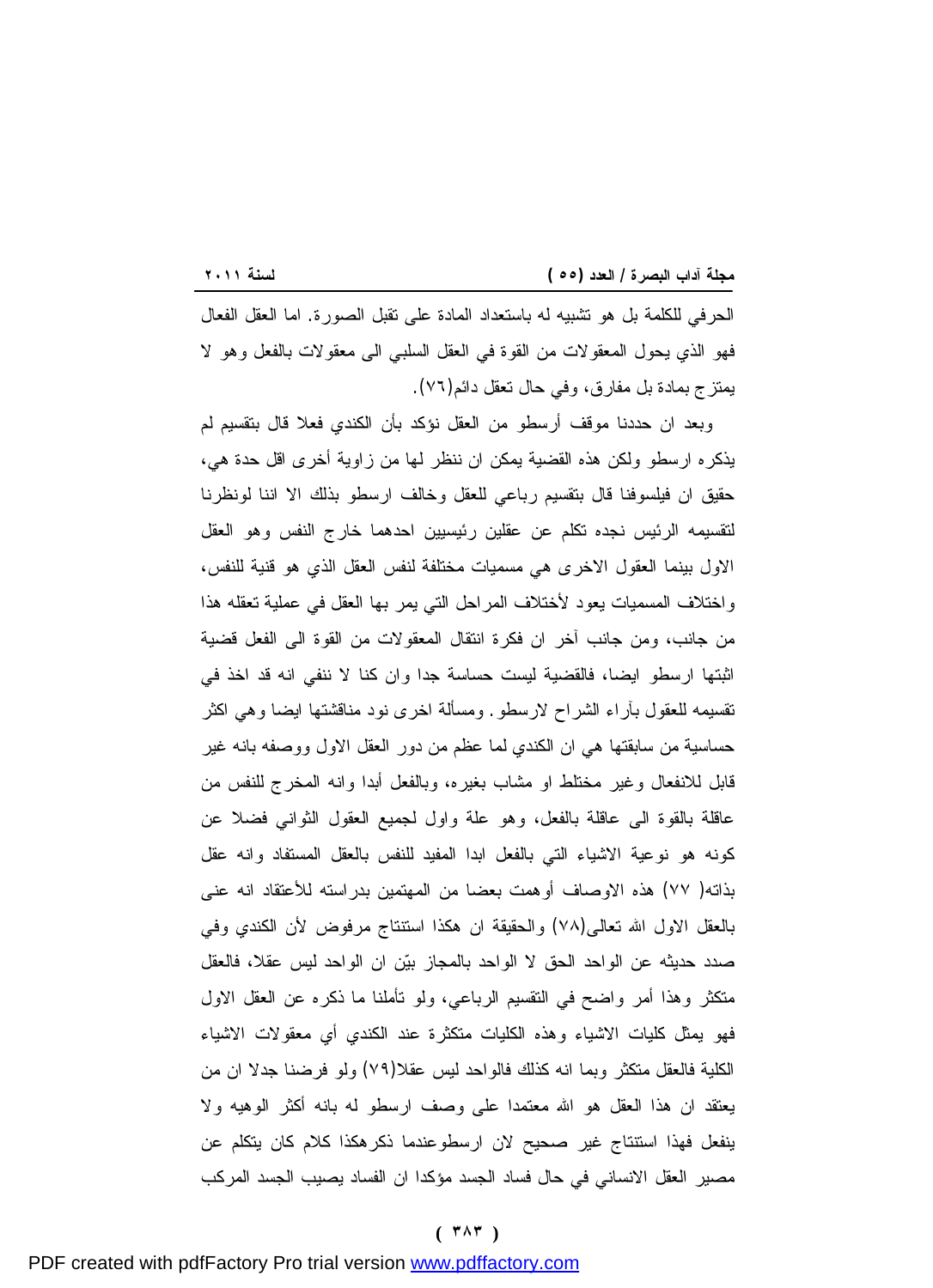<u> 1989 - Johann Barnett, fransk politik (</u> لا العقل(٨٠) فالتقابل في ذهن ارسطو انما هو بين الانسان من حيث هو طبيعة مركبة فيها عنصر مادي وبين الجزء الروحي العقلي الذي فيه، واذا كان ارسطو يصف الجزء الافضل في الانسان أي العقلي بأنه الٰهي فليس في هذا ما يسوغ ان نعد هذا العقل بأنه الالۤه، فصفة الالٰهي تطلق عند اليونان على سبيل التوسع احيانا، فيوصف بها الشيء العجيب والشريف وغير العادي واطلاق صفة واحدة على شيئين بالاشتراك لا يدل على انهما شيء واحد وهذا يتضح على نحو خاص عند تأملنا لموقف ارسطو من الالۤه، فهو عنده لا يحل في شيء، ولا يتصل في شيء، ولا يعلم غير ذاته، ولا هو مركب بأي صورة من صور التركيب(٨١). وهنا استطعنا ابراز افكار فيلسوفنا حول اقسام العقول موضحين ما اشكل حولها وسنعول على الموضوع الاخر وهو

**-٢** دور العقل في فهم النصوص النقلية: قبل الحديث عن هذا الموضوع نريد ان نوضح أننا لا نناقش تحت هذا العنوان علاقة الفلسفة بالدين، فهذا الموضوع سيدرس لاحقا وتحت عنوان اخر، وبعد ان نوهنا عن قصدنا، نقول ان الكندي أكد أن الشريعة تفهم بالمقاييس العقلية، حيث دعا الى اهمية التأويل لبعض النصوص القرآنية المباركة مؤكدا أن بعضها لا تُحمل على ظاهرها بل تحتاج الى تأويل، ووجه نقدا للذين رفضوا عمل المؤولين وهكذا افكار نجدها في جوابه عن سؤال احمد بن المعتصم حول معنى السجود في قوله تعالى:(والنّجم والشّجر يسجدان)(٨٢) فأوضح ان السجود لا يمكن ان يحمل على معناه الظاهر حيث قال:(ولعمري ان اقوال الصادق محمد صلوات االله عليه وما أدى عن االله عزوجل، الموجود جميعا بالمقاييس العقلية، التي لا يدفعها الا من حرم صورة العقل. فأما من آمن برسالة محمد صلى االله عليه وسلم، وصدقه، ثم جحد ما أتى به وأنكر ما تأول ذوو الدين والالباب، ممن اخذ عنه صلوات االله عليه، فظاهر الضعف في تمييزه اذ يبطل ما يثبته، وهو لا يشعر بما اتى من ذلك، او يكون ممن جهل العلة التي اتى بها الرسول صلوات االله عليه، ولم يعرف اشتباه الاسماء فيها والتصريف والاشتقاق اللواتي وان كانت كثيرة في اللغة العربية فانها عامة لكل لغة)(٨٣)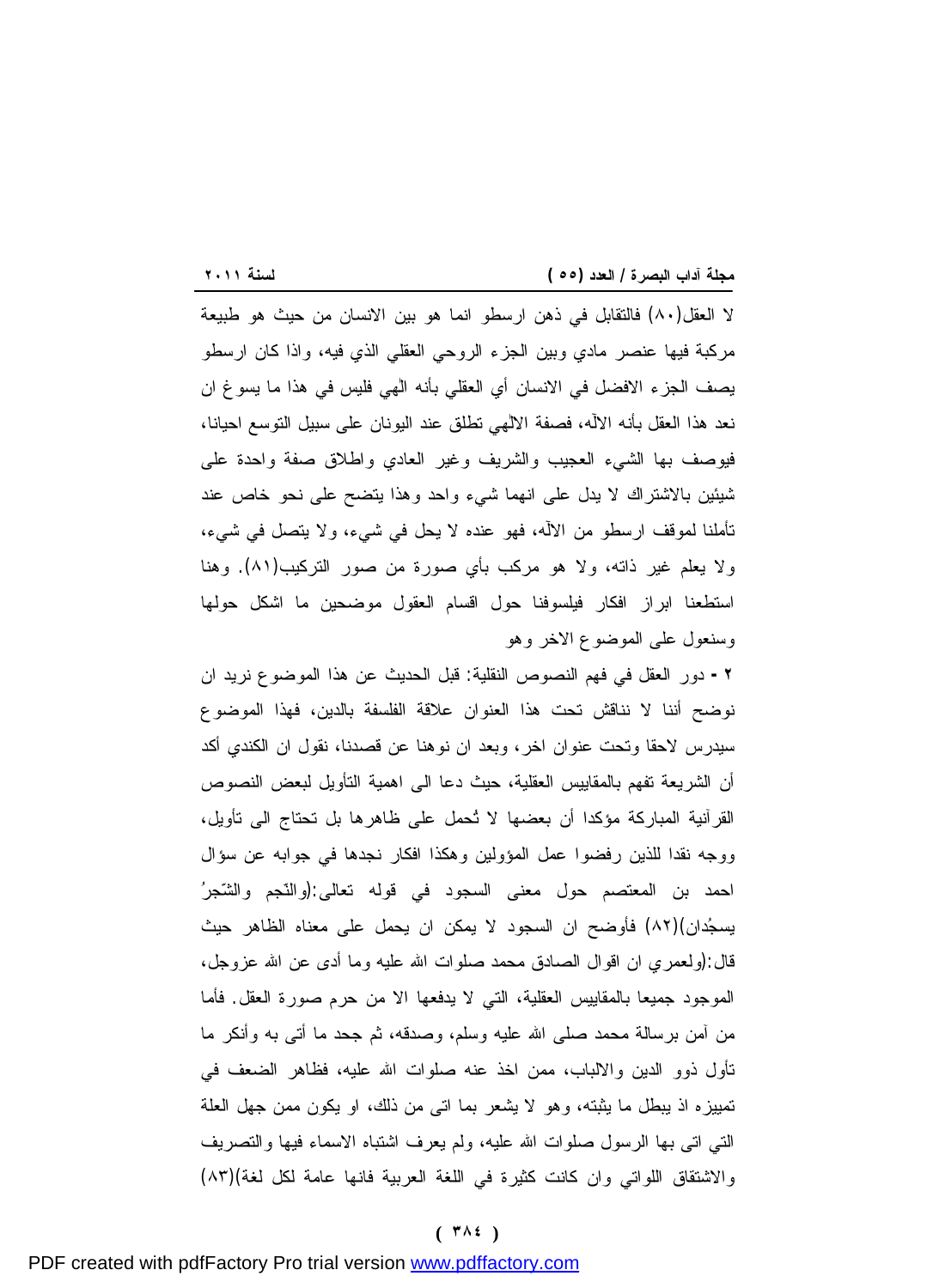<u> 1989 - Johann Barnett, mars eta industrial eta industrial eta industrial eta industrial eta industrial eta i</u> فالسجود في اللغة يقال على عدة اوجه، يقال على وضع الجبهة في الصلاة على الارض والزام باطن الكفين والركبتين الارض. أي وضع المساجد السبعة على الارض اثناء السجود. ويقال بمعنى الطاعة فيما ليس له جبهة ولا كفان ولا ركبتان، وجملة مالا يكون فيه السجود الذي في الصلاة، فيأتي بمعنى الطاعة وهذا هو معنى سجود النجم والشجر. فالآية تشير الى السجود الدائم بينما سجود الصلاة ليس بدائم. وبعد ان بين ان السجود هنا بمعنى الطاعة اخذ يوضح المعاني التي تحملها كلمة طاعة، فهي تقال على التغير من النقص الى التمام، او الانتقال من القوة الى الفعل، كما يقال في النبات إذ زكى قيل: أطاع النبت.

وتقال كلمة الطاعة في اللغة العربية بمعنى الانتهاء الى أمر الأمر فيما لم يكن يتغير من نقص الى تمام وهذا الانتهاء لأمر الأمر يكون اختياريا.

فسجود الجرم هنا بمعنى الطاعة ولكنها ليست بمعنى الانتقال من النقص الى التمام، بل بمعنى الانتهاء لأمر الأمر اختيارا. فسجود الصلاة اذن لا ينطبق عليها لأن الاجرام ليس لها الآلة لذلك هذا من جانب، ومن جانب اخر لاينطبق عليها الانتقال من النقص الى التمام لانها لا يعرض لها الاستحالة ولا الكون، أي لا تجري عليها تغير المحمولات ولا الحامل(٨٤). وهي مطيعة بأختيار كونها حية بالفعل ومفيدة للجرم الادنى الواقع تحت الكون الحياة اضطرارا ، وقادرة على الحركة، ولها الحس وخاصة حاستي السمع والبصر، وهي عاقلة ولها القدرة على التمييز وهي العلة في كوننا نحن البشر ناطقين(٨٥) فالأجرام الفلكية هي التي تخرج الموجودات الكائنة من القوة الى الفعل، وهذا العمل تقوم به تنفيذا لأمر االله تعالى وطاعة له وهذا هو معنى سجودها(٨٦).

فالكندي منح العقل المكانة الواضحة في فهم النصوص الدينية وتأويل بعضها، وعد فضل الرحمن محاولة الكندي للتوفيق بين الحقيقة العقلية والحقيقة الظاهرة فيه استردادا لمذهب المعتزلة بأن مصدر معارفنا وقيمتها العقل مثبتا بالوحي(٨٧). فهو لم يؤكد دور العقل بدون الوحي بل جمع بينهما. وعارض نظرية البراهمة او الهنود التي جعلت من العقل وحده يكفي مصدرا للمعرفة ودافع عن النبوة مؤكدا

#### **( ٣٨٥ )**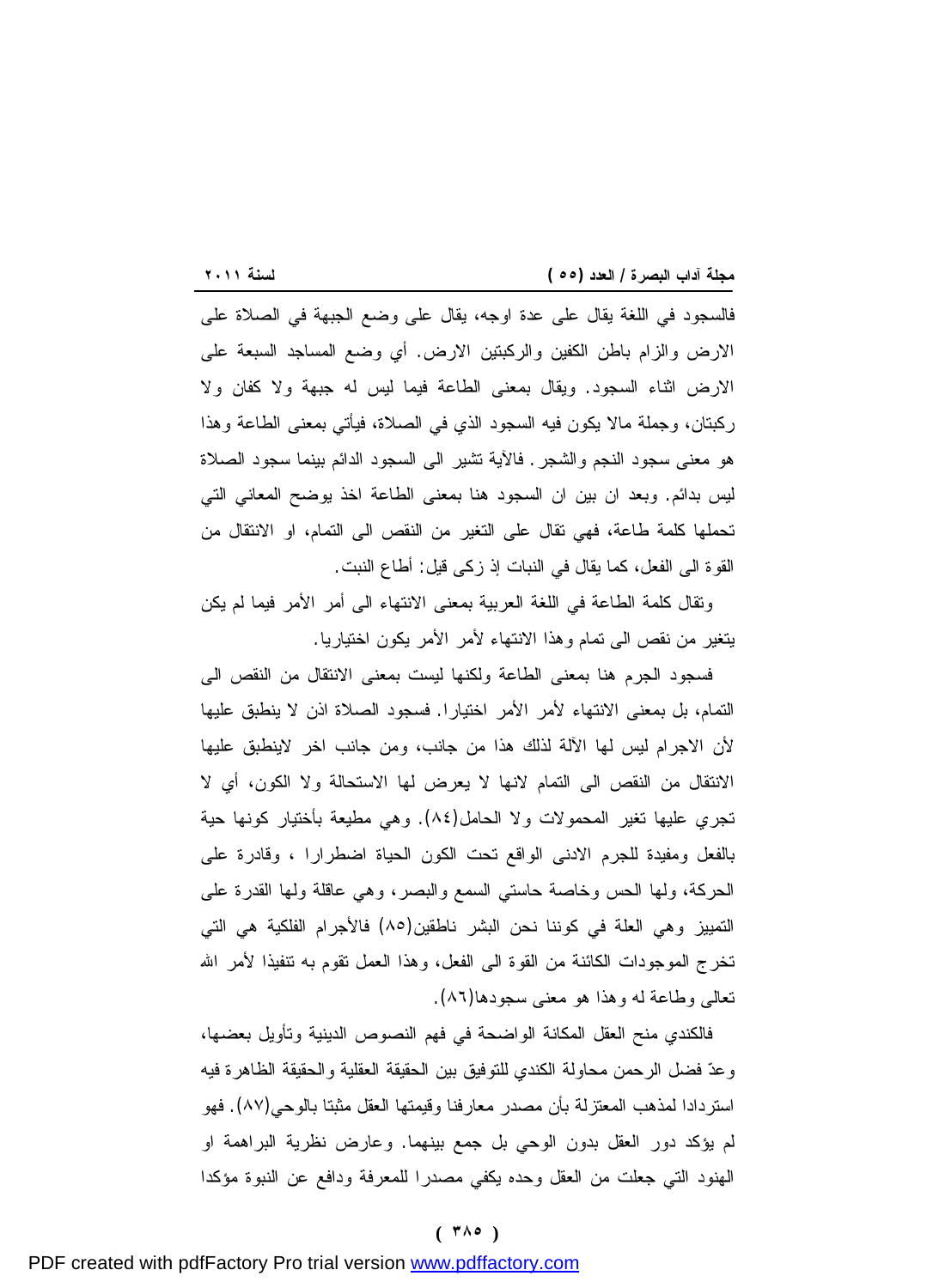<u> 1989 - Johann Barnett, mars eta idazlea (h. 1989).</u> انسجامها والعقل(٨٨) فهو وان عظم من مكانة العقل الا انه لم يجعله المصدر الاوحد للمعرفة ولم يضحي بالنصوص النقلية المقدسة من اجل الادلة العقلية، بل واشج بينهما. ونجده يواشج ايضا بين الحس والعقل بقضية الاستدلال على وجود الله سبحانه وتعالى. فهو جمع بين الحس والعقل في هذا الموضوع كما جمع بينهما في عملية المعرفة ، فلم يكن حسيا صرفا ولا عقليا صرفا بل هو نقدي. وكي لا نخرج عن دور الحواس والعقل في الاستدلال على قدرة االله نقول، انه بين ان الحواس عندما تدرك الطبيعة وتلاحظ ما فيها من نظام تستدل على وجود القدرة الخفية التي أوجدت هذا العالم وهذا يحصل لمن يستفيد من مدركاته الحسية بالاستدلال العقلي ومصداق هذا نجده بقوله:(ان في الظاهرات للحواس، اظهر االله لك الخفيات، لأوضح الدلالة على تدبير مدبر أول ، أعني مدبراً لكل مدبر وفاعلا لكل فاعل، ومكونا لكل مكون، وأولاً لكل أول، وعلة لكل علة، لمن كانت حواسه الآلية موصولة بأضواء عقله، وكانت مطالبه وجدان الحق وخواصه الحق، وغرضه الاسناد للحق واستنباطه والحكم عليه والمزكىٰ عنده في كل امر شجر بينه وبين نفسه العقل)(٨٩) فالانسان متى كان مناشدا للحق استطاع بتأمله ان تزول شبهاته حول التشكيك بوجود الخالق، تنهتك عن ابصار نفسه ستر ظلام الجهل وتترك مشارب عكر العجب والفخر ويتخلص من وحشة تولج ظلم الشبهات ويتخلص من الارتياب ويستحي من الحرص على اقتناء ما لا يجد وتضييع ما يجد(٩٠) فالكندي اكد بان وجود االله قضية واضحة لا يمكن التشكيك بها، فدليل وجوده واضح وهي الموجودات التي خلقها، وهو يذكرنا بالقديس اوغسطين عندما اعلن ان وجود الله واضحا جدا والامثلة عليه كثيرة منها قوله (تنظر الى الارض وما فيها من قوة وجمال، وكأنك تسألها، ولما كان من الممتنع ان تكون حاصلة على هذه القوة بذاتها، فأنك تدرك حالا انه لم يمكن ان توجد بقواها الذاتية) وقوله:(السماء والارض تعلنان انهما مخلوقتان، اذ انهما تتغيران، ويستحيل ان يكون في غير المخلوق شيء الا وقد يكون سابقا)(٩١) أي ان غير المخلوق ثابت اما المخلوق فمتغير واضاف الكندي بأن في نظم هذا العالم وترتيبه وفعل بعضه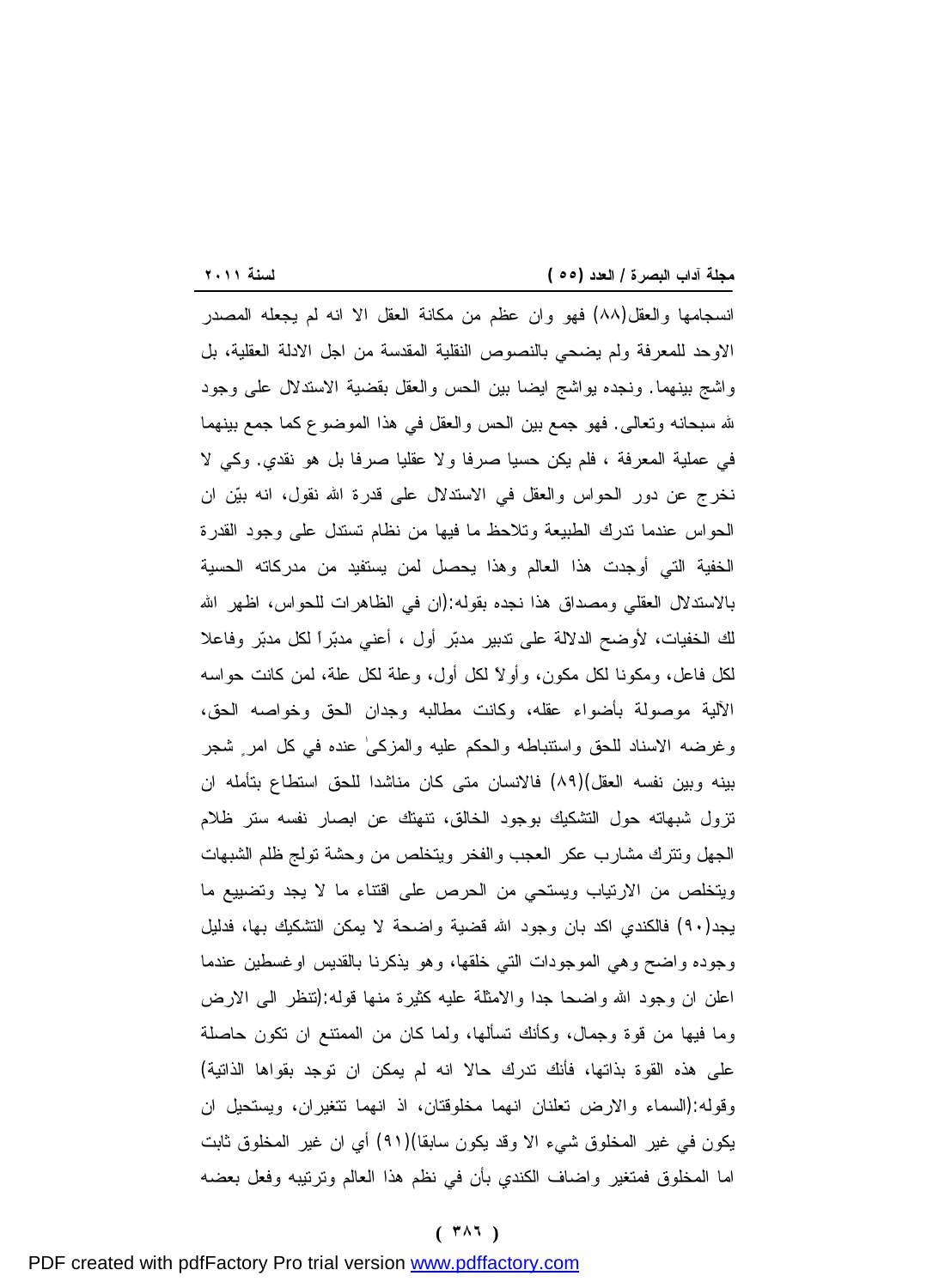<u> 1989 - Johann Barnett, mars eta industrial eta industrial eta industrial eta industrial eta industrial eta i</u> في بعض وانقياد بعضه لبعض وتسخير بعضه لبعض واتقان هيئته على الامر الاصلح، في كون كل كائن وفساد كل فاسد ناهيك عن ثبات كل ثابت، وزوال كل زائل كلها دلائل على اتقان التدبير، والتدبير، يدل على المدبر الحكيم الذي احكم حكمه(٩٢) فالانسان بأمكانه ان ينتقل من الجزئيات الى الكلي، من الحسيات المشخصة للاستدلال على وجود االله تعالى.ٰ وهو في تأكيده مسألة نظام الموجودات يقترب في موقفه ايضا من موقف توما الاكويني(٩٣) فكلاهما اكدا على العمل المتقن للموجودات الطبيعية وانها لا تستطيع بمفردها ان تمارس عملها ما لم يكن هناك موجودا عارفا يرشد الموجودات الى غايتها، فهي بدون ذلك غير قادرة على ممارسة ادوارها بهذا الشكل من النظام(٩٤). وأخذ فيلسوفنا يقدم امثلة عديدة لتأكيد مدى حكمة االله وقدرته في تنظيم الموجودات في الشكل الذي هي عليه نذكر منها بعضا وبصورة موجزة– ان الانسان اذا تأمل في الشمس والقمر وبعض الكواكب التي تشاهد حساً سيعرف مدى النظام فيها، فضلا عن تنظيم بعضها للبعض ومسافة ابعادها عن الموجودات الواقعة تحت الكون والفساد والاستحالة، فهي تظهر من المشرق في حركتها وتنتقل الى المغرب، دون ان تغير هذا النظام، وتعاقب ظاهرتي الليل والنهار بشكل دوري، وتعاقب الفصول الاربعة هذه كلها تدل على النظام. ولو تأمل في بعد الشمس والقمرعنا بهذه المسافة لأدرك الحكمة الالهية من ذلك، فلو اقتربت الشمس من الارض لما كان بالامكان ان يعيش عليها احد وكذا لو بعدت عنا لو كانت قريبة من الارض لكان حالنا كحال القطب الجنوبيحيث لا تصلح للسكنى والحرث والنسل ولأحترقت الموجودات من حرارة الشمس. ولو بعدت لكان حالنا كحال القطب الشمالي حيث لا يصلح هو الاخر للسكن والحرث والنسل ولتجمدت الموجودات(٩٥) وكذا الحال بالنسبة للقمر، فلو كان اقرب للارض من بعده الذي عليه لأثر على الموجودات على سطح الكرة الارضية، لمنع السحاب والامطار لانه سيحلل البخار ويبدده بحيث لا يجعله يجتمع ويتكاثف. ولو قرب منا لكثرت الرطوبات ولو بعد لقلت وفي كلا الامرين ضرر. واستطرد فيلسوفنا في ذكر فوائد الأجرام السماوية وانها وجدت لغاية منظمة فضلا عن اثرها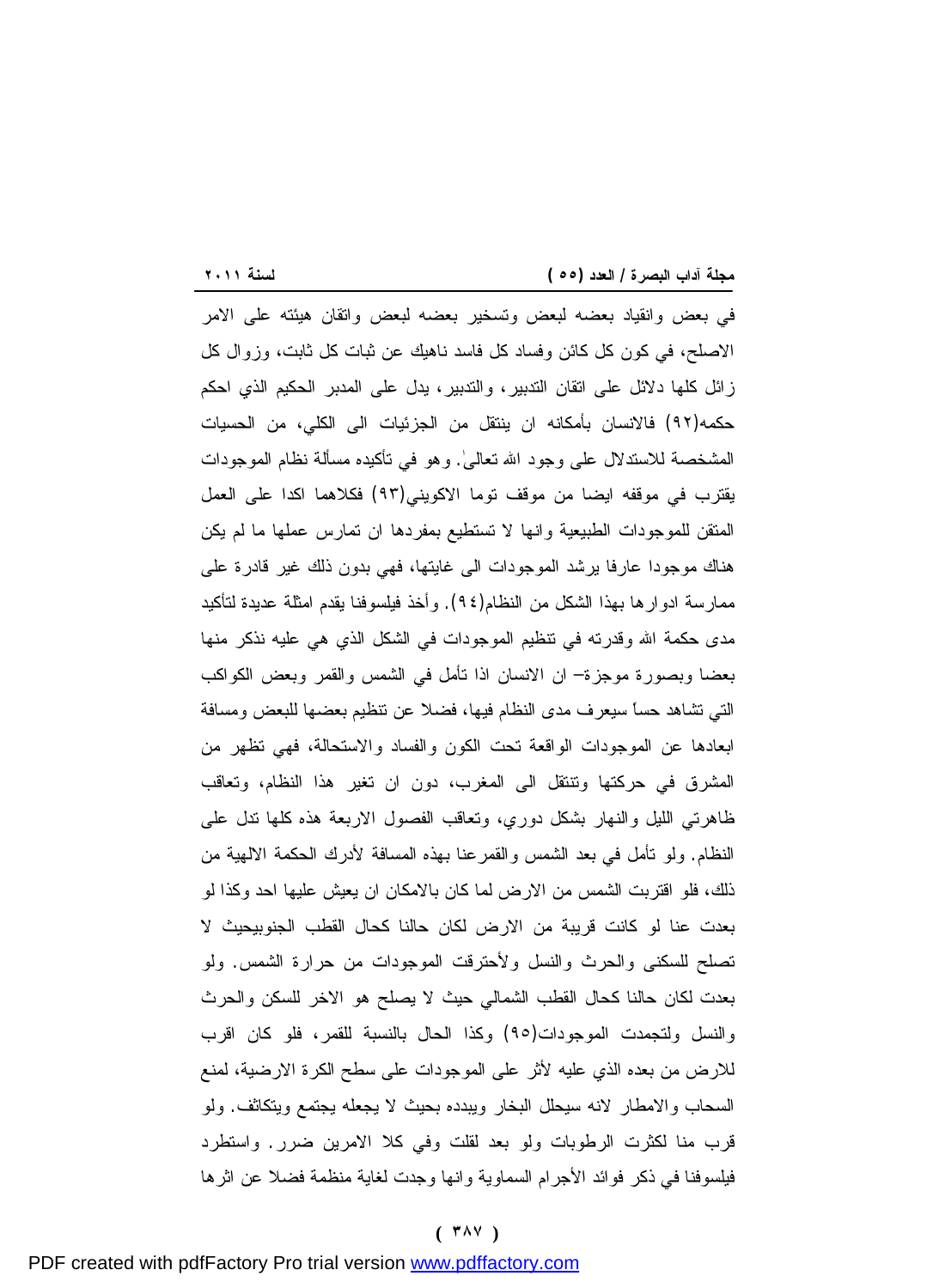<u> 1989 - Johann Barnett, mars eta industrial eta industrial eta industrial eta industrial eta industrial eta i</u> الكبير على وجود الموجودات بما فيها الانسان(٩٦) وهكذا صرح الكندي ان الاشخاص السماوية هي العلة الفاعلة القريبة للموجودات في عالم الكون والفساد وان االله تعالى هو الذي منحها هذه القدرة فهو العلة البعيدة لها وان كان هو الفاعل الحقيقي وغيره فاعل بأمره او فاعل بالمجاز.

هذه ابرزالمواضيع التي تتعلق بأدوات المعرفة، وبعد ان حددناها سنتطرق لموضوع مصادرالمعرفة عند الكندي.

**ثالثا- مصادر المعرفة:** عند قراءة أي مصدر يتحدث عن مؤلفات فيلسوفنا يتضح له مدى اهتمامه بالعلوم بوصفها من مصادر المعرفة الرئيسة حيث قدم دراسات في مختلف العلوم في الرياضيات والهندسة والفلك والموسيقى والتنجيم والجغرافيا والكيمياء والفيزياء والاحياء والبلاغة والشعر والمنطق والسياسة وعلم الكلام والميتافيزيقا والطب والصيدلة، في الدين والتصوف، والروحانيات...الخ من العلوم، والعلم عنده هو معرفة الاشياء بحقائقها(٩٧) وحقائق الاشياء نصل اليها عن طريقين هما الفلسفة والدين لذا نجد الكندي اكدهما كمصدرين مهمين لمن يناشد معرفة حقائق الاشياء ولمن يناشد الحق لذا نراه توسع في حديثه عن الفلسفة وعن العلوم التي تندرج تحتها واقسامها وما الفائدة منها كما أكد دور الشريعة ايضا، وسيتضح هذا الامر في حديثنا عن الفلسفة اولا وعن الشريعة ثانيا.

-١ **الفلسفة:** بدأ بتقديم التعاريف التي قدمها الحكماء للفلسفة كي يؤكد وظائفها. فبين انها من حيث الاشتقاق تعني حب الحكمة. ومن جهة فعلها فهي العناية بالموت، سواء اكان طبيعيا بمعنى ترك النفس استعمال البدن، او بمعنى اماتة الشهوات كسبيل الى الفضيلة وعدم التشاغل باللذات الحسية كونه يؤدي الى ترك استعمال العقل. اما من جهة العلة، فهي صناعة الصناعات وحكمة الحكم.

وهي ايضا معرفة الانسان نفسه. ويأتي شرف هذا القول ان من عرف ذاته عرف الجسم بأعراضه، والعرض الاول والجوهر الذي هو لا جسم فاذا علم ذلك فقد علم الكل ولهذا سمى الحكماء الانسان بالعالم الاصغر(٩٨) والفلسفة اعلى الصناعات الانسانية منزلة واشرفها مرتبة وهي(علم الاشياء بحقائقها بقدر طاقة الانسان)(٩٩).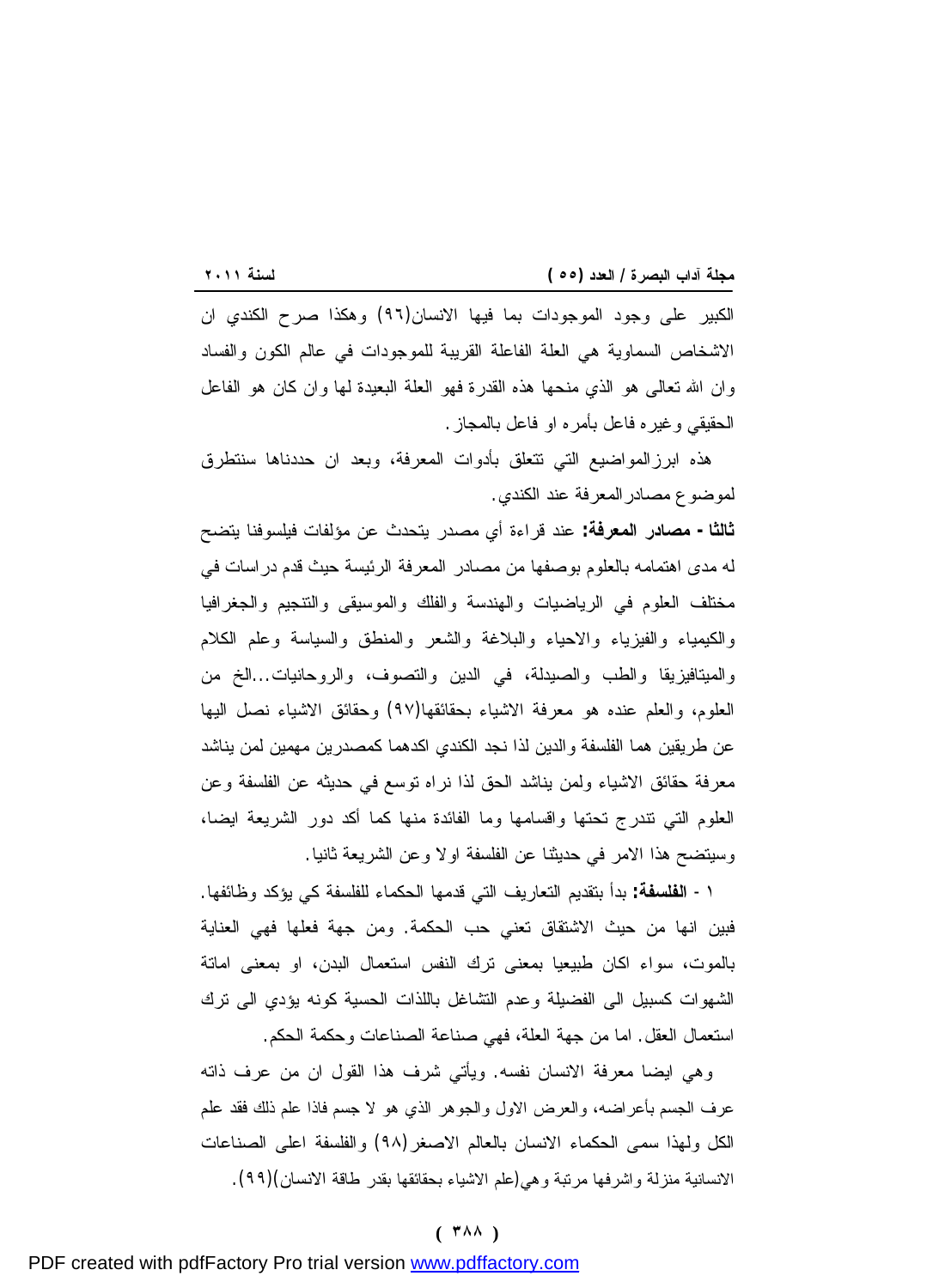<u> 1989 - Johann Barnett, mars eta industrial eta industrial eta industrial eta industrial eta industrial eta i</u> كل هذه المعاني تحملها الفلسفة لذا دعا الى ضرورتها من جانب، والى الثناء على الفلاسفة الذين تقدمونا للخدمة التي قدموها لنا كونهم اختصروا لنا الوقت والجهد، ولولاهم لما استطعنا التوسع في معرفة العلوم وان بذلنا قصار الجهود ناهيك عن الفترة الزمانية الطويلة جدا التي نحتاجها لهكذا معرفة فيستحيل ان يجتمع في زمن المرء الواحد ما اجتمع لولا فضلهم الذي اجتمع في الاعصار السالفة المتقدمة عصراً بعد عصر الى زماننا هذا، وان التزمنا شدة البحث ولزوم الدأب وايثار التعب. لذا فالثناء عليهم واجب وان كانوا قد قصروا عن بعض الحق، او مخالفين لنا في الملة واللغة، الأولى الاخذ بقولهم الذي فيه الحق كون كل منهم قد اصاب شيئا منه، فلو جمع يسير ما نال كل واحد من النائلين الحق لاجتمع، من ذلك شيئا له قدر جليل، وعندها لا يحق لنا ان نبخس اقوالهم او نصغر قائلها(١٠٠) وهنا ندرك الموضوعية العلمية عند فيلسوفنا. واضاف ان على الانسان اذا اراد اتمام نوعه فعليه احضار ما قاله القدماء بالحق قولا تاما على اقصد سبيل واسهله سلوكا، مع تتميم ما لم يقولوا فيه قولا تاما على عادة اللسان ومجرى الزمان. فالفلسفة مهمة بالنسبة للانسان لذا وجه نقدا لبعض رجالات الدين الذين كفروا الفلاسفة فأكد ان هؤلاء مدعين للنظر وهم ليسوا كذلك بل جعلوا من الدين وسيلة لعلو المناصب ونيل المصالح وهم غرباء عن الحق فتتوجوا بتيجان الحق من غير استحقاق فكانت اسباب محاربتهم للفلسفة هي ضيق فطنتهم عن اساليب الحق وقلة معرفتهم بما يستحق ذوي الجلال في الرأي والاجتهاد في المنافع العامة، ولدرانة الحسد المتمكن من انفسهم البهيمية والحاجب بسدف سجوف ابصار فكرهم عن نور الحق، وقصروا عن نيل الفضائل الانسانية. فكان نقدهم للفلسفة بالاضافة لهذه الاسباب هو الدفاع عن كراسيهم المزورة بدون استحقاق، للتجارة بالدين فهؤلاء عدماء الدين كونهم تاجروا فيه، ومن تاجر بشيء فقد باعه، وتعروا عن الدين كونهم سمو قنية علم الاشياء بحقائقها كفراً، بينما في علم الاشياء بحقائقها علم الربوبية والوحدانية والفضيلة، وجملة كل علم نافع والبعد عن كل ضار والاحتراس منه، واقتناء هذه جميعا هو الذي أتت به الرسل الصادقة صلوات الله عليها عن الله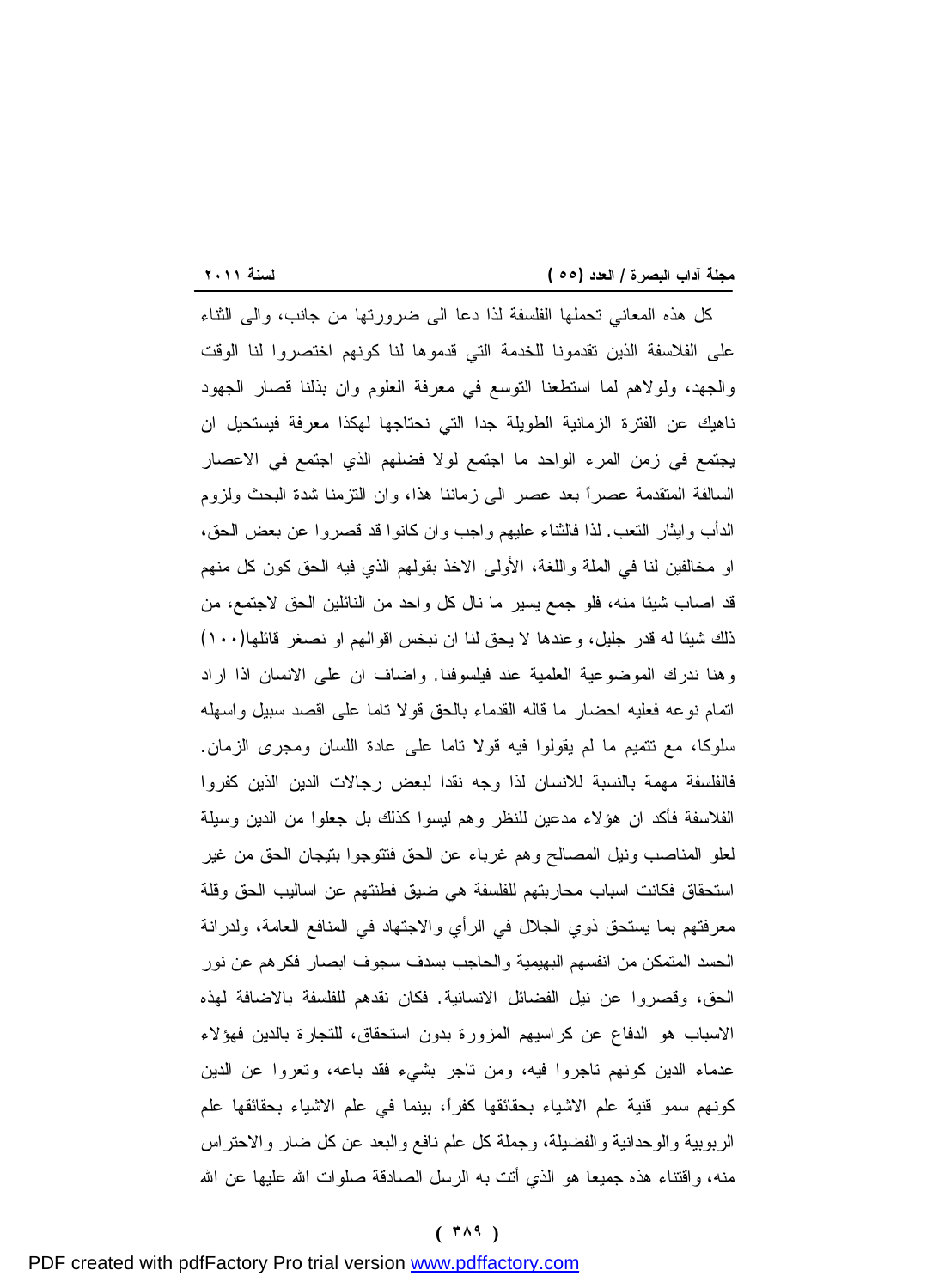<u> 1989 - Johann Barnett, mars et al. 1989 - Anna ann an t-</u> جلّ ثناؤه(١٠١) وحاول الكندي الزام هؤلاء بأهمية الفلسفة من خلال طرح السؤال التالي، هل هذه القنية النفسانية اقتناؤها يجب او لا يجب؟ فان قالوا يجب، وجب طلبها، وان قالوا لا تجب، وجب عليهم ان يحضروا علة ذلك وان يعطوا على ذلك برهاناً، علما بأن اعطاء العلة والبرهان من قنية علم الاشياء بحقائقها. فواجب طلب هذه القنية اذن بألسنتهم والتمسك بها اضطرارا عليهم(١٠٢).

الفلسفة اذن اعلى الصناعات الانسانية منزلة واشرفها مرتبة فهي علم الاشياء بحقائقها بقدر طاقة الانسان. ومن خلال قوله بقدر طاقة الانسان ندرك انه جعل حدا معرفيا للانسان لا يمكن تجاوزه، وعلل قدر الطاقة هذه، بأن غرض الفيلسوف في علمه اصابة الحق وفي عمله العمل بالحق، لا الفعل سرمدا لاننا نمسك وينتهي فعلنا اذا انتهينا الى الحق. وعد الفلسفة الاولى أي الميتافيزيقا اشرف مرتبة بالفلسفة واعلاها، فهي علم الحق الاول الذي هو علة كل حق، والفيلسوف التام الاشرف هو ذلك الشخص المحيط بهذا العلم الاشرف(١٠٣) فله مكانة عالية بين العلوم. اما شرف الفلسفة الاولى فياتي من دراسته العلة التي اوجدت الموجودات، وعلم العلة اشرف من علم المعلول هذا من جانب، ومن جانب اخر اننا نعلم علما تاما بالاشياء اذا احطنا بعلم علتها. وكل علة اما ان تكون مادية او صورية او فاعلة(أي بما منه مبدأ الحركة) واما متممة (أي ما من اجله كان الشيء) العلة الغائية. وبمقابل دور الفلسفة في معرفة العلل وعلة العلل نجده يوضح دورها في المطالب العلمية التي حددها باربعة اسئلة.(هل)– التي تبحث عن آنية الشيء من حيث هل هو موجود او غير موجود.(ما) – للبحث عن جنس الاشياء من حيث ان لكل انية جنساً. (أي)– تبحث عن فعلها.( لم –( وتبحث عن علة الاشياء التمامية من حيث هي باحثة عن العلة المطلقة. واضاف ان(ما و أي) تبحثان ايضا عن نوع الاشياء وهكذا فنحن عندما نعلم عنصر الشيء علمنا جنسه، واذا احطنا بعلم صورته علمنا نوعه، واذ عرف نوعه عرفنا فصله، واذا عرفنا العنصر والصورة والعلة الغائية فقد احطنا بعلم حدها، وكل محدود فحقيقته في حده.

وهكذا أكد اهمية الفلسفة واهمية الفلسفة الاولى اوعلم العلة الاولى– اذ جميع باقي الفلسفة منظو في عملها اذ هي اول بالشرف، واول بالجنس، والترتيب من

# **( ٣٩٠ )**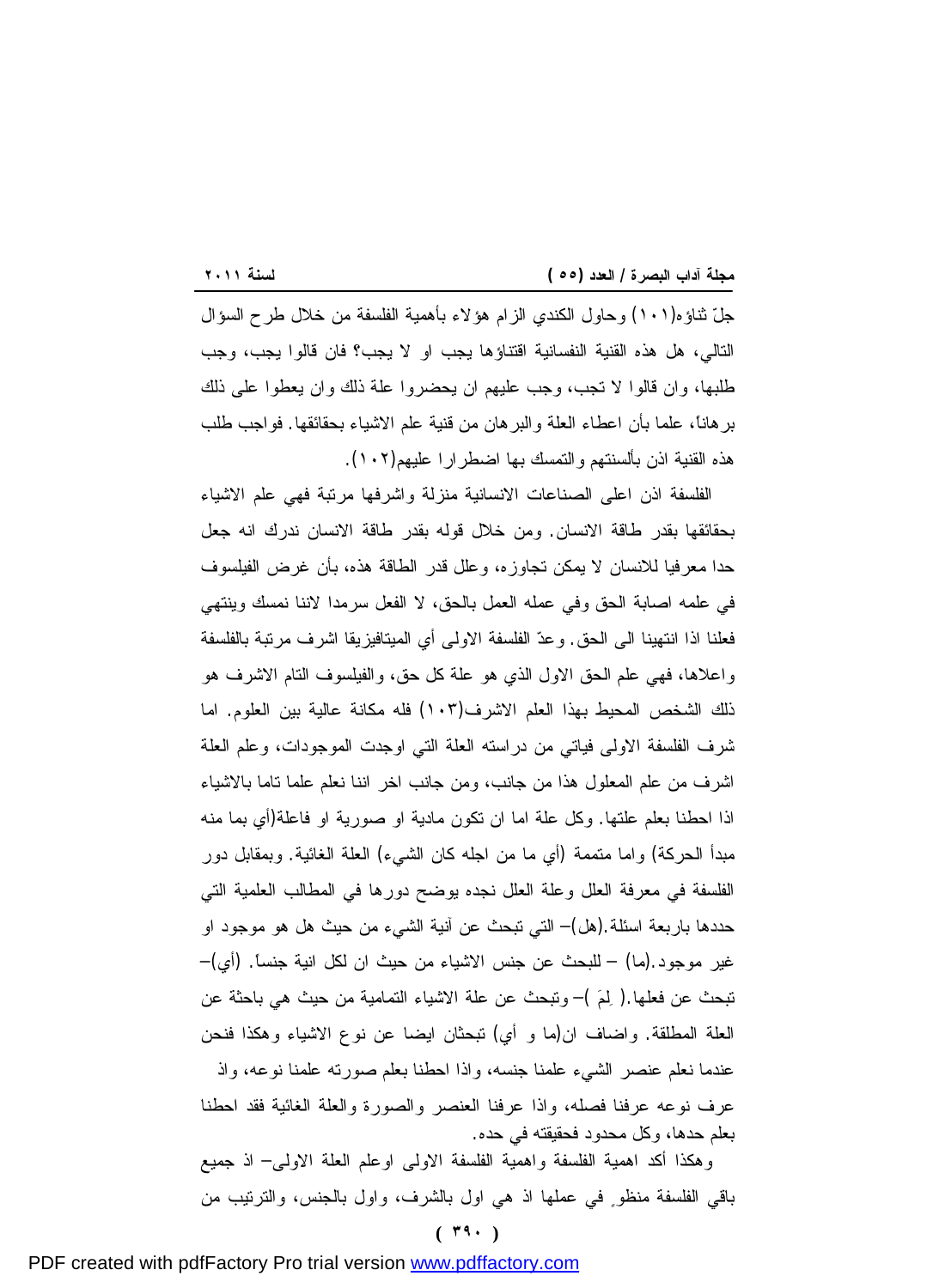<u> 1989 - Johann Barnett, mars eta industrial eta industrial eta industrial eta industrial eta industrial eta i</u> جهة الشيء الايقن علمية، واول بالزمان، اذ هي علة الزمان(١٠٤). ومثلما تكلم عن اهمية الفلسفة تكلم فيلسوفنا ايضا عن اقسام العلوم التي تندرج تحتها موضحا اهميتها جاعلا من ارسطو طاليس مرجعا رئيسا وان مؤلفاته هي المدخل لكل انسان عاقل يريد الوصول الى نهاية الشرف العقلي، فمن كان يناشد ذلك عليه دراستها وفهمها على الولاء مراعيا التقسيم السداسي لها فهي بعد الرياضيات، المنطقيات، الطبيعيات، النفسانيات، الميتافيزيقا، ثم كتبه الخلقية السياسية.

**-٢ كتب ارسطو الفلسفية :**

أ- **العلوم الرياضية** وتشمل(العدد، التأليف، الهندسة، التنجيم) وهذه العلوم يحتاج لها الفيلسوف التام مثلما يحتاج لكل كتب ارسطو، ومن عدم هذه العلوم لم يستتم معرفة شيء، ولا يكسبه سعيه فيها الا الرواية ان كان حافضاً. فكان العدد اول العلوم الرياضية لان العدد اذا ارتفع ارتفعت المعدودات(١٠٥) ايضا. وفائدة العلوم الرياضية تظهر بمعرفة الجوانب الكمية والكيفية للأشياء من جانب، ومن جانب اخر ان الفلسفة حقيق انها دون العلم الألٰهي الا انه لا سبيل لنا في احاطته والاشياء الحقيقة الثابتة بدون الرياضيات، والا كانت حالنا هي الاعتماد على مباشرة الحس الذي يوجد عند الحيوان غير الناطق(١٠٦) أي ان معارفنا بدون الرياضيات لا تثمر شيئا فلا معرفة لنا بالاشياء المجردة بل نعرف ما نباشره حساً فقط. اما عن موضوعي الكم والكيف ودور العلوم الرياضية فيها، يتمثل في ان صناعة العدد تبحث عن الكمية المفردة، أي كمية الحساب وجمع بعضه الى بعض وقسمة بعضه على بعض. اما العلم الاخر الذي يتعامل مع الكم، فعلم التأليف الذي يقوم بايجاد نسبة عدد الى عدد، وقرنه اليه، ومعرفة المؤتلف والمختلف، أي الكمية المضاف بعضها الى بعض.

اما العلمان الاخران فيبحثان في الكيف، فعلم الكيفية الثابتة او علم المساحة ويقصد به الهندسة اما العلم الاخر فهو علم التنجيم(١٠٧) وهوعلم الكيفية المتحركة، وهو علم هيئة الكل أي العالم او السماء المحيطة، في الشكل والحركة؛ بازمان الحركة في كل واحد من أجرام العالم التي لا يعرض فيها الكون والفساد حتى يدثرها مبدعها، ان شاء دفعة كما ابدعها وما يعرض بذلك.

## **( ٣٩١ )**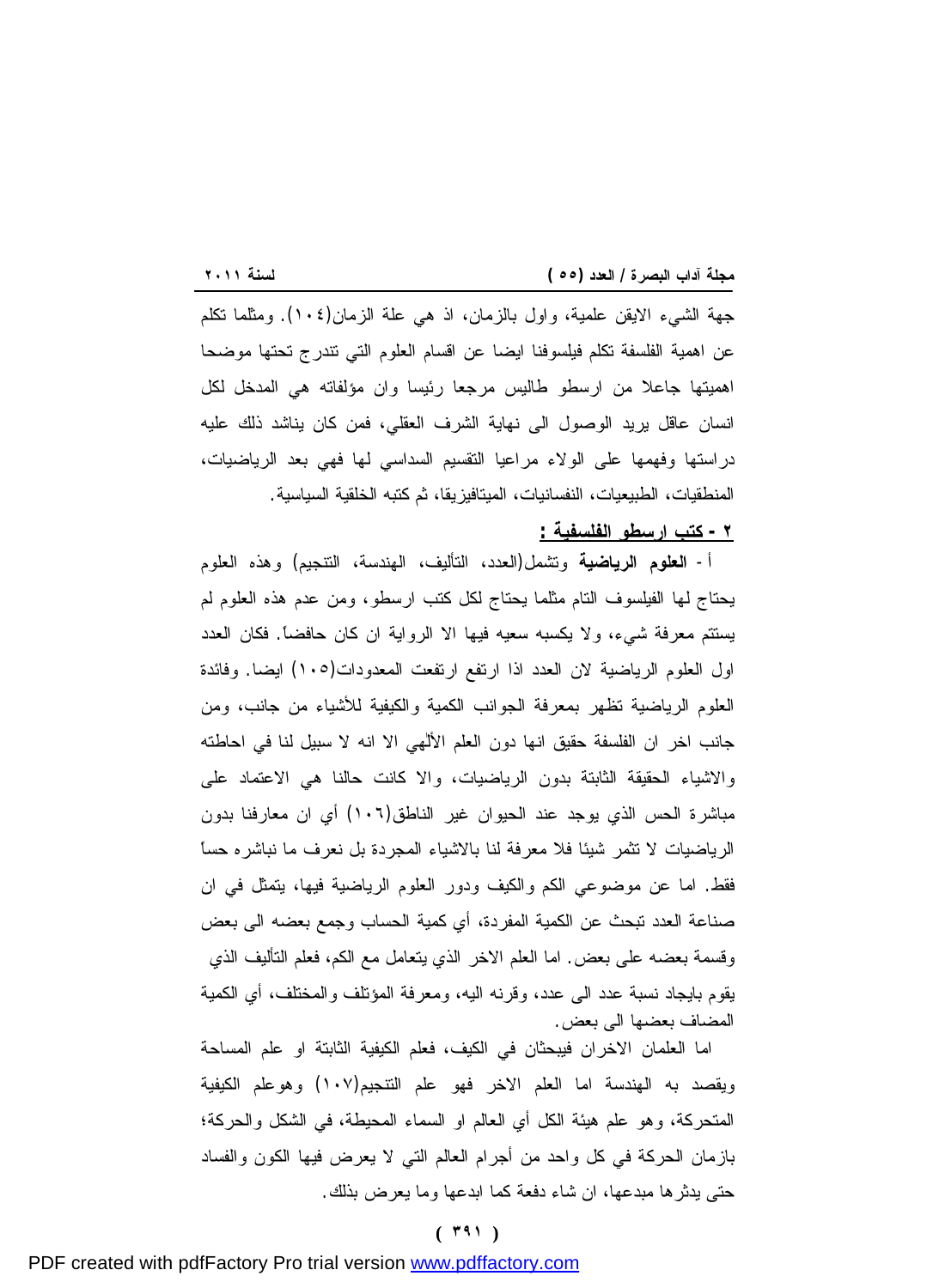<u> 1989 - Johann Barnett, mars eta industrial eta industrial eta industrial eta industrial eta industrial eta i</u> وهكذا فالكندي قدم علم العدد في البداية والتأليف في النهاية. وعلة ذلك انه كما بينا ان لم يكن عدد لم يكن معدود، ولا تأليف العدد، ولا من المعدود الخطوط والسطوح والاجرام والازمان والحركات، فان لم يكن عدد لم يكن علم المساحة ولا علم التنجيم. وبعده علم المساحة العظيمة الذي سماه البرهان، ويقصد بهذا العلم الهندسة كما وضحنا، والثالث علم التنجيم لأنه مركب من عدد ومساحة. اما الرابع فهو تأليف المركب من عدد ومساحة وتنجيم، والتأليف في الكل ولكنه اظهر ما يكون في الاصوات وتركيب الكل والانفس الانسانية. وانطلاقا من ذلك فالانسان اذ عدم هذه العلوم الاربعة المخصوصة باسم الرياضيات والتعاليم فقد عدم علم الكيفية والكمية، والجوهر الذي لا يزول، ومن عدم هذه المسائل عدم علم الفلسفة(١٠٨).

ولو تفحصنا ما قاله الكندي حول العلوم الرياضية وجدناه قدم تقسيمان الاول(العدد، الموسيقى،الهندسة والتنجيم) والثاني يتمثل ب(العدد، الهندسة، التنجيم، والموسيقى) والتقسيم الثاني هو الذي اخذ به في نهاية المطاف للاسباب التي بينها على لسان فيلسوف العرب والاسلام.

ب- **المنطقيــات :** وتشمل ثمانية كتب هي: قاطوغورياس او بحسب الصيغة الجارية في المقولات على الجوهر وهي تسعة(الكم، الكيف، الاضافة، الاين، المتى، فاعل، منفعل، له، ووضع)(١٠٩).

الثاني، ويسمى باريارمانياس، ومعناه التفسير، أي تفسير ما يقال في المقولات وقرنها لتكون قضايا من موضوع ومحمول، من حامل ومحمول.

الثالث هو أنولوطيقي الاولى، ومعناها العكس من الرأس، ويقصد به القياس الذي عبرعنه بالجوامع المرسلة(١١٠).

الرابع، ويسمى أنولوطيقي الثانية، وهو المخصوص بأسم أفوذقطيقا ومعناه الايضاح، ويقصد به القياس البرهاني(١١١). الخامس، ويسمى طوبيقا ومعناه المواضع أي مواضع القول.

السادس، ويسمى سوفسطيقا، ومعناه المنسوب الى السوفسطائيين، وحدد معنى السوفسطائي بالمتحكم.

#### **( ٣٩٢ )**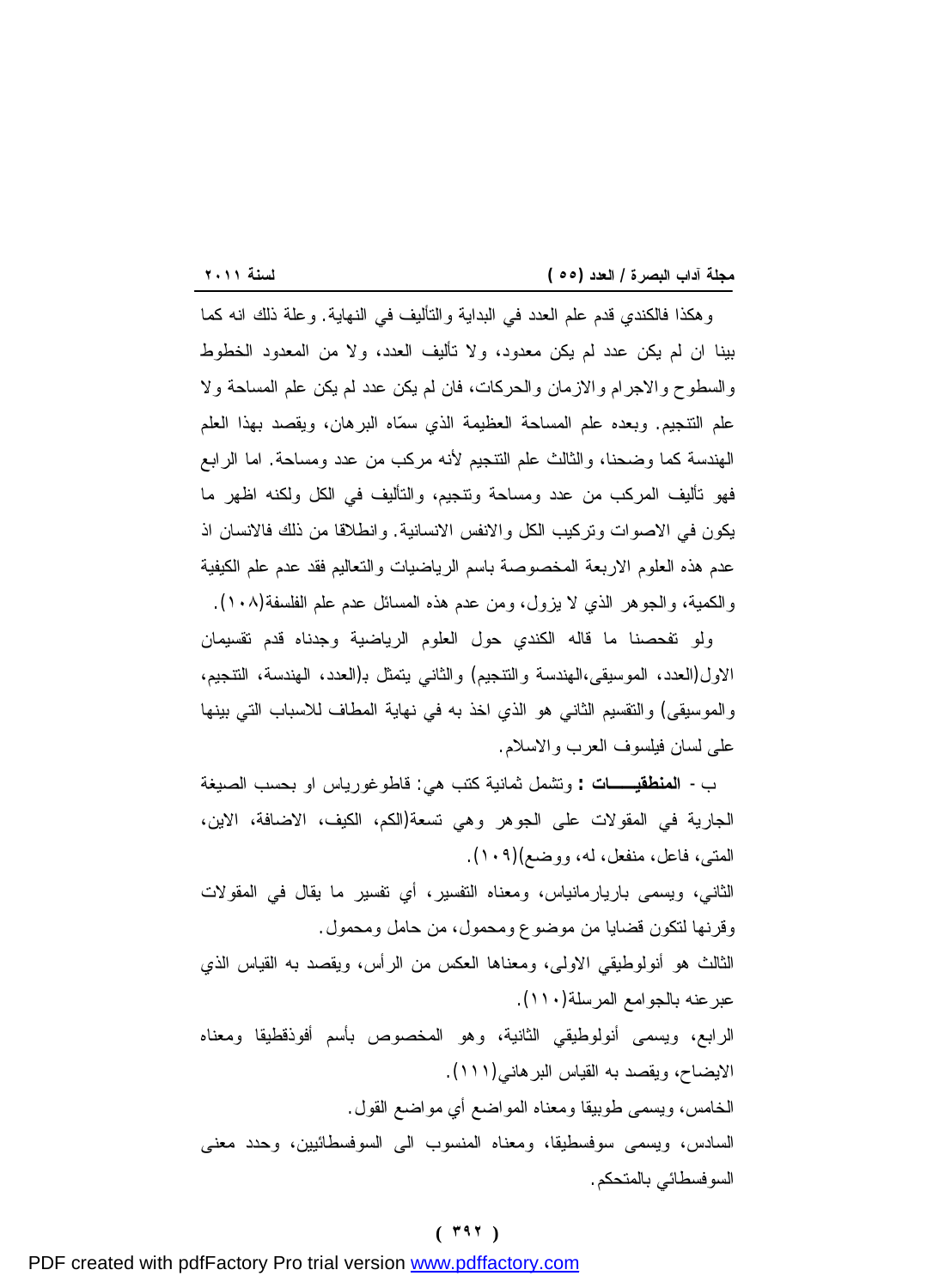<u> 1989 - Johann Barnett, mars eta industrial eta industrial eta industrial eta industrial eta industrial eta i</u> وهذا يرتبط بالقول عن المغالطة في وضع الجوامع بلا صناعة شرائط القضايا بالمقدمات التي تؤلف منها الجوامع، فقال فيه على كم نوع تكون المغالطة، وعلى الاحتراس من قبول تلك الاغاليط بذلك(١١٢). السابع، وهو المسمى ريطوريقا ومعناه البلاغي(أي يهتم بالبلاغة). الثامن، ويسمى بوييطيقيا ومعناه الشعري(أي المهتم في صناعة الشعر)(١١٣).

**ج- الطبيعيــات:** وهي سبعة كتب: الخبر الطبيعي (او السماع الطبيعي او سمع الكيان) وغرض ارسطو فيه كان الابانة عن الاشياء العامة لجميع الاشياء الطبيعية، في العلل الاوائل والبخت والاتفاق والخلاء والمكان والزمان. اما الثاني فكتاب السماء، الذي يبحث في هيئة الكل وما هو عارض للاجرام من احوالها الطبيعية، أي الخواص لطبائعها والعوام لكثير منها وعلل ذلك واسبابه. الثالث هو كتاب الكون والفساد. ويهتم بالابانة عن ماهية الكون والفساد الكلي. اما الكتاب الرابع فهو العلوي(الآثار العلوية) ويهتم في توضيح علل الكون والفساد للموجودات ما بين حضيض فلك القمر الى مركز الارض، فيما في الجو وما على الارض وما في باطنها قولاً كلياً وعن الاثار العارضة فيها. اما الخامس فالمعدني(كتاب المعادن) والسادس النباتي(كتاب النبات) والسابع المسمى الحيواني (كتاب الحيوان) (١١٤).

**د- كتبه النفسانية:** هذه الكتب تتناول بالدرس الاشياء التي لا تحتاج الى الاجسام في قوامها وثباتها وقد توجد مع الاجسام. هذه الكتب عدتها عند ارسطو اربعة هي: كتاب النفس، كتاب الحاس والمحسوس، كتاب النوم واليقظة، كتاب طول العمر وقصره(١١٥).

**ه- كتابه المسمى ما بعد الطبيعيات(الميتافيزيقا)** وغرض ارسطو فيه الإبانة عن الاشياء القائمة بغير طينة(مادة) او الموجودة مع ذي المادة، من التي لا تواصل المادة ولا تتحد بها، فضلا عن تأكيد توحيد االله جل وتعالى، والابانة عن اسمائه الحسنىٰ وانه علة الكل الفاعلة والمتممة، آله الكل وسايس الكل بتدبيره المتقن وحكمته التامة(١١٦) فالكندي بلا شك أضفى نظرة اسلامية لارسطو في هذا الموضوع. والا فآله ارسطو مجرد عقل لا ارادة له ولا يتأمل الا ذاته في نرجسية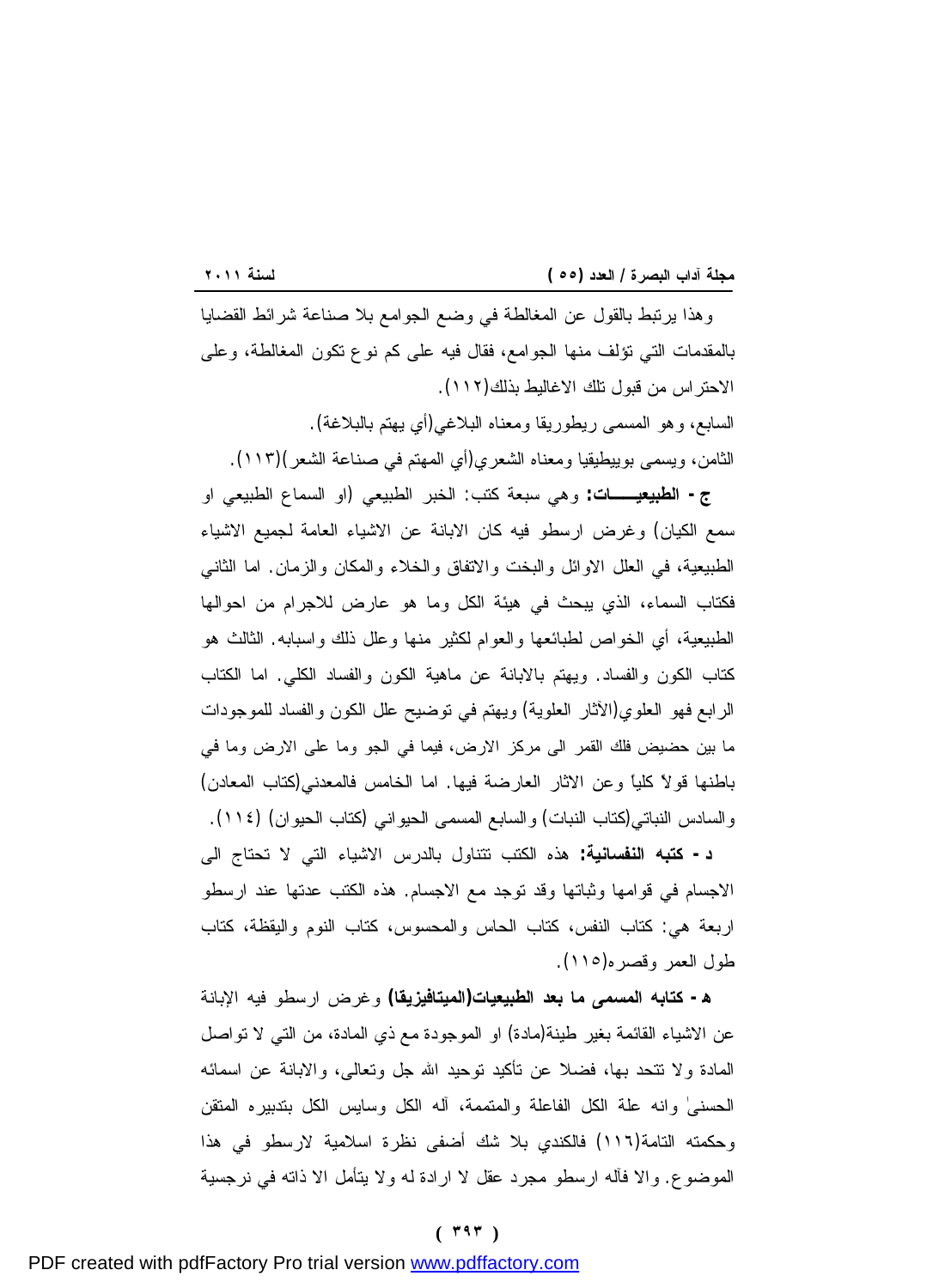<u> 1989 - Johann Barnett, mars eta industrial eta industrial eta industrial eta industrial eta industrial eta i</u> خالدة، والمادة عنده قديمة مثل المحرك الاول، وتتشكل في كون متجانس مجذوب الى االله ولكن بلا أي تدخل من جانب هذا الآله(١١٧) فالكندي على ما يبدو اراد ان يقرب مفهوم ارسطو الله من المفهوم الاسلامي وهذا احتمال اول، والاحتمال الثاني انه ربما فهم ما نقل عن ارسطو عن طريق الشراح. اما عن الاحتمال الاول فنقول انه جعل من ارسطو مرجعاً للفلسفة، وان الفلسفة لا تتعارض والدين، ولكن هذا الاحتمال يضعف اذا عرفنا انه خالف ارسطو في امهات آراءه الرئيسة، حيث وقف فيلسوفنا من الفلسفة الاغريقية موقف الاعتدال، ولم يقبل منها ما كان يتعارض ودينه الاسلامي لذا نجده اختلف وارسطو بأزلية العالم، وعلم االله بالجزيئات، والبعث بالاجساد(١١٨) وتأكيد المعرفة الصوفية، فلو كان يريد جعل ارسطو يقترب في فلسفته من الدين الاسلامي لاضطر الى تأويل آراءه التي تخالف العقيدة الاسلامية بينما هو خالف ما يتناقض منها والدين الاسلامي فلم يبق الا ترجيح الاحتمال الثاني.

**و- كتبه الخلقية السياسية:** اما عن الخلقية فتطرق الكندي لكتاب الاخلاق الى نيقوماخوس وذكر انه أي ارسطو كتبه لأبنه(١١٩) حيث يهتم هذا الكتاب باخلاق النفس وسياستها بالاخلاق الفاضلة والابتعاد عن الرذلة منها. وقسم السياسة فيه على انواعها، الخاصة والغريبة والمدنية، وبماذا تنفصل، فضلا عن تفصيله الاخلاق والآلام اللواحق لكل واحد من ذلك، وتأكيد السعادة بانها هي الفضيلة في كل اوان، والفضيلة في النفس والبدن وما خرج عنهما ايضا.

اما عن السياسة فارسطو وضع كتابه المسمى بوليطيقي(كتاب السياسة) او المدني كما سماه الكندي حيث كتبه ارسطو الى بعض اخوانه وقال فيه مثل ما قال في الاول أي الكتاب الاول ولكنه توسع فيه عن السياسة المدنية(١٢٠) فبين لنا كيف ربط ارسطو بين السياسة والاخلاق.

بهذا شكل قدم الكندي ثبتا بمؤلفات ارسطو الفلسفية، ولا يعد فيلسوفا حقيقيا من لم يفهمها، مؤكدا دور الفلسفة بوصفها علم كل شيء، حيث تنقسم الى علم وعمل، أي نظرية وعملية، وذلك لان النفس تنقسم الى قسمين الفكر او العقل والحس. يمثل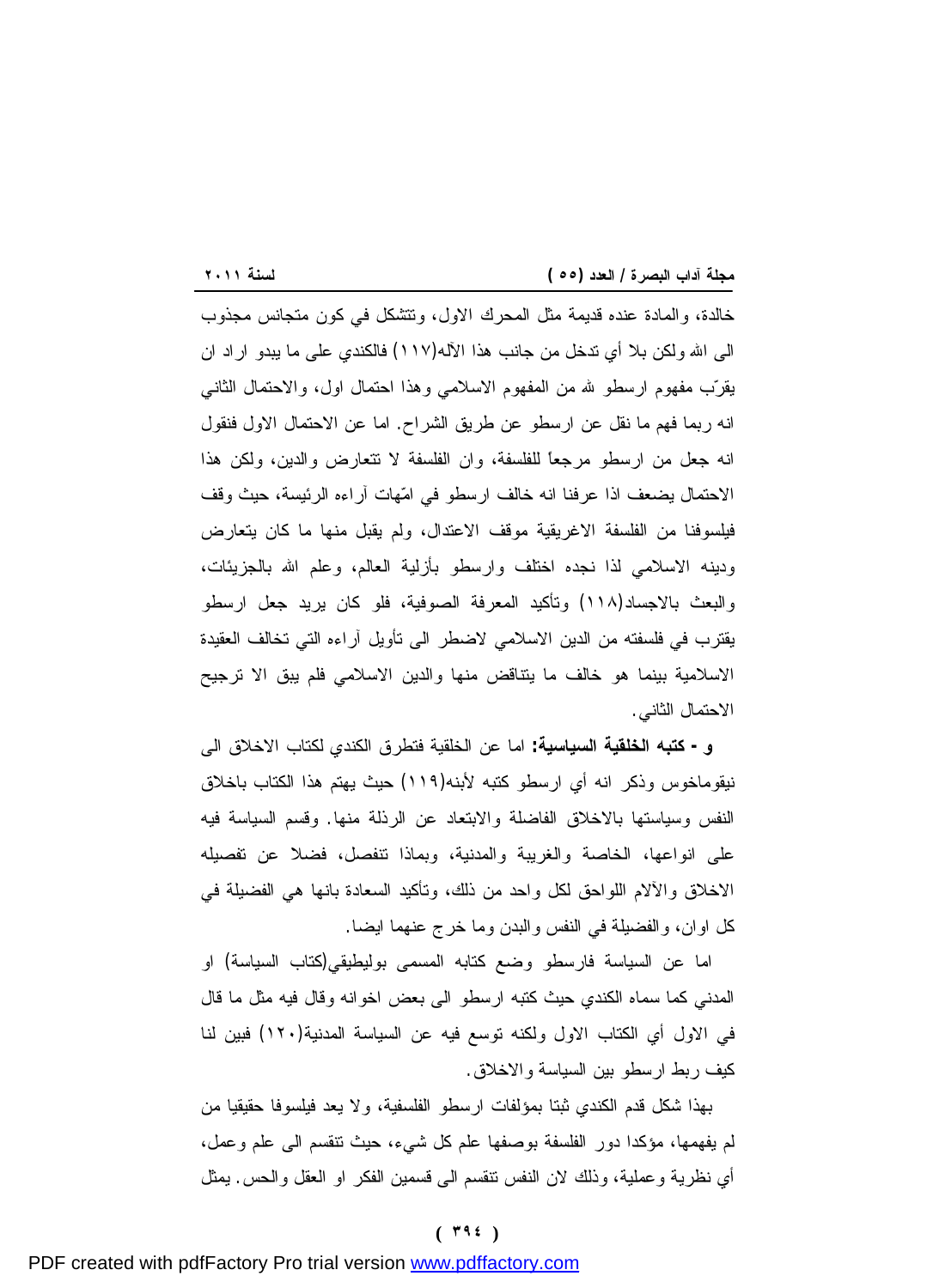<u> 1989 - Johann Barnett, mars eta industrial eta industrial eta industrial eta industrial eta industrial eta i</u> الفكر الجانب العلمي بينما الحسي يمثل العملي والفلسفة النظرية تشمل الالٰهيات والرياضيات، والطبيعيات التي تحوي النفسانيات(١٢١). اما الفلسفة العملية فتشمل علمي الاخلاق والسياسة. وهكذا فالالهيات اعلى العلوم في الفلسفة النظرية، والرياضيات هي العلم الاوسط، اما العلم الاسفل فالطبيعيات(١٢٢). ومثلما بين العلوم الفلسفية واهميتها نجده لا يؤيد قراءتها كيف ما اتفق بل وضع عدة قواعد ان صح التعبير أو خطوات أكّد مراعاتها سنجملها بايجاز هي:

**-** ضرورة العلم بسوابق العلوم وأوائلها، والعشق وحده لا يكفي بمعرفتها، بل لابد من الاحاطة بالعلم السابق وبذل قصارى الجهود لفحصها والصبرعلى مرارة التعب في ذلك. فأن ما جهلت أوائله وعلله ميؤس من درك حقائق علمه.

**-** ان كل علم من العلوم مرتب الى اول وثان وثالث الى ان ينتهي الى آخر المعلومات، فلا يدرك الثاني إلا بعد علم الاول، ولا الثالث إلا بعد علم الثاني، وعلم الفلسفة التي هي صناعة الصناعات وحكمة الحكم، مرتبة اول ثم ثان ثم ثالث، وهي مرتقية الى اقصى علمها(علم الربوبية) فليس لأحد ان يتناول أي علم شاء، متى شاء قبل تعلم العلوم، فالبشر لا يمكنهم تعلم العلم مالم يحيطوا باوائله، ولا يمكنهم ان ينتقلوا من علم الى اخر ما لم يكتسبوا المعرفة بالاوائل باستثناء الانبياء(ع)(١٢٣).

**-** ان العلوم تختلف في مناهجها وطرقها، فعلى من يبحث في علم من العلوم عليه معرفة الاشياء التابعة لذلك العلم، والمنهج الواجب اتباعه، فالفحص الرياضي مثلا لا يستخدم في الطبيعيات، لأن الاشياء الطبيعية مرتبطة بالهيولى والرياضيات علم ما لا هيولى له. ويختلف المنهج المستخدم في الطبيعيات عن المنهج المتبع للتعامل مع حقائق ما فوق الطبيعة، هذه الحقائق تختلف كونها غير ذات هيولى اما الاشياء الطبيعية فذات هيولى وبناء على ذلك فالادراك الحسي يمكن استخدامه في الطبيعيات اما ما فوق الطبيعة فلا ينطبق عليها ذلك، الطبيعة علم كل متحرك ذي هيولى، وما فوق الطبيعة علم ما ليس بمتحرك وخاص بما لا هيولى له.

- طلب البرهان لا يجوز في كل مطلوب، لان ليس كل مطلوب عقلي يمكن ان يكون مبرهناً، ولا لكل شيء برهاناً، فالبرهان يمكن ان نثبته على بعض الاشياء لا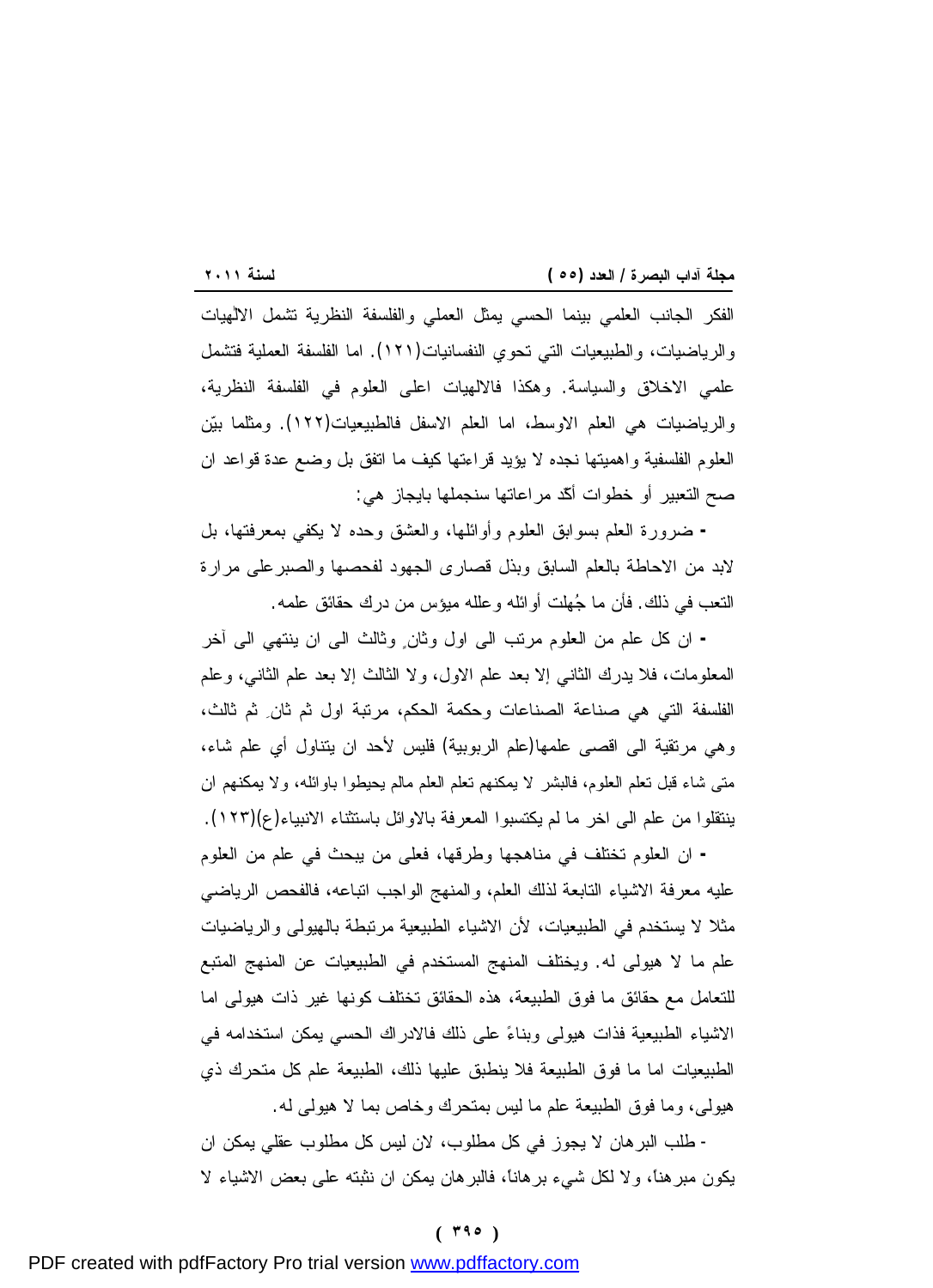$\frac{1}{\sqrt{2}}$  ,  $\frac{1}{\sqrt{2}}$  ,  $\frac{1}{\sqrt{2}}$  ,  $\frac{1}{\sqrt{2}}$  ,  $\frac{1}{\sqrt{2}}$  ,  $\frac{1}{\sqrt{2}}$  ,  $\frac{1}{\sqrt{2}}$  ,  $\frac{1}{\sqrt{2}}$  ,  $\frac{1}{\sqrt{2}}$  ,  $\frac{1}{\sqrt{2}}$  ,  $\frac{1}{\sqrt{2}}$  ,  $\frac{1}{\sqrt{2}}$  ,  $\frac{1}{\sqrt{2}}$  ,  $\frac{1}{\sqrt{2}}$  ,  $\frac{1}{\sqrt{2}}$ كلها، وليس للبرهان برهاناً، لأننا اذا افترضنا ذلك ادى بنا الى الاستمرار بلا نهاية هذا من ناحية. واذا كان لكل برهان برهاناً عندها لا يكون هناك علم. لأن ما لا يتناهى الى علم أوائله لا يكون معلوما من ناحية اخرى فلا يكون علم البتّة.

**-** لا يجوز طلب الأقناعات في العلوم الرياضية، فالواجب فيها استخدام البرهان، وفي حال استعمال الاقناع بهكذا علوم اصبحت معرفتنا ظنية لا علمية. وأكد الكندي هنا موضوع تمايز العلوم وتمايز الناس في فهمها حيث بين ان لكل نظر تمييزي وجود خاص غير وجود الاخر، ولذلك ظل كثيرا من الناظرين في الاشياء التمييزية، كون بعضهم جرى على عادة طلب الاقناع، وبعضهم جرى على عادة الامثال، وبعضهم اعتمد شهادات الأخبار، وغيرهم اعتمد الحس، وغيرهم البرهان وهذا يرجع لأختلاف مطلوباتهم فكل مطلوب له طريقه الخاص ولا يجوز تبديله لذا لا نطلب في العلم الرياضي اقناعاً ولا في العلم الآلهي حساً ولا تمثيلاً، ولا في اوائل العلم الطبيعي الجوامع الفكرية(الاقيسة وانواع الاستدلال) ولا يجوز استخدام البرهان في البلاغة، ولا في اوائل البرهان برهاناً. وهكذا فإنا اذا اعتمدنا هذه الشرائط سهل علينا مقصودنا، ومن خالفها عسر عليه وجدان مقصوده( ١٢٤) من العلوم الفلسفية.

هذه هي الشروط التي وضعها الكندي وطالب من يريد الفلسفة الحقة اتباعها. والملاحظ على تصنيفه للعلوم انه وعلى الرغم من جعل كلامه يدور حول موقف ارسطو طاليس منها إلا انه نحى منحى توفيقي بين ارسطو وافلاطون، فهو لم يكن مشائياً خالصاً ولا اسكندرانياً خالصاً، واضاف لما كتبه ارسطو امرين انه فصل القول في العلوم الرياضية وجعل لها السبق في التعلم على العلم الطبيعي والمنطق. والثاني انه اضاف لتصنيف ارسطو للعلوم، علم المسلمين الخاص بهم القائم على القرآن المنزل على النبي محمد(ص) وحياً(١٢٥) فضلا عن جمعه بين الفيثاغوريين وأفلاطون حيث بين دور العدد وعلاقته بالموجودات مؤكدا قوة الاعداد وما لها من اثر وسحر مؤكدا ان العدد ان لم يكن موجودا لم يكن معدوداً ولا تأليف العدد، ولا وجود الخطوط والسطوح والاجرام والازمان والحركات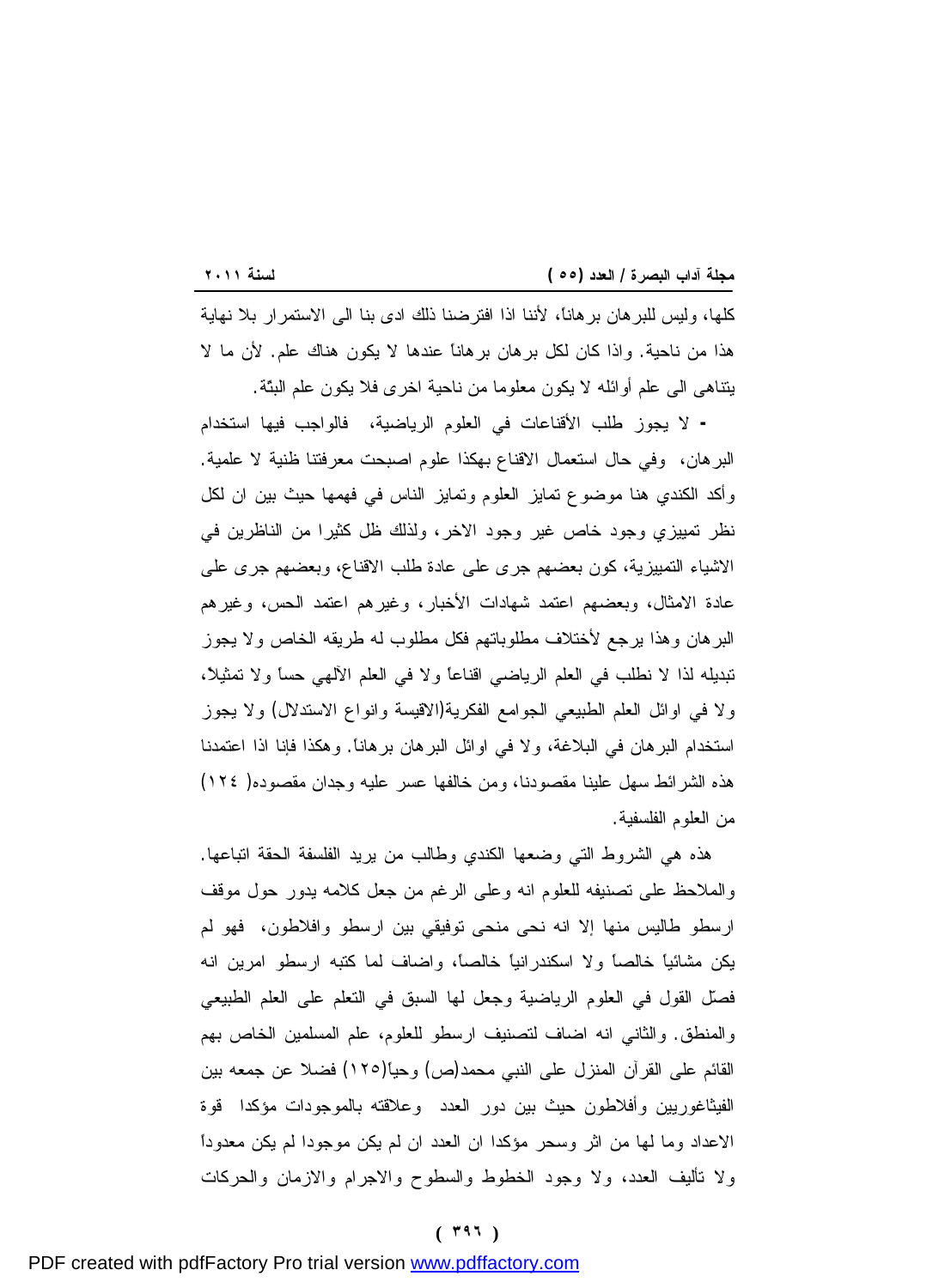<u> 1989 - Johann Barnett, mars eta industrial eta industrial eta industrial eta industrial eta industrial eta i</u> بوصفها من المعدودات فان لم يكن عدد اذن لم يكن علم المساحة ولا علم التنجيم، فهو خالف ارسطو الذي خالف هو الاخر قول افلاطون أن العدد اصل الموجودات، معترضاً كيف يكون العدد الذي يخلو من الهيولى وهو اكثر الامور الرياضية تجريداً اصلاً للموجودات المحسوسة المركبة(١٢٦).

بل نلمس اثراً فيثاغورياً عند فيلسوفنا يتمثل بتأكيده دور الموسيقى في الجانب التطهيري للنفس، فضلا عن تأكيده اهمية الهندسة في قياس المساحات، ناهيك عن وصفه للمعقول بانه وحده هو الحقيقي والكامل والازلي، على حين ان المحسوس ظاهري ناقص، زائل، فهذه الفكرة ظلت مسيطرة على الفكر الفلسفي والفكر اللاهوتي وهي ناتجة عن اهتمام الفيثاغوريين بالرياضيات والتي انبثق عنها نظرية الكليات Universals حيث يبرهن الفيثاغوري على الشكل الهندسي(مثلث) مثلاً دون رسم أي شكل محدود في مكان ما(١٢٧) وفي تأكيده مكانة علم التنجيم يقترب من آراء الصابئة في هذا الموضوع، وبما اننا لسنا بصدد مقارنة ما ذكره الكندي مع الفلاسفة والاتجاهات الفكرية التي سبقته لذا نكتفي بهذا القدر اليسير وسنتطرق لمصدر اخر من مصادر المعرفة عند فيلسوفنا وهو:

**-٢ الدين:** يعتبر الدين مصدرا مهما من مصادر المعرفة عند الكندي. فهو وان كان اول فيلسوف سعى لتعليم الفلسفة اليونانية في العالم الاسلامي الا انه أكد ان المعرفة مكتسبة من طريق الوحي من الكتب المقدسة، وهذه المعرفة غير غامضة بل ارفع مقاماً من أي معرفة مكتسبة اخرى بما فيها المأخوذة من النظام الفلسفي. وحاول ان يبرهن معتمداً على مصطلحات الفلسفة لأثبات عقائده الايمانية كخلق الله للعالم من العدم، وشموله بالعناية الألهية الى وقت فنائه تبعًا لإرادة االله(١٢٨). فهو جعل من المعرفة الدينية اعلى منزلة من الفلسفة، معظما لدور النبوة والانبياء حيث طالب باقتناء الفلسفة لا لغرض الفلسفة بل لكونها تدعوا الى نفس القضايا والمسائل التي دعت لها الرسل الصادقة صلوات االله عليها فكلاهما دعا للاقرار بربوبية االله ووحدانيته وبلزوم الفضائل النافعة المرتضاة عنده وترك كل ضار من الرذائل المضادة للفضائل ، وبلزوم الأعمال المرضية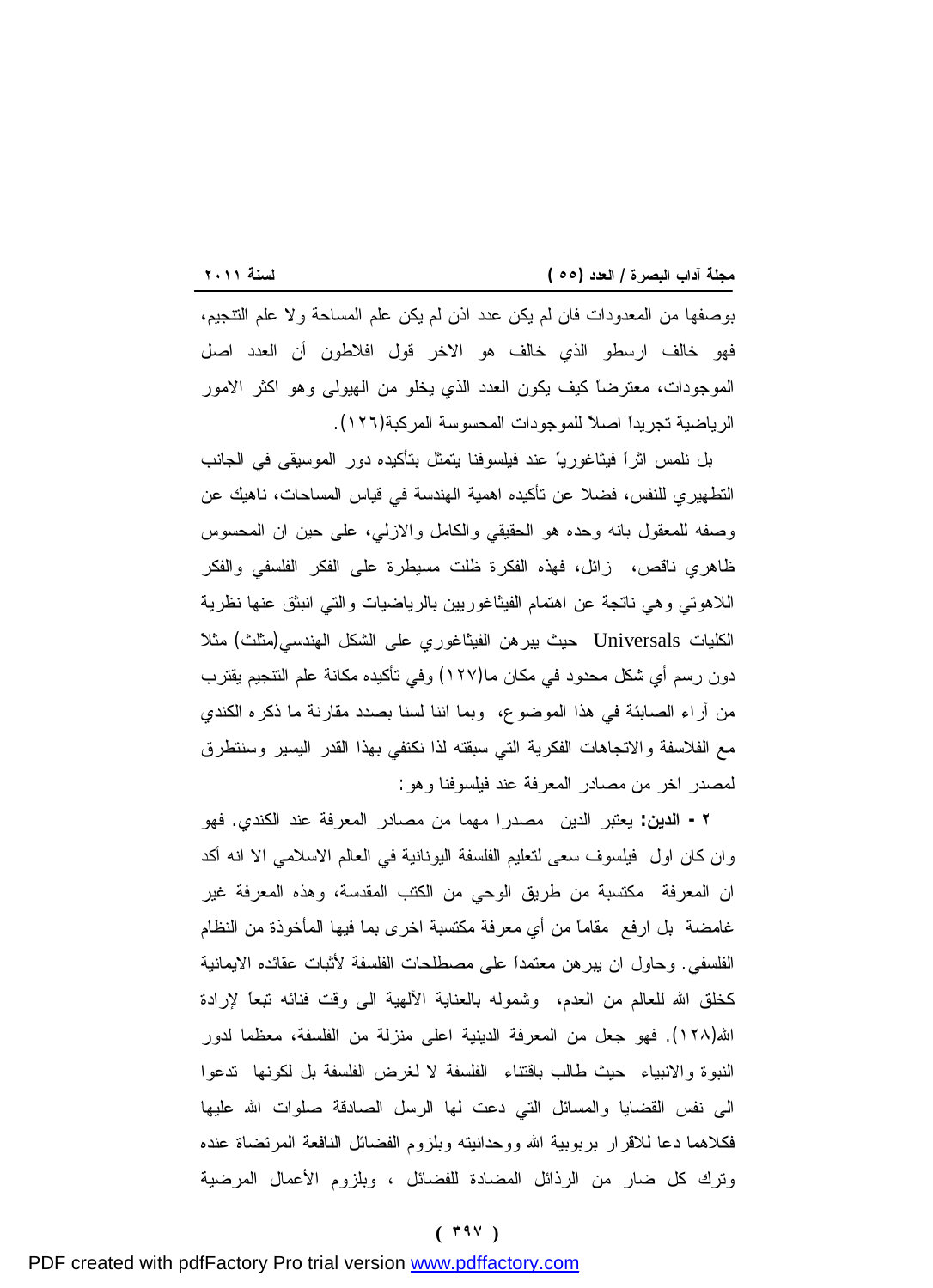<u> 1989 - Johann Stoff, deutscher Stoffen und der Stoffen und der Stoffen und der Stoffen und der Stoffen und der</u> الله(١٢٩) فهو وفق بين الفلسفة والدين كون كلاهما يؤدي الى نفس الهدف طبقا لرأيه(١٣٠) ولكن الانبياء اعظم من الفلاسفة وهذه الامور تتبين عند تتبعنا للخصائص التي يتميز بها علمهم عليهم السلام، ولما يتحلون به من خصال.

فالانبياء علمهم قد عدمه غيرهم من البشر، فالبشر لا يستطيعون ان يتعلموا العلم مالم يعرفوا أوائله ولا يستطيعون الانتقال من علم الى اخر مالم يحيطوا، بالاول كون العلوم مرتبة اول وثان وثالث وهذا حال الفلسفة، اما الانبياء فلا ينطبق عليهم ذلك لان االله يلهمهم الهاما وينير العلم في انفسهم بلا أوائل، فامرهم الهي يقصرعنه جميع الخلق وينقادون لهم بالطاعة(١٣١) فسائر البشر يحتاجون في علمهم الى المعرفة الحسية ليعرفوا علم الجواهر الاولى والى علم الجواهر الثواني معتمدين في ذلك على علمي الكيفية والكمية اللتان من عدمهما عدم علم الجواهر الاولى والثواني وعندها لايستطيعون علم شيء من العلوم الانسانية التي تحتاج معرفتها لطلب وتكلف وحيلة مقصودة مراعين ترتيب العلوم وصولاً الى العلم الآلهي. اما الانبياء فمستثنين من ذلك، غير محتاجين لذلك من طلب او زمان لا يحتاجون حيلة الرياضيات والمنطق، بل حصل لهم العلم بالجواهر الثواني الخفية مع ارادة االله تعالى بتطهير انفسهم وتأييده وتسديده والهامه ورسالاته فتكون أحد خوالجهم العجيبة، أي آياتهم الفاصلة لهم عن غيرهم من البشر في هذا العلم، علم الجواهر الخفية. فيعجز الناس عن الاتيان بمثل افعالهم فتستيقن عقولهم ان ذلك من عند االله جلّ وتعالى،ٰ فائقاً للطبع فيخضعون للنبي بالطاعة والانقياد، وعندها تنعقد فطرهم على التصديق بما أتى به الرسل(١٣٢) ويتميز الانبياء في نوع الاجوبة التي يقدمونها للأسئلة حول الامور الخفية الحقية، حيث تتسم بالايجاز والبيان وقرب السبيل والاحاطة بالمطلوب. وهكذا أجوبة لو قصد الفيلسوف الاجابة عنها لوجد نفسه بحاجة الى جهد يبذل وحيلة معتمدا على ما تعلم واكتسب من معرفة بعد طول البحث والتروض ومع ذلك لا تضاهي اجاباته الاجابات التي يأتي بها الانبياء من حيث الوجازة وأبرز مثال قدمه الكندي على ذلك جواب الرسول الكريم محمد(ص) عندما سأله المشركون(يامحمد من يحيي العظام وهي رميم)

#### **( ٣٩٨ )**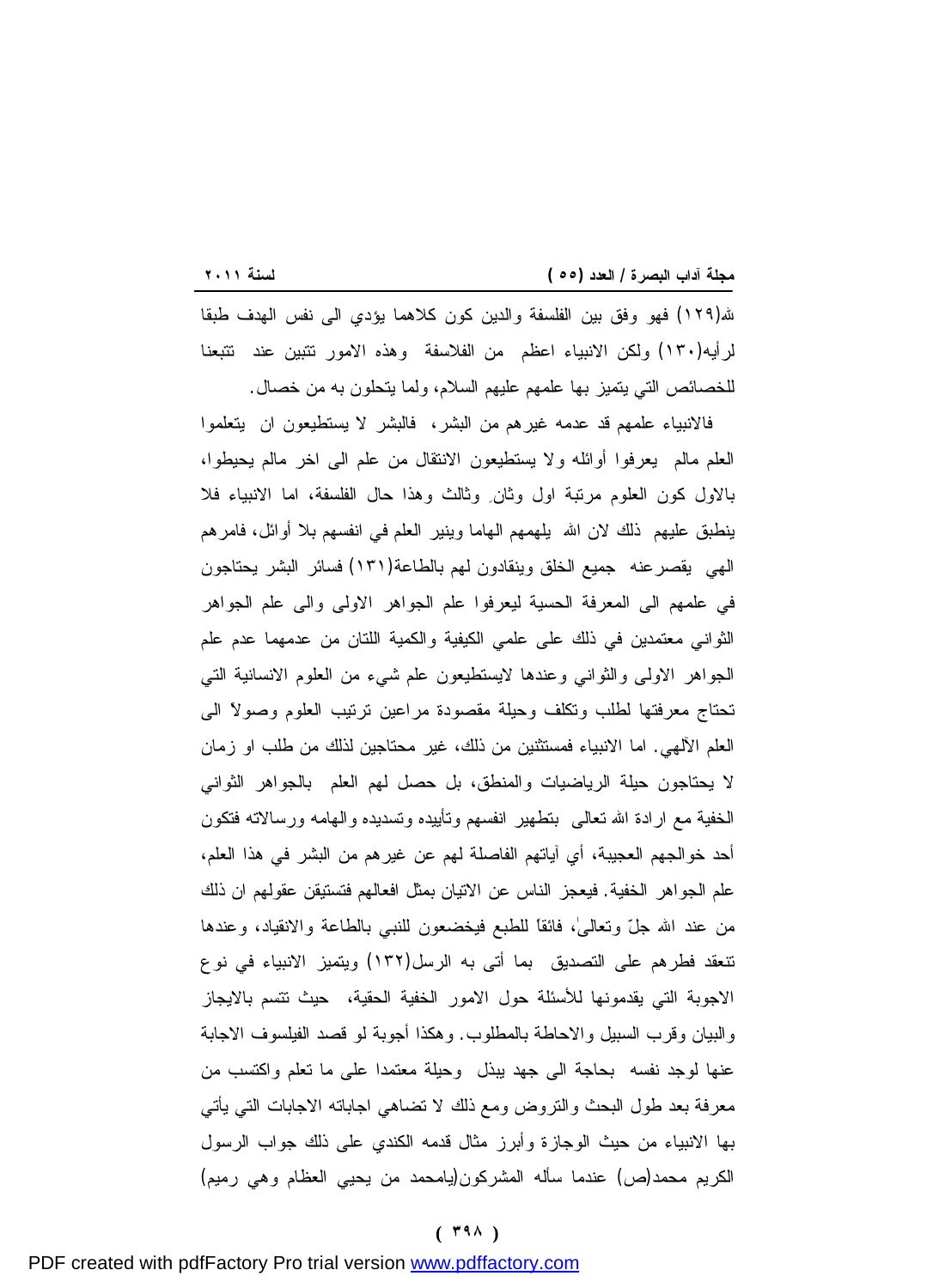<u> Tanzania (h. 1888).</u><br>1905 - Johann Barnett, frantziar frantziar eta idazlea (h. 1808). فأوحى االله اليه:( قل يحييها الذي أنشأها أول مرة وهو بكل خلق عليم، الذي جعل لكم من الشجر الاخضر ناراً فاذا أنتم منه توقدون، أو ليس الذي خلق السماوات والأرض بقادر على أن يخلق مثلهم بلى وهو الخلاّق العليم، إنما أمره اذا أراد شيئاً أن يقول له كن فيكون)(١٣٣) فهذا الجواب كان دليل في العقول النيرة حيث لا يضاهيه أي دليل، فهو أبين وأوجز من انه اذا كانت العظام، بل ان لم تكن، فممكن اذا بطلت بعد ان كانت وصارت رميماً ان تكون ايضاً. وان جمع المتفرق أسهل من صنعه آيس(أي من العدم) ومن ابداعه، وهي عند االله تبارك وتعالىٰ واحدة لا أشد ولا أضعف. لأن القوة التي أبدعت ممكن ان تنشيء ما أدثرت ، وكونها بعد ان لم تكن أمر مدرك حساً، فضلاً عن العقل، والسائل عن هذه المسألة، مقرُّ انه كان بعد ان لم يكن، وان عظمه لم يكن هو معدوم، فعظمه كان اضطراراً بعد ان لم يكن، فإعادة عظامه أي السائل واحياءها كذلك أي انها موجودة حية بعد ان لم تكن حية، فممكن ان تصير حية بعد ان كانت غير ذلك.

وفي هذه الآيات ايضا اثبت الرسول(ص) قدرة االله على ايجاد الشيء من نقيضه، فضلاً عن قدرته تعالىٰ على الجمع بين النقيضين(الذي جعل لكم من الشجرِ الأخضرِ ناراً، فإذا انتم منه توقدون) حيث جعل من لا نار ناراً، او من لا حار حاراً. فالشيء يكون من نقيضه اضطراراً(١٣٤) فالكندي هنا اراد ان يؤكد ان هكذا مسائل لا يستطيع الفلاسفة الاجابة عنها بهذا الشكل كايجاد الشيء من نقيضه، والجمع بين النقيضين امور تخالف ما تعارفوا عليه من قواعد منطقية كالهوية، وعدم التناقض، والثالث المرفوع. اما الرسول فاجاب عنها على لسان الوحي، وهي وعلى الرغم من ذلك لا تخالف العقل بل هي قضية يمكن اثباتها عقلاً حيث اوضح ذلك مؤكداً إن النار لا تكون من النار بل من لا نار، لأن الحادث ان لم يكن حدوثه من غير نقيضه وليس بينهما واسطة فهذا معناه انه يحدث من ذاته، وعندها تصبح ذاته ثابتة أبدا لا اولية لها، لانه اذا كان اليابس ليس من لا نار فهو اذن من نار واذا كانت النار من نار والنار من نار لاستمرينا بالتسلسل الى ما لا نهاية فتكون النار عندئذ سرمدية أبدية أي انها موجودة ولم تكن عدماً ، فاذن لم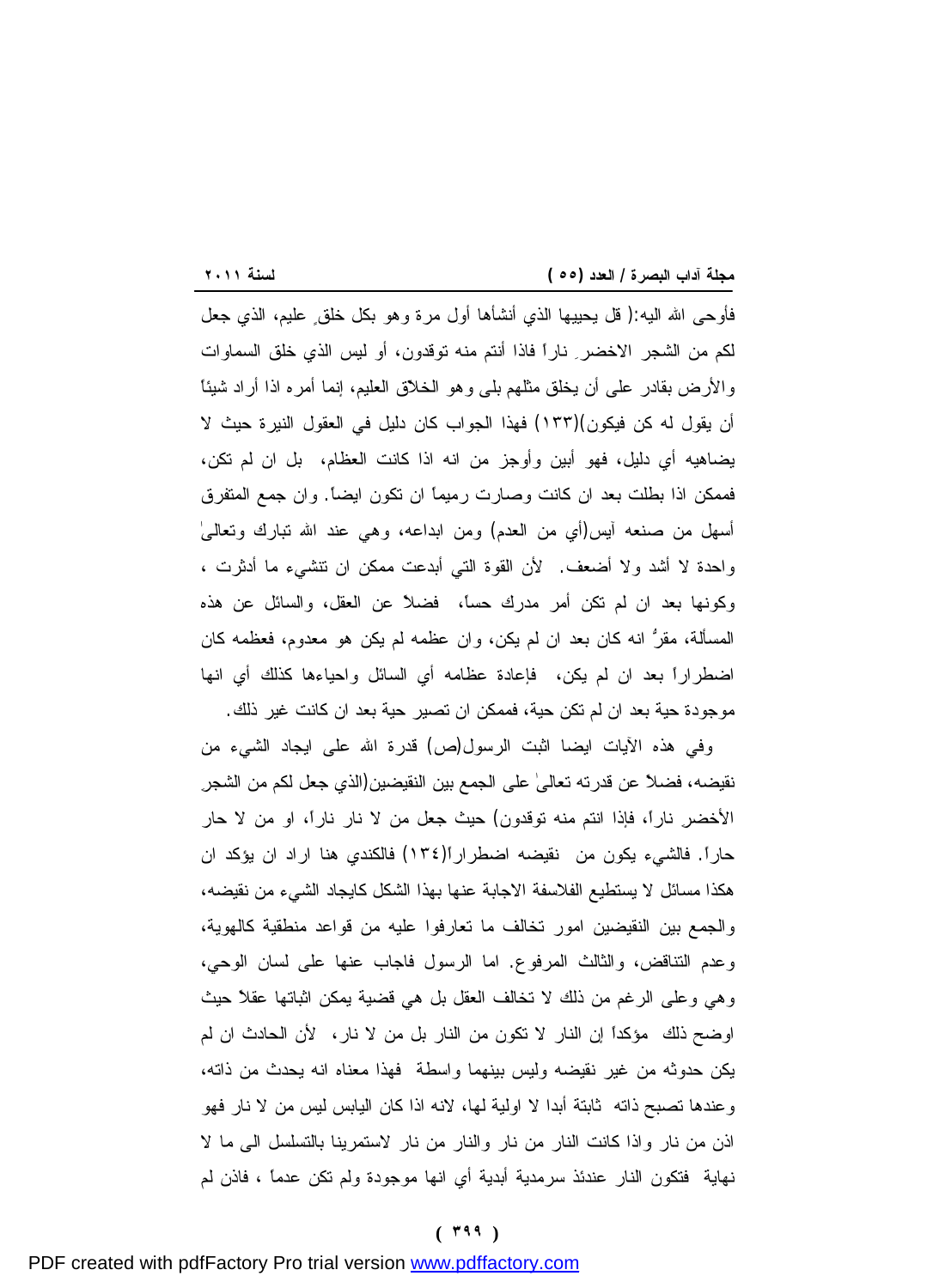<u> 1989 - Johann Barnett, mars eta industrial eta industrial eta industrial eta industrial eta industrial eta i</u> تكن نار بعد ان لم تكن، والحقيقة ان النيران موجودة بعد ان لم تكن وداثرة بعد ان كانت، فالنار اذن من لا نار، وكل كائن من غير ذاته كان، وكل ما هو كائن فمكونه اذن من لا هو أي نقيضه. فالباري قادر على ذلك بل قادر على خلق مثل السماوات والارض، وانه تعالى اذا اراد شيئاً يكون مع إرادته ما أراد(إنما أمره اذا أراد شيئاً أن يقول له كن فيكون) وهكذا رد الرسول على الكافرين الذين أنكروا خلق السماوات معتقدين ان خلقها يحتاج الى مدة زمانية طويلة، فهم أخطئوا لانهم قاسوا فعل الباري على قياس افعال البشر، إذ عملُ الشيء العظيم يحتاج الى مدة اطول، فأعظم المحسوسات اطولها زماناً. وهذا لاينطبق على االله فهو تعالى لا يحتاج الى مدة لأبداعه، كما لا يحتاج في ايجاده للموجودات الى مادة، بل يوجِد شيئاً من لا شيء ، يوجِد الشيء من نقيضه ، ففعله للشيء بكن فيكون .

وبعد ان تكلم عن هذه الآيات العطرة نراه يعلن صراحةً ان البشر لم يقدر بفلسفته ان يجمع في قول بقدر حروف هذه الآيات ما جمع االله تعالى الى رسوله الكريم(ص) من إحياء العظام بعد رميمها، وعن قدرته تعالى على خلق مثل السماوات والارض، وان الشيء يكون من نقيضه وعندها قال:( كاَّست من مثل ذلك الألسن المنطقية المتحيلة، وقصرت عن مثله نهايات البشر، وحجبت عنه العقول الجزئية)(١٣٥).

من كلام الكندي يتضح انه من المعظمين للدين ولكن هذا لا يعني انه لم يوفق بين الدين والفلسفة بل وفق وبناء على ذلك فهو بخلاف الفلاسفة الذين فضلوا الفلسفة على الدين الاسلامي، كما اتهم بذلك ابو نصر الفارابي(١٣٦) ولم يضح بالفلسفة من اجل الدين كما فعل ابو حامد الغزالي. فهو أي الكندي مثلما طالب بالثناء على الانبياء(ع) طالب بالثناء على الفلاسفة الذين تقدمونا ايضاً وهذا ما اثبتناه في صفحات سابقة. ومثلما بين ان هذه الآيات تعجز عنها عقول الفلاسفة، فانه سبق وان بينا موقفه من آية سجود الجرم ووضحنا موقفه القائل بأن احكام الشريعة تفهم بالمقاييس العقلية، فضلاً عن تأكيد دور الحواس والعقل بالاستدلال على وجود الله، الدليل الأنبي. صفوة القول ان فيلسوفنا جمع بين الدين والفلسفة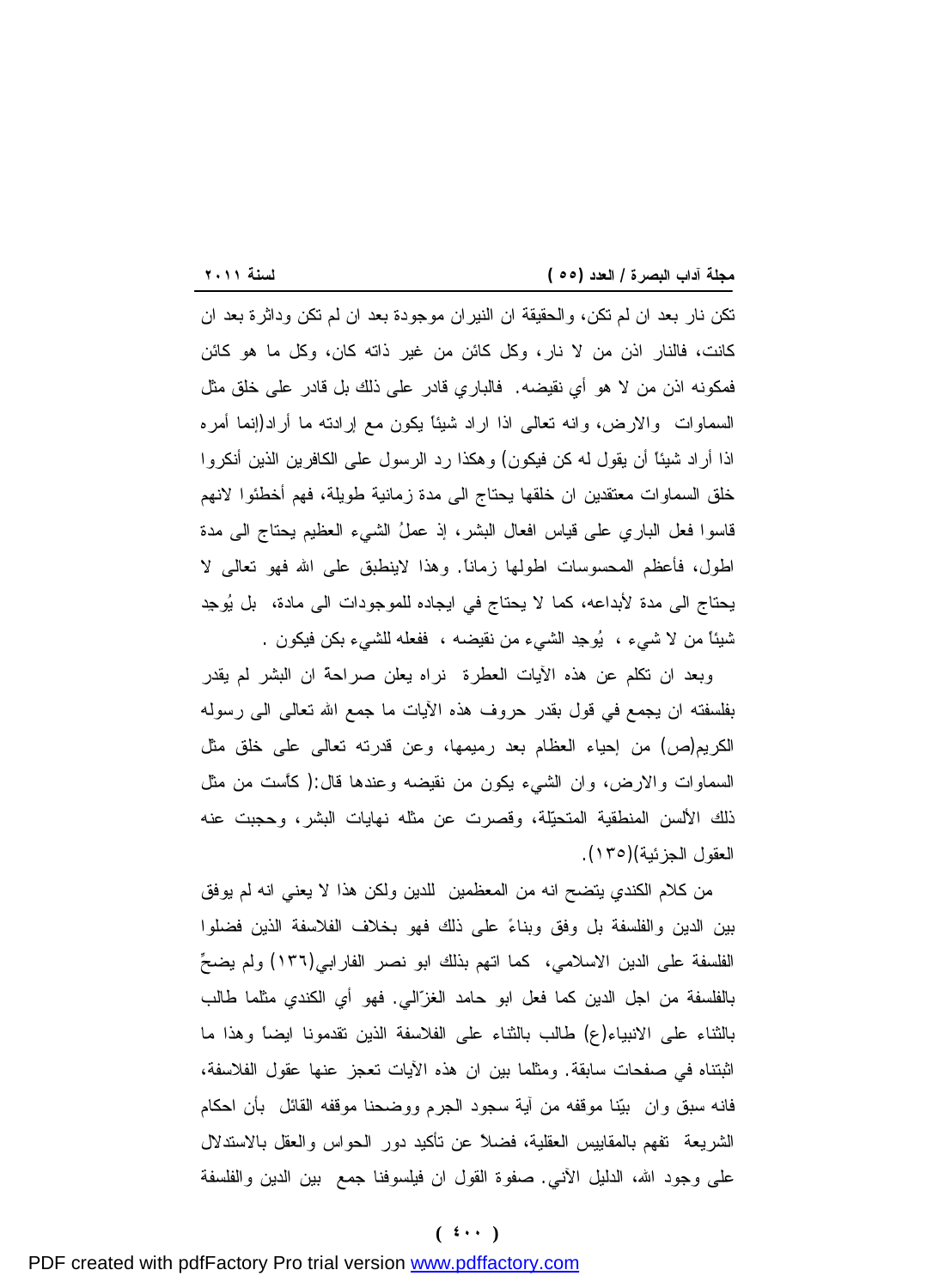<u> 1989 - Johann Barnett, mars eta industrial eta industrial eta industrial eta industrial eta industrial eta i</u> معتبراً كلاهما يهدفان الى نجاة الانسان، ولكنه فضل الانبياء وعلومهم من حيث المرتبة والشرف على الفلاسفة.

ومن كلام الكندي عن علو معرفة الانبياء بالامور الخفية الحقية ومن حديثه عن قضية إحياء العظام وخلق العالم من العدم وان الفلاسفة لا يستطيعون التعبير عنها بهكذا طريق ندرك انه من المؤكدين على محدودية المعرفة البشرية،محدودية العقول الجزئية ففي الدين حقائق يقف عندها العقل وان افضل طريقة هي الايمان بها والاقرار بالعجز حيالها.

وبعد ان حددنا موقف فيلسوف العرب والاسلام من الدين كمصدر من مصادر المعرفة الرئيسة، نود التطرق لموضوع وثيق الصلة بالدين كينبوع من ينابيع المعرفة وهو التصوف.

فإذا تمعنا بآراء الكندي المبثوثة في رسائله يتبين لنا ميله للتصوف، ولكنه يظهر وبشكل اوضح برسالته المسماة(في القول في النفس المختصر، من كتاب ارسطو وفلاطن وسائر الفلاسفة). حيث نلمس دعوته الى الزهد وترك المغريات الدنيوية، وضرورة النظر في حقائق الاشياء، مؤكدا ان اللذة الحقيقية ليست في الماديات، بل في اللذة الخالدة حيث يعيش الانسان على قرب من الأنوار الإلهية(١٣٧) فالنفس بسيطة ذات شرف وكمال وجوهرها من جوهر الباري تعالى، وهي التي تمنع القوة الغضبية والشهوية من ممارسة الاعمال المضرة بالانسان. وهذه النفس اذا فارقت البدن ستعلم كل ما في العالم وهذه قضية أكدها افلاطون وكثير من الفلاسفة القدماء الذين تجردوا من الدنيا وتهاونوا بالاشياء المحسوسة معولين على النظر والبحث عن حقائق الاشياء، فأنكشف لهم من علم الغيب، وعلموا بما يخفيه الناس في نفوسهم من سرائر(١٣٨) وهذه الامور حصلت لهم في حال ارتباط النفس بالبدن اما اذا تجردت وفارقته فانها تكون في عالم الحق الذي فيه من نور االله، لذا دعا الكندي الى ضرورة الزهد في اللذات المادية من مأكل ومشرب... الخ كونها تحجب النفس العقلية من معرفة الاشياء الشريفة، وتمنع الانسان عن التشبه بالله تعالىٰ(١٣٩) مالم يتطهر وتنصقل نفسه صقالة ظاهرة، وعول على فيثاغورس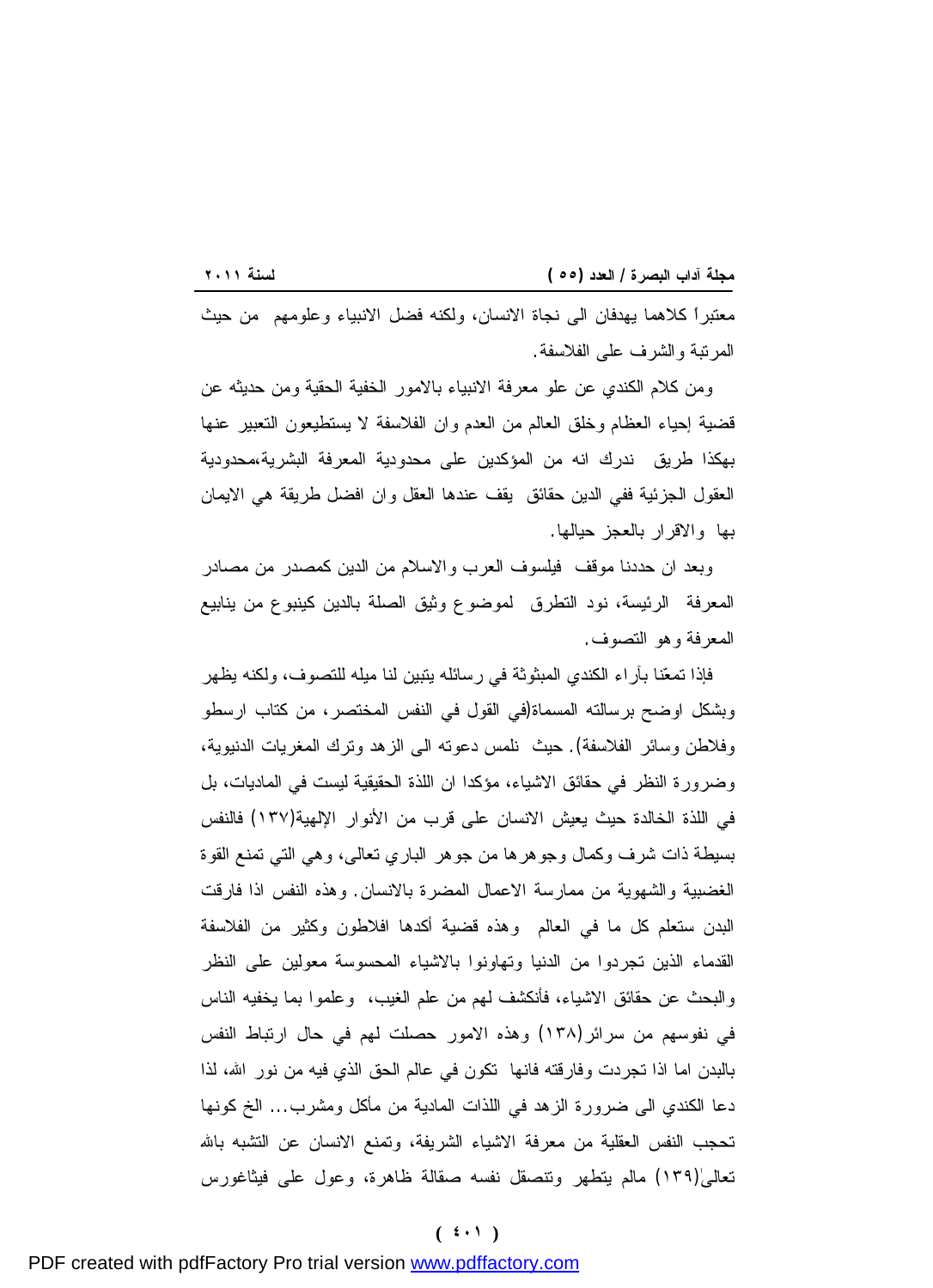لتأكيد هكذا فكرة ، حيث اوضح ان النفس اذا حصل لها ذلك، تتحد بها صورة من نور الباري، وعندها تظهر فيها صور الاشياء كلها ومعرفتها، كما تظهر صور وخيالات الاشياء المحسوسة في المرآة الصقيلة. اما اذا كانت صدئة فلا يتبين فيها جميع الصور، فحال النفس العقلية كحال المرآة ان كانت صدئة دنسة فصاحبها في غاية الجهل، وان كانت صقيلة كانت في غاية المعرفة. وانسان هكذا حاله سيرى في منامه عجائب من الاحلام، كمخاطبة الانفس التي فارقت الابدان، ناهيك عما يفيضه الباري عليها من نوره ورحمته، فتلتذ نفسه لذة دائمة تفوق كل لذة مادية زائلة، لذة روحانية ملكوتية تعقب الشرف الاعظم، خلافاً للذة المادية التي يعقبها الاذى. وبناء على ذلك وجب الزهد في اللذات المادية الدنيوية، كون مقامنا في الدنيا قصير ومن كان هدفه طلبها فهو في غاية الجهل لأن مقامنا ومستقرنا الحقيقي الذي نتوقعه، هو العالم الأعلى الشريف الذي تنتقل اليه نفوسنا بعد الموت حيث تقرب من الباري ونوره ورحمته فتزداد رؤية عقلية لا حسية(١٤٠) فالنفس خالدة لا تموت حيث تبقى بعد موتها عالمة بسائر الاشياء كما يعلم الباري بها او دون ذلك برتبة يسيرة لانها من نوره تعالى، والكندي عرج في هذا الموضع على افلاطون واضاف كلمة وسائر الفلاسفة، مؤكداً أن النفس اذا فارقت البدن وصارت في عالم العقل فوق الفلك، وصارت في نور الباري، ورأته وطابقت نوره وجلّت في ملكوته عندها سينكشف لها علم كل شيء فتكون الاشياء كلها بارزة لها مثل ما هي بارزة للباري تعالىٰ وعندها تعلم كل ظاهر وخفي وتقف على كل سر وعلانية(١٤١). ولكن هذا الامر لا يتحقق لكل النفوس، لأنها تتفاوت في درجة صفائها، فالنفس العقلية وفقا لأفلاطون والفلاسفة القدماء اذا فارقت الجسد كانت خلف الفلك في عالم الربوبية حيث نور االله، اما اذا كان فيها دنس واشياء خبيثة فمنها ما يصير الى فلك القمر فيقيم هنالك مدة الى ان تتطهر وترتفع الى فلك عطارد وتقيم مدة وبعد تهذيبها ترتفع الى فلك كوكب اعلى الى ان تصير الى الفلك الاعلى فترتفع الى عالم العقل وتصبح في أجلّ محل واشرفه حيث لا يخفى عليها شيء، ويفوض الباري لها اعمالاً من سياسة العالم حيث تلتذ بفعلها والتدبير لها،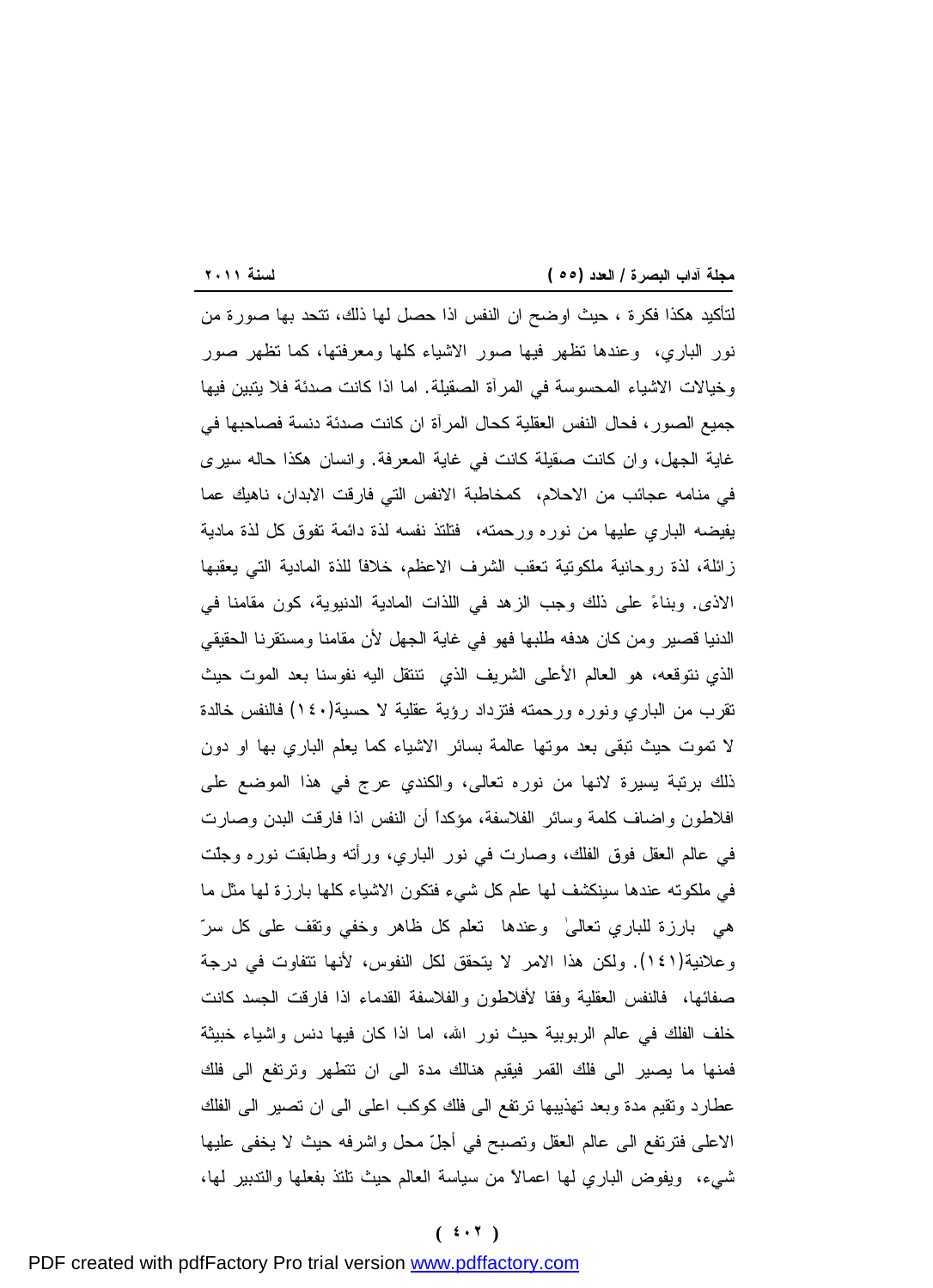وهذا ما أثبته افلاطون وأوجزه وجمع فيه معاني كثيرة(١٤٢) فهذه النعم كلها بامكان الانسان نيلها حيث ندرك انه اراد ان يوضح ان الانسان حر في اختيار طريقه، نحو اعلى المقامات حيث العالم الالهي او نحو اسفل سافلين حيث يجعل همه الدنيا ومغرياتها الزائلة، فالأنسان من الأَُولى له ان يختار الطريق الاول وان يلجأ الى العزلة وترك معاشرة قرناء السوء، والحفاظ على عزة النفس جاعلاً من طلب القرب من الله هدفه الرئيس متوكلاً عليه في كل الامور صغيرها وكبيرها قليلها وكثيرها، سهلها وصعبها فالتقرب من العالم الالهي هوالذي يمنح الانسان معنى للحياة خلافاً للجهلاء الذين هم في نظر الكندي امواتاً وان كانوا في صورة أحياء، فاللذة الحقة هي الروحية التي تجعل صاحبها يتمتع بنشوة المعرفة التي لا تزول ونظيرهذه الافكار نجده بأبيات شعر نسبها ابن ابي أصيبعة لفيلسوفنا جاء فيها:

| فغمض جفونك أونكــس        | أناف الذنابي علـــي الارؤس |
|---------------------------|----------------------------|
| وفي قعر بينك فاستجلس      | وضائل سوادك وأقبض يديك     |
| وبالوحدة البوم فاستأنـــس | وعند مليكك فابغ العلو      |
| وإن التعزز في الأنفس      | فان الغني في قلوب الرجال   |
| غنبي وذي ثروة مفلـــس     | وكائن نرى من أخى عسرة      |
| على انه بعد لم يرمس       | ومن قائم شخصه ميت          |
| نقيك جميع الذي تحتس(١٤٣)  | فان تطعم النفس ما تشتهي    |

فالكندي فيلسوف ومتصوف، ولكن تصوفه ينطلق من الفلسفة لذا يعتبر تصوفه نظرياً فلسفياً حيث أكد دور الفلسفة فيه واهمية الفلاسفة بوصفهم شخصيات عظيمة يجب الاقتداء بهم وتتبع ما فعلوه للوصول الى مشاهدة ماكشف لهم من نور الباري تعالى.ٰ

الى هنا ينتهي حديثنا عن التصوف وعن الدين كمصدر او ينبوع من ينابيع المعرفة وعندها سنتطرق للموضوع الاخير وهو.

# **رابعا : التفاوت المعرفي**

لو تمعنا في جنبات الفقرات والمواضيع السابقة في بحثنا يتضح لنا تأكيد الكندي على فكرة التفاوت المعرفي هذه وبما انها مذكورة في مواضيع متعددة سبق وان ناقشناها لذا سنشير لها بصورة مقتضبة دون ذكر الهوامش الا في الافكار

**( ٤٠٣ )**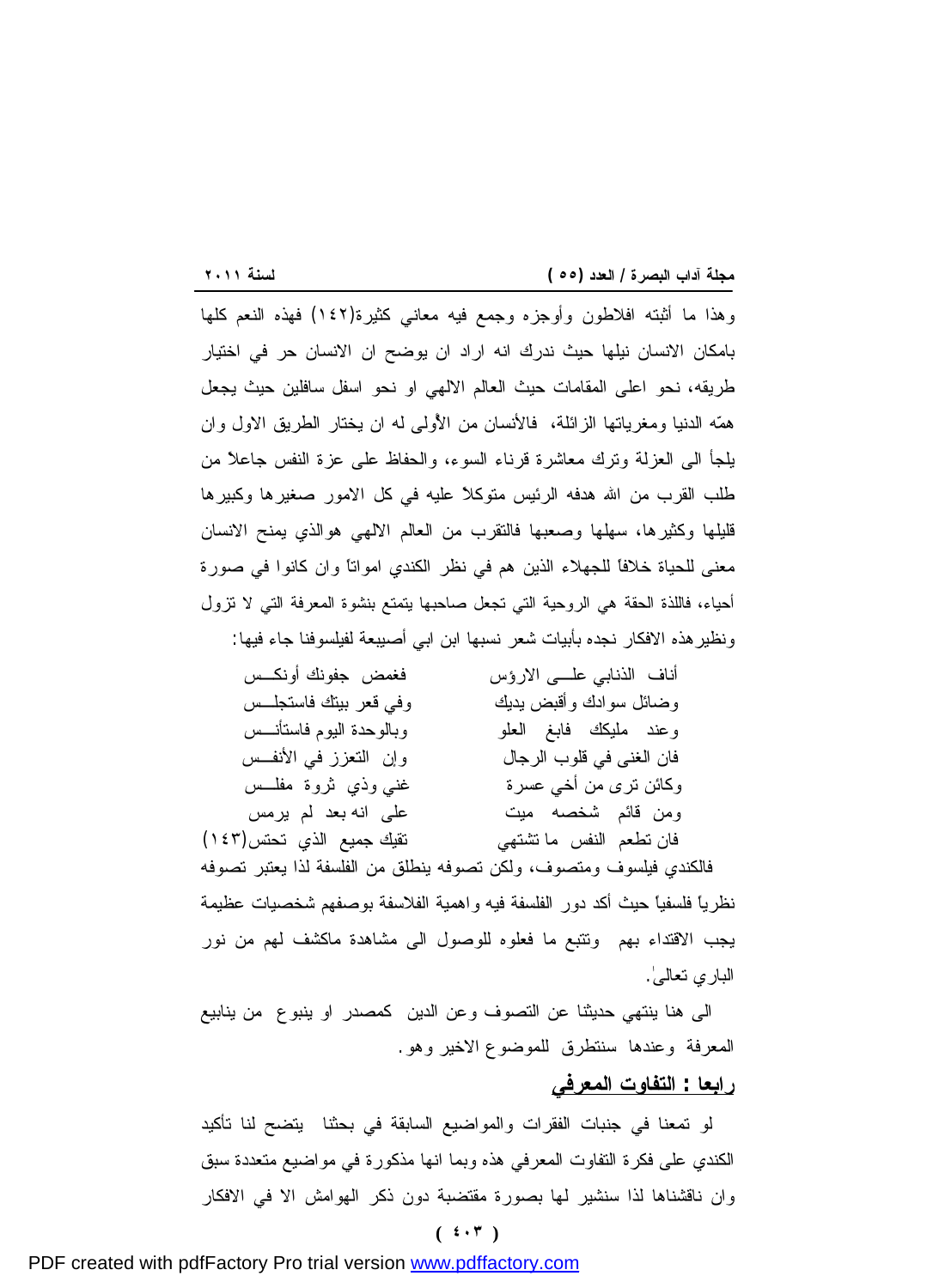<u> 1989 - Johann Barnett, mars eta industrial eta industrial eta industrial eta industrial eta industrial eta i</u> الجديدة التي تتعلق بهذا الموضوع فنقول انه في حديثه عن دور الحواس بالمعرفة أكد انها تكون عند بعض الناس سليمة قوية، بينما تضعف عند غيرهم سواء كان سبب الضعف هذا خارجياً او داخلياً وبناء على ذلك تكون مدركاتهم مختلفة في درجة الوضوح.

وفي حديثنا عن القوة المتخيلة ثبت لنا ان فيلسوف العرب والاسلام يعلن عن تفاوت الناس فيها فهي وان كانت موجودة عندهم إلا ان عملهاعند الخواص البارعين يكون اكبر حتى انهم لم يضطروا لغرض استحضارالصورالمجردة للأشياء الى الانقطاع عن اكثر المحس. كما أكد على تفاوت البشر في توقعاتهم المستقبلية بناء على نوع المقدمات التي يستخدمونها، فمنهم من تصدق ومنهم من تكون معرفتهم ظنية وعليه فهم متفاوتين في المستوى الفكري.

فضلا عن اختلاف مستويات مطلوباتهم من العلوم، حيث يعتمد بعضهم على عادة الأمثال وغيرهم يعتمد شهادات الأخبار، وبعضهم يعتمد على الحس وغيرهم على البرهان. وقضية التفاوت هذه بين الناس تشمل ايضاً اختلافهم من حيث صفاء جوهر نفوسهم، فمنهم من يرى في منامه أشياء تتحقق اعيانها بالواقع، ومنهم من تتمثل له رموزها ومنهم من يرى في اليقظة خلافاً لما رآه في النوم، وبعضهم تكون احلامه اضغاثاً وهذه أدنى المراحل فالسبب ضعف القوة المسؤولة عن ذلك(المتخيلة) عند البعض، وقوتها عند البعض الاخر ناهيك عن علاقة الرؤيا الصادقة بموضوع صفاء جوهرالنفس من الذنوب والابتعاد عن اللذات المادية الزائلة فهكذا بشرتصبح لديهم معارف لاتوجد عند من جعل من الدنيا شغله الشاغل فيكون محروماً من نعمة النورالإلهي الذي ينير نفسه بالمعارف الحقية. كالفلاسفة الإلهيين وفي هذا دلالة على التفاوت المعرفي ايضاً.

وإذا تتبعنا ما ذكره الكندي في حديثه عن دور العقل في فهم النصوص النقلية في تفسيره لمعنى السجود نجده تطرق لقضية رفض بعض رجال الدين لموضوع التأويل حيث وجه لهم نقداً، كونهم يرفضون التأويل العقلي لها، وندرك من ذلك اختلافهم في فهم النصوص الدينية وهذا تفاوتاً بينهم ايضاً.

### **( ٤٠٤ )**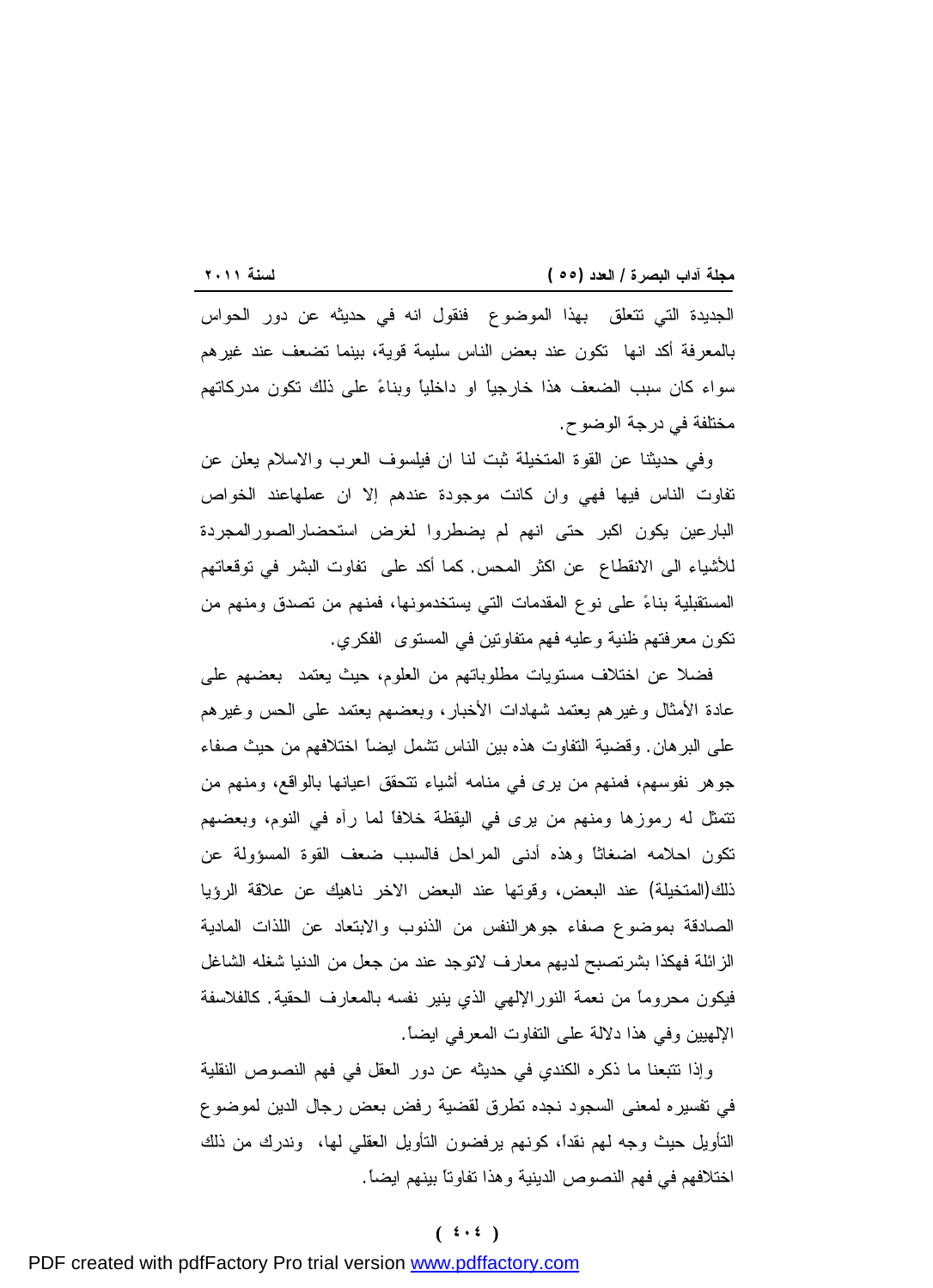<u> 1989 - Johann Barnett, mars eta industrial eta industrial eta industrial eta industrial eta industrial eta i</u> وقضية التفاوت تظهر جلية ايضاً في حديثه عن الفرق بين علم الانبياء(ع) وعلم الفلاسفة، وعلم كافة البشر. وإذا أردنا اعطاء تقسيماً لطبقات البشر عند الكندي وبناءاً على ما تقدم لوجدناه يتمثل من الادنى الى الاعلى:

**-١** العامــة -٢ رجال الدين

-٣ الفلاسفة الإلهيون ، ذوي النزعة الصوفية -٤ الأنبياء

اما الذي لم نذكره في هذه الدراسة حول التفاوت المعرفي فهو دورالاجسام السماوية في اختلاف اخلاق الانسان فضلاً عن اختلاف الاشكال والالوان والقدرات على المعرفة. فأكد ان اهل البلاد التي تكون تحت معدل النهار ويقصد خط الاستواء فبسبب افراط حرارة الشمس حيث تتردد هناك في السنة مرتين وتكون قائمة في النهار لذا تجعل اهلها سوداً وشعورهم جعدة قصيرة وتعظم، فضلاً عن جحوظ اعينهم وتفطرح أنوفهم وكبر شفاههم، ناهيك عن طول قاماتهم. ويكونوا من حيث افعالهم وتصرفاتهم، شديدي الغيض والغضب بسبب شدة الحرارة واليبس عليهم. وتكون رؤيتهم غير ثابتة، بل متغيرة وعلة ذلك لغلبة الغضب والشهوة عليهم.

اما الذين يسكنون ما يلي القطب الشمالي، حيث شدة البرد هناك فيكونوا صغيري العيون والشفاه والانوف، الوانهم بيضاء وشعورهم منبسطة غير مجعدة ، وتغلظ اسافلهم لغلبة البرودة والرطوبة عليهم ، فتنحصر الحرارة في قلوبهم ، فيكونوا ذوي وقار وشدة قلوب وصبر ، مع برودة في الرغبة الجنسية فيكثر فيهم العفاف (١٤٤) .

اما المتوسطون أي الذين يسكنون في المناطق المعتدلة، فتكون امزجتهم معتدلة لذا يقوى فكرهم ويكثر فيهم البحث والنظر وتكون أخلاقهم معتدلة(١٤٥) فالكندي اعطى للاجسام السماوية دوراً واضحاً في تفاوت الناس من حيث الاخلاق والشكل ومن حيث القدرة على المعرفة وفضل الذين يعيشون في المناطق المعتدلة كونهم أهل للمعرفة خلافاً للذين يسكنون المناطق الحارة جداً. اما اهل المناطق الشمالية فهم وان كانوا مؤهلين للمعرفة اكثر من اهل المناطق الحارة إلا انهم لا يفوقون اهل المناطق المعتدلة. فهو بين دور الطبيعة في موضوع تفاوت

**( ٤٠٥ )**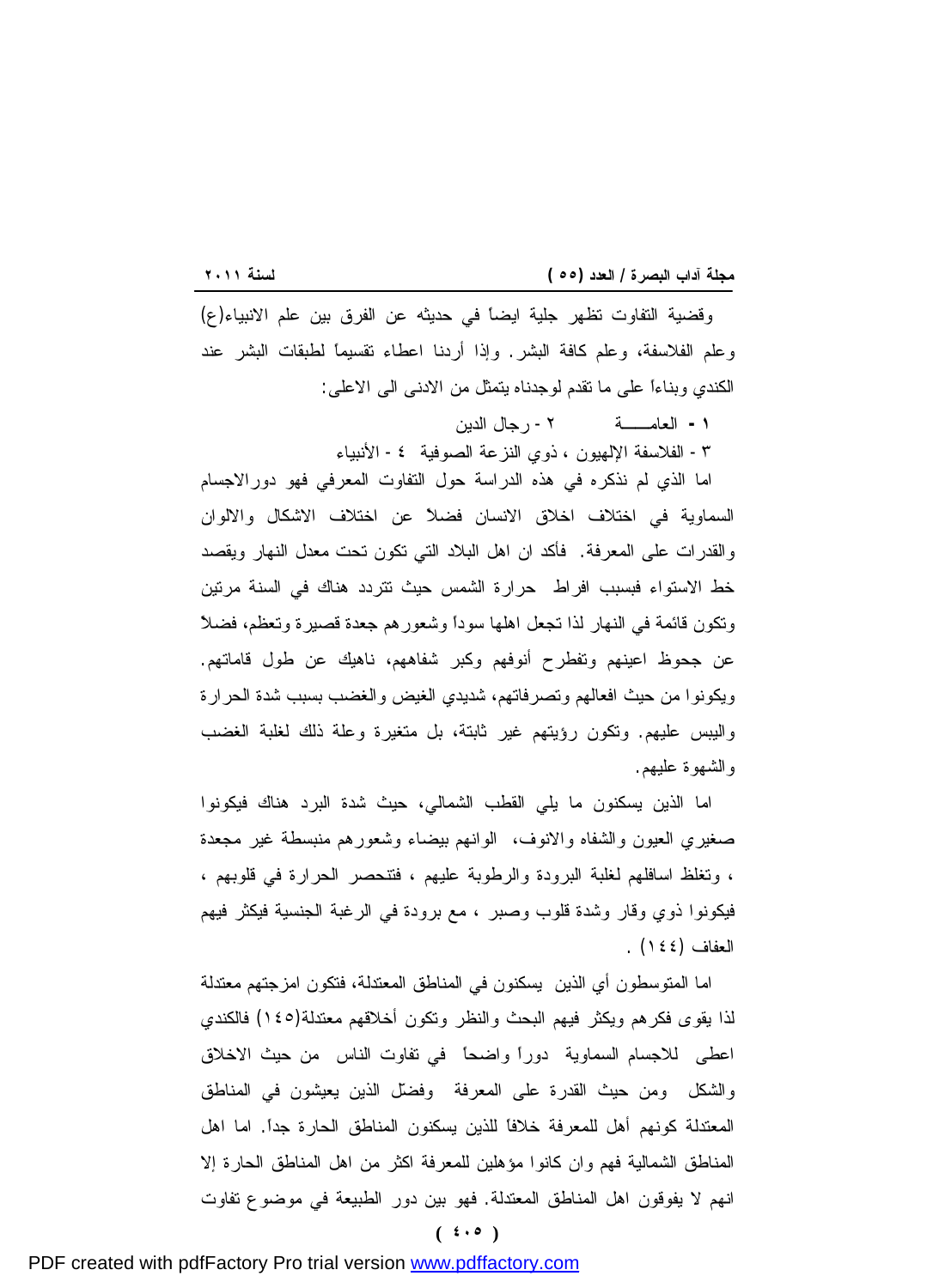<u> 1989 - Johann Barnett, mars eta industrial eta industrial eta industrial eta industrial eta industrial eta i</u> الناس هذا. وذكر الجاحظ عن الكندي ان الامم التي تختلف الوانهم واخلاقهم واشكالهم وقرائحهم تختلف عقولهم ايضا كون العقل:(عضو من الاعضاء وجزء من تلك الاجزاء كالتفاوت بين الصقالبة والزنج)(١٤٦).

فيظهرمن كلامنا انه ذكرسبباً طبيعياً لاختلاف امكانات الناس على المعرفة ولكن هذا السبب الطبيعي المتمثل بالاجسام الفلكية لا يعد هو الأوحد بل هناك سبب ميتافيزيقي، فالاجسام الفلكية حقيق انه جعلها العلة القريبة الفاعلة إلا انها لم تفعل من تلقاء ذاتها، بل منحها الله تعالىٰ هذه القدرة وعندها يكون سبب تفاوتهم الرئيس هو الحكمة الإلهية(١٤٧).

وبعد ان وضحنا موقفه من اختلاف الناس في قدراتهم المعرفية، وذكرنا اسبابه نود توضيح مسألة مهمة وهي بالتأكيد لا تخفى على المختصين خلاصتها:

اننا لما وضحنا اختلاف البشر في معارفهم وعبرناعنه بالتفاوت المعرفي، فاننا لا نقصد ان الكندي قال بنسبية المعرفة Knowledge of Relativity كما فعل السفسطائيون، بحيث يعتقد من كلامنا انه جعل من الانسان مقياس الحقائق، وبما ان البشر متفاوتون في معرفتهم لها تكون المعرفة حينها نسبية متغيرة والحقائق متغيرة لا ثبات لها.

بل ما نعنيه بالتفاوت المعرفي هو ان الحقائق لها وجودها الخاص والذي يتغير هو مستوى فهمنا لها كوننا نختلف عن بعضنا من حيث المستوى الفكري كون البشر غير متساوين في قدراتهم العقلية، وفي قوة عمل الحواس والمتخيلة، وفي صفاء جوهر نفوسهم، فمن الناس الجاهل والعالم والاعمى والمبصر، والفيلسوف والمتصوف والنبي، فلا يتساوى الانسان الجاهل مع الفيلسوف في المعرفة ولا يتساوى الفيلسوف وكافة شرائح البشر في علمهم مع علم النبي (ص) .

الى هنا ينتهي موضوع التفاوت المعرفي وعندها لا يسعنا أولاً وآخراً إلا التوجه لشكر الباري الذي اعاننا على إتمام هذه الدراسة موضحين خلاصة ما استنتجناه منها .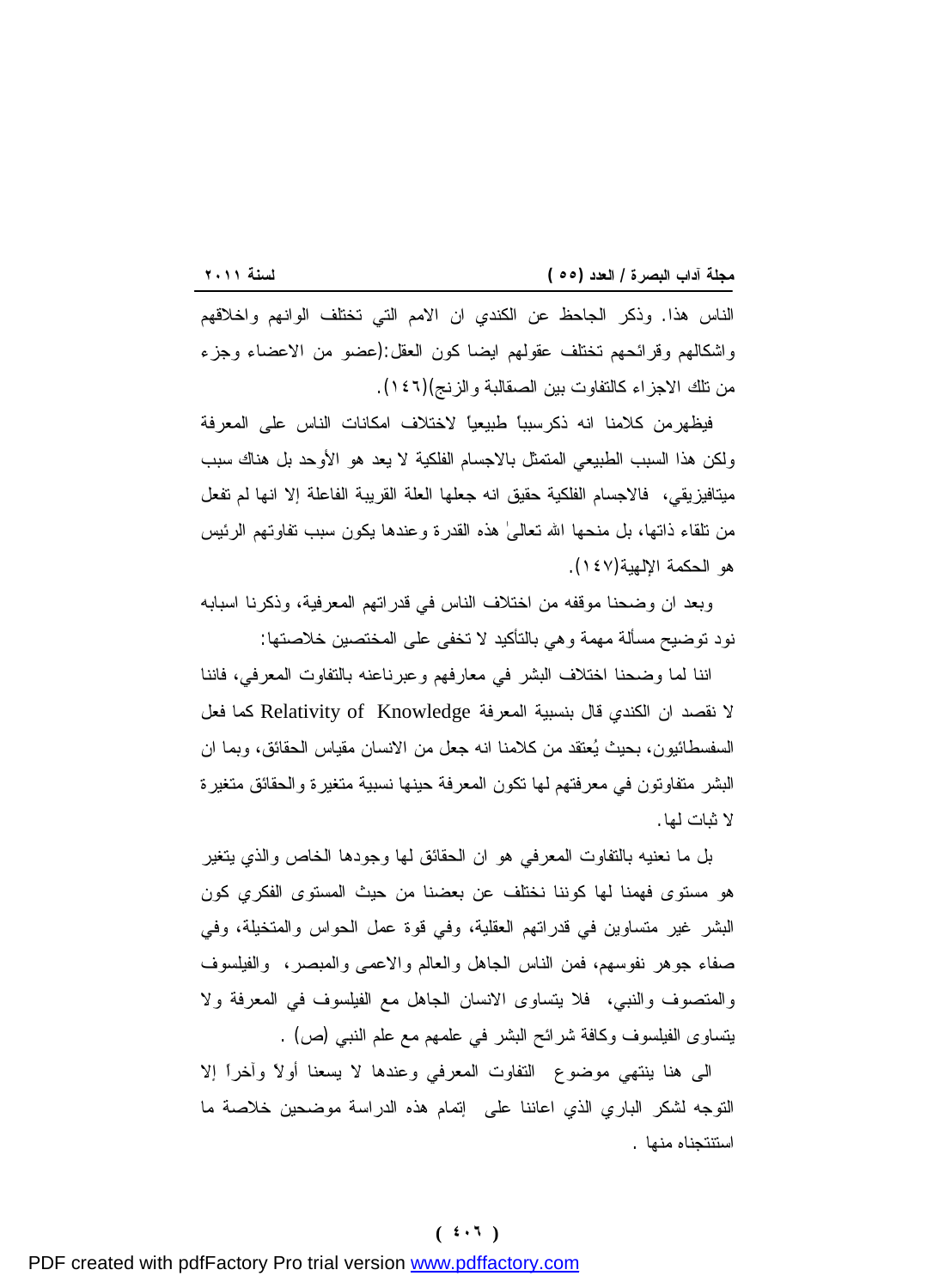# **الخـاتمــــة :**

نستخلص من هذه الدراسة ان الكندي من القائلين بإمكان المعرفة، ومن المؤكدين على دور الجسد والنفس بالمعرفة فضلا عن تأكيد العلاقة الوثيقة بين الذات العارفة والموضوع المعرف وتتمثل ادوات المعرفة بالحواس الخمس التي تدرك المحسوسات الجزئية وتنقل صورها الى القوة المصورة فتؤديها الى الحفظ. اما العقل فقد منحه مكانة جليلة، والعقل يتعامل مع الكليات مع الافكار المجردة Ideas bstract خلافاً للحواس التي تتعامل مع الحقائق المادية المشخصة Concret Facts . فالكندي من القائلين بالمعرفة النزوعية وهو في جمعه بين الحس والعقل يعتبر نقدياً. وهومع ذلك فيلسوف تجريبي حيث أكد دور التجربة العلمية .

اما عن مصادر المعرفة نجده يؤكد على الفلسفة والعلوم المندرجة تحتها، الرياضيات والمنطقيات والطبيعيات وما بعد الطبيعيات(الميتافيزيقا ) ثم الاخلاق والسياسة جاعلاً من أرسطو مرجعاً لهذه العلوم .

وبالمقابل نجده يؤكد الدين كمصدر آخر للمعرفة ما دامت هناك حقائق غيبية لا تستطيع الحواس ادراكها ولا العقل تمثلها لذا فالانبياء(ع) يمدونا بهكذا حقائق حيث نؤمن بها قلباً وبالمقابل هناك طريق اضافي للتعامل معها من خلال تصفية جوهر النفس(التصوف) وهو عندما بين ان هناك حقائق لا تدرك حساً ولا تتصور عقلاً أكد بلا شك حدود الانسان المعرفية اي ان للحواس والعقل حدود لا يمكن تجاوزها

فضلا عن تفاوت الناس في معرفتهم كون حظوظهم من التعليم مختلفة ورغباتهم متباينة وحواسهم ليست بنفس الدرجة من القوة ولا امكاناتهم العقلية متساوية، ولكن هذا لا يعني ان الانسان هوالذي يضع عالمه المعرفي بل الحقائق تبقى حقائقاً ولها وجود موضوعي. فالموضوع المعرف مستقل بوجوده يتحول الى معرفة بعد إدراكه . فالمعرفة عند فيلسوفنا مكتسبة وليست فطرية .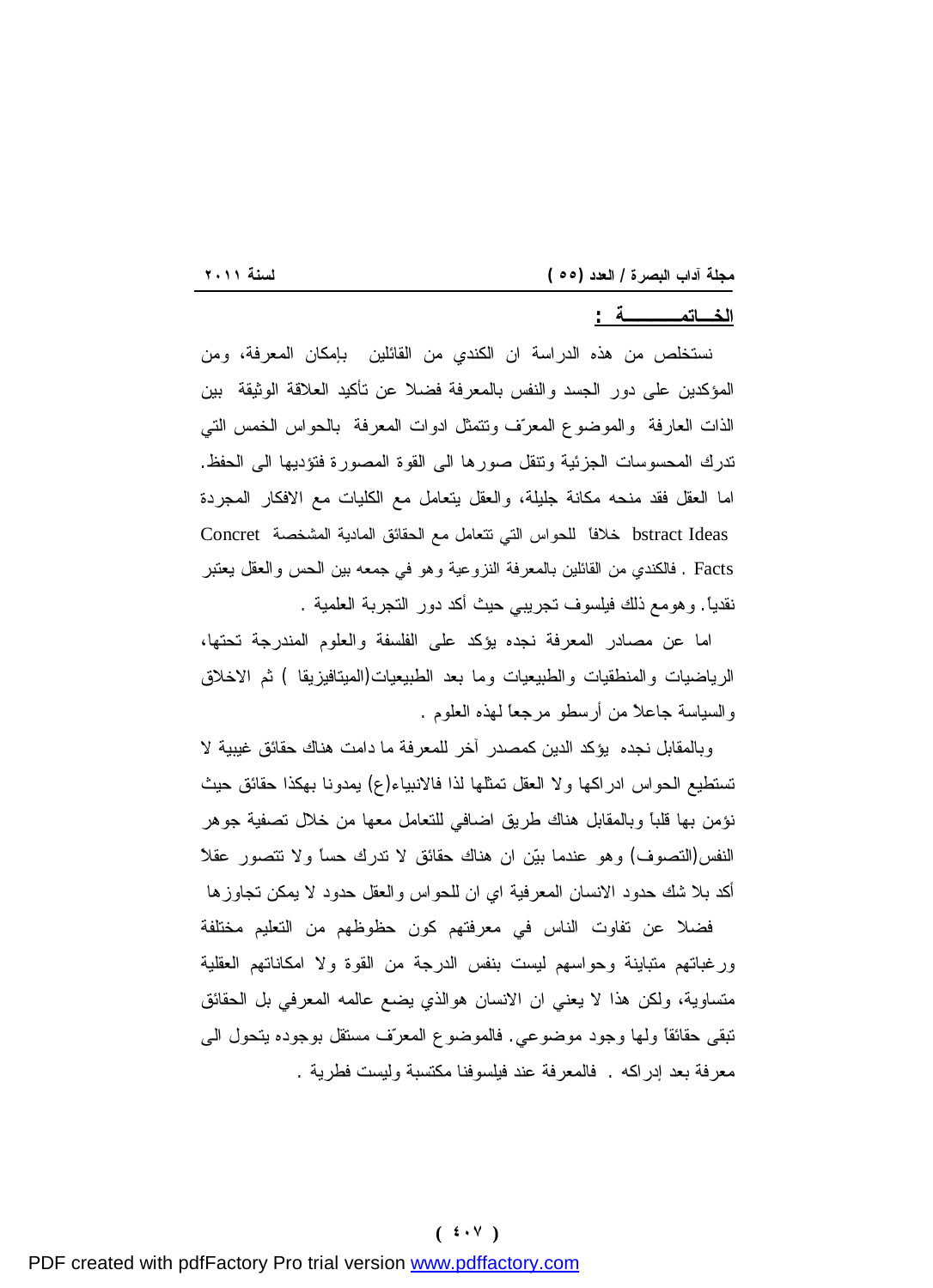<u> 1989 - Johann Barnett, mars eta industrial eta industrial eta industrial eta industrial eta industrial eta i</u>

**الهوامــــــش**

(١) يلاحظ اننا استخدمنا مصطلح نظرية المعرفة Knowledge of Theory بوصفه نفس معنى الابستمولوجيا وهذا ما يراه اغلب الباحثين. ولكن في اللغة الفرنسية والى عهد قريب كانت تفرقة واضحة بين ما يطلق عليه La de hèorie connaissanceأي نظرية المعرفة، وما يطلق عليه èpistèmologie أي الابستمولوجي، فالثانية تدل عند بعض الكتّاب على فلسفة العلوم، ولكن بمعنى اكثر تحديدا، فهي ليست دراسة المناهج العلمية التي هي موضوع علم مناهج البحث ويؤلف قسماً من المنطق. ولا هي تأليف او استباقٌ واقتراح للقوانين العلمية على طريقة الوضعية التطورية. بل هي في جوهرها دراسة نقدية للمباديء والفروض والنتائج التي بمختلف العلوم ابتغاء تحديد ايهما المنطقي لا النفساني، وقيمتها ومداها الموضوعي وعلى هذا الاساس حصل التمييزعندهم بين المصطلحين وعدوا المصطلح الاول الذي يدل على دراسة العلاقة بين الذات والموضوع في فعل المعرفة حيث تهدف الى تحديد قيمة معارفنا وحدودها. ولكن تحت تأثير الكلمة الانجليزية وبالعودة الى الاصل الاشتقاقي epistème معرفة وLogos ، علم اصبحت هذه الكلمة تدل على نظرية المعرفة بوجه عام، وليست على فلسفة العلوم وحدها وإن أصر بعض الكتاب على تلك التفرقة. ينظر د. عبدالرحمن بدوي، مدخل جديد الى الفلسفة، مطبعة الرسول، الناشر مدين، ايران، ط ٣ ، ١٤٢٨ه ، ص.٦٩-٦٨-٦٧ (٢) د. عبدالمنعم الحفني، موسوعة الفلسفة والفلاسفة، مكتبة مدبولي، ط ،٢ ،١٩٩٩ ج۱، ص۲۱ (٣) أندريه لالاند، موسوعة لالاند الفلسفية، ترجمة خليل احمد خليل، منشورات عويدات في باريس وبيروت ، ط ،٢ ،٢٠٠١ ص ١٤٥٥ . (٤) فؤاد كامل وآخران، الموسوعة الفلسفية المختصرة، نقلت من الانجليزية الى العربية، دار القلم بيروت ، منشورات مكتبة النهضة ، بغداد ، ،١٩٨٣ ص -٤٧٥ ٤٧٦ . (٥) المصدر نفسه ، ص ٤٨٢-٤٨٠ . (٦) د. جميل صليبا، المعجم الفلسفي(بالالفاظ العربية والفرنسية والانجليزية واللاتينية ) مطبعة سليمان زاده ، الناشر ذوي القربى، قم، ط ،١ ١٣٨٥ھ ، ج ٢ ، ص -٤٧٨ .٤٧٩ والمعروف عن صليبا انه استخدم مصطلح Gnosiology باللغة الانجليزية للتعبير عن نظرية المعرفة بدلا من مصطلح Knowledge of Theory آنف الذكر – ينظر المصدر نفسه ، ص ٤٧٨ . (٧) د. توفيق الطويل، أسس الفلسفة، دار النهضة العربية، القاهرة ، ط ٧ ، ١٩٧٩ ، ص ٢٩٨ - ٢٩٩ .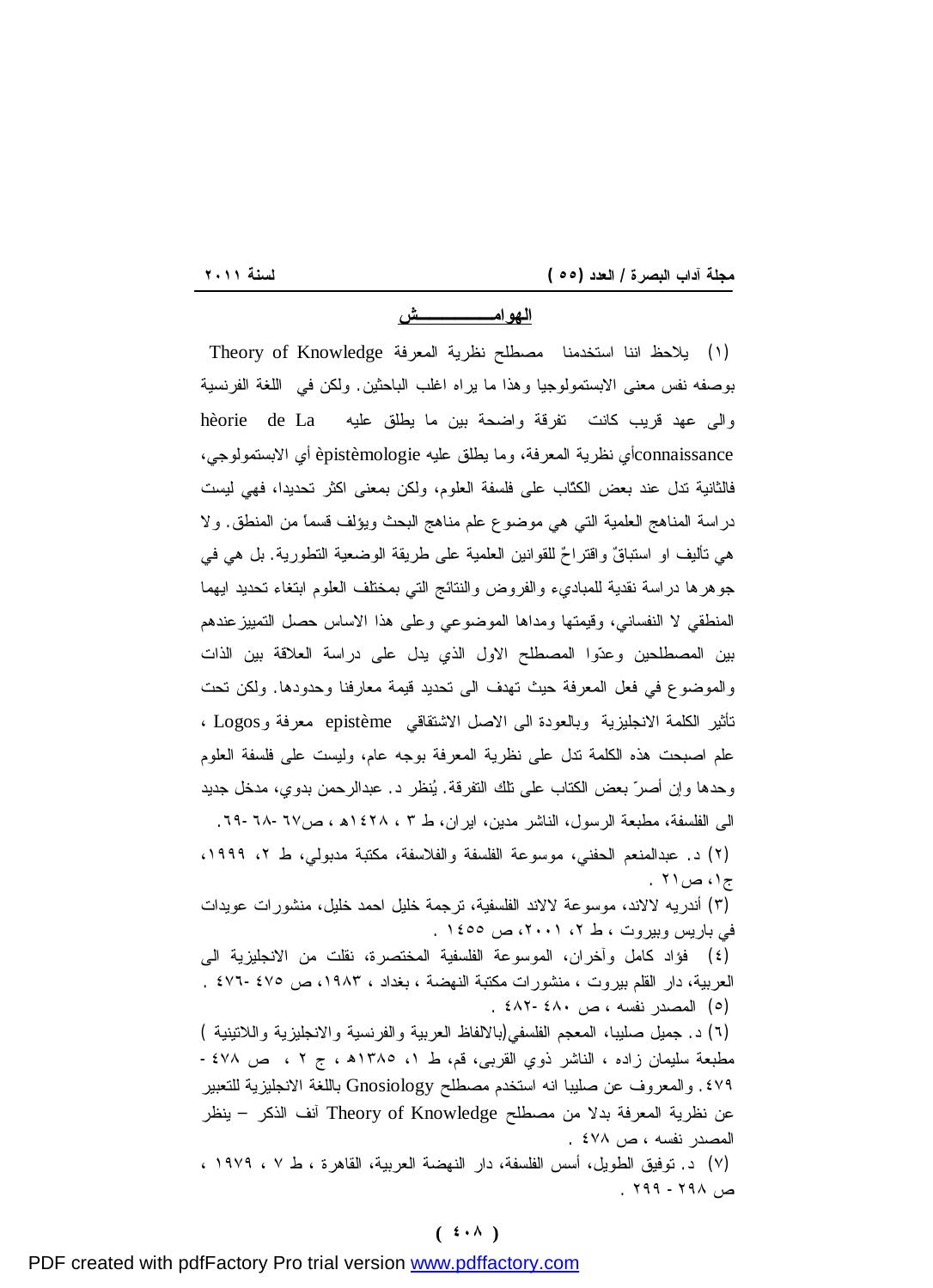(٨) الكندي: هو أبو يوسف يعقوب بن اسحاق بن الصباح بن عمران بن اسماعيل بن محمد ابن الاشعث بن قيس الكندي بن معد يكرب بن معاوية بن جبله بن عدي بن ربيعة بن معاوية بن الحارث بن معاوية بن كنده، وهو ثور بن مرتع بن عدي بن الحارث بن مرة بن ادد بن زيد بن الهميسع بن زيد بن كهلان بن سبا بن يشجب بن يعرب، فاضل دهره، وواحد عصره في معرفة العلوم القديمة بأسرها، ويسمى فيلسوف العرب. ُينظر النديم، ابو الفرج محمد بن ابي يعقوب اسحٰق المعروف بالوراق، كتاب الفهرست ، تحقيق رضا تجدد ، طبع في جامعة طهران ، ١٩٧١ ، ج ٧ ، ص ٣١٥ .

(٩) وصفنا الكندي بالفيلسوف العربي، لأنه اصيل من قبيلة كندة. وذكر Bore De أن هذه القبيلة استوطنت جنوب جزيرة العرب، ونزحت الكثير من عوائل كندة الى العراق حيث استوطنوا في بابل، وفي مدينة الكوفة، وهذه القبيلة كانت ارسخ قدما في الحضارة من غيرها من القبائل. اما عن تسمية الكندي بفيلسوف العرب فهي لتمييزه عن اقرانه من غير العرب المهتمين بدراسة الحكمة العقلية . يراجع

T.J-DeBore ,The History of Philosophy in Islam ,Translated by , Edward R-Jones , printed at : universal offset printers –Darya Ganj , Delhi , 1933 , p 97-98 . وكندة من بني كهلان وبلادهم اليمن، وكان لكندة ملك بالحجاز واليمن. وهم من البيوتات

المشهورة بالشرف بعد بيت هاشم بن عبد مناف في قريش. ينظر لمزيد من التفصيل مصطفى عبدالرازق، فيلسوف العرب والمعلم الثاني، مؤلفات الجمعية الفلسفية المصرية، ،١٩٤٥ ص.٧ فالكندي من العرب العاربه ووصفه بفيلسوف العرب امر لا غبار عليه. اما عن وصفنا له بفيلسوف الاسلام فلا اشكال فيه ما دامت قبيلته قد عرفت بإسلامها منذ اقبال جده الاشعث بن قيس الى الرسول محمد(ص) في عام الوفود ليعلن اسلامه، واراد ان يزوج اخته من رسول االله(ص). وتزوج الاشعث من اخت الخليفة ابو بكرالصديق(رض ) أم فروه، كما زوج بنته جعدة للإمام الحسن بن علي(ع) ينظر د.عبدالامير دكسن، الاشعث بن قيس الكندي، بغداد، ط ،١ ١٩٩٠ ص-١١ ١٢ .١٣- وله عن النبي(ص) رواية، وقد شهد مع سعد بن ابي وقاص قتال الفرس بالعراق. وكان على راية كندة يوم صفين مع علي بن ابي طالب (ع) وحضر قتال الخوارج بالنهروان، وورد المدائن ثم عاد الى الكوفة فأقام بها حتى مات في الوقت الذي صالح فيه الحسن(ع) معاوية وصلى عليه الحسن– يراجع الخطيب البغدادي، الامام الحافظ أبي بكر احمد بن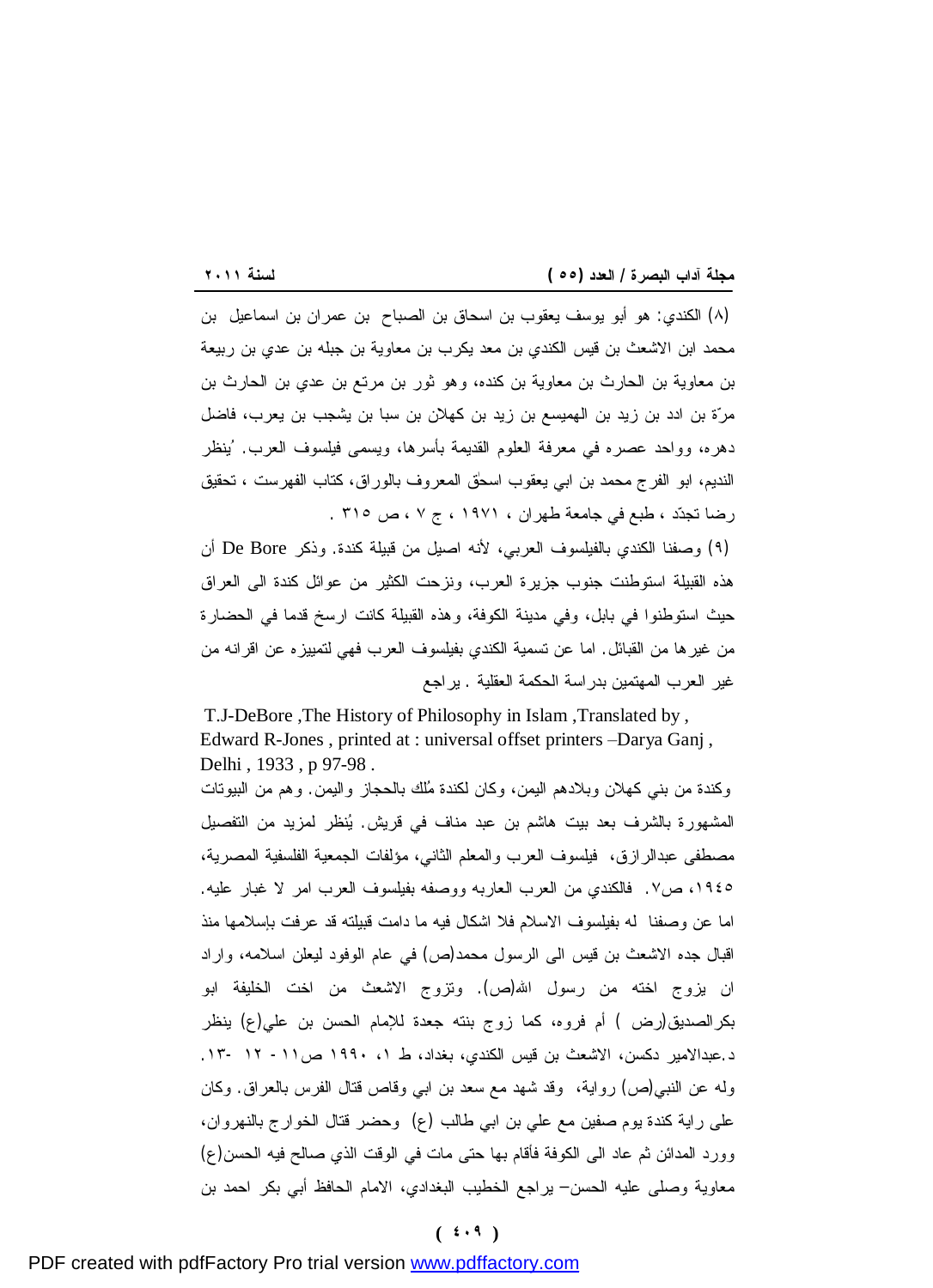<u> 1989 - Johann Stoff, deutscher Stoffen und der Stoffen und der Stoffen und der Stoffen und der Stoffen und der</u> علي المتوفى سنة(٤٦٣ھ)، تاريخ بغداد، دراسة وتحقيق مصطفى عبدالقادر عطا، دار الكتب العلمية، بيروت، ط ،١ ،١٩٩٧ ج ،١ ص ٢١١-٢١٠ ولمزيد من التفصيل حول دور الاشعث في حروب التحرير ينظر د. عبدالامير دكسن ، المصدر السابق من ص١٤ الى ص.٢٢ فالكندي اذن جذوره اسلامية، واسلاميته تظهر بمجرد قراءة رسائله، بل نجد بعض الباحثين من يذهب الى تشيعه كالدكتور عبدالرحمن شاه ولي، والشيخ عبداالله نعمة. وذهب ابن طاووس الى القول بان الكندي من علماء الشيعة وانه اشتهر بعلم النجوم. ونقل الشيخ المجلسي رواية عن الكندي وكيف غير موقفه من محاولة كتابته حول تناقض القرآن بعد ان طلب الامام الحسن العسكري من احد تلاميذه ان يردعه من ذلك، وامتثل الى امر الإمام حيث حرق الاوراق التي كتبها حول ذلك، وبما اننا لسنا بصدد الحديث عن هذا الموضوع سنكتفي بهذا القدر ونشير الى اسماء مؤلفات الذين ذكرنا اسماءهم اعلاه – د. عبدالرحمن شاه ولي، الكندي وآراؤه الفلسفية، منشورات مجمع البحوث الاسلامية، اسلام آباد، باكستان، ط ،١ ،١٩٧٤ ص ١٠٨-١٠٧– كذلك ينظر الشيخ عبداالله نعمة، فلاسفة الشيعة حياتهم وآراؤهم، قدم له المرحوم الشيخ محمد جواد مغنيه، دار الكتاب الاسلامي، قم، ط ١ ، ١٩٨٧ ، ص -٦٦٥ ٦٦٦ . ينظر كذلك رضي الدين أبي القاسم علي بن موسى بن جعفر بن محمد بن طاووس الحسيني المتوفى (٦٦٤ھ) وهذا المصدر موجود بقرص سي دي ضمن المعجم الفقهي ج ١ ، ص ١٢٨ . ينظر الشيخ محمد باقر المجلسي ( قده ) ، بحار الانوار ( الجامعة لدرر اخبار الأئمة الاطهار) دار احياء التراث العربي، بيروت ، ط ٣ ، ١٤٠٣ھ ١٩٨٣-م ، ج ٥٠ ، ص ٣١١ - ٣١٢ . فالكندي فيلسوف عربي واسلامي ونحب وصفه بالصفتين ولا نريد الفصل بينهما كي لا نتهم بالايديلوجية، فان قلنا فيلسوف الاسلام نخشى ان تعد محاولتنا غبن للعروبة ، وابرز مثال النقد الذي وجهه الأهواني للشهرزوري عندما وصف الكندي بانه فيلسوف الاسلام . ينظر جمال الدين محمد بن محمد بن نباته المصري ت سنة ( ٧٦٨ھ) سرح العيون شرح رسالة ابن زيدون ، القاهرة ، ١٩٥٧ ص ١٢٩ . ينظر كذلك د. احمد فؤاد الأهواني ، الكندي فيلسوف العرب ، المؤسسة المصرية العامة ، بلا تاريخ ، ص ١٢ . واذا قلنا فيلسوف العرب ، ففيه اخفاء لإسلامه والاسلام اشمل من العروبة . (١٠) تضاربت الآراء حول البلدة التي ولد فيها الكندي هل هي البصرة ام الكوفة ،

فذكر ابن ابي اصيبعه ان الكندي شريف الاصل بصري ، كان جده ولي الولايات لبني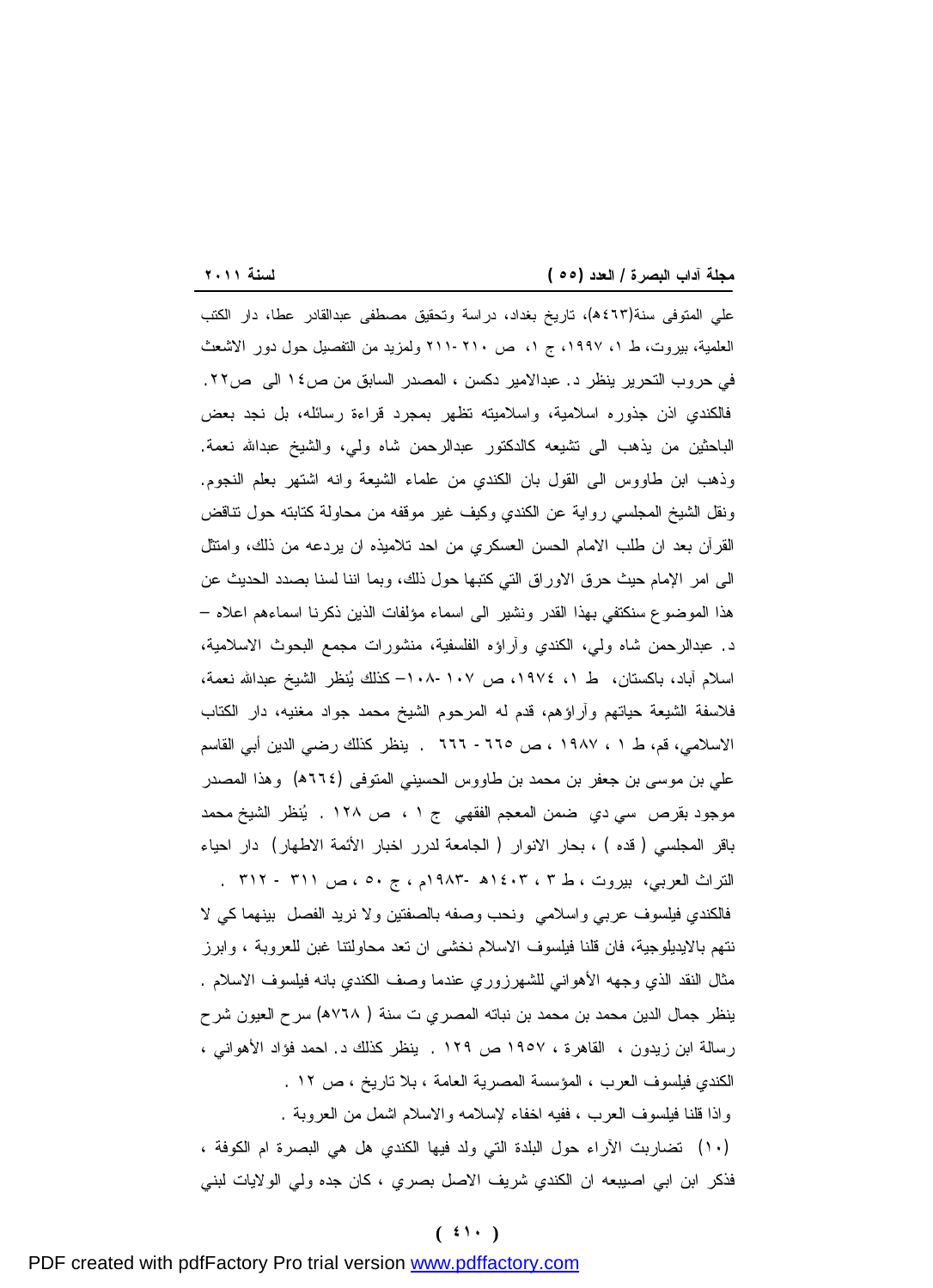<u> 1989 - Johann Stoff, deutscher Stoffen und der Stoffen und der Stoffen und der Stoffen und der Stoffen und der</u> هاشم، ونزل البصرة وضيعته هناك. ثم انتقل الى بغداد وهناك تأدب. ينظر موفق الدين ابي العباس احمد بن القاسم السعدي الخزرجي المعروف بابن ابي اصيبعه المتوفى سنة ٦٦٨ھ - عيون الانباء في طبقات الاطباء ، ضبطه وصححه ووضع فهارسه، محمد باسل عيون السود ، منشورات محمد علي بيضون ، دار الكتب العلمية ، بيروت ، بلا تاريخ ص٢٦٠ – ونقد مصطفى عبدالرازق هذا القول على ان فيه تعارض اذ كيف يكون بصريا ثم يقال هو نزل البصرة، على انه ليس ببعيد أن يكون الكندي نزل البصرة قبل ذهابه الى بغداد وليس ببعيد ان كانت له ضيعة هناك، ينظر فيلسوف العرب والمعلم الثاني، ص ٢٤ . ويرى د. عبدالرحمن شاه ولي ان الكندي ولد بالكوفة وبعد ان تعلم مباديء القراءة والكتابة انتقل الى البصرة ، وبعد تعلم كثيراً من العلوم الرائجة في الكوفة والبصرة قصد بغداد. ينظر الكندي وآراؤه الفلسفية ص ٩٩ - ١٠٠ وكانت للكندي ضيعة في البصرة، وكانت له ببغداد دور يستقلها بالأجر كما يؤخذ من كتاب البخلاء – المصدر نفسه ص ١٠٢ – ونود ان نؤكد هنا ان الجاحظ لما تكلم عن تعامل الكندي مع نزلاء دوره او ساكنيها لم يذكر هل هي بالبصرة ام في بغداد. والذي نراه ان الجاحظ بما انه بصريا فالاقرب يعني بيوته بالبصرة لا بغداد – ينظر ابو عثمان بن بحر الجاحظ، البخلاء، دار الاسراء للنشر والتوزيع، عمان، الاردن ، ،١٩٩٩ ص -٤٥ -٤٦ ٤٨-٤٧ . وانفرد اسماعيل حقي الازميري برأي جاء فيه ان الكندي ولد في مدينة واسط التي أسسها الحجاج سنة ٨٣ ھ وتقع على نهر بين البصرة والكوفة، واول تحصيله كان في البصرة ومنها رحل الى بغداد– ينظر فيلسوف العرب، يعقوب بن اسحٰق الكندي، نقله من التركية الى العربية عباس العزاوي، مطبعة اسعد ، بغداد ، ١٩٦٣ ، ص ١٥-١٤ . وهذه الاقوال كلها لا تجعل الكندي يخرج من ارض العراق لذا نحن محقين بوصفه بفيلسوف العراق راجين ان لا نتهم بالنظرة العنصرية القطرية الضيقة .

ونود ان نبين في هذا الموضع ان الباحثين لم يختلفوا في مكان ولادة الكندي وحسب بل في تاريخ ولادته ووفاته ولا نريد ان نطيل الكلام لذا نختصر القول على بعض الباحثين انموذجاً . يرى اسماعيل حقي الازميري ان ولادته كانت سنة ١٨٥ ھ ووفاته سنة ٢٦٠ ھ . ينظر الازميري المصدر السابق ، ص ٢٦ . اما مصطفى عبدالرازق فيرى انه ولد سنة ١٨٥ ھ . اما وفاته كانت اواخر سنة ٢٥٢ ھ ، ينظر مصطفى عبدالرازق ، المصدر السابق ص ١٨ وص ٥١ . على ان الاختلاف الاكبر كان حول تاريخ وفاته فيرى فضل الرحمن ان وفاته بعد سنة ٨٧٠ م ينظر :

# **( ٤١١ )**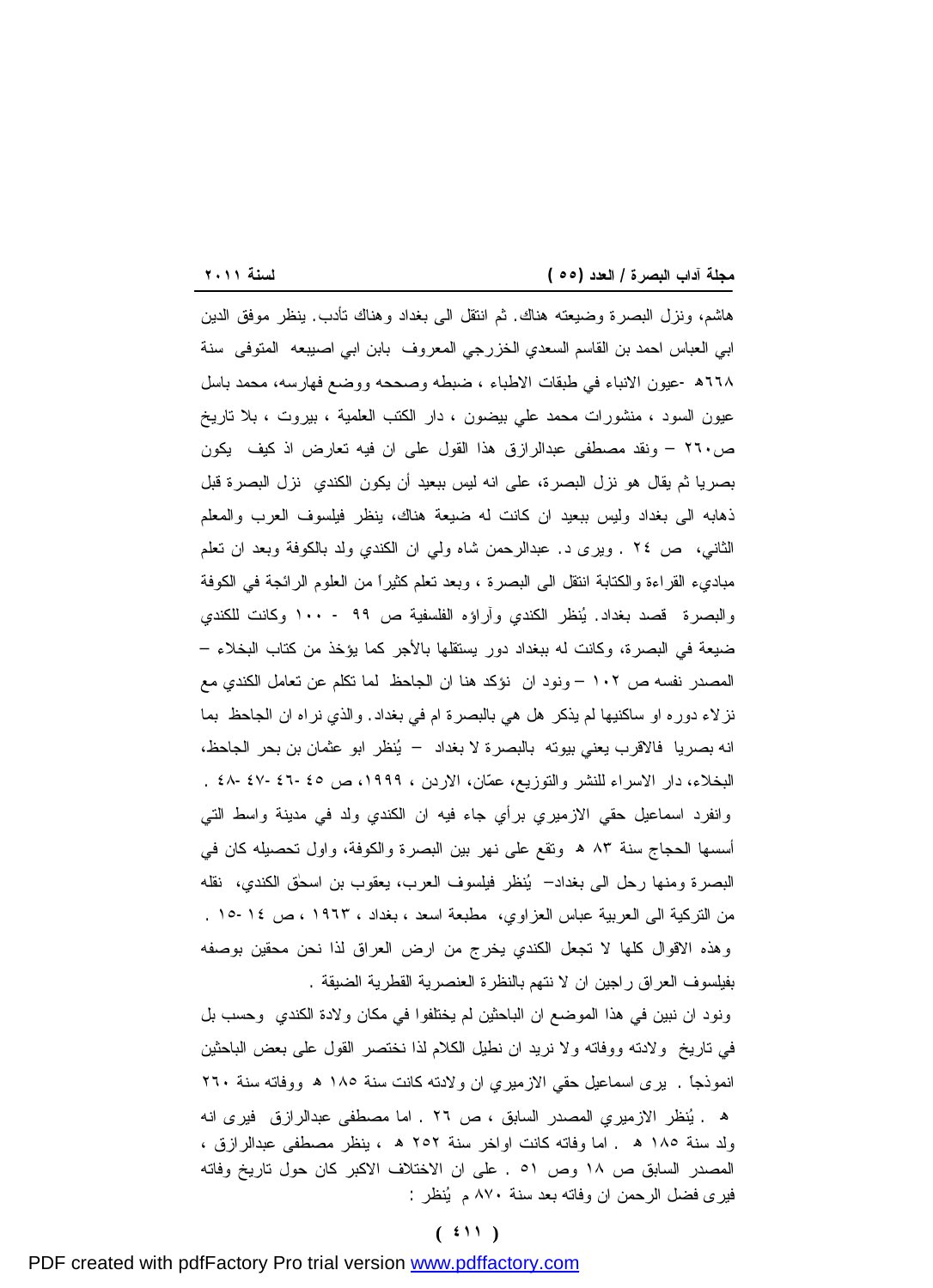<u> 1989 - Johann Stoff, deutscher Stoffen und der Stoffen und der Stoffen und der Stoffen und der Stoffen und der</u> **( ٤١٢ )** Fazlur Rahman , Islamic Philosophy , Article in the Encyclopedia of Philosophy , v-4 , p220 . وتكلم عبدالرحمن بدوي عن اختلاف المستشرقين في تاريخ وفاة فيلسوفنا، فنلينو توقعه حوالي ٢٦٠ھ – وماسينون حدده سنة ٢٤٦ھ . وبروكلمن سنة ٢٦٠ھ وبدوي يرجح هذه السنة ايضا – ينظر د. عبدالرحمن بدوي ، موسوعة الفلسفة ، الناشر ذوي القربى ، مركز التوزيع قم ، ط ١ ، ١٤٢٧ھ ، ج ١ ، ص ٢٩٧ . (١١) ينظر حول مؤلفات الكندي ، مثلا ابن النديم ، الفهرست ج ٧ من ص ٣١٥ الى ص ٣٢٠ – كذلك ابن ابي اصيبعة ، عيون الأنباء في طبقات الاطباء ، من ص ٢٦٣ الى ص ٢٦٩ . ينظر كذلك الأب ريتشر يوسف مكارثي الموسوعي حيث جمع بين ما قاله ابن النديم وابن ابي اصيبعة ، وصاعد الاندلسي والقفطي حول مؤلفات الكندي المتنوعة – ينظر التصانيف المنسوبة الى فيلسوف العرب ، بحث بمناسبة احتفالات بغداد والكندي ، مطبعة العاني ، بغداد ،١٩٦٢ من ص ٨١ الى ص ١١١ . (١٢) رسالة الكندي في حدود الاشياء ورسومها ، ضمن رسائل الكندي الفلسفية ، تحقيق محمد عبدالهادي ابو ريده ، ملتزم الطبع والنشر ، دار الفكر العربي ، مطبعة الاعتماد ، مصر ، ١٩٥٠ ، ج ١ ، ص ١٧٩ . (١٣) الرسالة نفسها ، ص ١٦٥ . (١٤) المصدر نفسه ، ص ١٧٣ – ١٧٤ . (١٥) المصدر نفسه ، ص ١٦٧ . (١٦) رسالة الكندي الى احمد بن المعتصم في الإبانة عن علة سجود الجرم الاقصى وطاعته الله عز وجل ، ضمن رسائل الكندي الفلسفية ج ١ ص ٢٥٣ . (١٧) الرسالة نفسها ، ص ٢٥٤ . (١٨) رسالة الكندي في ماهية النوم والرؤيا ، رسائل الكندي الفلسفية ج ،١ ص ٢٩٥ . (١٩) رسالة الكندي في حدود الاشياء ورسومها، رسائل الكندي الفلسفيةج ،١ ص١٦٧ . (٢٠) ينظر الرسالة نفسها ، ص ١٦٥ . (٢١) كتاب الكندي الى المعتصم باالله في الفلسفة الاولى ، رسائل الكندي الفلسفية ج ١ ، ص ١٠٦ - ١٠٧ . (٢٢) رسالة الكندي الى احمد بن المعتصم في الإبانة عن علة سجود الجرم الاقصى وطاعته الله عزوجل ، ص٢٥٥ . (٢٣) مثل الشك من اجل الشك بيرون(٢٧٥-٣٦٥ ق.م) حيث شك بامكان الحواس والعقل بالمعرفة وتابعه تلميذه طيمون فضلا عن انسيديم الكريتي(القرن الاول الميلادي)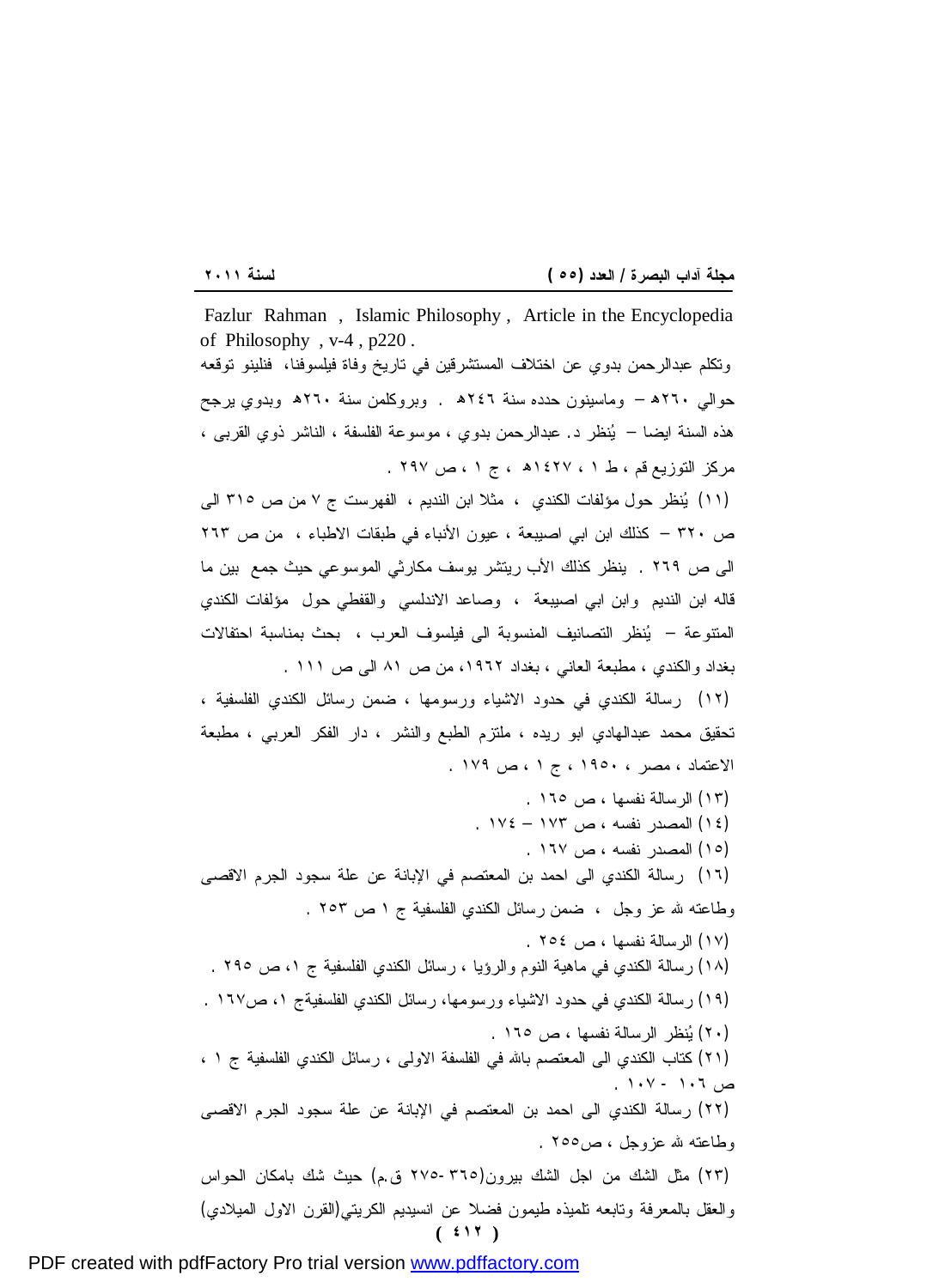<u> 1989 - Johann Stoff, deutscher Stoffen und der Stoffen und der Stoffen und der Stoffen und der Stoffen und der</u> وسكتوس امبريكوس(القرن الثاني الميلادي) د. محمد ثابت الفندي، مع الفيلسوف، دار النهضة العربية للطباعة والنشر، بيروت، ط ١ ، ١٩٧٤ ، ص ١٤٣ – .١٤٤ وجاء السفسطائيون ليجعلوا من الفرد مقياساً للحقائق حيث تختلف من شخص الى اخر وهذا ما أكده بروتاغوراس. اما غورغياس فقال:لا يوجد شيء. واذا كان هناك شيء فالانسان قاصرعن ادراكه. واذا فرضنا انه ادرك شيئا فلا يستطيع ايصاله لغيره– ينظر يوسف كرم، تاريخ الفلسفة اليونانية، دار القلم، بيروت ط ٣، بلا تاريخ، ص ٤٨ – ٤٩ اما الشك من اجل اليقين فمثله في الفلسفة الاسلامية الغزالي حيث شك بالعقائد الموروثة، وبالحواس، وبالعقل وبعدها وصل الى اليقين بفضل نور القاه االله في قلبه، ينظر حجة الاسلام أبي حامد الغزالي، المنقذ من الضلال والموصل الى ذي العزة والجلال، تحقيق وتقديم الدكتوران جميل صليبا وكامل عياد، دار الاندلس، بيروت، ط ٧ ، ،١٩٦٧ من ص ٦٣ الى ص .٦٨ ومثل الشك من اجل اليقين في الفلسفة المسيحية القديس اوغسطين حيث قسمه الى شك سلبي بين فيه انه مسرف متناقض، وآخر ايجابي نثبت فيه قدرتنا على ادراك حقائق موضوعية ادراكاً يقينياً، ينظر يوسف كرم، تاريخ الفلسفة الاوربية في العصر الوسيط، مديرية دار الكتب للطباعة والنشر، العراق، بلا تاريخ، ص -٢٨-٢٧ .٢٩ اما في الفلسفة الحديثة فيعد ديكارت ابرز ممثليه حيث شك بالمعرفة الحسية والعقلية إلا انه لم يشك في انه يشك فالشك فكر ومن خلاله اثبت وجوده وبعدها قال:(أنا أفكر واذن فأنا موجود) وعندها توصل الى ان االله صنع عقله وجعله كفواً لأدراك الحق– ينظر يوسف كرم، تاريخ الفلسفة الحديثة، دار المعارف، مصر ، ١٩٦٢ ، ص -٦٥ ٦٧-٦٦ . (٢٤) ينظر رسالة ابي يوسف يعقوب بن اسحٰق الكندي في العقل ، رسائل الكندي الفلسفية ،ج ،١ص -٣٥٤ ٣٥٥ .

(٢٥) الرسالة نفسها ، ص ٣٥٦-٣٥٥ .

(٢٦) ينظر ، محمد مبارك ، الكندي فيلسوف العقل ، وزارة الاعلام ، مديرية الثقافة العامة ، العراق ، ١٩٧١ ، ص -١١٩ ١٢٠ .

وجدير بالذكر ان دي بور يرى ايضا ان الكندي من المؤكدين على فكرة ان النفس تحمل ذكريات عن العالم العقلي الذي اهبطت منه لذا دعا الى تقوى االله والاقبال على نعيم العقل الدائم وان لا نجعل من الماديات همنا . ينظر

T.J De Bore , The History of Philosophy in Islam , p101-102 .

### **( ٤١٣ )**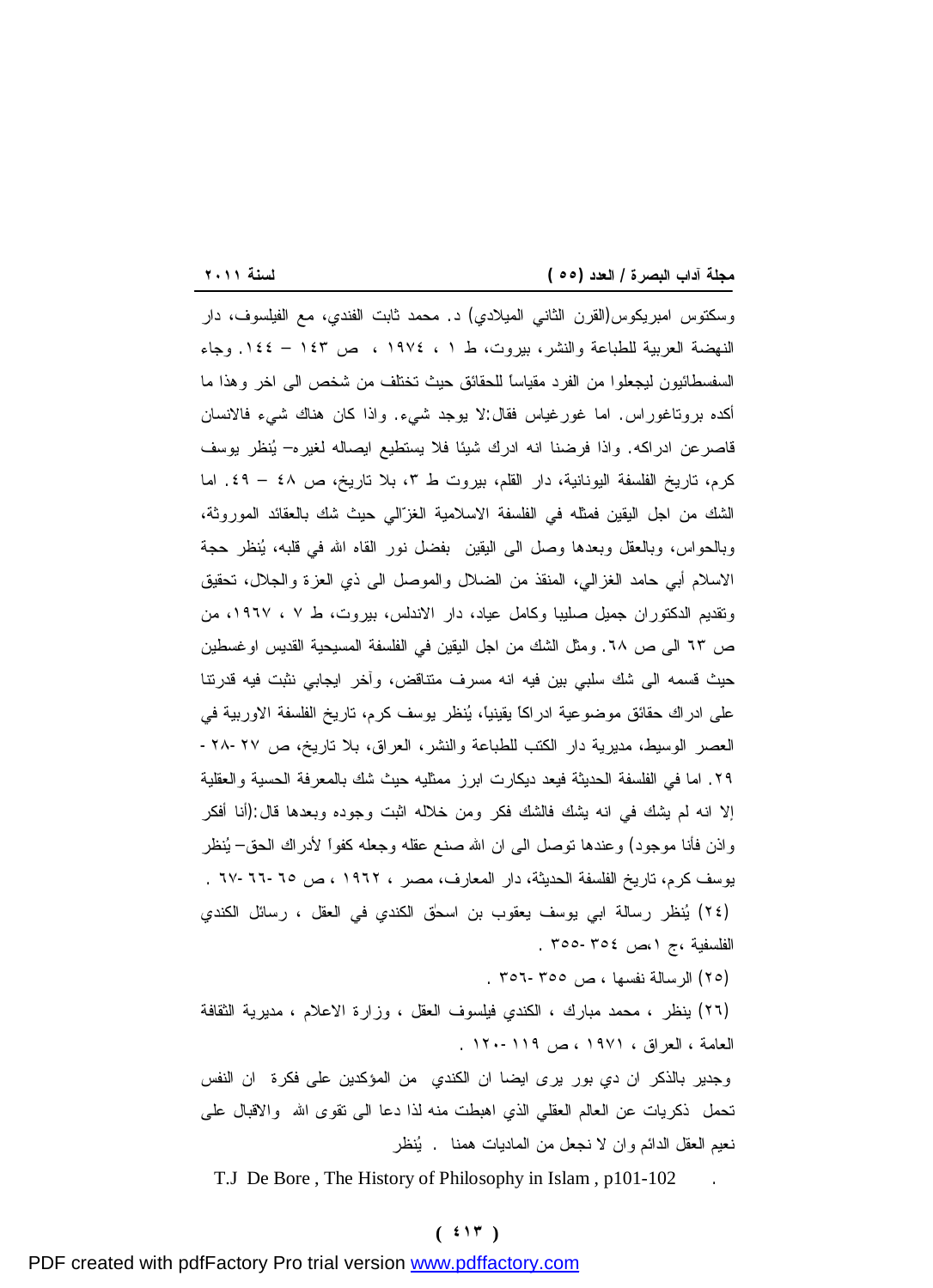<u> 1989 - Johann Barbara, martxa a shekara 1989 - André a Santa A</u>

(٢٧) ينظر د. عبدالرحمن شاه ولي ، الكندي وآراؤه الفلسفية ، ص -٤١٦ يراجع كذلك ابن النديم ، الفهرست ج ٧ ، ص ٣١٩ . (٢٨) رسالة الكندي في ماهية النوم والرؤيا، رسائل الكندي الفلسفية، ج ١ ، ص ٣٠١ . (٢٩) ينظر د. حسام محيي الدين الآلوسي ، فلسفة الكندي وآراء القدامى والمحدثين فيه ، دار الطليعة للطباعة والنشر ، بيروت ، ط ١ ، ١٩٨٥ ، ص ٤٢ . (٣٠) رسالة الكندي في ماهية النوم و الرؤيا ، رسائل الكندي ، ج ١ ، ص ٣٠٢ . (٣١) رسالة ابي يوسف يعقوب بن اسحٰق الكندي في العقل، رسائل الكندي، ج،١ ص٣٥٦ . (٣٢) ينظر مثلاً د. موسى الموسوي ، من الكندي الى ابن رشد ، منشورات عويدات ، بيروت ، ط ٣ ، ١٩٨٢ ، ص ٦٥ كذلك عمر فروخ ، تاريخ الفكر العربي الى ايام ابن خلدون ، دار صادر ، بيروت ، ط ٤ ، ١٩٨٣ ، ص ٣١٠ .

(٣٣) ينظر مثلاً د. ماجد فخري، تاريخ الفلسفة الاسلامية، هذا الكتاب وضعه مؤلفه بالانجليزية، ونقله الى العربية د. كمال اليازجي، الدار المتحدة للنشر، بيروت ،١٩٧٤ ص.١١٢

(٣٤) رسالة الكندي في ماهية النوم والرؤيا ، رسائل الكندي ج ١ ، ص ٢٩٨-٢٩٧ .

(٣٥) رسالة الكندي في الجواهر الخمسة، ضمن رسائل الكندي الفلسفية، تحقيق ونشر محمد عبدالهادي ابو ريده، ملتزم الطبع والنشر، دار الفكر العربي، مطبعة لجنة التأليف والترجمة والنشر، القاهرة ، ١٩٥٣ ، ج ٢ ، ص ١٦-١٤ . والكندي على ما يبدو عد الزمان والمكان والحركة ليست بجواهر بل خصائص او لواحق للجوهر المادي المكون من المبدئين او الجوهرين الاساسيين ( الهيولىٰ والصورة ) وهذا ما عرف عند ارسطو وسائر اتباعه – ينظر د. حسام محيي الدين الآلوسي ، المصدر السابق ، ص ١٦٦ . (٣٦) ينظر رسالة الكندي في الجواهر الخمسة ، رسائل الكندي ، ج ٢ ، ص ٢٤-٢٢ . (٣٧) الرسالة نفسها ، ص ٢٦-٢٤ – ولمزيد من التفصيل حول انواع الحركة يراجع ، رسالة الكندي في الابانة عن ان طبيعة الفلك مخالفة لطبائع العناصر الاربعة ، ضمن رسائل الكندي الفلسفية ، ج ٢ ، من ص ٤٠ الى ص ٤٦ . (٣٨) يراجع،رسالة الكندي في الابانة عن ان طبيعة الفلك مخالفة لطبائع العناصر الاربعة ، ص ٤٠ .

(٣٩) رسالة الكندي في الجواهر الخمسة ، رسائل الكندي ، ج ٢ ، ص ٣٠-٢٨ . ونود ان ننوه على ان للكندي تعاريف اخرى للمكان يمكن مراجعتها في رسالة الكندي في

**( ٤١٤ )**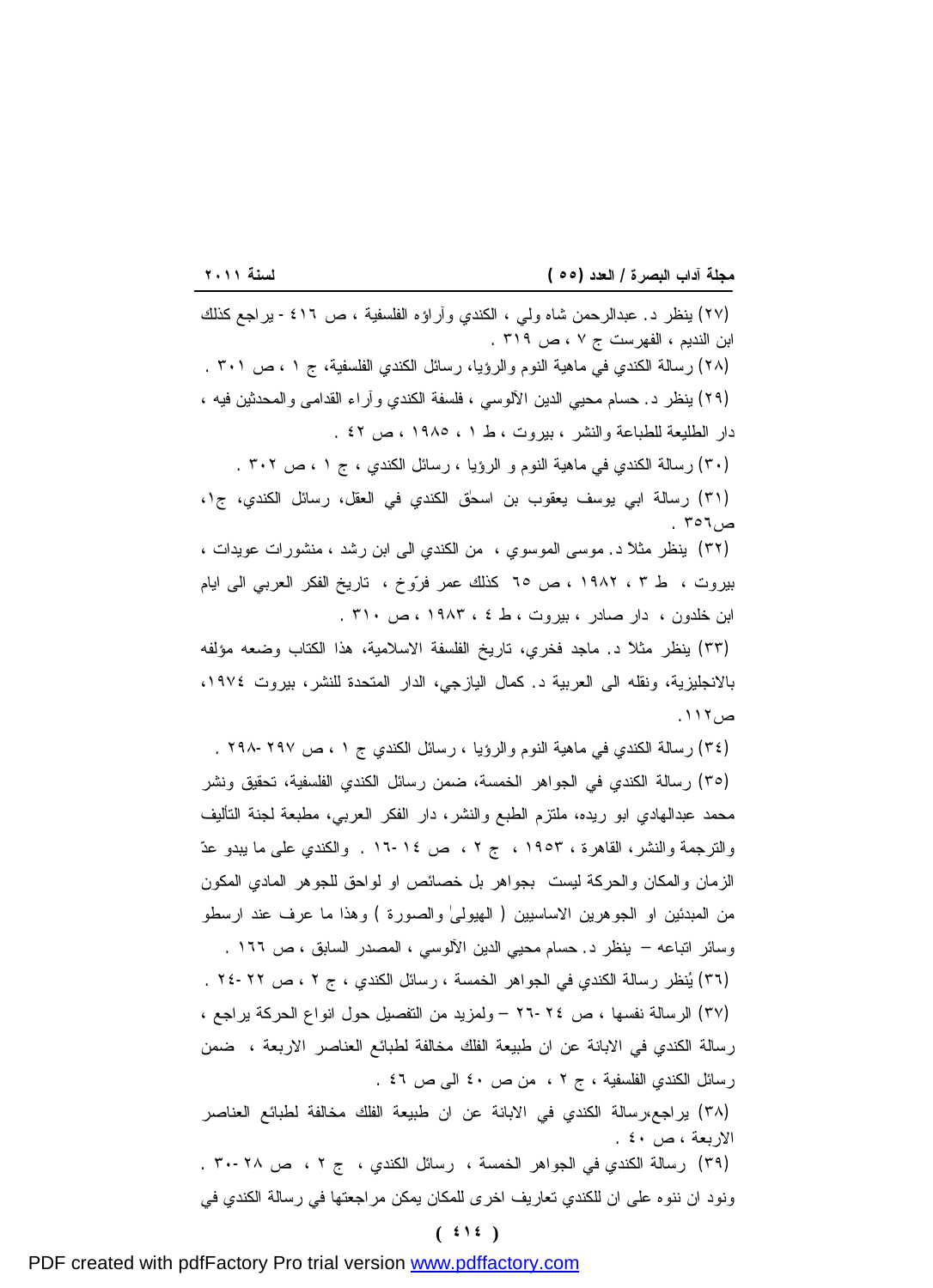<u> 1989 - Johann Stoff, deutscher Stoffen und der Stoffen und der Stoffen und der Stoffen und der Stoffen und der</u>

حدود الاشياء ورسومها ، رسائل الكندي ، ج ١ ، ص -١٦٧ كذلك كتاب الكندي الى المعتصم باالله في الفلسفة الاولى ، رسائل الكندي ، ج ١ ، ص ١٣٨ - ينظر كذلك د. حسام محيي الدين الآلوسي ، المصدر السابق ، من ص ١٩٢ الى ص ١٩٥ . (٤٠) يراجع ، رسالة الكندي في الجواهر الخمسة ، رسائل الكندي ، ج ٢ ، ص ٣٢ . ونود ان نؤكد حقيقة مفادها اننا وإن حددنا موقفه من الزمان وبينا انه يدرك حساً ، إلا انه من القائلين بإمكان اثباته عقلاً، ففي حديثه عن الآن التي تربط الماضي والمستقبل ، وان هذه الآن لا بقاء لها كونها تنقضي وعلى الرغم من أن هذه الآن ليست زماناً ولكن اذا أُعتبرت في العقل او التوهم من آن الى آن فاننا نفترض وجود زمان بينهما، فالزمان موجود على كل حال ولكنه ليس في شيء سوى القبل والبعد ، فهو عدد او بالاحرى عدد عاد للحركة، على انه من العدد المتصل لا المنفصل وهذا حد الزمان عنده، هو الان المتوهم الذي يصل ما بين الماضي منه والمستقبل ، ينظر الرسالة نفسها ،ص ٣٤ .

(٤١) رسالة الكندي في كمية كتب أرسطو طاليس وما يحتاج اليه في تحصيل الفلسفة ، رسائل الكندي الفلسفية ، ج ١ ، ص -٣٧٠ ٣٧١ .

(٤٢) الرسالة نفسها ، ص ٣٧٢ .

(٤٣) رسالة الكندي في علة الثلج والبرد والبرق والصواعق والرعد والزمهرير، رسائل الكندي الفلسفية، ج ٢ ، ص ٨٣ – وعرف عن الكندي انه اثبت السمع والبصر والحياة والنطق للجرم الاعلى ، ولها بالاضافة الى الحس ، العقل والحركة ، بل هي علة كوننا ناطقين – يراجع رسالة الكندي الى احمد بن المعتصم في الابانة عن علة سجود الجرم الاقصى وطاعته الله عزوجل ، رسائل الكندي الفلسفية ، ج ١ ، ص -٢٥٤ ٢٥٥ . (٤٤) رسالة الكندي في الجرم الحامل بطباعة اللون من العناصر الاربعة والذي هو علة اللون في غيره، رسائل الكندي الفلسفية، ج ١ ، ص .٦٦-٦٥ وحقيقة لابد منها، هي ان الهواء بوصفه شفاف لا يستطيع بمفرده ان يكون واسطةً ما بين البصر والمبصر ما لم يكن مضيئاً، وضوء الهواء ليس من ذاته، بل ناتج عن انعكاس الضوء من جسم منحصر يقبل الضوء ويعكسه. وهكذا حقيقة نجدها في حديثه عن اللون اللازوردي الذي يرى في جهة السماء، فالسماء لا لون لها وان ما يرى من لون سببه الذرات البخارية الارضية الناتجة عن حرارة الشمس وضياءها فيحمله الهواء، فضلاً عن عكس الكواكب لضياء الشمس عليها، فينفعل الجو المحيط بالارض مضيئاً ضياء ضعيفاً، اما الجو بطبعه فمظلم، وما نراه من لون لازوردي سببه امتزاج الظلام بالذرات البخارية الارضية التي ينقلها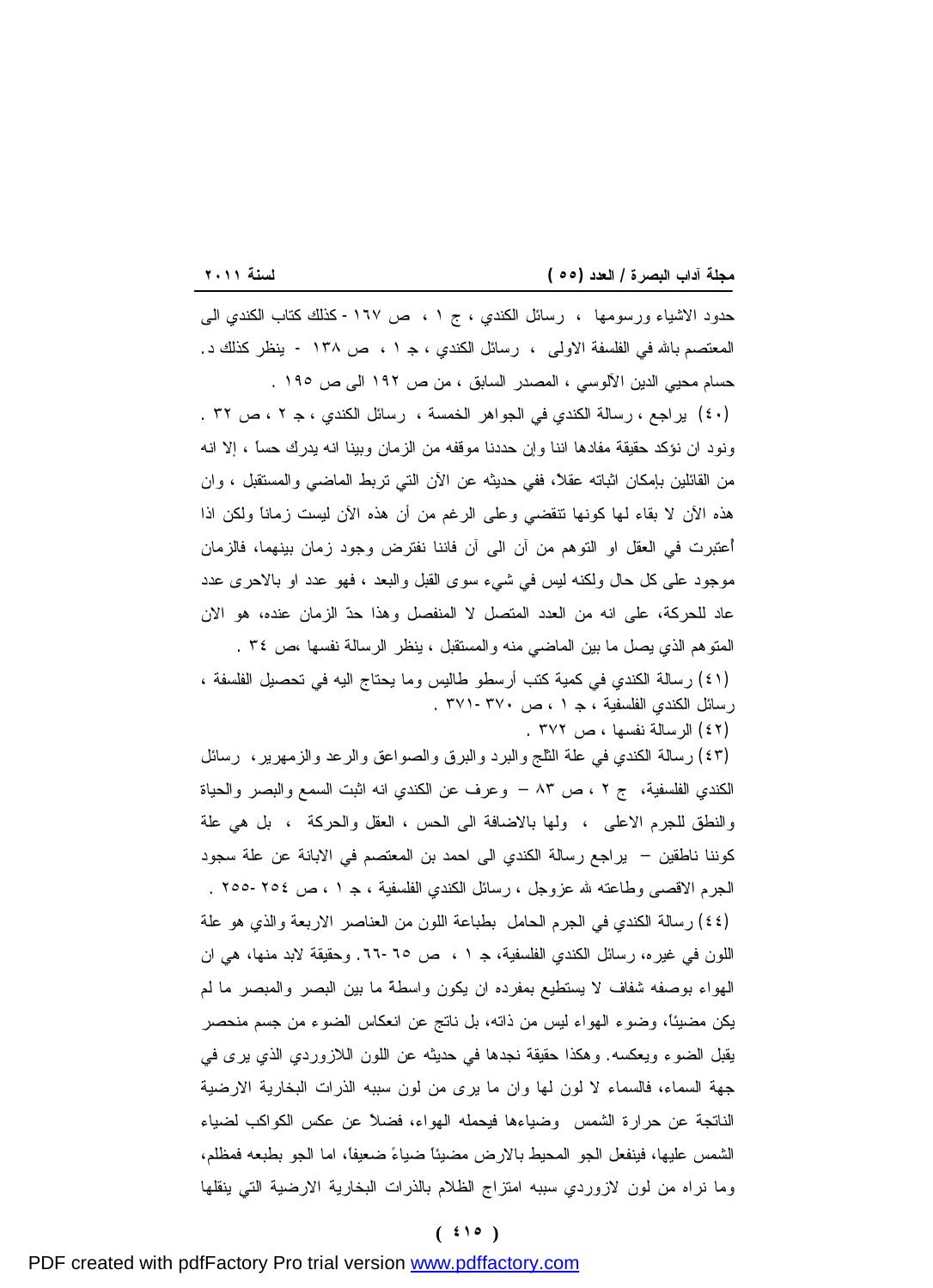<u> 1989 - Johann Stoff, deutscher Stoffen und der Stoffen und der Stoffen und der Stoffen und der Stoffen und der</u> الهواء. يراجع رسالة الكندي في علة اللون اللازوردي الذي يرى في الجو من جهة السماء ويظن انه لون السماء، رسائل الكندي الفلسفية ، ج ٢ ، ص ١٠٦-١٠٥ ١٠٧- . (٤٥) رسالة الكندي في الجرم الحامل بطباعة اللون من العناصر الاربعة والذي هو علة اللون في غيره ، رسائل الكندي ، ج ١ ، ص -٦٧ ٦٨ . (٤٦) رسالة يعقوب بن اسحٰق الكندي الى بعض اخوانه في العلة الفاعلة للمد والجزر ، رسائل الكندي الفلسفية ، ج٢ ، ص ١١٥ . (٤٧) الرسالة نفسها ، ص ١١٦-١١٥ وفيما يتعلق بالتجربة الثانية ، علق أبو ريده ، ان النص الذي وردت فيه، سقط منه شيء ، ولا شك ان بعض الاجزاء خطأ ، كون التجربة مفهومة حيث تتلخص في أن نقلب قنينة فارغة طويلة العنق في إناء فيه ماء ، ثم نسخنها وعندها يسخن الهواء ويخرق الماء خارجاً، فإذا بردت القنينة ارتفع فيها الماء ليحل محل الهواء الذي خرج بالحرارة ، ينظر هامش ص ١١٦ من هذه الرسالة . (٤٨) محمد مبارك ، الكندي فيلسوف العقل ، ص ١٥٨ – ينظر كذلك – رسالة الكندي في العلة الفاعلة للمد والجزر ، ص ١١٨ . (٤٩) رسالة الكندي في العلة الفاعلة للمد والجزر ، ص ١١٨-١١٧ . (٥٠) رسالة الكندي في ماهية النوم والرؤيا ، رسائل الكندي الفلسفية ، ج ١ ، ص . ٢٩٦-٢٩٥ (٥١) الرسالة نفسها ، ص ٢٩٧ . (٥٢) د. عبدالرحمن شاه ولي ، المصدر السابق ، ص ٤٢٠ . (٥٣) رسالة الكندي في ماهية النوم والرؤيا ، ص ٢٩٩ . (٥٤) الرسالة نفسها ، ص ٣٠٠ . (٥٥) ينظر الرسالة نفسها ، ص ٣٠٢-٣٠١ . (٥٦) الرسالة نفسها ، ص ٣٠٤-٣٠٣ . (٥٧) الرسالة نفسها ، ص ٣٠٦-٣٠٥ . (٥٨) كتاب الكندي الى المعتصم في الفلسفة الاولى، رسائل الكندي الفلسفية، ج،١ ص١٠٧ . (٥٩) الفلسفة الاولى للكندي الى المعتصم ، تحقيق د.أحمد فؤاد الاهواني ، الناشر دار التقدم العربي ، مؤسسة دار الكتاب الحديث للطباعة والنشر والتوزيع ، بيروت ، ط ٢ ، ١٩٨٦ ، ص ٩٤-٩٣ . (٦٠) وضح الكندي ان حقائق ما فوق الطبيعة لا تدرك حساً ولا تمثل لها في النفس بل مصدر معرفتها العقل والمعقولات. فهو فرق بين ما فوق الطبيعة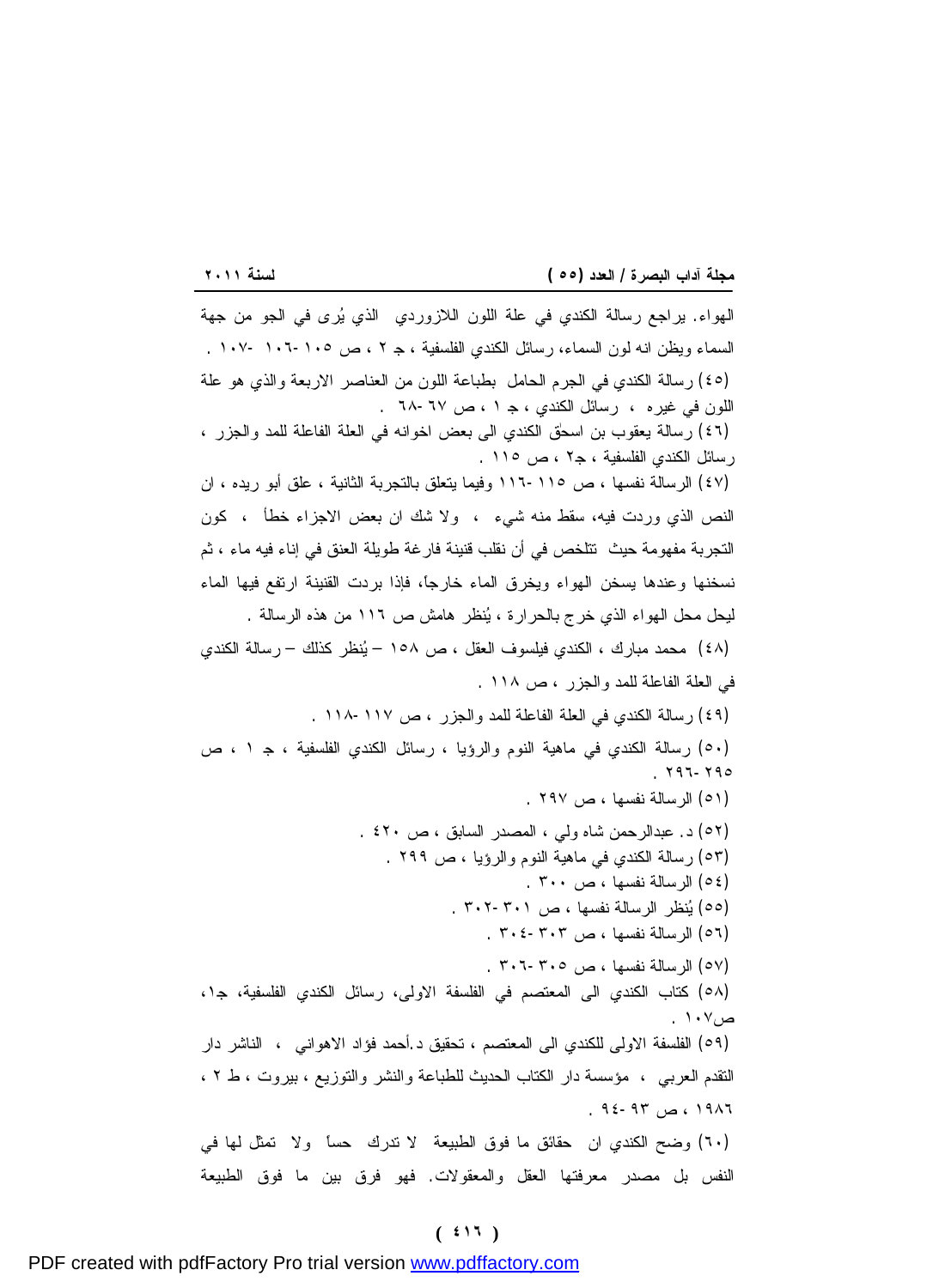<u> 1989 - Johann Stoff, deutscher Stoffen und der Stoffen und der Stoffen und der Stoffen und der Stoffen und der</u> Supernatural والميتافيزيقا Metaphysica - ولو تأملنا الفرق بينهما لأتضح لنا ان ما فوق الطبيعة يقصد به ما يفوق قدرة الطبيعة كونه يعلو على مستواها، كالاسرار التي تكشف للانسان ، كالمسائل الخاصة بذات االله حيث لا تنم عنها الخليقة ، ولا قبل لنا ان نعلمها بقوانا الذاتية كالمعجزات الفائقة لقدرة العلل الطبيعية ، ومعاينة النفس لله في الحياة الآجلة ... الخ ينظر حول ذلك ، يوسف كرم ، تاريخ الفلسفة الاوربية في العصر الوسيط ، ص ٩ . والذي دفعنا الى هذا الرأي هو ان الكندي في حديثه عن الاستدلال على وجود وهذه قضية ميتافيزيقية بلا شك اكد انه من خلال الموجودات نستدل على وجود الخالق ، أي عن طريق الادراك الحسي لموجودات العالم ونظامها نستدل على من نظمها وابدعها وهنا يدخل دور المعرفة الحسية في موضوع الاستدلال هذا . فهو ميز في هذا الموضع بين ما فوق الطبيعة والميتافيزيقا .

(٦١) كتاب الكندي الى المعتصم باالله في الفلسفة الاولى، رسائل الكندي الفلسفية، ج،١ ص.١١٠ (٦٢) الأسمية: يقول اصحابها ان الكليات أي الاجناس والانواع لها وجود ذهني لا واقعي وابرز من مثل هذا الاتجاه روسلان حيث اعتبر الكليات اصوات او الفاظ وحسب لا وجود لها في الواقع، الوجود الواقعي للجزئيات– ينظر يوسف كرم، تاريخ الفلسفة الاوربية في العصر الوسيط، ص.٨١ والذين يؤكدون هذا الامرهم اتباع ارسطو طاليس حيث ان الكليات ليست إلا اسماء مجردة ذهنية، والوجود الحقيقي للافراد الداخلة تحت الاجناس والانواع.أما من يقول بأن للكليات وجود واقعي فهم اتباع أفلاطون ، حيث يرى هذا الفيلسوف ان للكليات وجود خارجي، ينظر عبدالرحمن بدوي، فلسفة العصور الوسطى، الناشر وكالة المطبوعات الكويت، دار القلم بيروت، ط ،٣،١٩٧٩ ص.٦٢-٦١ (٦٣) ينظر د.احمد فؤاد الاهواني ، الكندي فيلسوف العرب ، ص٢٦٦-٢٦٥ – يراجع كذلك رسالة الكندي في ماهية النوم والرؤيا ، رسائل الكندي الفلسفية ، ج ١ ، ص٣٠٢ – وحول دور العقل الاول في نقل النفس من القوة الى الفعل ، ينظر رسالة ابي يوسف يعقوب بن اسحٰق الكندي في العقل ، رسائل الكندي الفلسفية ، ج ١ ،ص ٣٥٦ .

(٦٤) ينظر رسالة الكندي في ماهية النوم والرؤيا، ص٣٠٢ . وحول عدم فطرية الكليات ينظر د. حسام محيي الدين الآلوسي ، فلسفة الكندي وآراء القدامى والمحدثين فيه ، ص  $. r - r - r + r$ 

(٦٥) يوسف كرم ، تاريخ الفلسفة الاوربية في العصر الوسيط ، ص ١٠٥ .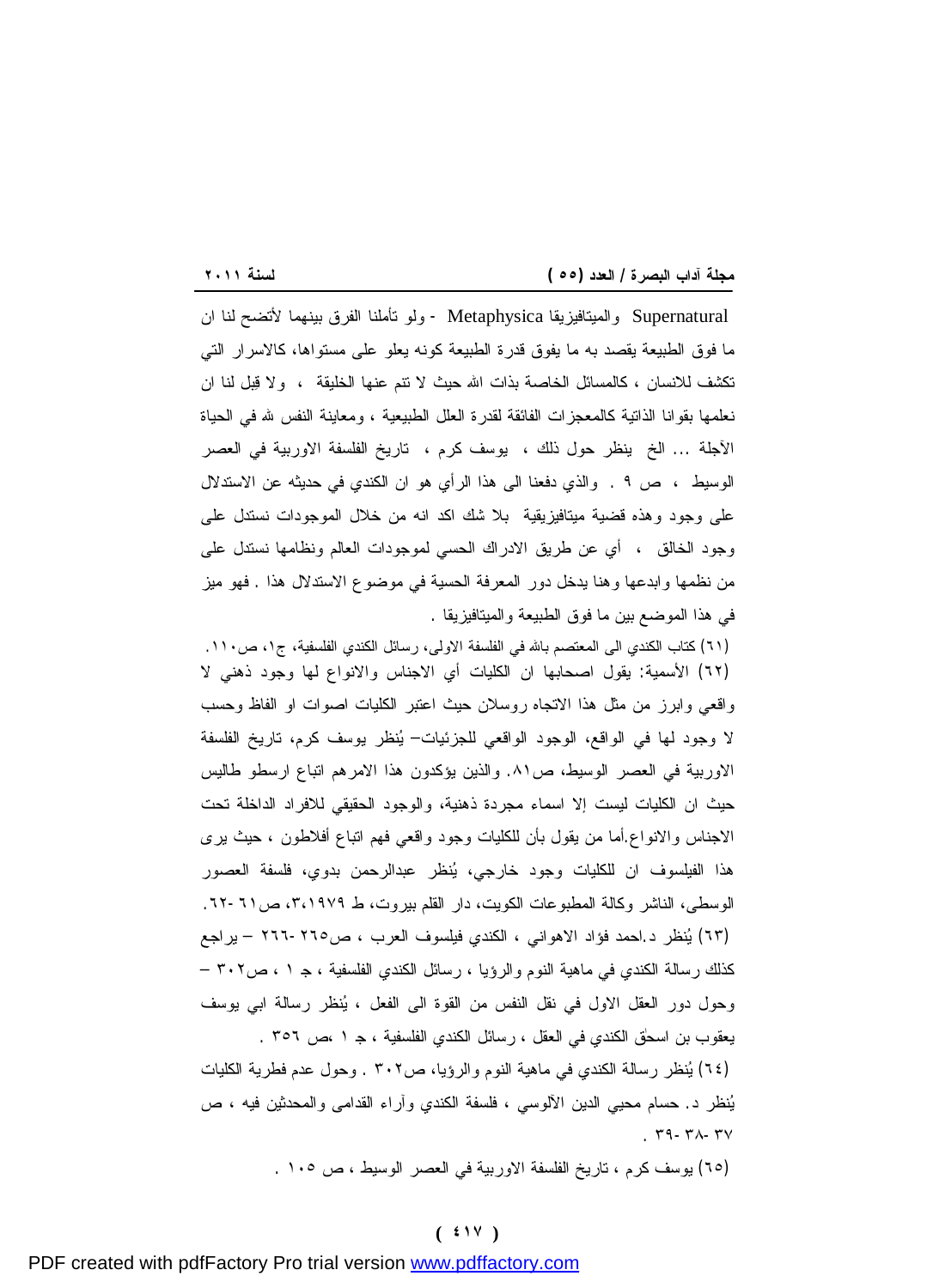<u> 1989 - Johann Stoff, deutscher Stoffen und der Stoffen und der Stoffen und der Stoffen und der Stoffen und der</u> (٦٦) رسالة ابي يوسف يعقوب بن اسحٰق الكندي في العقل ، رسائل الكندي الفلسفية ، ج  $. 702 - 707$  ، ص (٦٧) يراجع الرسالة نفسها ، ص ٣٥٦-٣٥٥ . (٦٨) ينظر كتاب الكندي الى المعتصم باالله في الفلسفة الاولى ، رسائل الكندي ، ج ١ ، ص ١٥٦-١٥٥ .

(٦٩) ينظر ابي يوسف يعقوب بن اسحٰق الكندي في العقل ، ص ٣٥٧-٣٥٦ .

(٧٠) الرسالة نفسها ، ص ٣٥٨-٣٥٧ .

(٧١) الرسالة نفسها ، ص ٣٥٤-٣٥٣ .

(٧٢) اسماعيل حقي الازميري ، فيلسوف العرب يعقوب بن اسحٰق الكندي ، ص ١٠٤ . (٧٣) د. احمد فؤاد الاهواني، الكندي فيلسوف العرب، ص -٢٦٣ ونود ان نبين مسألة اثارها الأهواني هي هل قال الكندي بنظرية الاتصال المشهورة في الفلسفة الاسلامية عند ابن سينا وابن باجه. واجاب انه لم تتكون عنده نظرية مفصلة عن اتصال العقل– وليس بين ايدينا من كتب الكندي ورسائله في هذا الموضوع إلا رسالته في النفس، ورسالته في العقل وكلاهما مختصر وجيز– ينظر ص٢٦٨ المصدر نفسه. والذي نراه ان الكندي يقترب في اغلب افكاره من افكارابن باجه في نظرية الاتصال فالكندي تبدأ المعرفة عنده بالادراك الحسي فتنقل صور المحسوسات الى الدماغ عن طريق الاعصاب ، فتؤدى للمتخيلة وبعدها يأتي دورالعقل للتعامل معها كمجردات كلية، كما وبينا أثرالعقل الاول على الانسان وكيف يمد النفس بالمعاني الكلية حيث تصبح بالفعل بعد ان كانت بالقوة .

ونظير هكذا افكار نجدها عند أبي بكر الصائغ فيلسوف قرطبة اذ يرى ان المعرفة تبدأ من المحسوسات وتنقل صورها الى الحس المشترك فتصورها القوة الخيالية وتمنحها صورة روحانية، ويتعامل العقل معها فيما بعد كمعقولات مجردة من الحس والخيال، ويتأمل العقل بالمعقولات وبالعقل ذاته الى ان يتصل به العقل الاول، ليكون هادياً ومرشداً للانسان– يراجع لمزيد من التفصيل ابن باجه، رسالة اتصال العقل بالانسان، ضمن رسائل ابن باجه الالهّية، حققها وقدم لها ماجد فخري، دار النهار للنشر، بيروت، ١٩٦٨، ص١٦٨-١٦٥-١٦٤-١٦٣ .

(٧٤) ارسطو، كتاب النفس، نقله الى العربية د.احمد فؤاد الاهواني، راجعه على اليونانية، الاب جورج شحاته قنواتي ، عيسى الحلبي ، القاهرة ، ط ٢ ، ١٩٦٢ ، ص . ١٠٩-١٠٨

### **( ٤١٨ )**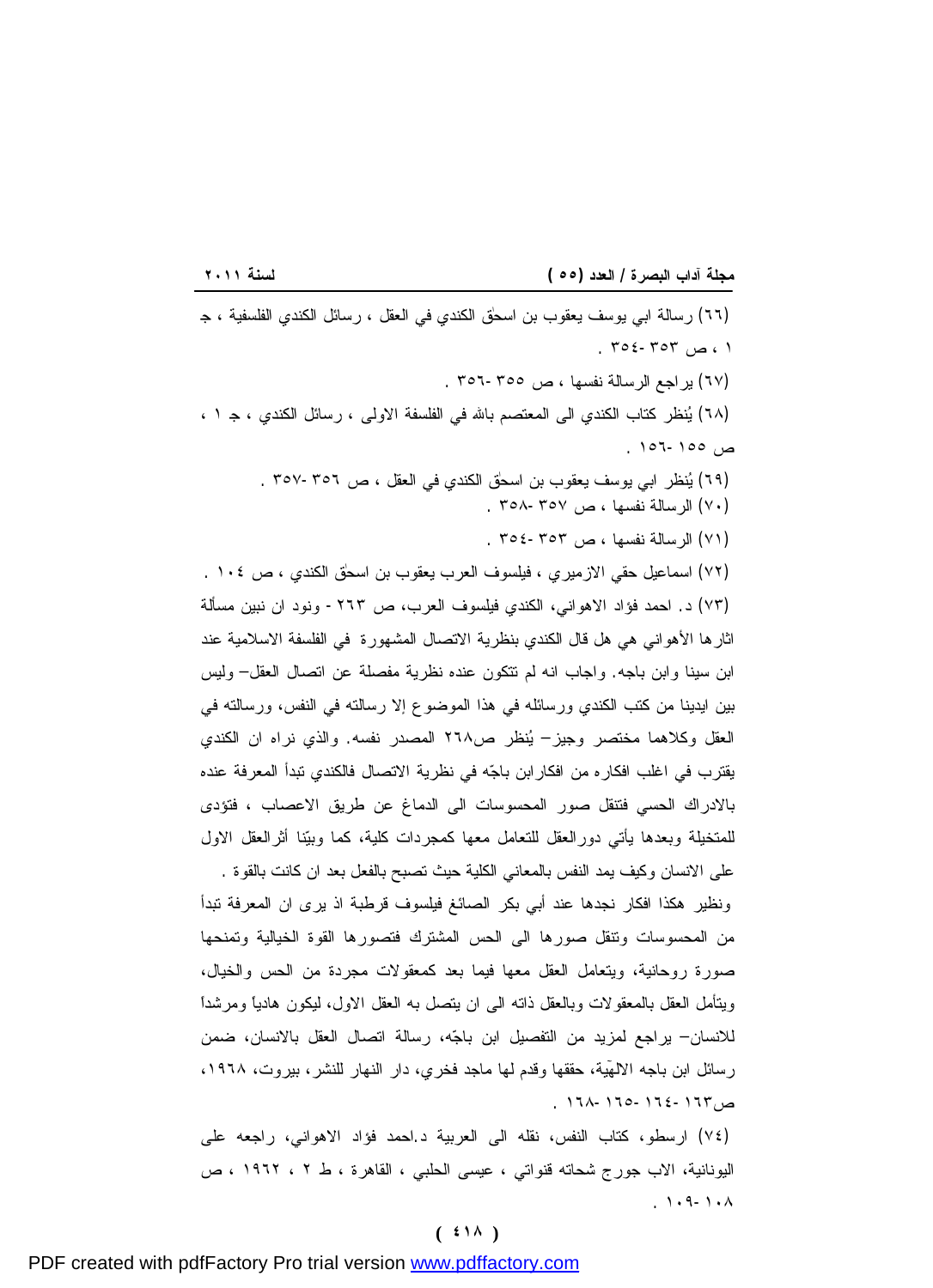<u> 1989 - Johann Barbara, martxa a shekara 1989 - André a Santa A</u> (٧٥) المصدر نفسه ، ص -١١٢ ١١٣ . (٧٦) د. زينب محمود الخضيري ، أثر ابن رشد في فلسفة العصور الوسطى ، الناشر دار التنوير للطباعة والنشر والتوزيع ، بيروت ، ٢٠٠٧ ، ص ٣١٨-٣١٧ . (٧٧) ينظر رسالة ابي يوسف يعقوب بن اسحٰق الكندي، رسائل الكندي الفلسفية،ج،١ من ص٣٥٣ الى ص ٣٥٧ . (٧٨) ينظر مثلاً محمد مبارك ، الكندي فيلسوف العقل ، ص ١٢١ . (٧٩) ينظر كتاب الكندي الى المعتصم باالله في الفلسفة الاولى ، رسائل الكندي ، ج١ ، ص -١٥٤ ١٥٥ – ينظر كذلك د. حسام محيي الدين الآلوسي ، فلسفة الكندي وآراء القدامى والمحدثين فيه ، ص ٨٦ . (٨٠) ارسطو ، كتاب النفس ، ص ٢٨-٢٧ . (٨١) ينظر مقدمة أبو ريدة لرسالة الكندي في العقل ، ص ٣١٨ . (٨٢) سورة الرحمٰن ، آية ٦ . (٨٣) رسالة الكندي الى احمد بن المعتصم في الإبانة عن سجود الجرم الاقصىٰ وطاعته الله عزوجل ، رسائل الكندي الفلسفية ، ج ١ ، ص ٢٤٥-٢٤٤ . (٨٤) الرسالة نفسها ، ص٢٤٦-٢٤٥ . والأجرام عند الكندي هي العلة الفاعلة القريبة للحي الكائن الفاسد ، ينظر ص -٢٤٧ ٢٤٨ . (٨٥) يراجع الرسالة نفسها ، ص -٢٥٥-٢٥٤-٢٥٣-٢٥٢ ولمزيد من التفصيل ينظر ص ٢٥٨-٢٥٧-٢٥٦ . (٨٦) الرسالة نفسها ، ص ٢٦٠-٢٥٩ . الكندي آراء وعلاقة .Fazlur Rahman, Islamic Philosophy , p220نظري) ٨٧( بالمعتزلة اكدها دي بور ايضاً حيث بين ان الكندي كتب في الاستطاعة وزمان وجودها، وهل هي توجد قبل الفعل او معه.وكان يصرح القول بالعدل والتوحيد ، ينظر الاستاذ ت.ج. دي بور ، تاريخ الفلسفة في الاسلام ، نقله الى العربية محمد عبدالهادي أبو ريدة ، مطبعة لجنة التأليف والترجمة والنشر ، القاهرة ، ١٩٣٨ ، ص ١١٧ . . T. J. DeBore , The History of Philosophy in Islam , p100 نظري) ٨٨( (٨٩) كتاب الكندي في الإبانة عن العلة الفاعلة القريبة للكون والفساد، رسائل الكندي، ج١ ، ص.٢١٤ (٩٠) ينظر الرسالة نفسها ، ص ٢١٥ . (٩١) يوسف كرم ، تاريخ الفلسفة الاوربية في العصر الوسيط ، ص ٢٩ .

(٩٢) كتاب الكندي في الإبانة عن العلة الفاعلة القريبة للكون والفساد ، ص ٢١٥ .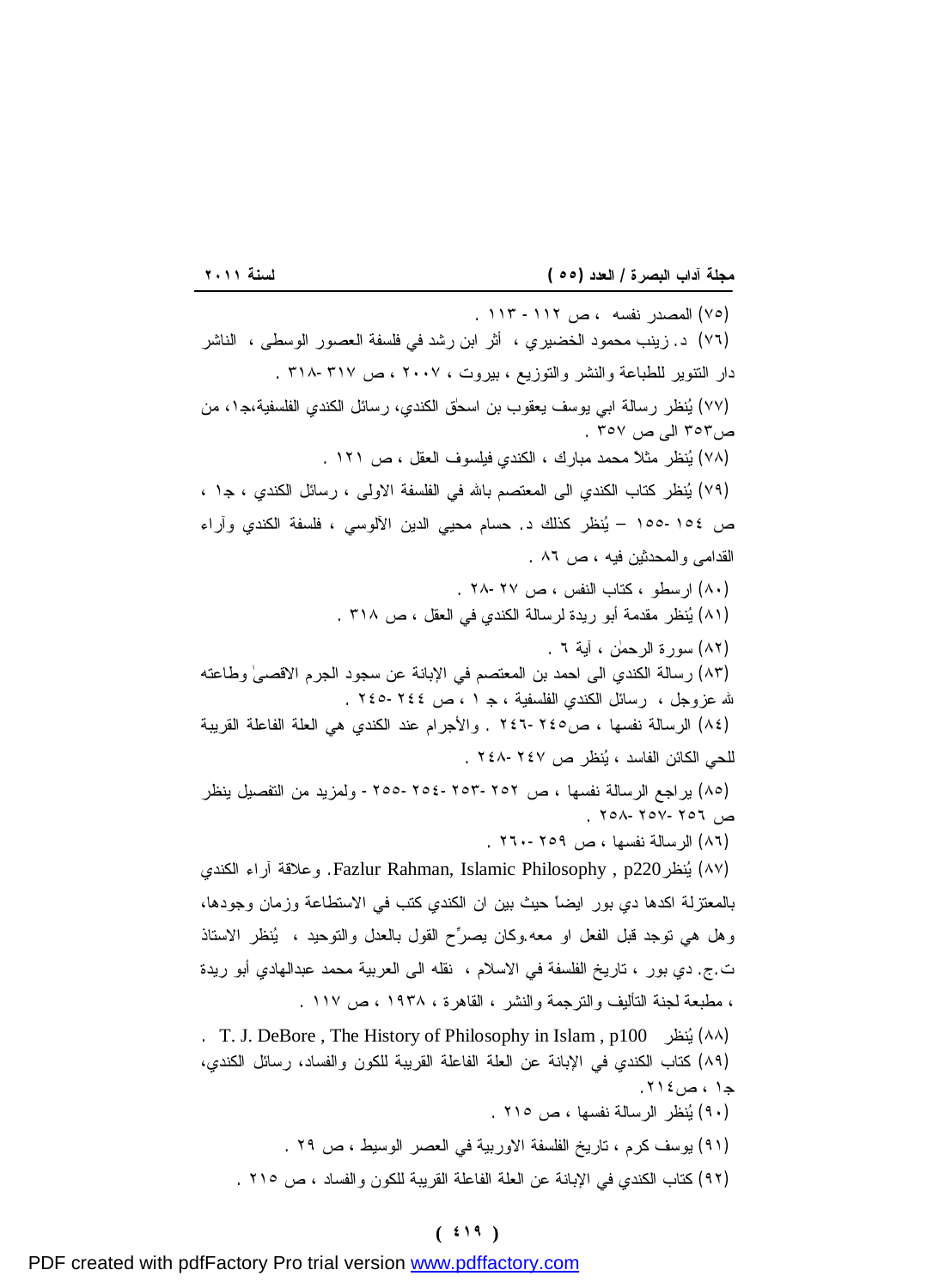(٩٣) أكد الاكويني اننا نشاهد الموجودات غير العاقلة تعمل الى قصد وتسير في الطريق نفسه بحيث تصل الى النتيجة الاحسن وهذا يحصل دائما ، وغير العاقل لا يستطيع عمل ذلك بمفرده ، فهي تُحرك اذن بواسطة موجود عارف يرشدها مباشرة لأعمالها هو (االله) ينظر : Knowledge and value , Introductory Readings in Philosophy , edited by Elmer Sprague , paul -w- Taylor , printed in United States of America , 1959 , p 353 . ويقترب الكندي من الأكويني ايضاً في قضية ان العقل وحده لا يفهم الحقائق الدينية، بل يحتاج الى النقل، ينظر حول الأكويني، عبدالرحمن بدوي، فلسفة العصور الوسطى، ص١٣٤ ١٣٥- . (٩٤) كتاب الكندي في الإبانة عن العلة الفاعلة القريبة للكون والفساد ، ص ٢٣٧ . (٩٥) ينظر المصدر نفسه ، من ص ٢٢٦ الى ص ٢٣١ . (٩٦) ينظر الرسالة نفسها ، من ص ٢٣١ الى ص ٢٣٦ . (٩٧) رسالة الكندي في حدود الاشياء ورسومها، رسائل الكندي الفلسفية، ج،١ ص.١٦٩ (٩٨) الرسالة نفسها ، ص ١٧٣-١٧٢ . (٩٩) كتاب الكندي الى المعتصم باالله في الفلسفة الاولى، رسائل الكندي، ج١ ، ص-٩٧ .٩٨ والكندي عندما ذكر تعاريف الفلسفة لم يشر الى اصحابها، وحاول بعض الباحثين الى ردها لأصحابها فهذا بدوي مثلاً يذكر ان التعريف الثاني يرجع لأفلاطون وكذا الثالث، اما السادس فشبيه بما ورد في المقدمات للشروح الاسكندرانية، وبما أورده ارسطو فيما بعد الطبيعيات، د. عبدالرحمن بدوي ، موسوعة الفلسفة ، ج ٢ ، ص ٢٩٩ . (١٠٠) كتاب الكندي الى المعتصم باالله في الفلسفة الاولى ، ص ١٠٣-١٠٢ . (١٠١) المصدر نفسه ، ص -١٠٣ ١٠٤ . (١٠٢) المصدر نفسه ، ص ١٠٥ . (١٠٣) المصدر نفسه ، ص ٩٨-٩٧ . (١٠٤) المصدر نفسه ، ص ١٠١ . (١٠٥) رسالة الكندي في كمية كتب ارسطو طاليس وما يحتاج اليه في تحصيل الفلسفة ، رسائل الكندي الفلسفية ، ج١ ، ص ٣٦٩ - ٣٧٠ . (١٠٦) المصدر نفسه ، ص ٣٧٦ . (١٠٧) عرف الكندي، علم النجوم: بأنه ما يدل عليه قوة حركات الكواكب من زمان معلوم وعلى زمانه وعلى الزمان الأتي المحدد . رسالة الكندي في حدود الاشياء

ورسومها ، رسائل الكندي ، ج١ ، ص ١٧٩ .

$$
(\mathbf{t}^{\mathsf{T}})
$$

**( ٤٢٠ )**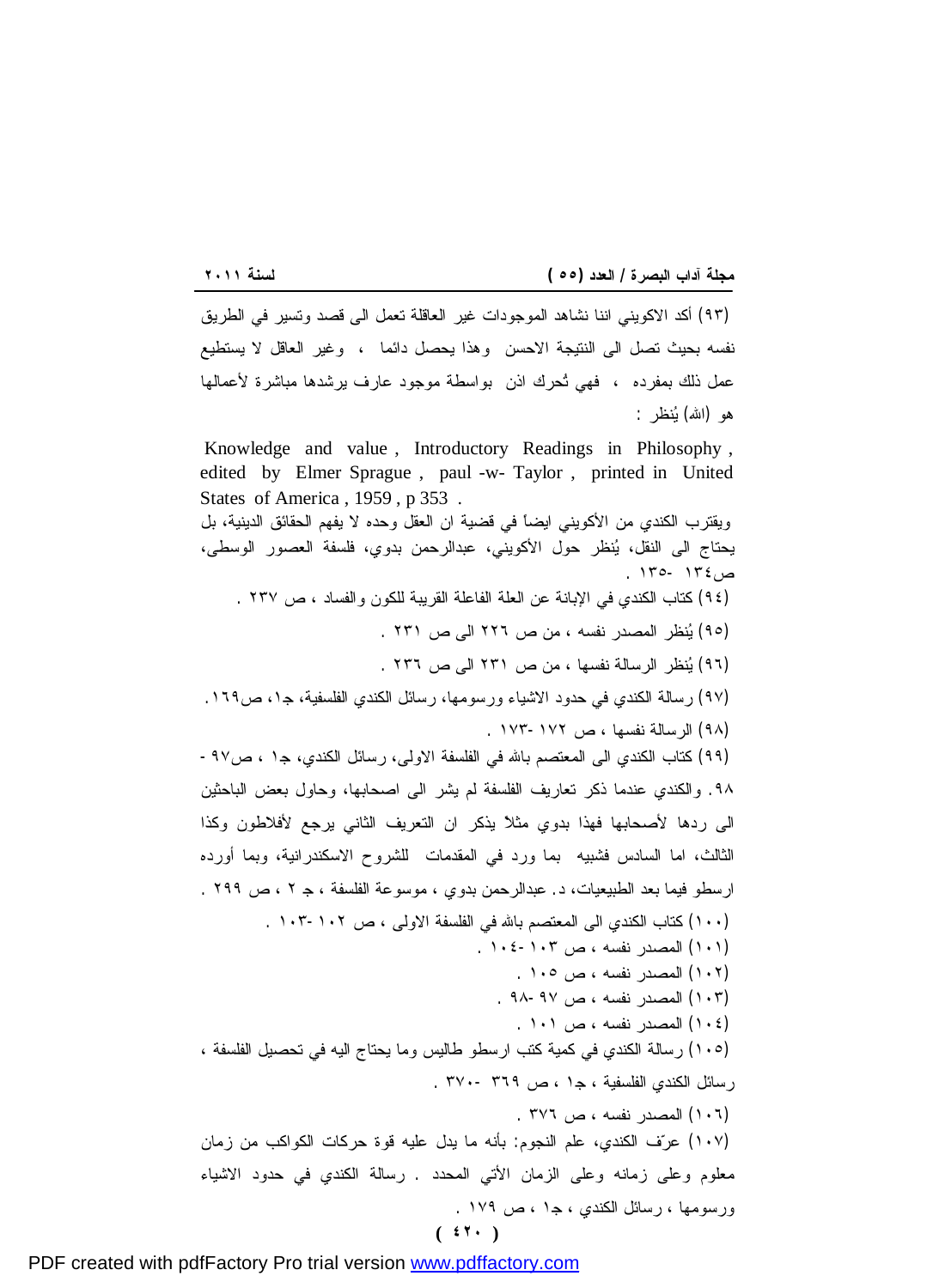<u> 1989 - Johann Barbara, martxa a shekara 1989 - A</u> (١٠٨) ينظر رسالة الكندي في كمية كتب ارسطو طاليس وما يحتاج اليه في تحصيل الفلسفة ، ص ٣٧٨-٣٧٧ . (١٠٩) المصدر نفسه ، ص -٣٦٥ ٣٦٦ . (١١٠) المصدر نفسه ، ص -٣٦٦ ٣٦٧ – ينظر كذلك ص -٣٨٠ ٣٨١ . (١١١) المصدر نفسه ، ص -٣٦٧ كذلك ص ٣٨١ . (١١٢) المصدر نفسه ، ص -٣٦٧ ٣٨٢-٣٦٨ . (١١٣) المصدر نفسه ، ص ٣٦٨ . قبل ان ننهي الحديث عن موقف الكندي من المنطقيات نود الاشارة الى قضية اتهام الكندي بأنه اهمل صناعة التحليل حيث نقل ابن ابي اصيبعة عن صاعد الاندلسي قوله:( وقال القاضي ابو القاسم صاعد بن احمد في كتاب طبقات الأمم عن الكندي عندما ذكر تصانيفه وكتبه.. ومنها كتبه في علم المنطق وهي كتب قد نفقت عن الناس نفاقاً عاماً، وقلما ينتفع بها في العلوم لأنها خالية من صناعة التحليل التي لا سبيل الى معرفة الحق من الباطل في كل مطلوب إلا بها) عيون الانباء في طبقات الاطباء، ص٢٦٢ وبين على لسان صاعد ان الكندي اكد على صناعة التركيب التي لا تجدي نفعا بدون التحليل– وعلق ابن ابي اصيبعة (اقول: هذا الذي قاله القاضي صاعد على الكندي فيه تحامل كثير عليه وليس ذلك مما يحط من علم الكندي، ولا مما يصد الناس عن النظر في كتبه والانتفاع بها) عيون الانباء في طبقات الاطباء، ص.٢٦٢ ونحن نقف بجانب ابن ابي اصيبعة وبجانب مصطفى عبدالرازق ايضاً كونه رد على هكذا اتهام مؤكداً كيف يقولون ان الكندي اهمل صناعة التحليل في المنطق مع إنا نجد في اسماء كتبه تفسيرات وشروحاً على انولوطيقا الاولى، تحليل القياس وانولوطيقا الثانية، البرهان وانه لم يترك قسماً من اقسام المنطق لم يعرض له بالشرح والبيان وبالاختصار احياناً، ولعل تلك الكتب لم تصل للقاضي صاعد الاندلسي– ينظر مصطفى عبدالرازق، فيلسوف العرب والمعلم الثاني، ص-٤٥ ٤٦ ولو تأملنا بآراء الكندي الفلسفية التي بثها في رسائله لأتضح لنا انه لم يؤكد على التركيب وحسب بل التزم التحليل ايضاً التحليل الرياضي والتحليل التجريبي. يتمثل الاول في استخدامه طريقة الخُلف حيث يثبت القضية بنقيضها وهذا المنهج سارعليه في مختلف رسائله وفي اثبات قضايا متنوعة .

واستخدم التحليل التجريبي ايضا بمراحله المختلفة من ملاحظة وتجربة والوصول الى النتائج التي يثبت من خلالها صحة ما افترضه وهذا موضوع سبق وان بيناه في صفحات سابقة. فالكندي التزم التحليل والتركيب معاً ولا يصح ان نقول ان منهجه تركيبي لا تحليلي

**( ٤٢١ )**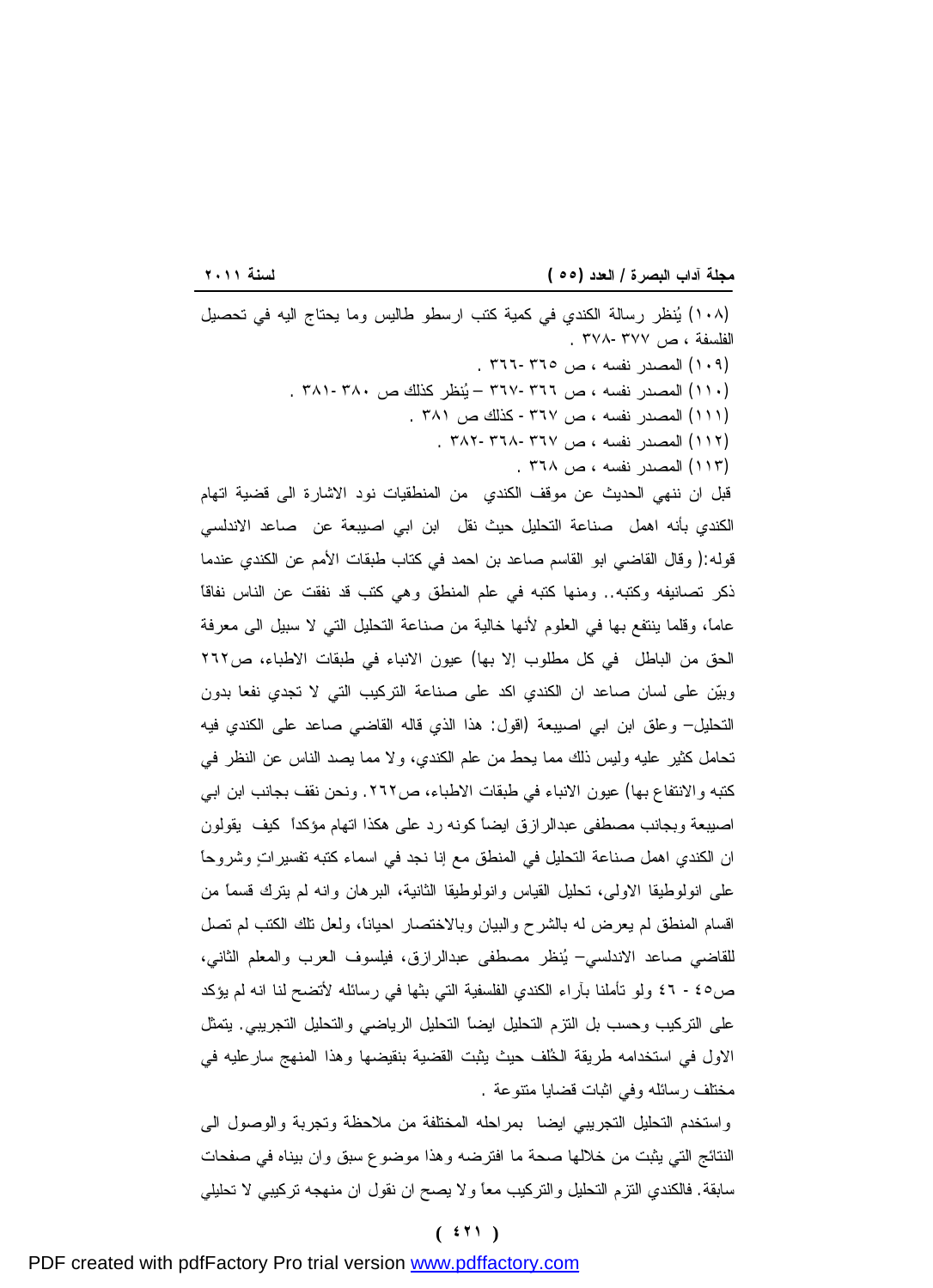<u> 1989 - Johann Stoff, deutscher Stoffen und der Stoffen und der Stoffen und der Stoffen und der Stoffen und der</u> ولا يجوز الفصل بينهما بشكل كبير فنقول انه اما تحليلي او تركيبي ولا يمكن الجمع، الاصح ان كلاهما وجهان لحركة واحدة في الدماغ او هما وجهان مختلفان لعملة واحدة . (١١٤) رسالة الكندي في كمية كتب ارسطو طاليس وما يحتاج اليه في تحصيل الفلسفة ، ص -٣٨٣-٣٨٢ ينظر كذلك ص ٣٦٨ . والذي نود التنويه اليه هو ان الكندي حدد موقف الفلاسفة من مفهوم الطبيعة حيث بين انهم يسمون الهيولىٰ طبيعة، والصورة طبيعة، وذات كل شيء من الاشياء طبيعة، والطريق الى الكون طبيعة، ويسمون القوة المدبرة للاجسام طبيعة وبعدها حدد المعاني التي منحها ابقراط للطبيعة موضحا ان للطبيعة اربعة معانٍ، على بدن الانسان، وعلى هيئته بدون الانسان، وعلى القوة المدبرة للبدن، وعلى حركة النفس– ينظر رسالة الكندي في حدود الاشياء ورسومها ، رسائل الكندي الفلسفية ، ج١ ، ص ١٧٩ . (١١٥) رسالة الكندي في كمية كتب ارسطو طاليس وما يحتاج اليه في تحصيل الفلسفة، ص -٣٦٨ ولمزيد من التفصيل ينظر ، ص ٣٨٣ . (١١٦) المصدر نفسه ، ص ٣٨٤ . (١١٧) ينظر مثلاً د.زينب محمود الخضيري، أثر ابن رشد في فلسفة العصور الوسطى، ص ١٢٠ . (١١٨) د. عبدالرحمن شاه ولي ، الكندي وآراؤه الفلسفية ، ص ١٩١ . (١١٩) يرى الكندي ان نيقوماخوس هو ابن ارسطو، بينما يذهب احد الباحثين للقول بأن نيقوماخوس هو والد ارسطو ، وكان خيراً شريفاً بين اليونانيين، وكان فيثاغوري المذهب، حتى كان اليونانيون لا يعرفونه إلا بأسم الفيثاغوري. ينظر د.عبدالمنعم الحفني، موسوعة الفلسفة والفلاسفة، ج٢ ، ص١٤٤٦ . (١٢٠) ينظر رسالة الكندي في كمية كتب ارسطو طاليس وما يحتاج اليه في تحصيل الفلسفة، ص-٣٨٤ وتطرق الكندي لكتب ارسطو الخلقية السياسية في ص٣٦٩ من الر سالة نفسها (١٢١) ينظر رسالة الكندي في الجواهر الخمسة ، ضمن رسائل الكندي الفلسفية، ج ،٢ ص ١٠-٨ ، ولمزيد من التفصيل تراجع ص -١٢ ١٤ . (١٢٢) ينظر اسماعيل حقي الازميري ، فيلسوف العرب يعقوب بن اسحٰق ، ص ١٠٤ . (١٢٣) ينظر رسالة الكندي في العلة التي يبرد لها اعلى الجو ويسخن ما قرب من الارض ، رسائل الكندي الفلسفية ، ج ٢ ، ص ٩٣-٩٢-٩١ . (١٢٤) كتاب الكندي الى المعتصم باالله في الفلسفة الاولى، رسائل الكندي الفلسفية، ج،١ ص ١١٢-١١١ .

#### **( ٤٢٢ )**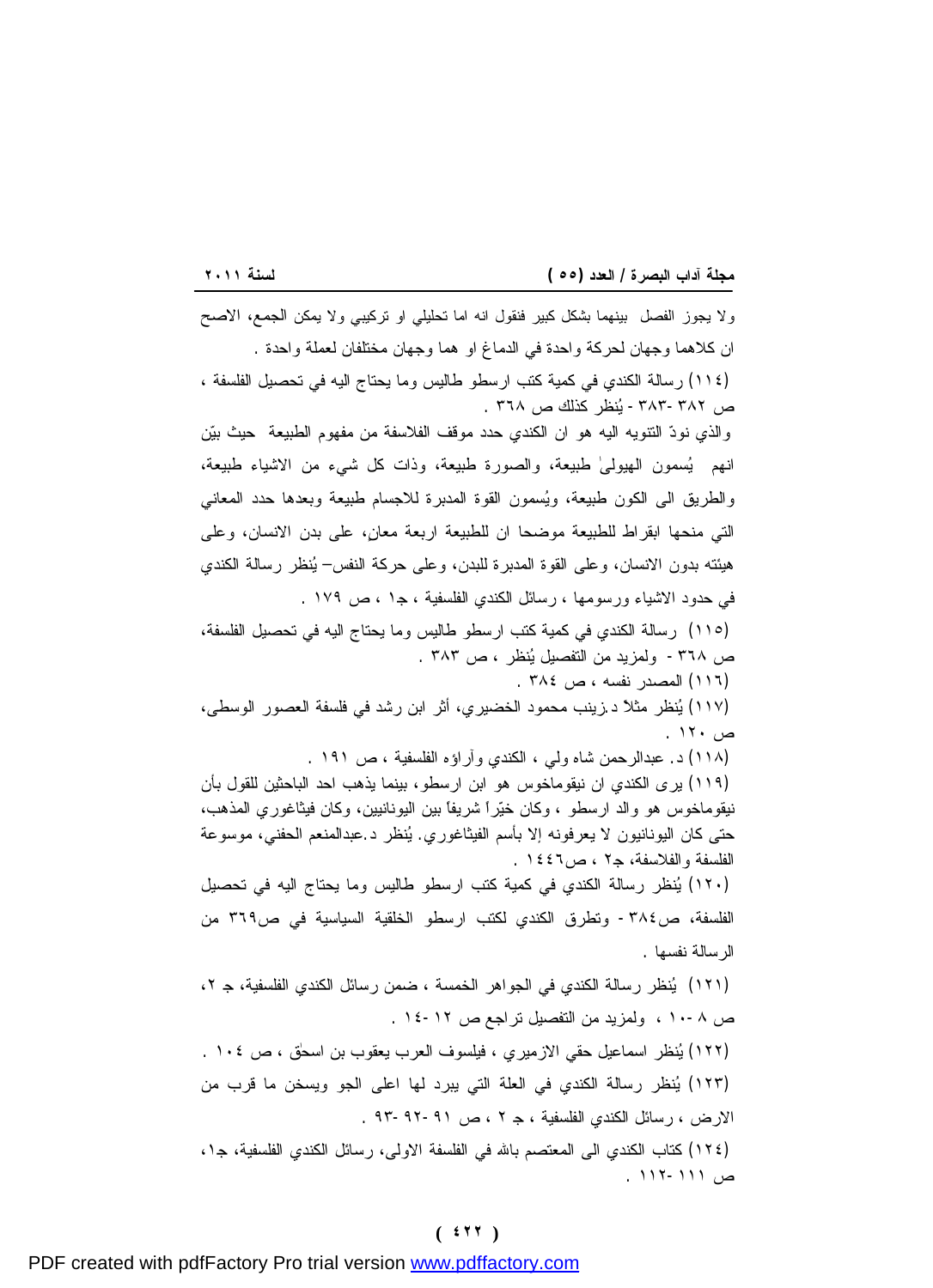وأكد فيلسوفنا ايضاً على قاعدة مهمة، هي ان على المتعلم معرفة الغاية التي يهدف اليها من وراء بحثه فتحديد الهدف ضروري اما الذي لم يعلم الغاية التي يقصد اليها، لم يعلم اذا انتهى اليها. ينظر رسالة الكندي في كمية كتب ارسطو طاليس وما يحتاج اليه في تحصيل الفلسفة، رسائل الكندي، ج١ ، ص٣٦٢ كذلك ص ٣٧٩ .

(١٢٥) ينظر د. احمد فؤاد الاهواني ، الكندي فيلسوف العرب ، ص -٩٩ ١٠٠ . (١٢٦) ينظر د. ناجي التكريتي ، الفلسفة الأخلاقية الأفلاطونية عند مفكري الاسلام ، دار الاندلس للطباعة والنشر والتوزيع ، بيروت ، ط١ ، ١٩٧٩ ، ص ١٤١ .

(١٢٧) حول آراء الفيثاغورية يراجع، برتراند راسل، حكمة الغرب، عرض تاريخي للفلسفة الغربية في اطارها الاجتماعي والسياسي، ترجمة د. فؤاد زكريا، عالم المعرفة، الكويت، ج،١ ص.٤٤ وعن دور الموسيقى والهندسة عندهم ينظر ص-٤١ .٤٣ وجدير بالذكر ان أثر الموسيقى على نفس المتلقي ودورها بتهذيب الاخلاق، حيث يثير بعضها الحماسة وآخر يسكن النفس مسألة أكدها أفلاطون ايضا ينظر افلاطون، الجمهورية، نقلها الى العربية حنا خباز، دار القلم، بيروت، ط١٩٨٠،٢ ، ص ٩٤-٩٣-٩٢-٩١ . وقضية أثر الموسيقى على النفس أكدها اخوان الصفاء والفارابي فيما بعد .

(128) Richard Walzer , Kindi – Abū Yusuf Yāqub Ibn Ishaq , Article in the Encyclopedia of Philosophy , Published in Macmillan , London and Free press , NewYork , 1967 , v 4 , p340.

وجدير بالملاحظة ان الكندي برهن على خلق االله للعالم وفنائه بأذن االله من خلال تأكيده على تناهيه، فاثبت تناهي جرم العالم في عده رسائل. ففي رسالته في ايضاح تناهي جرم العالم، حيث اعتمد اربع مقدمات واشج فيها بين الرياضيات والمنطق مؤكداً فكرة الاعظام المتجانسة المتساوية- ينظر رسائل الكندي الفلسفية، ج١ من ص١٨٧الى ص .١٩٢ وحاول في رسالته، مائية مالا يمكن ان يكون لا نهاية له وما الذي يقال لا نهاية له، أكد فيها اربع مقدمات رياضية لاثبات تناهي العالم، ينظر رسائل الكندي الفلسفية، ج١ من ص١٩٣ الى ص١٩٨ . وحاول كذلك في رسالته (في وحدانية االله وتناهي جرم العالم) ذكر ستة مقدمات لاثبات تناهي جرم العالم ينظر رسائل الكندي الفلسفية، ج١ من ص٢٠٢ الى ص٢٠٧ – وله رسالة نجده في حديثه عن العدد يبرهن على تناهي المعدودات ويثبت خلق العالم- ينظر رسالة الكندي في العلة التي لها يبرد اعلى الجو ويسخن ما قرب من الارض، رسائل الكندي الفلسفية ، ج٢ ، ص١٠٠-٩٩ .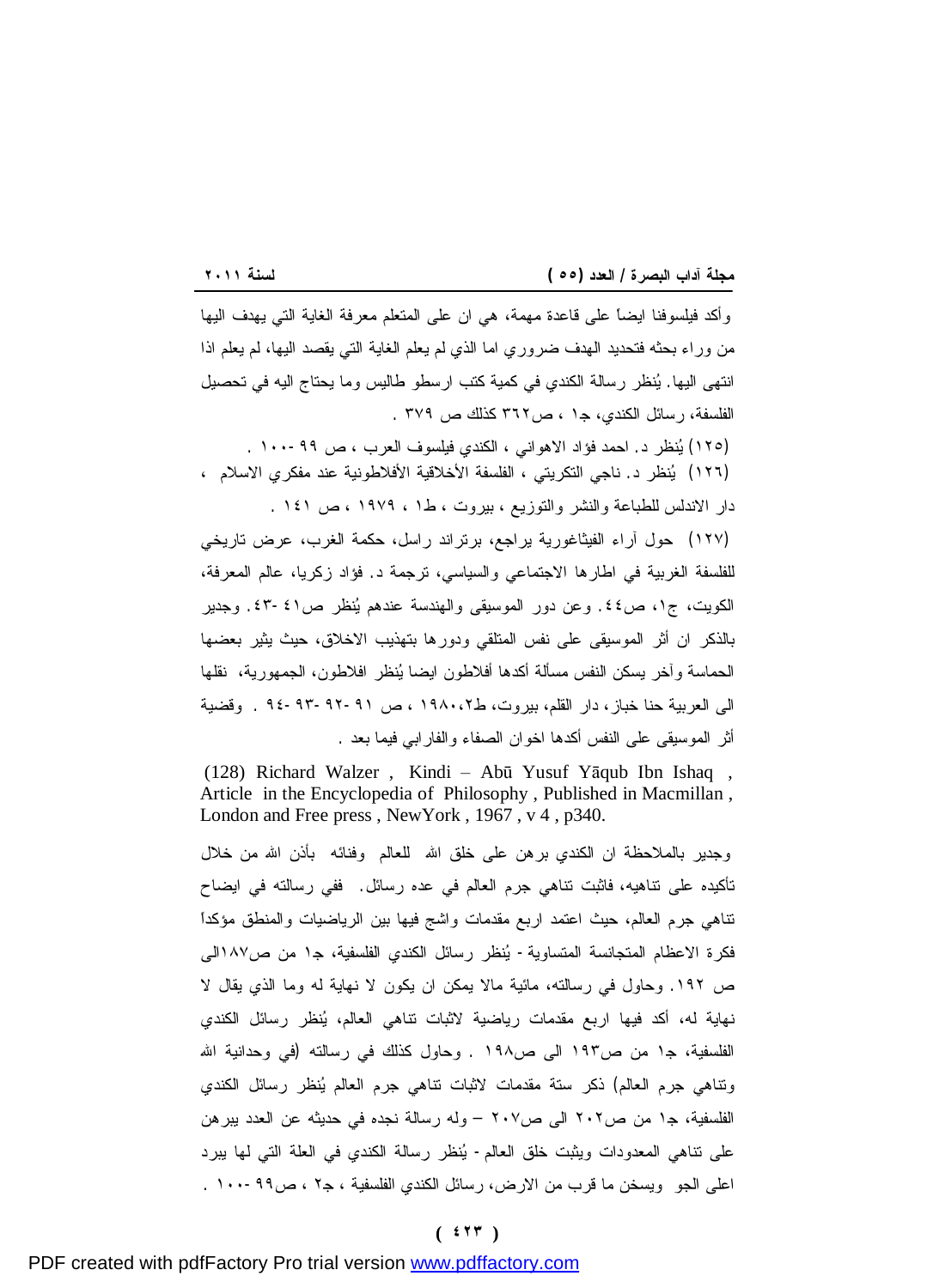<u> 1989 - Johann Barbara, martxa a shekara 1989 - A</u> (١٢٩) كتاب الكندي الى المعتصم باالله في الفلسفة الاولى ، رسائل الكندي الفلسفية ، ج ١ ، ص ١٠٥-١٠٤ . (١٣٠) هنالك عدة اسباب دعت الكندي للتوفيق بين الفلسفة والدين غير الذي ذكره ، اجملها د. محمد عاطف العراقي بما يلي : (١) إن القرآن بآياته العديدة يدعو الى النظر والبحث في جنبات الكون . (٢) إن الفلسفة كان ينظر اليها احياناً في عصره نظرة شك وارتياب حيث عاش في فترة من حياته في عصر المتوكل العباسي الذي قوى في وقته نفوذ السنّة . (٣) إن الكندي لحقه الاذى بسبب اشتغاله بالفلسفة. ينظر د. محمد عاطف العراقي، مذاهب فلاسفة المشرق، دار المعارف ، مصر ، ط٤ ، ١٩٧٥ ، ص -٢٩ ٣٠ . وذكر ابن ابي اصيبعة ان محمد واحمد ابنا موسى بن شاكر قد وشيا بالكندي ودبرا له مكيدة، فضربه المتوكل وأمر بأخذ كتبه ووضعها في خزانة سميت بالكندية ، يراجع عيون الأنباء في طبقات الاطباء ، ص -٢٦١ ٢٦٢ . (١٣١) ينظر رسالة الكندي في العلة التي لها يبرد اعلى الجو ويسخن ما قرب من الارض ، رسائل الكندي الفلسفية ، ج ٢ ، ص ٩٣-٩٢ . (١٣٢) رسالة الكندي في كمية كتب ارسطو طاليس وما يحتاج اليه في تحصيل الفلسفة، رسائل الكندي الفلسفية ، ج ١ ، ص -٣٧٤ ٣٧٥ . (١٣٣) سورة ياسين ، الآيات ٧٩ ، ٨٠ ، ٨١ ، ٨٢ . (١٣٤) رسالة الكندي في كمية كتب ارسطو طاليس ، ص ٣٧٥-٣٧٤ . (١٣٥) الرسالة نفسها ، ص ٣٧٦ . (١٣٦) عرف عن الفارابي انه جعل من النبوة مرتبطة بالقوة المتخيلة، اما الفلسفة فمصدرها العقل، ولما كانت المتخيلة في منظور الفلاسفة اقل مرتبة من العقل، استدلوا على انه جعل من الفلسفة اعلى من النبوة كون العقل اعلى من المتخيلة من حيث الرتبة والمكانة المعرفية . ولكن الفارابي اعلن وبشكل صريح ان النبوة اكمل المراتب التي تنتهي اليها القوة المتخيلة، وأكمل المراتب التي يبلغها الانسان، يراجع أبو نصر الفارابي، آراء اهل المدينة الفاضلة، شرح وتقديم، ابراهيم جزيني، منشورات دارالقاموس الحديث، بيروت، بلا تاريخ، ص.٩٣ وهكذا فعبارة النبوة اعلى المراتب التي يبلغها الانسان تقلل من حدة ما ذُكرعنه. (١٣٧) ينظر د. احمد فؤاد الأهواني ، الكندي فيلسوف العرب ، ص ٢٥٣ . (١٣٨) رسالة ابي يوسف يعقوب ابن اسحٰق الكندي في القول المختصر ، من كتاب ارسطو وفلاطن وسائرالفلاسفة ، رسائل الكندي الفلسفية ، ج ١ ، ص -٢٧٣ ٢٧٤ .

**( ٤٢٤ )**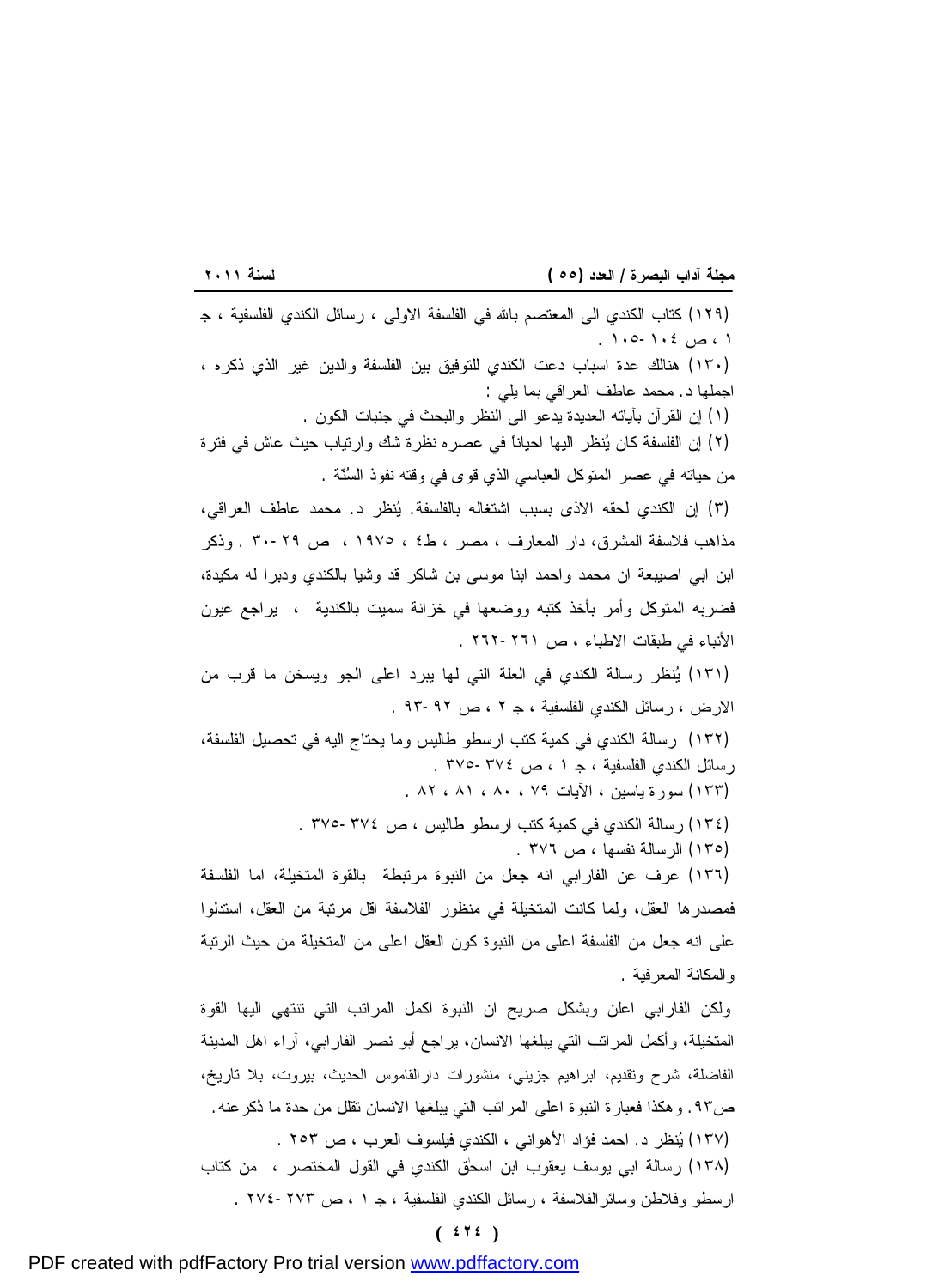<u> 1989 - Johann Stoff, deutscher Stoffen und der Stoffen und der Stoffen und der Stoffen und der Stoffen und der</u> (١٣٩) الرسالة نفسها ، ص ٢٧٥-٢٧٤ . (١٤٠) الرسالة نفسها ، ص ٢٧٧-٢٧٦ . (١٤١) الرسالة نفسها ، ص ٢٧٦-٢٧٥ . (١٤٢) الرسالة نفسها ، ص ٢٧٨-٢٧٧ ولمزيد من التفصيل ينظر ص ٢٨٠-٢٧٩ . (١٤٣) ابن ابي اصيبعة، عيون الانباء في طبقات الاطباء، ص.٢٦٣ ولابد من الاشارة الى ان احمد فؤاد الاهواني علق على ابيات الشعر هذه بأنها تفوح منها نسائم من الفلسفة والحكمة، وان صحت نسبتها اليه لاجرم ان يكون ما شاع عنه من بخل كان صحيحاً كما يتضح من البيت الثاني الذي يطلب العزلة مع قبض اليد والسعي الى الاتصال باالله- الكندي فيلسوف العرب، ص.٤١-٤٠ والذي نراه ان فكرة العزلة لا علاقة لها بالبخل، وهل السعي الى الاتصال باالله بخل. انها حث على الزهد وترك التبذير المفرط ودعوى للخلوة ومناجاة االله.

وذكر الشيخ عبداالله نعمة ان هذه القطعة الشعرية التي حث فيها الكندي على العزلة والاشادة بغنى النفس ربما سببها غضب المتوكل عليه بعد وشاية ابناء موسى بن شاكر، فكان ما كتبه سبباً رئيساً للتعبير عما في نفسه، ينظر الشيخ عبداالله نعمة ، فلاسفة الشيعة حياتهم وآراؤهم ، ص .٦٦٤-٦٦٣ وهذا الكلام يصدق اذا عرفنا الفترة التي نظم فيها هذه الابيات هل فعلاً قبل محنته مع المتوكل أم بعدها مباشرة أم بعدها بفترة طويلة . والعزلة التي أكدها الكندي من خلال قصيدته لا تدعُ للعزلة من اجل العزلة لغرض دنيوي، بل منح العزلة معنى عرفاني مفاده التقرب من االله تعالىٰ .

(١٤٤) كتاب الكندي في الإبانة عن العلة القريبة الفاعلة للكون والفساد ، رسائل الكندي الفلسفية،ج ١ ، ص ٢٥٥ .

(١٤٥) المصدر نفسه ، ص ٢٢٦ .

(١٤٦) ابي عثمان عمرو بن بحر الجاحظ ، كتاب الحيوان، تحقيق ابراهيم شمس الدين، منشورات مؤسسة الأعلمي للمطبوعات، بيروت، ط،١ ٢٠٠٣ ، المجلد،٢ ص.١٢٤ وقضية تأثير الطبيعة على اخلاق البشر واشكالهم أكدها إخوان الصفاء فيما بعد معولين على دور موجبات أحكام النجوم، يراجع إخوان الصفاء، رسائل إخوان الصفاء وخلان الوفاء، تحقيق بطرس البستاني، دار صادر بيروت ، ط ٢٠٠٤ ، ج،١ ص -٢٩٩ -٣٠٢ .٣٠٥-٣٠٤-٣٠٣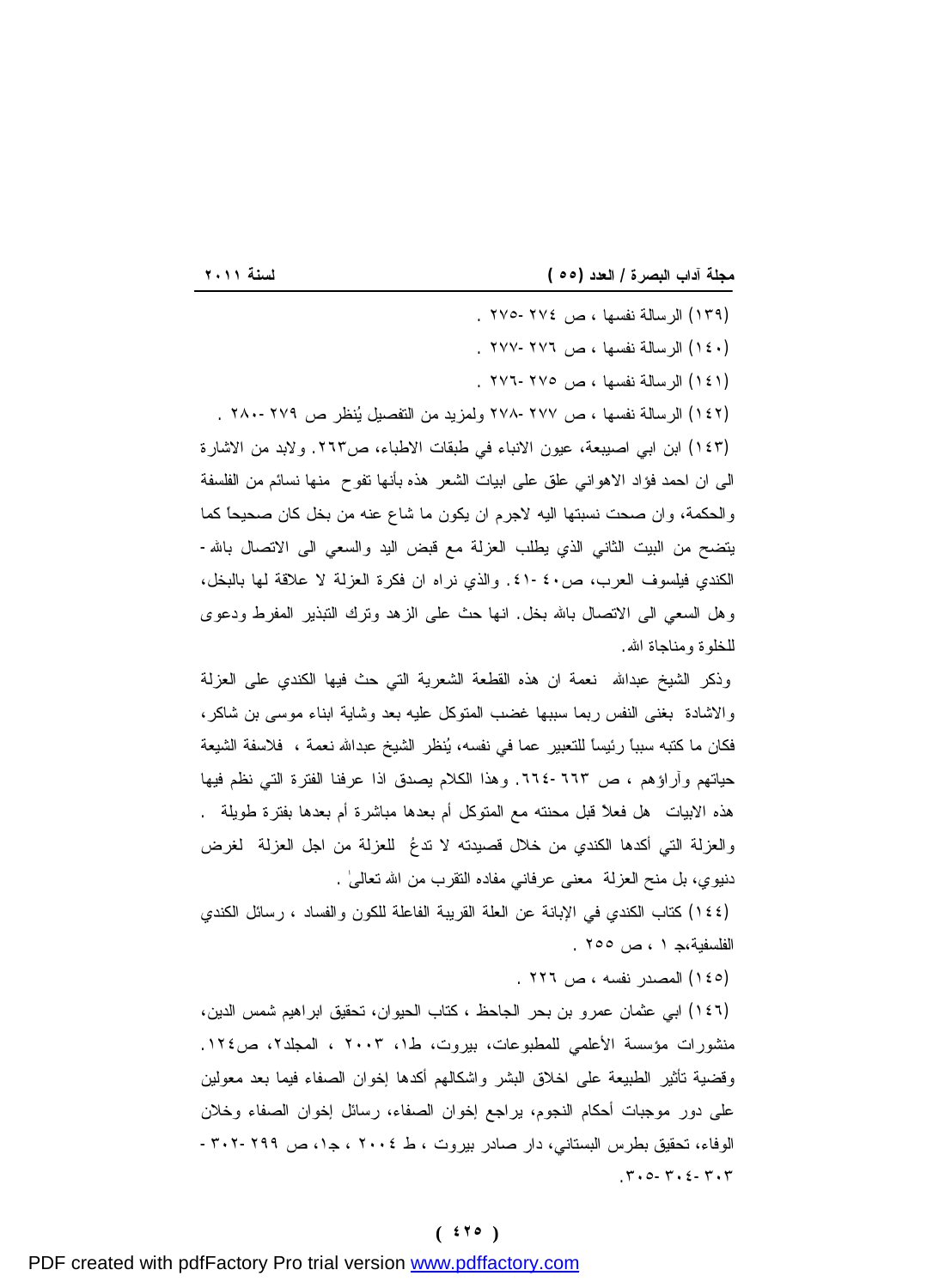<u> 1989 - Johann Stoff, deutscher Stoffen und der Stoffen und der Stoffen und der Stoffen und der Stoffen und der</u>

**المصادر والمراجع** 

**( ٤٢٦ ) أولاً- المصادر العربية**  -١ القرآن الكريم . -٢ إخوان الصفاء ، رسائل اخوان الصفاء وخلان الوفاء ، تحقيق بطرس البستاني ، دار صادر بيروت ، .٢٠٠٤ -٣ أرسطو ، كتاب النفس ، نقله الى العربية د. أحمد فؤاد الأهواني ، راجعه عن اليونانية الآب جورج شحاته قنواتي ،عيسى الحلبي ، ط٢ ، القاهرة ، ١٩٦٢ . -٤ ابن ابي أصيبعة، موفق الدين ابي العباس أحمد بن القاسم السعدي الخزرجي المتوفى سنة ٦٨٨ ه، عيون الأنباء في طبقات الأطباء، ضبطه وصححه ووضع فهارسه، محمد باسل عيون السود، منشورات محمد علي بيضون، دار الكتب العلمية، بيروت، بلا تاريخ. -٥ الازميري ، اسماعيل حقي ، فيلسوف العرب يعقوب بن اسحٰق الكندي ، نقله من التركية الى العربية عباس العزاوي ، مطبعة اسعد ، بغداد ، ١٩٦٣ . -٦ الآلوسي، د. حسام محيي الدين ، فلسفة الكندي وآراء القدامى والمحدثين فيه ، ط١ ، دار الطليعة للطباعة والنشر ، بيروت ، ١٩٨٥ . -٧ أفلاطون، الجمهورية، نقلها الى العربية حنا خباز، ط،٢ دار القلم بيروت ، ١٩٨٠ . -٨ الأهواني،د.احمد فؤاد، الكندي فيلسوف العرب، المؤسسة المصرية العامة،بلا تاريخ. -٩ ابن باجه ، رسالة اتصال العقل بالانسان ، ضمن رسائل ابن باجه الآلهية ، حققها وقدم لها ، ماجد فخري ، دار النهار للنشر ، بلا تاريخ . -١٠ بدوي ، د. عبدالرحمن ، فلسفة العصور الوسطىٰ ، الناشر وكالة المطبوعات الكويت ، ط٣ ، دار القلم ، بيروت، ١٩٧٩ . -١١ بدوي، د.عبدالرحمن، موسوعة الفلسفة، الناشر ذوي القربى، ط١ ، قم، ١٤٢٧ ه . -١٢ بدوي ، د. عبدالرحمن ، مدخل جديد الى الفلسفة ، الناشر مدين ، ط٣ ، مطبعة الرسول ، ايران ، ١٤٢٨ ه . -١٣ التكريتي ، د. ناجي ، الفلسفة الأخلاقية الأفلاطونية عند مفكري الاسلام ، ط١ ، دار الأندلس للطباعة والنشر والتوزيع ، بيروت ، ١٩٧٩ . -١٤ الجاحظ، ابو عثمان بن بحر، البخلاء، دار الاسراء للنشر والتوزيع، الاردن، ١٩٩٩ . -١٥ الجاحظ ، ابو عثمان عمرو ابن بحر ، كتاب الحيوان ، تحقيق ابراهيم شمس الدين، منشورات مؤسسة الأعلمي للمطبوعات ، ط١ ، بيروت ، ٢٠٠٣ . -١٦ الحفني، د. عبدالمنعم، موسوعة الفلسفة والفلاسفة، ط٢ ، مكتبة مدبولي ، ١٩٩٩ .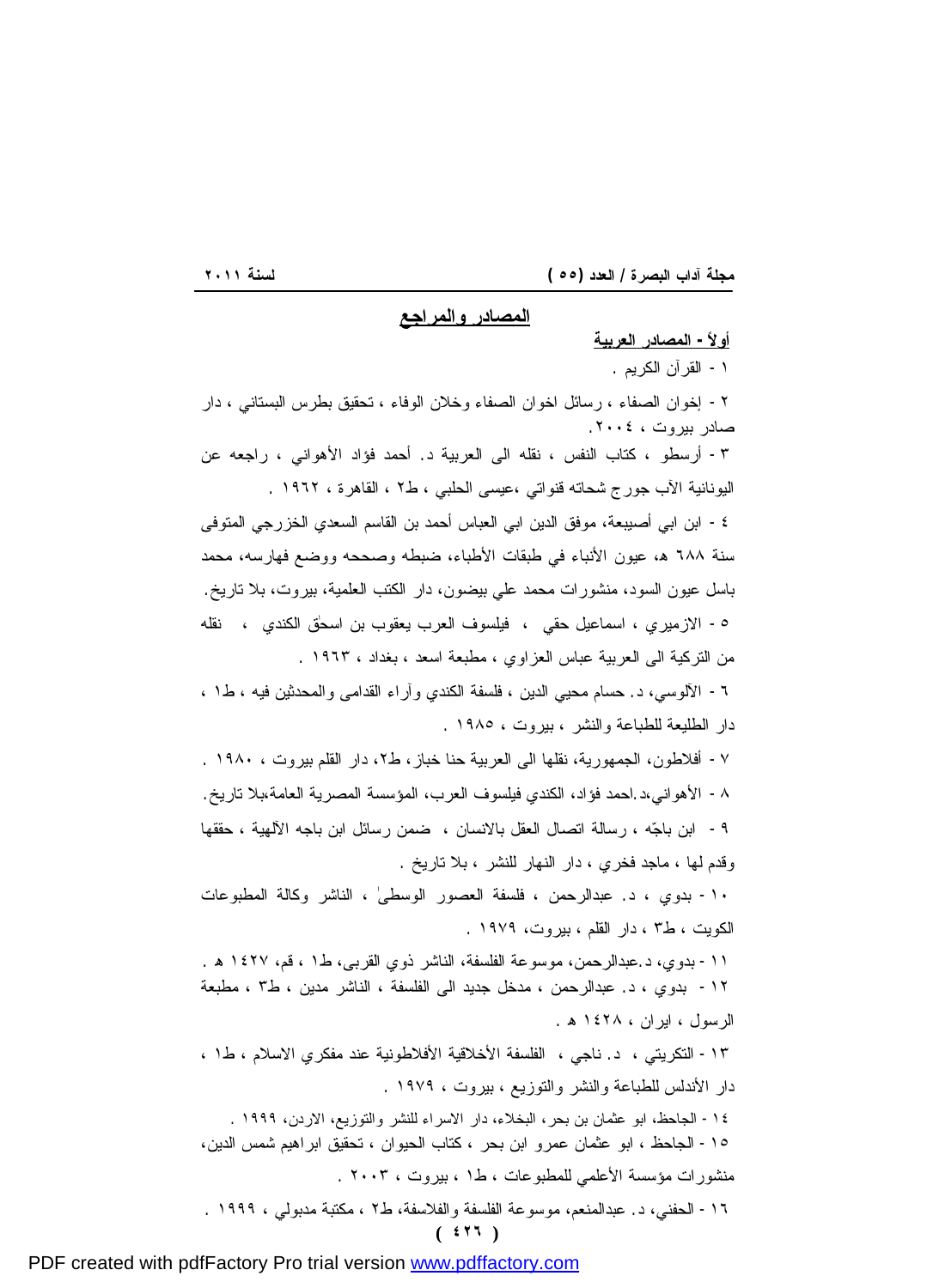|  | مجلة آداب البصرة / العدد (٥٥ ) |  |  |
|--|--------------------------------|--|--|
|  |                                |  |  |

<u> 1989 - Johann Stoff, deutscher Stoffen und der Stoffen und der Stoffen und der Stoffen und der Stoffen und der</u> -١٧ الخضيري ، د. زينب محمود ، أثر ابن رشد في فلسفة العصور الوسطى ، الناشر دار التنوير للطباعة والنشر والتوزيع ، بيروت ، ٢٠٠٧ . -١٨ الخطيب البغدادي، الامام الحافظ أبي بكر أحمد بن علي المتوفى سنة٤٦٣ه، تاريخ بغداد، دراسة وتحقيق مصطفى عبدالقادر عطا، ط،١ دار الكتب العلمية، بيروت، ١٩٩٧. -١٩ دكسن ، د. عبدالامير ، الأشعث بن قيس الكندي ، ط١ ، بغداد ، ١٩٩٠ . -٢٠ دي بور ، الاستاذ ت.ج ، تاريخ الفلسفة في الاسلام ، نقله الى العربية محمد عبدالهادي أبو ريدة ، مطبعة لجنة التأليف والترجمة والنشر ، القاهرة ، ١٩٣٨ . -٢١ راسل، برتراند، حكمة الغرب، ترجمة د. فؤاد زكريا، مطابع الرسالة، الكويت، ١٩٨٣ . -٢٢ شاه ولي ، د. عبدالرحمن ، الكندي وآراؤه الفلسفية ، منشورات مجمع البحوث الاسلامية ، ط١ ، اسلام آباد ، باكستان ، ١٩٧٤ . -٢٣ صليبا ، د. جميل ، المعجم الفلسفي بالالفاظ ( العربية والفرنسية والانجليزية واللاتينية ) مطبعة سليمان زاده ، ط١ ، الناشر ذوي القربى ، قم ، ١٣٨٥ ه . -٢٤ الطويل ، د. توفيق، أسس الفلسفة، ط٧ ، دار النهضة العربية ، القاهرة ، ١٩٧٩ . -٢٥ عبدالرازق ، مصطفى ، فيلسوف العرب والمعلم الثاني ، مؤلفات الجمعية الفلسفية المصرية ، ١٩٤٥ . -٢٦ العراقي، د. محمد عاطف، مذاهب فلاسفة المشرق، ط،٤ دار المعارف مصر، ١٩٧٥ . -٢٧ الغزالي، ابي حامد، المنقذ من الضلال والموصل الى ذي العزة والجلال، تحقيق وتقديم الدكتوران جميل صليبا وكامل عياد ، ط٧ ، دار الأندلس ، بيروت ، ١٩٦٧ . -٢٨ الفارابي ، أبو نصر ، آراء أهل المدينة الفاضلة ، شرح وتقديم ابراهيم جزيني ، منشورات دار القاموس الحديث ، بلا تاريخ . -٢٩ فخري، د. ماجد، تاريخ الفلسفة الاسلامية، هذا الكتاب وضعه مؤلفه باللغة الانجليزية، ونقله الى العربية د. كمال اليازجي، الدار المتحدة للنشر ، بيروت ، ١٩٧٤ . -٣٠ فروخ، عمر، تاريخ الفكرالعربي الى ايام ابن خلدون، ط،٤ دار صادر بيروت، ١٩٨٣ . -٣١ كامل فؤاد وآخران ، الموسوعة الفلسفية المختصرة ، دارالقلم بيروت ، منشورات مكتبة النهضة ، بغداد ، ١٩٨٣ . -٣٢ كرم ، يوسف ، تاريخ الفلسفة اليونانية ، ط٣ ، دار القلم ، بيروت ، بلا تاريخ . -٣٣ كرم ، يوسف ، تاريخ الفلسفة الأوربية في العصر الوسيط ، مديرية دار الكتب للطباعة والنشر ، العراق ، بلا تاريخ . -٣٤ كرم ، يوسف ، تاريخ الفلسفة الحديثة ، دار المعارف ، مصر ، ١٩٦٢ .